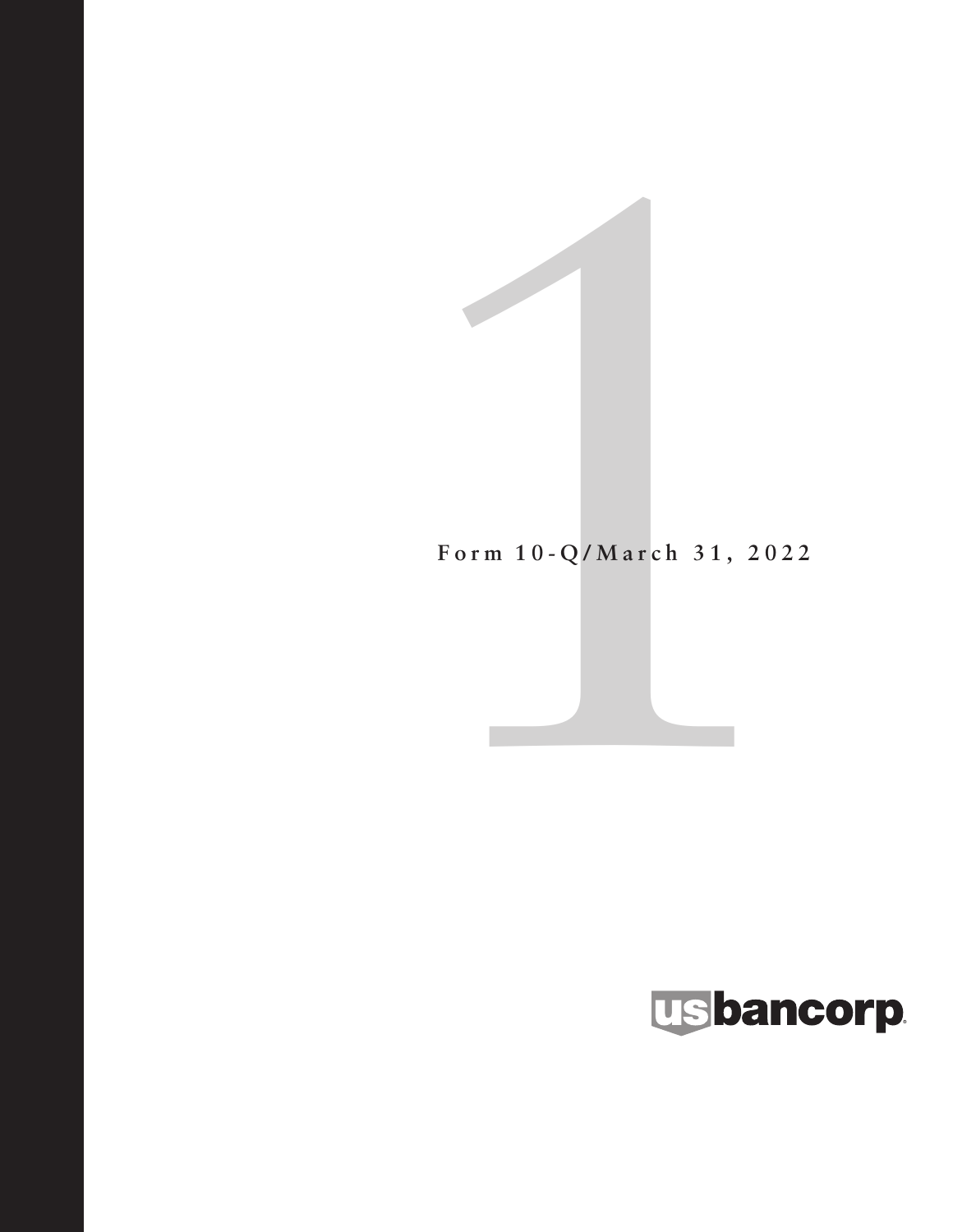# **UNITED STATES SECURITIES AND EXCHANGE COMMISSION**

**Washington, D.C. 20549**

# **Form 10-Q**

**IVECTION 13 OR 15(d) OF THE** QUARTERLY REPORT PURSUANT TO SECTION 13 OR 15(d) OF THE

**SECURITIES EXCHANGE ACT OF 1934**

**For the quarterly period ended March 31, 2022**

**OR**

' **TRANSITION REPORT PURSUANT TO SECTION 13 OR 15(d) OF THE SECURITIES EXCHANGE ACT OF 1934**

**For the transition period from (not applicable)**

**Commission file number 1-6880**

# **U.S. BANCORP**

(Exact name of registrant as specified in its charter)

(State or other jurisdiction of incorporation or organization)

**Delaware 41-0255900** (I.R.S. Employer

Identification No.)

**800 Nicollet Mall Minneapolis, Minnesota 55402**

(Address of principal executive offices, including zip code)

**651-466-3000**

(Registrant's telephone number, including area code)

**(not applicable)** (Former name, former address and former fiscal year, if changed since last report)

**Securities registered pursuant to Section 12(b) of the Act:**

| Title of each class                                                                                                                     | Trading<br>symbols | Name of each exchange<br>on which registered |
|-----------------------------------------------------------------------------------------------------------------------------------------|--------------------|----------------------------------------------|
| Common Stock, \$.01 par value per share                                                                                                 | USB                | New York Stock Exchange                      |
| Depositary Shares (each representing 1/100th interest in a share of Series A Non-Cumulative Perpetual                                   |                    | USB PrA New York Stock Exchange              |
| Preferred Stock, par value \$1.00)                                                                                                      |                    |                                              |
| Depositary Shares (each representing 1/1,000th interest in a share of Series B Non-Cumulative Perpetual USB PrH New York Stock Exchange |                    |                                              |
| Preferred Stock, par value \$1.00)                                                                                                      |                    |                                              |
| Depositary Shares (each representing 1/1,000th interest in a share of Series K Non-Cumulative                                           |                    | USB PrP New York Stock Exchange              |
| Perpetual Preferred Stock, par value \$1.00)                                                                                            |                    |                                              |
| Depositary Shares (each representing 1/1,000th interest in a share of Series L Non-Cumulative Perpetual USB PrQ New York Stock Exchange |                    |                                              |
| Preferred Stock, par value \$1.00)                                                                                                      |                    |                                              |
| Depositary Shares (each representing 1/1,000th interest in a share of Series M Non-Cumulative                                           |                    | USB PrR New York Stock Exchange              |
| Perpetual Preferred Stock, par value \$1.00)                                                                                            |                    |                                              |
| Depositary Shares (each representing 1/1,000th interest in a share of Series O Non-Cumulative                                           |                    | USB PrS New York Stock Exchange              |
| Perpetual Preferred Stock, par value \$1.00)                                                                                            |                    |                                              |
| 0.850% Medium-Term Notes, Series X (Senior), due June 7, 2024                                                                           |                    | USB/24B New York Stock Exchange              |

Indicate by check mark whether the registrant (1) has filed all reports required to be filed by Section 13 or 15(d) of the Securities Exchange Act of 1934 during the preceding 12 months, and (2) has been subject to such filing requirements for the past 90 days.

YES  $\boxtimes$  NO  $\Box$ 

Indicate by check mark whether the registrant has submitted electronically every Interactive Data File required to be submitted pursuant to Rule 405 of Regulation S-T during the preceding 12 months (or for such shorter period that the registrant was required to submit such files).

 $YES \oslash NO$ 

Indicate by check mark whether the registrant is a large accelerated filer, an accelerated filer, a non-accelerated filer, a smaller reporting company, or an emerging growth company. See the definitions of "large accelerated filer," "accelerated filer," "smaller reporting company," and "emerging growth company" in Rule 12b-2 of the Exchange Act.

Large accelerated filer  $\Box$ <br>
Non-accelerated filer  $\Box$ <br>
Non-accelerated filer  $\Box$ 

Smaller reporting company  $\Box$ Emerging growth company  $\Box$ 

If an emerging growth company, indicate by checkmark if the registrant has elected not to use the extended transition period for complying with any new or revised financial accounting standards provided pursuant to Section 13(a) of the Exchange Act.

Indicate by check mark whether the registrant is a shell company (as defined in Rule 12b-2 of the Exchange Act).

YES  $\Box$  NO  $\Box$ 

Indicate the number of shares outstanding of each of the issuer's classes of common stock, as of the latest practicable date.

| :lass                          | Outstanding as of April 30, 2022 |
|--------------------------------|----------------------------------|
| Common Stock, \$0.01 Par Value | 1,485,740,142 shares             |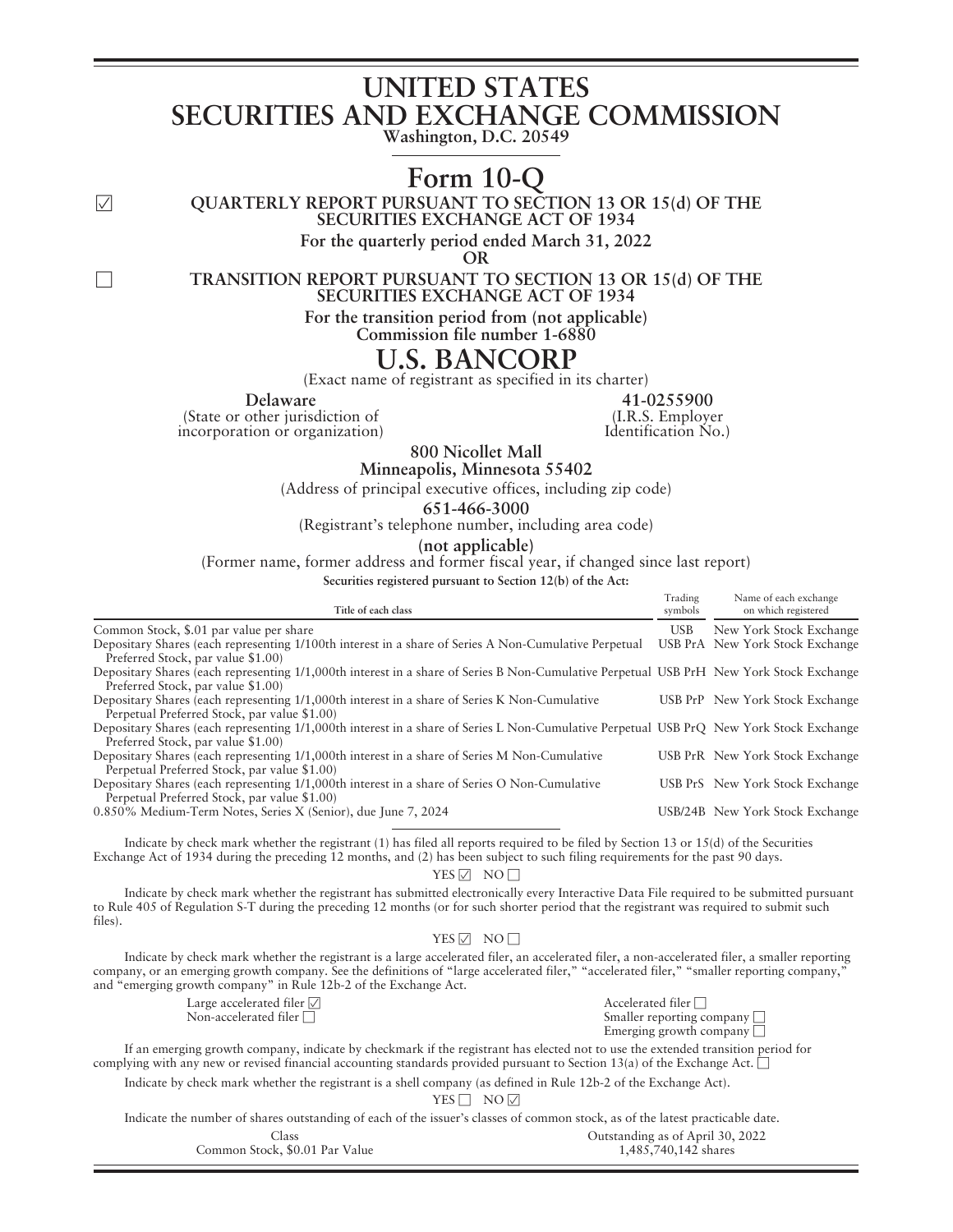# **Table of Contents and Form 10-Q Cross Reference Index**

| Part I - Financial Information                                                                                                                                                                                                     |
|------------------------------------------------------------------------------------------------------------------------------------------------------------------------------------------------------------------------------------|
| 4                                                                                                                                                                                                                                  |
|                                                                                                                                                                                                                                    |
| b) Statement of Income Analysis enterpresent contact the control of the control of the control of the control of the control of the control of the control of the control of the control of the control of the control of the<br>4 |
| 6                                                                                                                                                                                                                                  |
| 3C                                                                                                                                                                                                                                 |
| 32                                                                                                                                                                                                                                 |
| 32                                                                                                                                                                                                                                 |
| g                                                                                                                                                                                                                                  |
| g                                                                                                                                                                                                                                  |
| 1C                                                                                                                                                                                                                                 |
| 21                                                                                                                                                                                                                                 |
| 21                                                                                                                                                                                                                                 |
| 21                                                                                                                                                                                                                                 |
| 21                                                                                                                                                                                                                                 |
| 23                                                                                                                                                                                                                                 |
| 24                                                                                                                                                                                                                                 |
| 26                                                                                                                                                                                                                                 |
| 27                                                                                                                                                                                                                                 |
| 33                                                                                                                                                                                                                                 |
| Part II - Other Information                                                                                                                                                                                                        |
| 72                                                                                                                                                                                                                                 |
| 72                                                                                                                                                                                                                                 |
| 72                                                                                                                                                                                                                                 |
| 72                                                                                                                                                                                                                                 |
| 73                                                                                                                                                                                                                                 |
| 74                                                                                                                                                                                                                                 |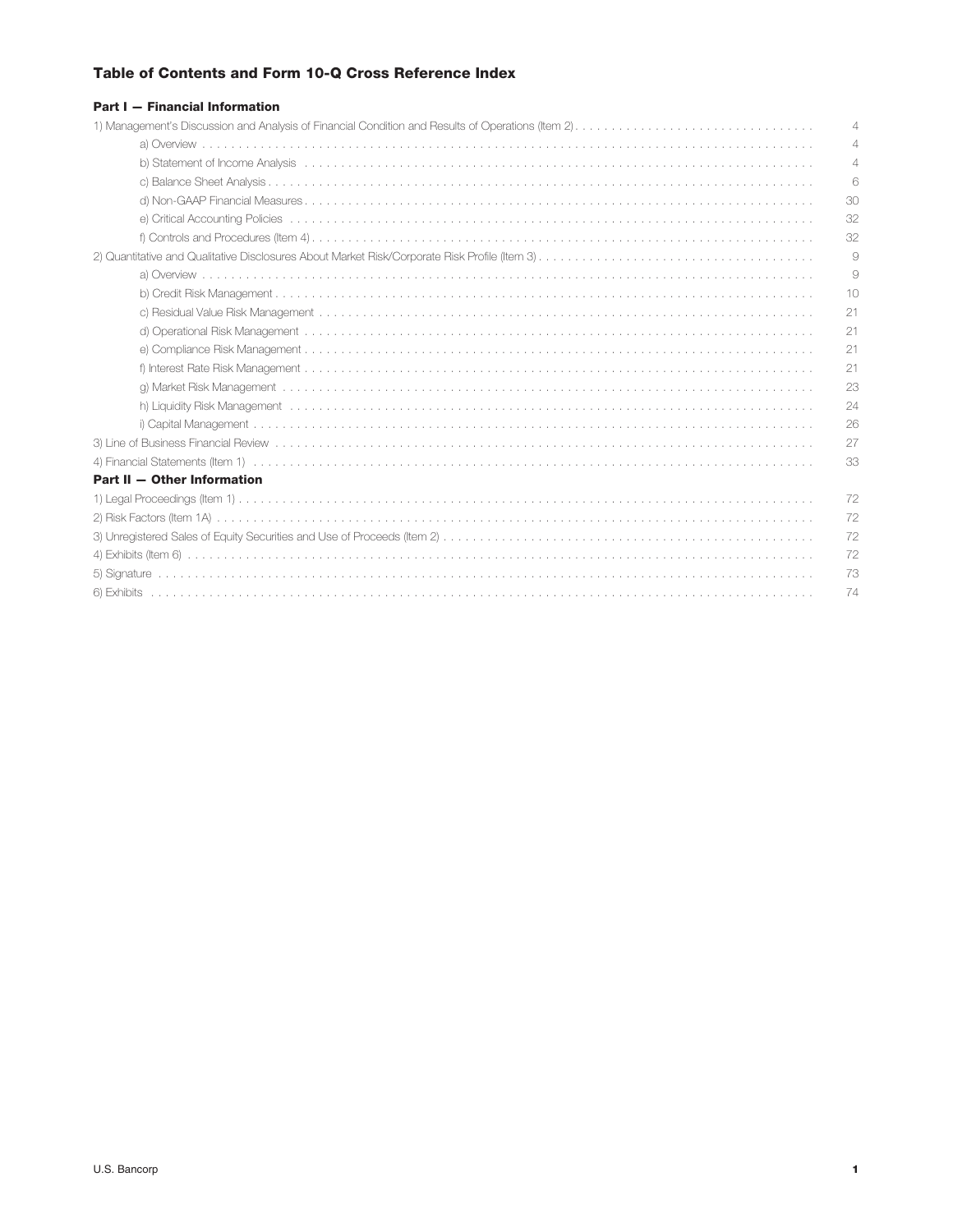#### **"Safe Harbor" Statement under the Private Securities Litigation Reform Act of 1995.**

This quarterly report on Form 10-Q contains forward-looking statements about U.S. Bancorp. Statements that are not historical or current facts, including statements about beliefs and expectations, are forward-looking statements and are based on the information available to, and assumptions and estimates made by, management as of the date hereof. These forward-looking statements cover, among other things, anticipated future revenue and expenses and the future plans and prospects of U.S. Bancorp. Forward-looking statements often use words such as "anticipates," "targets," "expects," "hopes," "estimates," "projects," "forecasts," "intends," "plans," "goals," "believes," "continue" and other similar expressions or future or conditional verbs such as "will," "may," "might," "should," "would" and "could." Forward-looking statements involve inherent risks and uncertainties, including the following risks and uncertainties and the risks and uncertainties more fully discussed in the section entitled "Risk Factors" of Exhibit 13 to U.S. Bancorp's Annual Report on Form 10-K for the year ended December 31, 2021, which could cause actual results to differ materially from those anticipated. The COVID-19 pandemic is adversely affecting U.S. Bancorp, its customers, counterparties, employees, and third-party service providers, and the ultimate extent of the impacts on its business, financial position, results of operations, liquidity, and prospects is uncertain. Continued deterioration in general business and economic conditions or turbulence in domestic or global financial markets could adversely affect U.S. Bancorp's revenues and the values of its assets and liabilities, reduce the availability of funding to certain financial institutions, lead to a tightening of credit, and increase stock price volatility. In addition, changes to statutes, regulations, or regulatory policies or practices could affect U.S. Bancorp in substantial and unpredictable ways. U.S. Bancorp's results could also be adversely affected by changes in interest rates; increases in unemployment rates; deterioration in the credit quality of its loan portfolios or in the value of the collateral securing those loans; deterioration in the value of its investment securities; legal and regulatory developments; litigation; increased competition from both banks and non-banks; civil unrest; the effects of climate change; changes in customer behavior and preferences; breaches in data security, including as a result of work-from-home arrangements; failures to safeguard personal information; the impacts of international hostilities or geopolitical events; effects of mergers and acquisitions and related integration; effects of critical accounting policies and judgments; and management's ability to effectively manage credit risk, market risk, operational risk, compliance risk, strategic risk, interest rate risk, liquidity risk and reputation risk. In addition, U.S. Bancorp's proposed acquisition of MUFG Union Bank presents risks and uncertainties, including, among others: the risk that the cost savings, any revenue synergies and other anticipated benefits of the proposed acquisition may not be realized or may take longer than anticipated to be realized; the risk that U.S. Bancorp's business could be disrupted as a result of the announcement and pendency of the proposed acquisition and diversion of management's attention from ongoing business operations and opportunities; the possibility that the proposed acquisition, including the integration of MUFG Union Bank, may be more costly or difficult to complete than anticipated; delays in closing the proposed acquisition; and the failure of required governmental approvals to be obtained or any other closing conditions in the definitive purchase agreement to be satisfied.

For discussion of these and other risks that may cause actual results to differ from those described in forward-looking statements, refer to U.S. Bancorp's Annual Report on Form 10-K for the year ended December 31, 2021, on file with the Securities and Exchange Commission, including the sections entitled "Corporate Risk Profile" and "Risk Factors" contained in Exhibit 13, and all subsequent filings with the Securities and Exchange Commission under Sections 13(a), 13(c), 14 or 15(d) of the Securities Exchange Act of 1934. In addition, factors other than these risks also could adversely affect U.S. Bancorp's results, and the reader should not consider these risks to be a complete set of all potential risks or uncertainties. Readers are cautioned not to place undue reliance on any forward-looking statements. Forward-looking statements speak only as of the date hereof, and U.S. Bancorp undertakes no obligation to update them in light of new information or future events.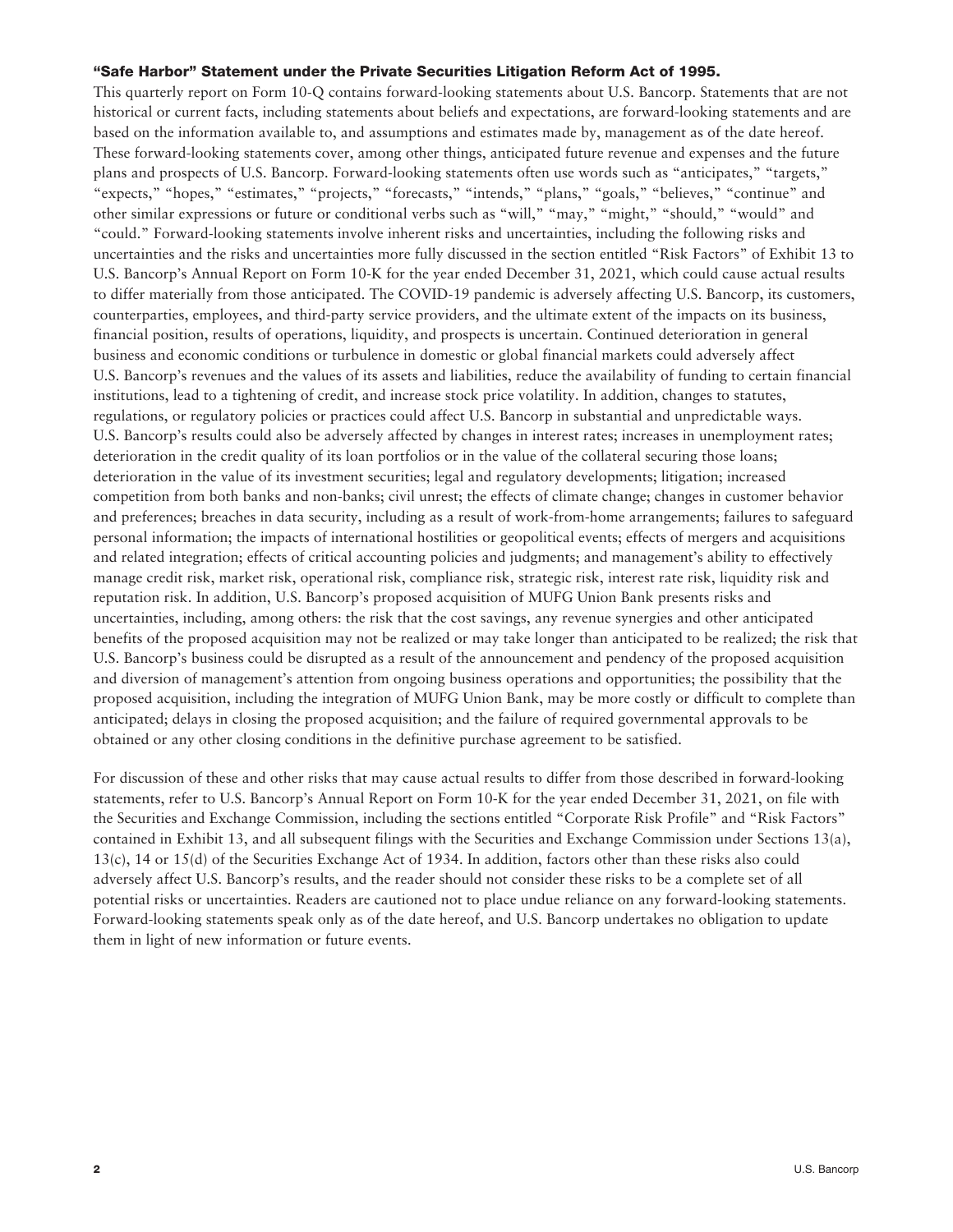## **Table 1 Selected Financial Data**

|                                                                                                                                                                                                                                | Three Months Ended<br>March 31                                                                          |                                                                                                          |                                                                             |
|--------------------------------------------------------------------------------------------------------------------------------------------------------------------------------------------------------------------------------|---------------------------------------------------------------------------------------------------------|----------------------------------------------------------------------------------------------------------|-----------------------------------------------------------------------------|
| (Dollars and Shares in Millions, Except Per Share Data)                                                                                                                                                                        | 2022                                                                                                    | 2021                                                                                                     | Percent<br>Change                                                           |
| <b>Condensed Income Statement</b>                                                                                                                                                                                              |                                                                                                         |                                                                                                          |                                                                             |
|                                                                                                                                                                                                                                | \$.<br>3,173<br>27                                                                                      | £.<br>3.063<br>26                                                                                        | 3.6%<br>3.8                                                                 |
|                                                                                                                                                                                                                                | 3,200<br>2,396                                                                                          | 3.089<br>2,381                                                                                           | 3.6<br>.6                                                                   |
|                                                                                                                                                                                                                                | 5.596<br>3,502<br>112                                                                                   | 5.470<br>3,379<br>(827)                                                                                  | 2.3<br>3.6<br>$\star$                                                       |
|                                                                                                                                                                                                                                | 1.982<br>424                                                                                            | 2.918<br>633                                                                                             | (32.1)<br>(33.0)                                                            |
| Net income business and account of the contract of the contract of the contract of the contract of the contract of the contract of the contract of the contract of the contract of the contract of the contract of the contrac | 1,558<br>(1)                                                                                            | 2,285<br>(5)                                                                                             | (31.8)<br>80.0                                                              |
|                                                                                                                                                                                                                                | $\mathcal{F}$<br>1.557                                                                                  | $\mathcal{L}$<br>2,280                                                                                   | (31.7)                                                                      |
|                                                                                                                                                                                                                                | \$.<br>1.466                                                                                            | $\mathbb S$<br>2,175                                                                                     | (32.6)                                                                      |
| <b>Per Common Share</b><br>Dividends declared per share education of the contract of the contract of the contract of the contract of the c<br><b>Financial Ratios</b>                                                          | \$<br>.99<br>.99<br>.46<br>29.87<br>53.15<br>1,485<br>1,486                                             | \$<br>1.45<br>1.45<br>.42<br>30.53<br>55.31<br>1.502<br>1,503                                            | $(31.7)\%$<br>(31.7)<br>9.5<br>(2.2)<br>(3.9)<br>(1.1)<br>(1.1)             |
| <b>Average Balances</b>                                                                                                                                                                                                        | 1.09%<br>12.7<br>2.44<br>62.8<br>.21                                                                    | 1.69%<br>19.0<br>2.50<br>62.1<br>.31                                                                     |                                                                             |
|                                                                                                                                                                                                                                | \$312,966<br>5.479<br>174,762<br>529.837<br>577.402<br>127,963<br>454,176<br>19.038<br>32.972<br>53.466 | \$293.989<br>10,032<br>145,520<br>497.711<br>548.734<br>118,352<br>426,364<br>13.107<br>39.463<br>52.729 | 6.5%<br>(45.4)<br>20.1<br>6.5<br>5.2<br>8.1<br>6.5<br>45.3<br>(16.4)<br>1.4 |

|                                                                                                                                                                                                                                | March 31.<br>2022    | December 31.<br>2021 |        |
|--------------------------------------------------------------------------------------------------------------------------------------------------------------------------------------------------------------------------------|----------------------|----------------------|--------|
| <b>Period End Balances</b>                                                                                                                                                                                                     |                      |                      |        |
|                                                                                                                                                                                                                                | \$318,934            | \$312,028            | 2.2%   |
|                                                                                                                                                                                                                                | 167.247              | 174.821              | (4.3)  |
| Assets                                                                                                                                                                                                                         | 586.517              | 573.284              | 2.3    |
|                                                                                                                                                                                                                                | 461.546              | 456.083              | 1.2    |
|                                                                                                                                                                                                                                | 32.931               | 32.125               | 2.5    |
|                                                                                                                                                                                                                                | 51.200               | 54.918               | (6.8)  |
| <b>Asset Quality</b>                                                                                                                                                                                                           |                      |                      |        |
|                                                                                                                                                                                                                                | $\mathcal{L}$<br>811 | S.<br>878            | (7.6)% |
|                                                                                                                                                                                                                                | 6.105                | 6.155                | (.8)   |
|                                                                                                                                                                                                                                | 1.91%                | 1.97%                |        |
| <b>Capital Ratios</b>                                                                                                                                                                                                          |                      |                      |        |
|                                                                                                                                                                                                                                | 9.8%                 | 10.0%                |        |
|                                                                                                                                                                                                                                | 11.5                 | 11.6                 |        |
|                                                                                                                                                                                                                                | 13.4                 | 13.4                 |        |
|                                                                                                                                                                                                                                | 8.6                  | 8.6                  |        |
|                                                                                                                                                                                                                                | 7.0                  | 6.9                  |        |
|                                                                                                                                                                                                                                | 6.0                  | 6.8                  |        |
| Tangible common equity to risk-weighted assets (b) with the content of the content of the common equity to risk-weighted assets (b) with the content of the content of the content of the content of the content of the conten | 8.0                  | 9.2                  |        |
| Common equity tier 1 capital to risk-weighted assets, reflecting the full implementation of the current expected                                                                                                               |                      |                      |        |
|                                                                                                                                                                                                                                | 9.5                  | 9.6                  |        |

*\* Not meaningful*

*(a) Based on a federal income tax rate of 21 percent for those assets and liabilities whose income or expense is not included for federal income tax purposes.*

*(b) See Non-GAAP Financial Measures beginning on page 30.*

*(c) Calculated as U.S. Bancorp common shareholders' equity divided by common shares outstanding at end of the period.*

*(d) Excludes unrealized gains and losses on available-for-sale investment securities and any premiums or discounts recorded related to the transfer of investment securities at fair value from available-for-sale to held-to-maturity.*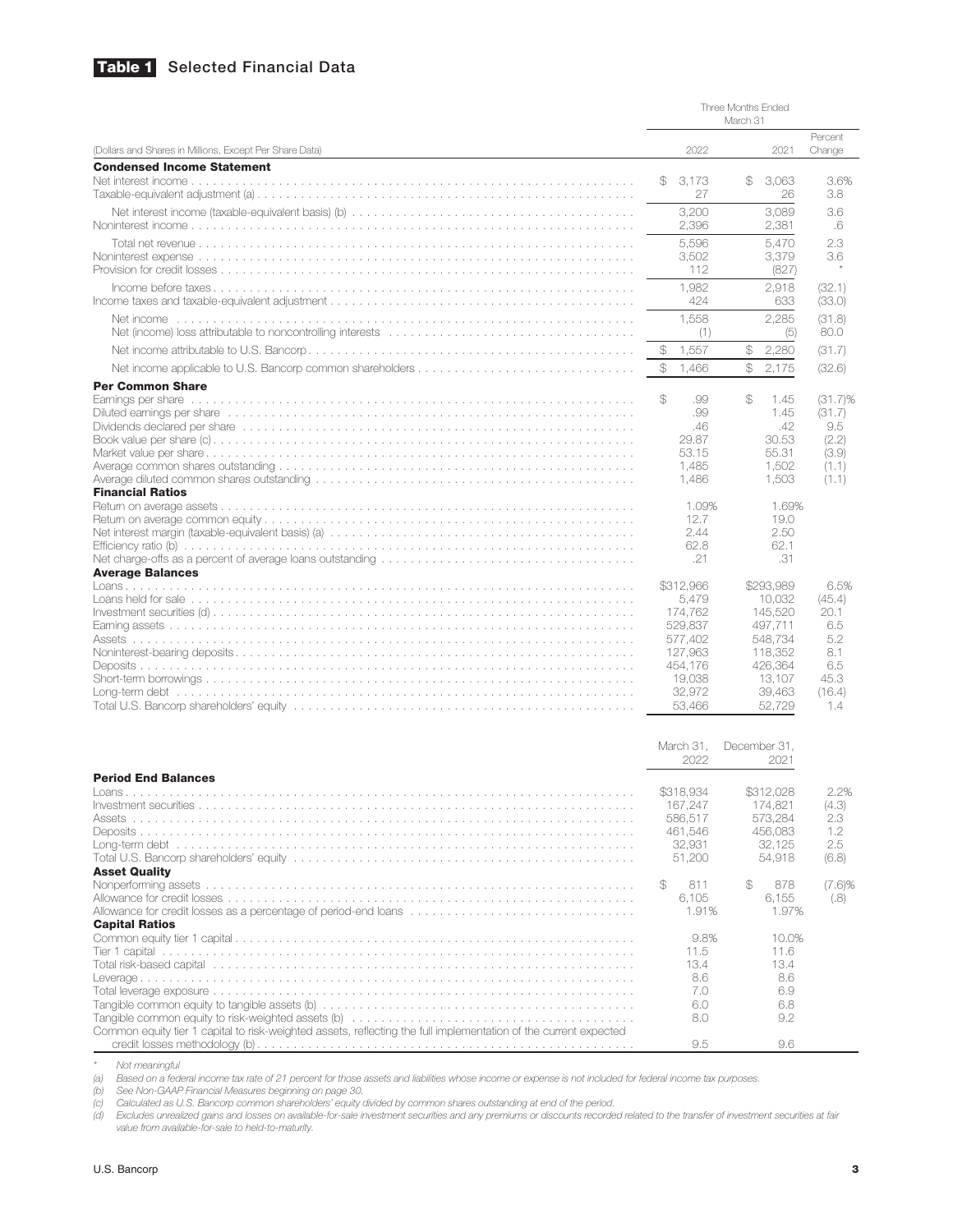# <span id="page-5-0"></span>Management's Discussion and Analysis

#### <span id="page-5-1"></span>**OVERVIEW**

**Earnings Summary** U.S. Bancorp and its subsidiaries (the "Company") reported net income attributable to U.S. Bancorp of \$1.6 billion for the first quarter of 2022, or \$0.99 per diluted common share, compared with \$2.3 billion, or \$1.45 per diluted common share, for the first quarter of 2021. Return on average assets and return on average common equity were 1.09 percent and 12.7 percent, respectively, for the first quarter of 2022, compared with 1.69 percent and 19.0 percent, respectively, for the first quarter of 2021.

Total net revenue for the first quarter of 2022 was \$126 million (2.3 percent) higher than the first quarter of 2021, reflecting a 3.6 percent increase in net interest income and a 0.6 percent increase in noninterest income. The increase in net interest income from the first quarter of 2021 was primarily due to higher loan and investment securities balances and favorable deposit and funding mix due in part to higher noninterest-bearing deposits, partially offset by lower loan yields and changes in loan mix, as well as lower loan fees driven by the impact of loan forgiveness related to the Small Business Administration ("SBA") Paycheck Protection Program in the first quarter of 2021. The noninterest income increase primarily reflected stronger payment services revenue, trust and investment management fees, deposit service charges and treasury management fees, mostly offset by lower mortgage banking revenue as refinancing activities decline, lower commercial products revenue related to capital markets activities and lower other noninterest income.

<span id="page-5-2"></span>Noninterest expense in the first quarter of 2022 was \$123 million (3.6 percent) higher than the first quarter of 2021, reflecting increases in compensation expense, professional services expense and marketing and business development expense.

The provision for credit losses for the first quarter of 2022 was \$112 million, compared with a benefit of \$827 million for the first quarter of 2021. The provision for credit losses in the first quarter of 2022 reflected the impact of improving credit quality, partially offset by loan growth and increasing economic uncertainty. The provision for credit losses for the first quarter of 2021 reflected a decrease in the allowance for credit losses as a result of improving economic conditions and credit quality. Net charge-offs in the first quarter of 2022 were \$162 million, compared with \$223 million in the first quarter of 2021. Refer to "Corporate Risk Profile" for further information on the provision for credit losses, net charge-offs, nonperforming assets and other factors considered by the Company in assessing the credit quality of the loan portfolio and establishing the allowance for credit losses.

**Pending Acquisition** In September 2021, the Company announced that it entered into a definitive agreement to acquire MUFG Union Bank's core regional banking franchise from Mitsubishi UFJ Financial Group ("MUFG"), for an expected purchase price of approximately \$8.0 billion, including \$5.5 billion in cash and approximately 44 million shares of U.S. Bancorp common stock. The transaction excludes the purchase of MUFG Union Bank's Global Corporate & Investment Bank, certain middle and back office functions, and other assets. MUFG Union Bank currently has approximately 300 branches in California, Washington and Oregon and is expected to add approximately \$105 billion in total assets, \$58 billion of loans and \$90 billion of deposits to the Company's consolidated balance sheet. Closing of the transaction is subject to customary closing conditions, including regulatory approvals which are not within the Company's control. The Company expects to close the transaction approximately 45 days after being granted U.S. regulatory approvals. At this time, it is uncertain whether such approvals will be received in time to allow for closing to occur in the first half of 2022; however, the parties continue to make significant progress in planning for closing and integration while awaiting regulatory approvals.

#### **STATEMENT OF INCOME ANALYSIS**

**Net Interest Income** Net interest income, on a taxableequivalent basis, was \$3.2 billion in the first quarter of 2022, representing an increase of \$111 million (3.6 percent) compared with the first quarter of 2021. The increase was primarily due to higher loan and investment securities balances and favorable deposit and funding mix due in part to higher noninterest-bearing deposits, partially offset by lower loan yields and changes in loan mix, as well as lower loan fees driven by the impact of loan forgiveness related to the SBA Paycheck Protection Program in the first quarter of 2021. Average earning assets were \$32.1 billion (6.5 percent) higher than the first quarter of 2021, reflecting increases of \$29.2 billion (20.1 percent) in investment securities and \$19.0 billion (6.5 percent) in loans, partially offset by a decrease of \$11.9 billion (28.6 percent) in interestbearing deposits with banks. The net interest margin, on a taxable-equivalent basis, in the first quarter of 2022 was 2.44 percent, compared with 2.50 percent in the first quarter of 2021. The decrease in net interest margin from the first quarter of 2021 was primarily due to the mix of loans and lower loan spreads within fixed-rate portfolios, partially offset by favorable changes in funding mix and the yield curve. Refer to the "Consolidated Daily Average Balance Sheet and Related Yields and Rates" table for further information on net interest income.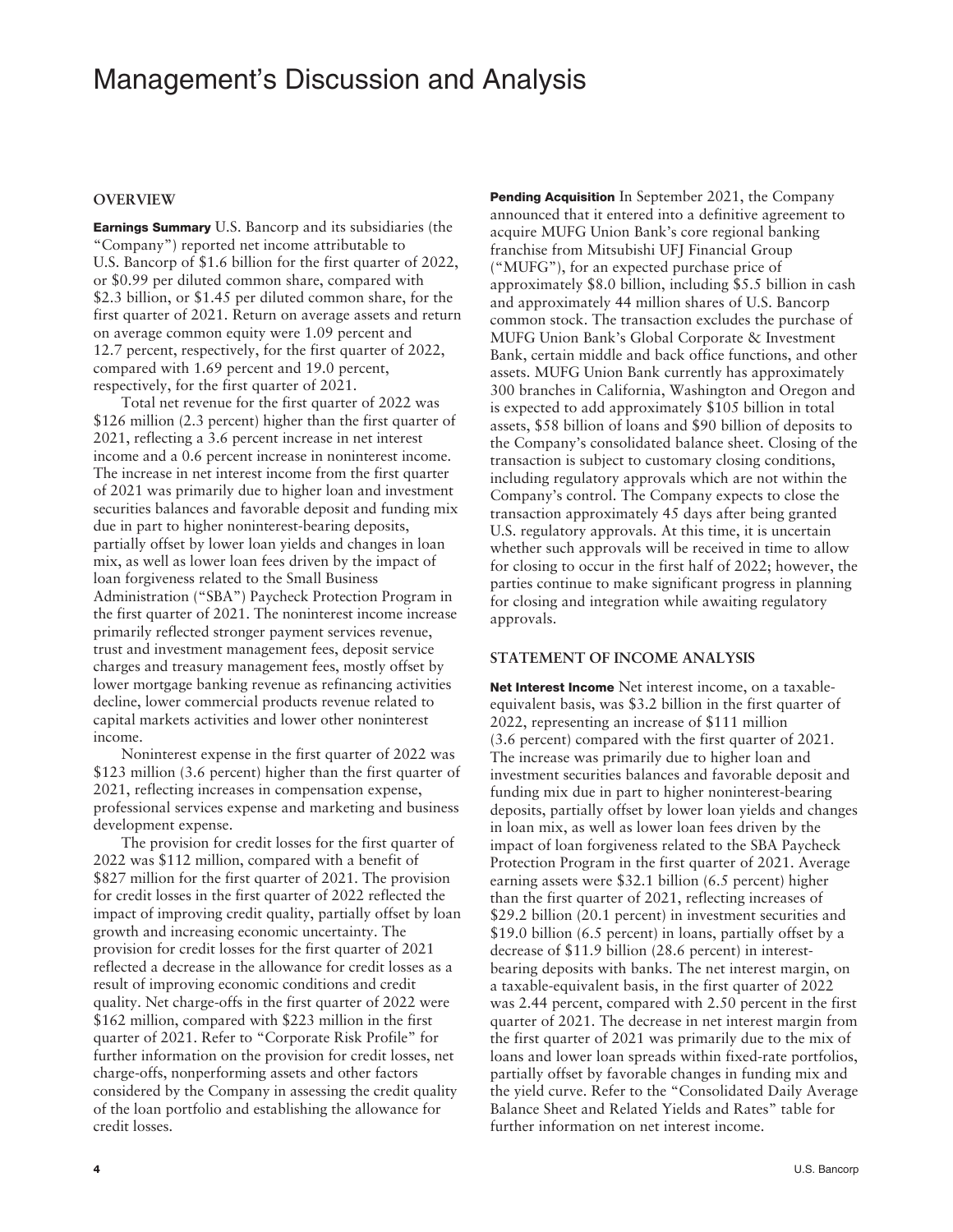## **Table 2 Noninterest Income**

|                                                                                                                                                                                                                                |         | Three Months Ended<br>March 31 |                   |
|--------------------------------------------------------------------------------------------------------------------------------------------------------------------------------------------------------------------------------|---------|--------------------------------|-------------------|
| (Dollars in Millions)                                                                                                                                                                                                          | 2022    | 2021                           | Percent<br>Change |
| Credit and debit card revenue education of the contract of the contract of the contract of the contract of the contract of the contract of the contract of the contract of the contract of the contract of the contract of the |         | $\mathbb{R}$<br>336            | - 6%              |
| Corporate payment products revenue with an intervent and the contract of the corporate payment products revenue with a state of the contract of the corporate payment of the corporation of the corporation of the corporation | 158     | 126                            | 25.4              |
|                                                                                                                                                                                                                                | 363     | 318                            | 14.2              |
|                                                                                                                                                                                                                                | 500     | 444                            | 12.6              |
|                                                                                                                                                                                                                                | 177     | 161                            | 9.9               |
|                                                                                                                                                                                                                                | 156     | 147                            | 6.1               |
| Commercial products revenue with an array and array and array array and array array array array and array array array array array array array array array array array array array array array array array array array array ar | 266     | 280                            | (5.0)             |
| Mortgage banking revenue with the contract of the contract of the contract of the contract of the contract of the contract of the contract of the contract of the contract of the contract of the contract of the contract of  | 200     | 299                            | (33.1)            |
| Investment products fees with a contract the contract of the contract of the contract of the contract of the contract of the contract of the contract of the contract of the contract of the contract of the contract of the c | -62     | 55                             | 12.7              |
|                                                                                                                                                                                                                                | 18      | 25                             | (28.0)            |
|                                                                                                                                                                                                                                | 158     | 190                            | (16.8)            |
|                                                                                                                                                                                                                                | \$2.396 | \$2.381                        | .6%               |

Average total loans in the first quarter of 2022 were \$19.0 billion (6.5 percent) higher than the first quarter of 2021. The increase was primarily due to growth in commercial loans (11.4 percent), residential mortgages (3.0 percent) and other retail loans (8.8 percent). The increase in commercial loans was primarily due to higher utilization driven by working capital needs of corporate customers and slower payoffs given higher volatility in the capital markets, as well as core growth, partially offset by expected reductions related to the forgiveness of loans in the SBA Paycheck Protection Program. The increase in residential mortgages was driven by stronger on-balance sheet loan activities and slower refinance activity. The increase in other retail loans was driven by auto and recreational vehicle lending during 2021, partially offset by lower home equity and second mortgages.

Average investment securities in the first quarter of 2022 were \$29.2 billion (20.1 percent) higher than the first quarter of 2021, primarily due to purchases of mortgage-backed and U.S. Treasury securities, net of prepayments, sales and maturities.

Average total deposits for the first quarter of 2022 were \$27.8 billion (6.5 percent) higher than the first quarter of 2021. Average total savings deposits for the first quarter of 2022 were \$20.6 billion (7.3 percent) higher than the first quarter of 2021, driven by increases in Consumer and Business Banking, and Corporate and Commercial Banking balances, partially offset by a decrease in Wealth Management and Investment Services balances. Average noninterest-bearing deposits were \$9.6 billion (8.1 percent) higher than the prior year, primarily due to higher Corporate and Commercial Banking, and Wealth Management and Investment Services balances. Average time deposits were \$2.4 billion (8.8 percent) lower than the prior year, primarily driven by decreases in Consumer and Business Banking, and Wealth Management and Investment Services balances, partially offset by an increase in Corporate and Commercial Banking balances. Changes

in time deposits are primarily related to those deposits managed as an alternative to other funding sources, based largely on relative pricing and liquidity characteristics.

**Provision for Credit Losses** The provision for credit losses was \$112 million for the first quarter of 2022, compared with a benefit of \$827 million for the first quarter of 2021. The provision for credit losses in the first quarter of 2022 reflected the impact of improving credit quality, partially offset by loan growth and increasing economic uncertainty associated with rising inflation and geopolitical tensions. The provision for credit losses in the first quarter of 2021 reflected the enactment of additional government stimulus programs and widespread vaccine availability, contributing to economic improvement during the period, which resulted in a significant decrease in the allowance for credit losses. Net charge-offs decreased \$61 million (27.4 percent) in the first quarter of 2022, compared with the first quarter of 2021, reflecting improvement across most loan categories, associated with strong asset values and borrower liquidity. Refer to "Corporate Risk Profile" for further information on the provision for credit losses, net charge-offs, nonperforming assets and other factors considered by the Company in assessing the credit quality of the loan portfolio and establishing the allowance for credit losses.

**Noninterest Income** Noninterest income was \$2.4 billion in the first quarter of 2022, representing an increase of \$15 million (0.6 percent) compared with the first quarter of 2021. The increase from a year ago reflected strong payment services revenue, growth in trust and investment management fees, improving deposit service charges and higher treasury management fees, mostly offset by lower commercial products revenue, mortgage banking revenue and other noninterest income. Payment services revenue increased \$79 million (10.1 percent) as corporate payment products revenue increased \$32 million (25.4 percent) primarily due to higher sales volume, while merchant processing services revenue increased \$45 million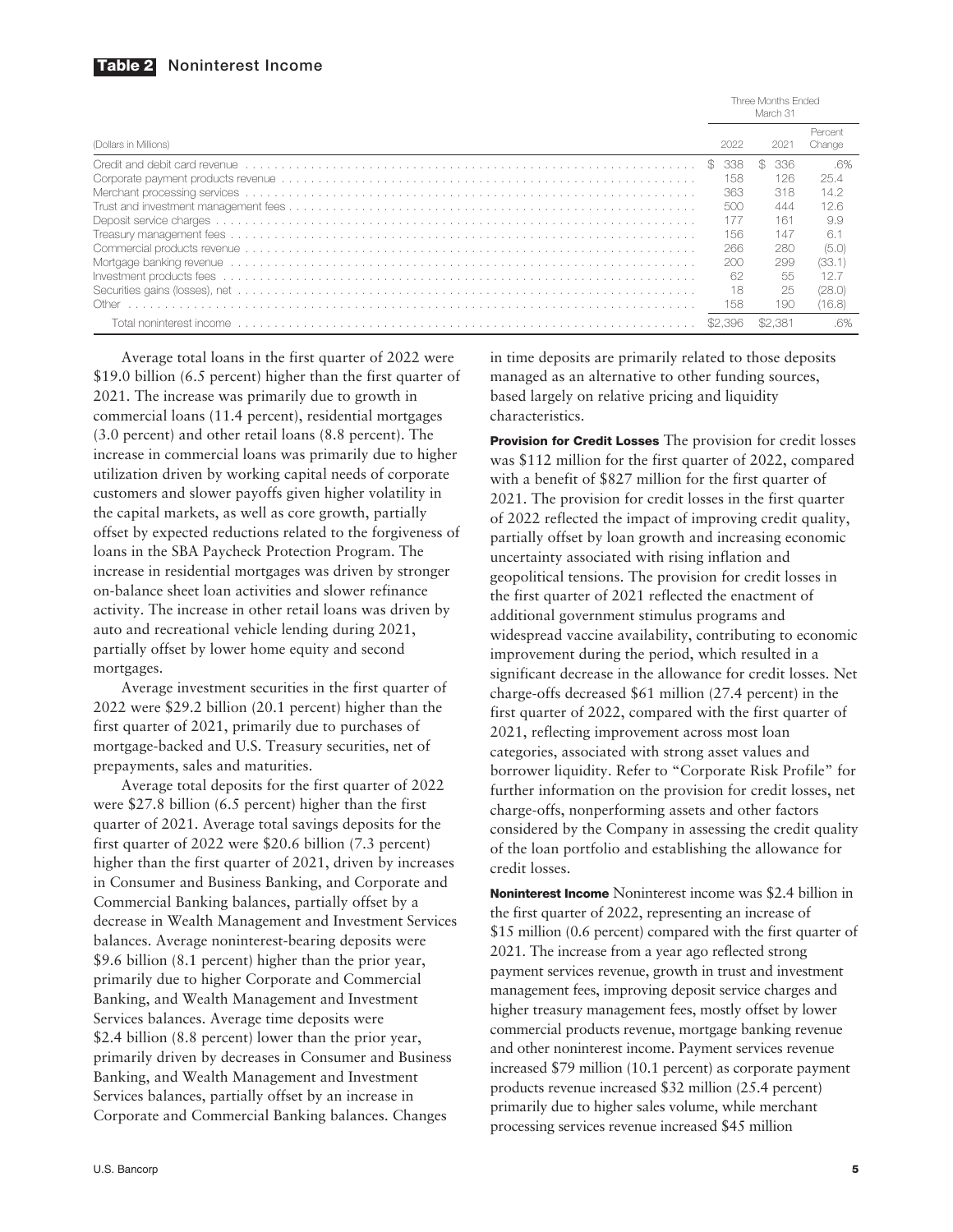### **Table 3 Noninterest Expense**

|                                                                                                                                                                                                                                |         | Three Months Ended<br>March 31 |                   |
|--------------------------------------------------------------------------------------------------------------------------------------------------------------------------------------------------------------------------------|---------|--------------------------------|-------------------|
| (Dollars in Millions)                                                                                                                                                                                                          | 2022    | 2021                           | Percent<br>Change |
| Compensation<br>Financial S1,853<br>Temployee benefits<br>Net occupancy and equipment<br>$\therefore$<br>$\therefore$<br>$\therefore$<br>269                                                                                   |         | \$1.803                        | 2.8%              |
|                                                                                                                                                                                                                                |         | 384                            | 3.1               |
|                                                                                                                                                                                                                                |         | 263                            | 2.3               |
|                                                                                                                                                                                                                                | 114     | 98                             | 16.3              |
| Marketing and business development with an array and array and array and array and array and array and the Marketing and business development with a subsequent and array and the Marketine and array and the Marketine and th | - 80    | 48                             | 66.7              |
|                                                                                                                                                                                                                                | 349     | 359                            | (2.8)             |
|                                                                                                                                                                                                                                |         |                                | 4.3               |
|                                                                                                                                                                                                                                | 47      | 38                             | 23.7              |
|                                                                                                                                                                                                                                | 322     | -317                           | 1.6               |
|                                                                                                                                                                                                                                | \$3,502 | \$3,379                        | 3.6%              |
|                                                                                                                                                                                                                                | 62.8%   | 62.1%                          |                   |

*(a) See Non-GAAP Financial Measures beginning on page 30.*

<span id="page-7-0"></span>(14.2 percent) driven by higher sales volumes and merchant fees. Trust and investment management fees increased \$56 million (12.6 percent) driven by business growth, favorable market conditions and activity related to the fourth quarter of 2021 acquisition of PFM Asset Management LLC ("PFM"), partially offset by higher fee waivers. Deposit service charges increased \$16 million (9.9 percent) primarily due to higher customer spend activity, net of the impact of the elimination of certain consumer non-sufficient funds fees in the first quarter of 2022. Treasury management fees increased \$9 million (6.1 percent) primarily due to core growth given the continued recovery in the economy. Mortgage banking revenue decreased \$99 million (33.1 percent) due to lower application volume, given declining refinance activities, and lower related gain on sale margins, partially offset by increases in mortgage servicing rights ("MSRs") valuations, net of hedging activities, as well as higher performing loan sales. Commercial products revenue decreased \$14 million (5.0 percent) primarily due to lower corporate bond fees and trading revenue within the capital markets business. Other noninterest income decreased \$32 million (16.8 percent) driven by the impact of prior year asset sales and lower retail leasing end-of-term residual gains in the first quarter of 2022.

**Noninterest Expense** Noninterest expense was \$3.5 billion in the first quarter of 2022, representing an increase of \$123 million (3.6 percent) over the first quarter of 2021. The increase from the prior year reflected higher compensation expense, professional services expense and marketing and business development expense. Compensation expense increased \$50 million (2.8 percent) primarily due to merit increases and hiring to support business growth, partially offset by lower performance-based incentives. Professional services expense increased \$16 million (16.3 percent) primarily due to an increase in business investment and related

initiatives. Marketing and business development expense increased \$32 million (66.7 percent) due to the timing of marketing campaigns as well as increased travel and entertainment.

**Income Tax Expense** The provision for income taxes was \$397 million (an effective rate of 20.3 percent) for the first quarter of 2022, compared with \$607 million (an effective rate of 21.0 percent) for the first quarter of 2021. For further information on income taxes, refer to Note 12 of the Notes to Consolidated Financial Statements.

#### **BALANCE SHEET ANALYSIS**

**Loans** The Company's loan portfolio was \$318.9 billion at March 31, 2022, compared with \$312.0 billion at December 31, 2021, an increase of \$6.9 billion (2.2 percent). The increase was driven by higher commercial loans and residential mortgages, partially offset by lower credit card loans and other retail loans.

Commercial loans increased \$5.4 billion (4.9 percent) at March 31, 2022, compared with December 31, 2021, due to higher utilization driven by working capital needs of corporate customers and slower payoffs given higher volatility in the capital markets, as well as core growth.

Residential mortgages held in the loan portfolio increased \$2.0 billion (2.6 percent) at March 31, 2022, compared with December 31, 2021, due to stronger on-balance sheet loan activities and slower refinance activity. Residential mortgages originated and placed in the Company's loan portfolio include jumbo mortgages and branch-originated first lien home equity loans to borrowers with high credit quality.

Credit card loans decreased \$337 million (1.5 percent) at March 31, 2022, compared with December 31, 2021, primarily the result of customers seasonally paying down balances.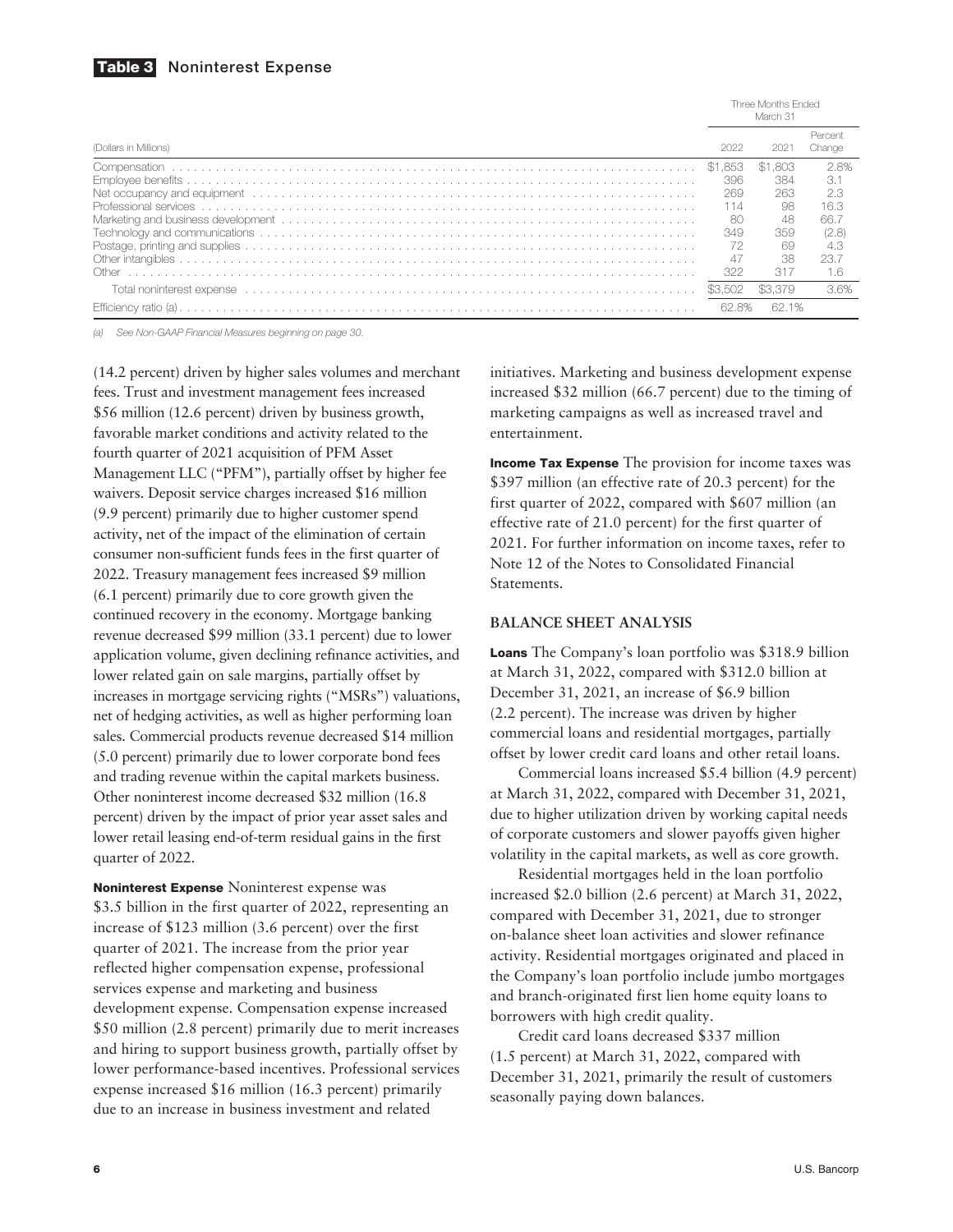# **Table 4 Investment Securities**

|                                                                                                                                                         |                       | March 31, 2022<br>December 31, 2021 |                                              |                                       |                                     |                                     |                                              |                                       |
|---------------------------------------------------------------------------------------------------------------------------------------------------------|-----------------------|-------------------------------------|----------------------------------------------|---------------------------------------|-------------------------------------|-------------------------------------|----------------------------------------------|---------------------------------------|
| (Dollars in Millions)                                                                                                                                   | Amortized<br>Cost     | Fair Value                          | Weighted-<br>Average<br>Maturity in<br>Years | Weighted-<br>Average<br>Yield (d)     | Amortized<br>Cost                   | Fair Value                          | Weighted-<br>Average<br>Maturity in<br>Years | Weighted-<br>Average<br>Yield (d)     |
| <b>Held-to-maturity</b><br>Mortgage-backed securities (a) $\ldots \ldots \ldots \ldots$ $\updownarrow$ 43,654                                           |                       | \$40.572                            | 9.7                                          | 1.64%                                 | \$41.858                            | \$41.812                            | 7.4                                          | 1.45%                                 |
| Total held-to-maturity $\ldots \ldots \ldots \ldots \ldots \ldots$ \$ 43,654                                                                            |                       | \$40.572                            | 9.7                                          | 1.64%                                 | \$41.858                            | \$41.812                            | 7.4                                          | 1.45%                                 |
| Available-for-sale<br>U.S. Treasury and agencies \$ 27,653<br>Mortgage-backed securities (a)<br>Obligations of state and political subdivisions (b) (c) | 91.277<br>4<br>10.701 | \$26,350<br>86.955<br>10.274        | 7.2<br>7.3<br>4.1<br>9.5<br>- 1              | 1.83%<br>1.80<br>2.00<br>3.64<br>2.07 | \$ 36.648<br>85.394<br>62<br>10.130 | \$ 36,609<br>85.564<br>66<br>10.717 | 6.7<br>4.9<br>5.2<br>6.6<br>3.4              | 1.54%<br>1.58<br>1.53<br>3.67<br>2.07 |
|                                                                                                                                                         | \$129.642             | \$123,593                           | 7.5                                          | 1.96%                                 | \$132.241                           | \$132,963                           | 5.5                                          | 1.73%                                 |

*(a) Information related to asset and mortgage-backed securities included above is presented based upon weighted-average maturities that take into account anticipated future prepayments.*

*(b) Information related to obligations of state and political subdivisions is presented based upon yield to first optional call date if the security is purchased at a premium, and yield to maturity if the security is purchased at par or a discount.*

*(c) Maturity calculations for obligations of state and political subdivisions are based on the first optional call date for securities with a fair value above par and the contractual maturity date for securities with a fair value equal to or below par.*

*(d) Yields on investment securities are computed based on amortized cost balances. Weighted-average yields for obligations of state and political subdivisions are presented on a fully-taxable equivalent basis based on a federal income tax rate of 21 percent.*

Other retail loans decreased \$336 million (0.5 percent) at March 31, 2022, compared with December 31, 2021, due to decreases in retail leasing balances and auto loans, partially offset by an increase in installment loans.

The Company generally retains portfolio loans through maturity; however, the Company's intent may change over time based upon various factors such as ongoing asset/liability management activities, assessment of product profitability, credit risk, liquidity needs, and capital implications. If the Company's intent or ability to hold an existing portfolio loan changes, it is transferred to loans held for sale.

**Loans Held for Sale** Loans held for sale, consisting primarily of residential mortgages to be sold in the secondary market, were \$3.3 billion at March 31, 2022, compared with \$7.8 billion at December 31, 2021. The decrease in loans held for sale was principally due to a lower level of mortgage loan closings in the first quarter of 2022, compared with the fourth quarter of 2021. Almost all of the residential mortgage loans the Company originates or purchases for sale follow guidelines that allow the loans to be sold into existing, highly liquid secondary markets, in particular in government agency transactions and to governmentsponsored enterprises ("GSEs").

**Investment Securities** Investment securities totaled \$167.2 billion at March 31, 2022, compared with

\$174.8 billion at December 31, 2021. The \$7.6 billion (4.3 percent) decrease was primarily due to a \$6.8 billion unfavorable change in net unrealized gains (losses) on available-for-sale investment securities.

The Company's available-for-sale investment securities are carried at fair value with changes in fair value reflected in other comprehensive income (loss) unless a portion of a security's unrealized loss is related to credit and an allowance for credit losses is necessary. At March 31, 2022, the Company's net unrealized losses on available-for-sale investment securities were \$6.0 billion, compared with \$722 million of net unrealized gains at December 31, 2021. The unfavorable change in net unrealized gains (losses) was primarily due to decreases in the fair value of mortgage-backed, U.S. Treasury and state and political securities as a result of changes in interest rates. Gross unrealized losses on available-for-sale investment securities totaled \$6.3 billion at March 31, 2022, compared with \$812 million at December 31, 2021. At March 31, 2022, the Company had no plans to sell securities with unrealized losses, and believes it is more likely than not that it would not be required to sell such securities before recovery of their amortized cost.

Refer to Notes 4 and 15 in the Notes to Consolidated Financial Statements for further information on investment securities.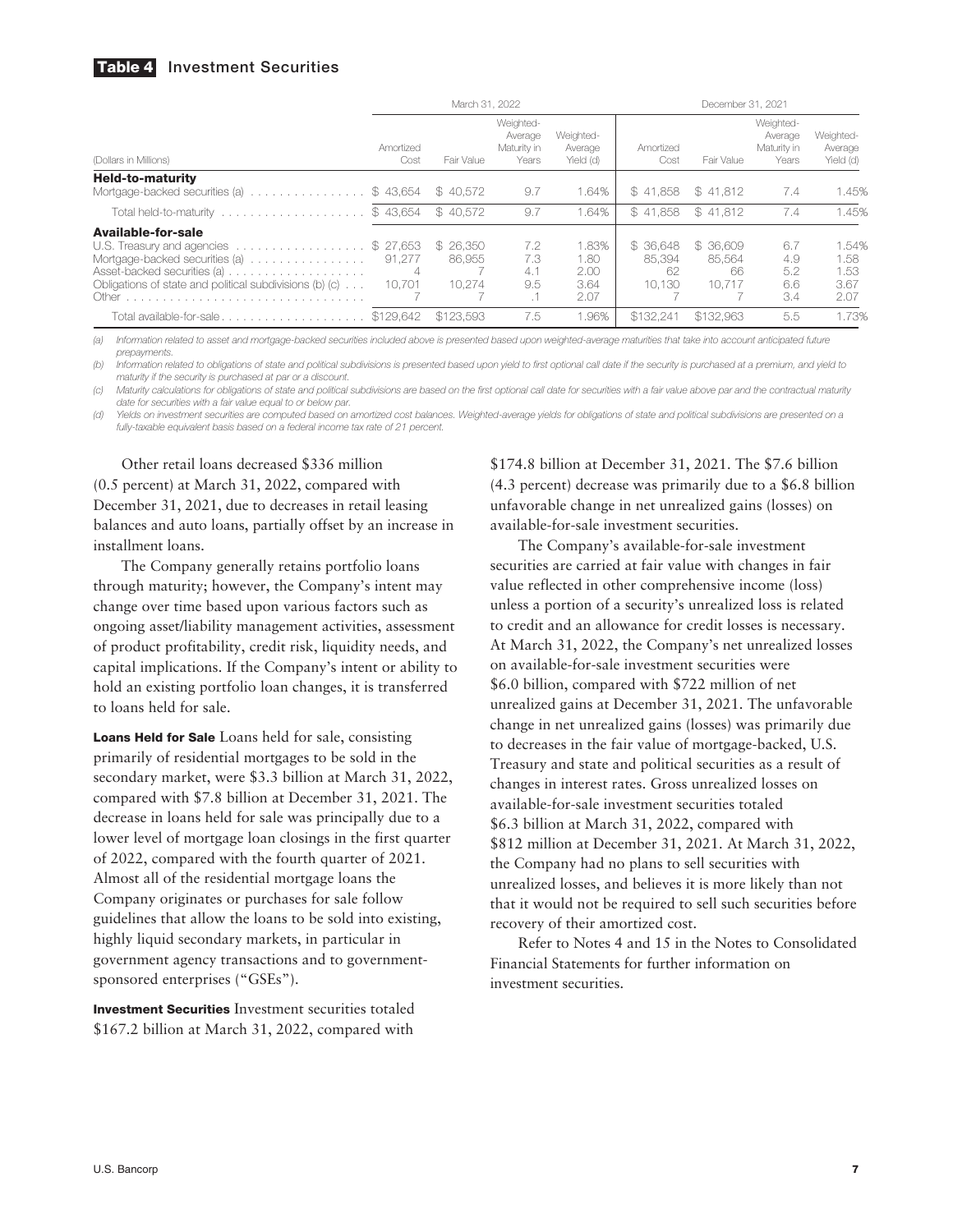**Deposits** Total deposits were \$461.5 billion at March 31, 2022, compared with \$456.1 billion at December 31, 2021. The \$5.5 billion (1.2 percent) increase in total deposits reflected increases in total savings deposits and time deposits, partially offset by a decrease in noninterest-bearing deposits. Money market deposit balances increased \$3.7 billion (3.2 percent) at March 31, 2022, compared with December 31, 2021, primarily due to higher Corporate and Commercial Banking, and Wealth Management and Investment Services balances. Savings account balances increased \$2.6 billion (4.0 percent), driven by higher Consumer and Business Banking balances. Interest checking balances increased \$2.6 billion (2.2 percent), primarily due to higher Corporate and Commercial Banking, and Consumer and Business Banking balances, partially offset by a decrease in Wealth Management and Investment Services balances. Time deposits increased \$1.6 billion (7.2 percent) at March 31, 2022, compared with December 31, 2021, driven by higher Corporate and Commercial Banking balances, partially offset by lower Consumer and Business Banking balances. Changes in time deposits are primarily related to those deposits managed as an alternative to other funding sources, based largely on relative pricing and liquidity

characteristics. Noninterest-bearing deposits decreased \$5.1 billion (3.8 percent) at March 31, 2022, compared with December 31, 2021, primarily due to lower Wealth Management and Investment Services balances.

**Borrowings** The Company utilizes both short-term and long-term borrowings as part of its asset/liability management and funding strategies. Short-term borrowings, which include federal funds purchased, commercial paper, repurchase agreements, borrowings secured by high-grade assets and other short-term borrowings, were \$21.0 billion at March 31, 2022, compared with \$11.8 billion at December 31, 2021. The \$9.2 billion (78.4 percent) increase in short-term borrowings was primarily due to an increase in short-term Federal Home Loan Bank ("FHLB") advances. Long-term debt was \$32.9 billion at March 31, 2022, compared with \$32.1 billion at December 31, 2021. The \$806 million (2.5 percent) increase was primarily due to \$2.1 billion of medium-term note issuances, partially offset by \$1.0 billion of medium-term note repayments. Refer to the "Liquidity Risk Management" section for discussion of liquidity management of the Company.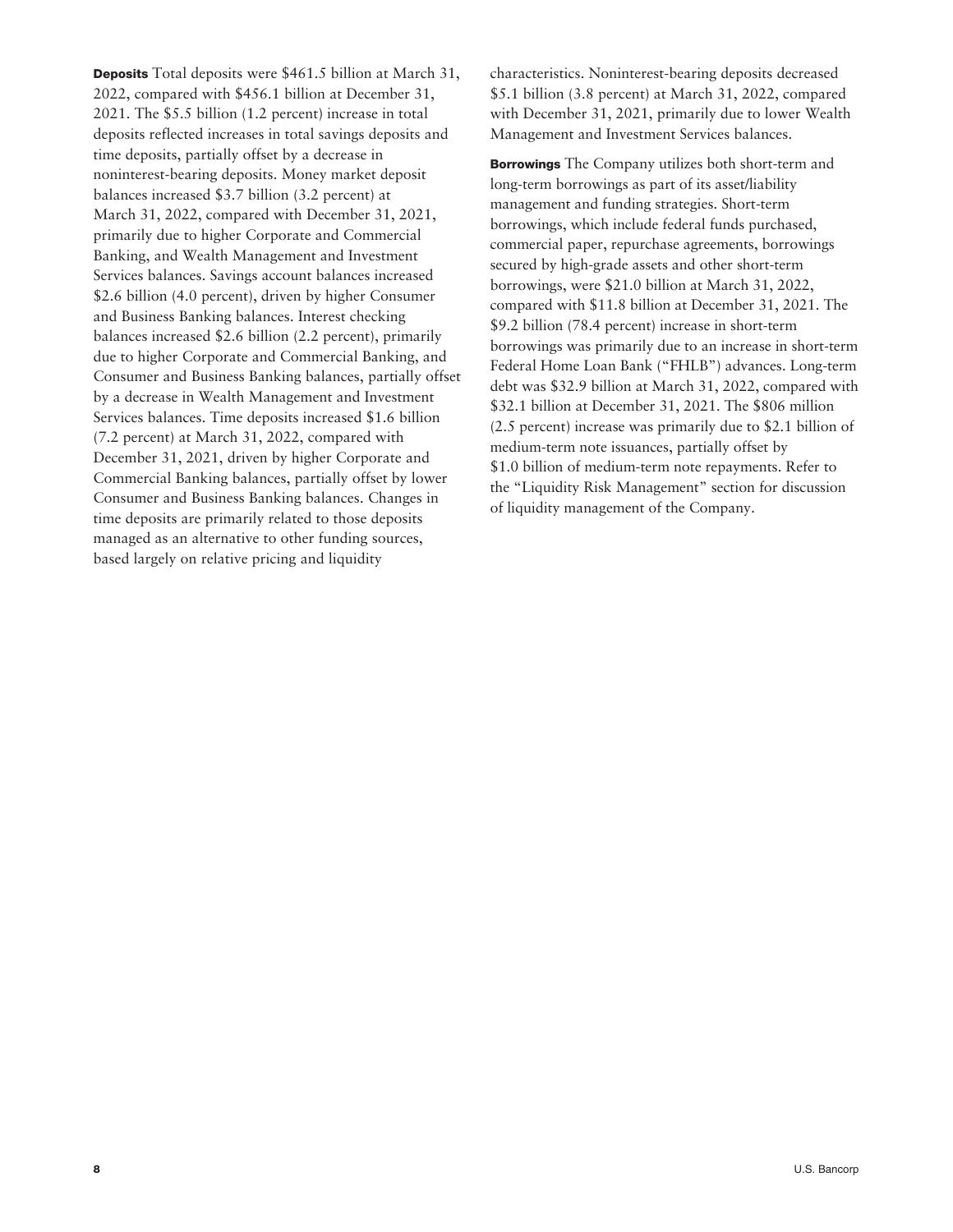#### <span id="page-10-1"></span><span id="page-10-0"></span>**CORPORATE RISK PROFILE**

**Overview** Managing risks is an essential part of successfully operating a financial services company. The Company's Board of Directors has approved a risk management framework which establishes governance and risk management requirements for all risk-taking activities. This framework includes Company and business line risk appetite statements which set boundaries for the types and amount of risk that may be undertaken in pursuing business objectives and initiatives. The Board of Directors, primarily through its Risk Management Committee, oversees performance relative to the risk management framework, risk appetite statements, and other policy requirements.

The Executive Risk Committee ("ERC"), which is chaired by the Chief Risk Officer and includes the Chief Executive Officer and other members of the executive management team, oversees execution against the risk management framework and risk appetite statements. The ERC focuses on current and emerging risks, including strategic and reputation risks, by directing timely and comprehensive actions. Senior operating committees have also been established, each responsible for overseeing a specified category of risk.

The Company's most prominent risk exposures are credit, interest rate, market, liquidity, operational, compliance, strategic, and reputation. Credit risk is the risk of loss associated with a change in the credit profile or the failure of a borrower or counterparty to meet its contractual obligations. Interest rate risk is the current or prospective risk to earnings and capital, or market valuations, arising from the impact of changes in interest rates. Market risk arises from fluctuations in interest rates, foreign exchange rates, and security prices that may result in changes in the values of financial instruments, such as trading and available-for-sale securities, mortgage loans held for sale ("MLHFS"), MSRs and derivatives that are accounted for on a fair value basis. Liquidity risk is the risk that financial condition or overall safety and soundness is adversely affected by the Company's inability, or perceived inability, to meet its cash flow obligations in a timely and complete manner in either normal or stressed conditions. Operational risk is the risk to current or projected financial condition and resilience arising from inadequate or failed internal processes or systems, people (including human errors or misconduct), or adverse external events, including the risk of loss resulting from breaches in data security. Operational risk can also include the risk of loss due to failures by third parties with which the Company

does business. Compliance risk is the risk that the Company may suffer legal or regulatory sanctions, financial losses, and reputational damage if it fails to adhere to compliance requirements and the Company's compliance policies. Strategic risk is the risk to current or projected financial condition and resilience arising from adverse business decisions, poor implementation of business decisions, or lack of responsiveness to changes in the banking industry and operating environment. Reputation risk is the risk to current or anticipated earnings, capital, or franchise or enterprise value arising from negative public opinion. This risk may impair the Company's competitiveness by affecting its ability to establish new relationships or services, or continue serving existing relationships. In addition to the risks identified above, other risk factors exist that may impact the Company. Refer to "Risk Factors" in the Company's Annual Report on Form 10-K for the year ended December 31, 2021, for a detailed discussion of these factors.

The Company's Board and management-level governance committees are supported by a "three lines of defense" model for establishing effective checks and balances. The first line of defense, the business lines, manages risks in conformity with established limits and policy requirements. In turn, business line leaders and their risk officers establish programs to ensure conformity with these limits and policy requirements. The second line of defense, which includes the Chief Risk Officer's organization as well as policy and oversight activities of corporate support functions, translates risk appetite and strategy into actionable risk limits and policies. The second line of defense monitors first line of defense conformity with limits and policies, and provides reporting and escalation of emerging risks and other concerns to senior management and the Risk Management Committee of the Board of Directors. The third line of defense, internal audit, is responsible for providing the Audit Committee of the Board of Directors and senior management with independent assessment and assurance regarding the effectiveness of the Company's governance, risk management and control processes.

Management regularly provides reports to the Risk Management Committee of the Board of Directors. The Risk Management Committee discusses with management the Company's risk management performance, and provides a summary of key risks to the entire Board of Directors, covering the status of existing matters, areas of potential future concern and specific information on certain types of loss events. The Risk Management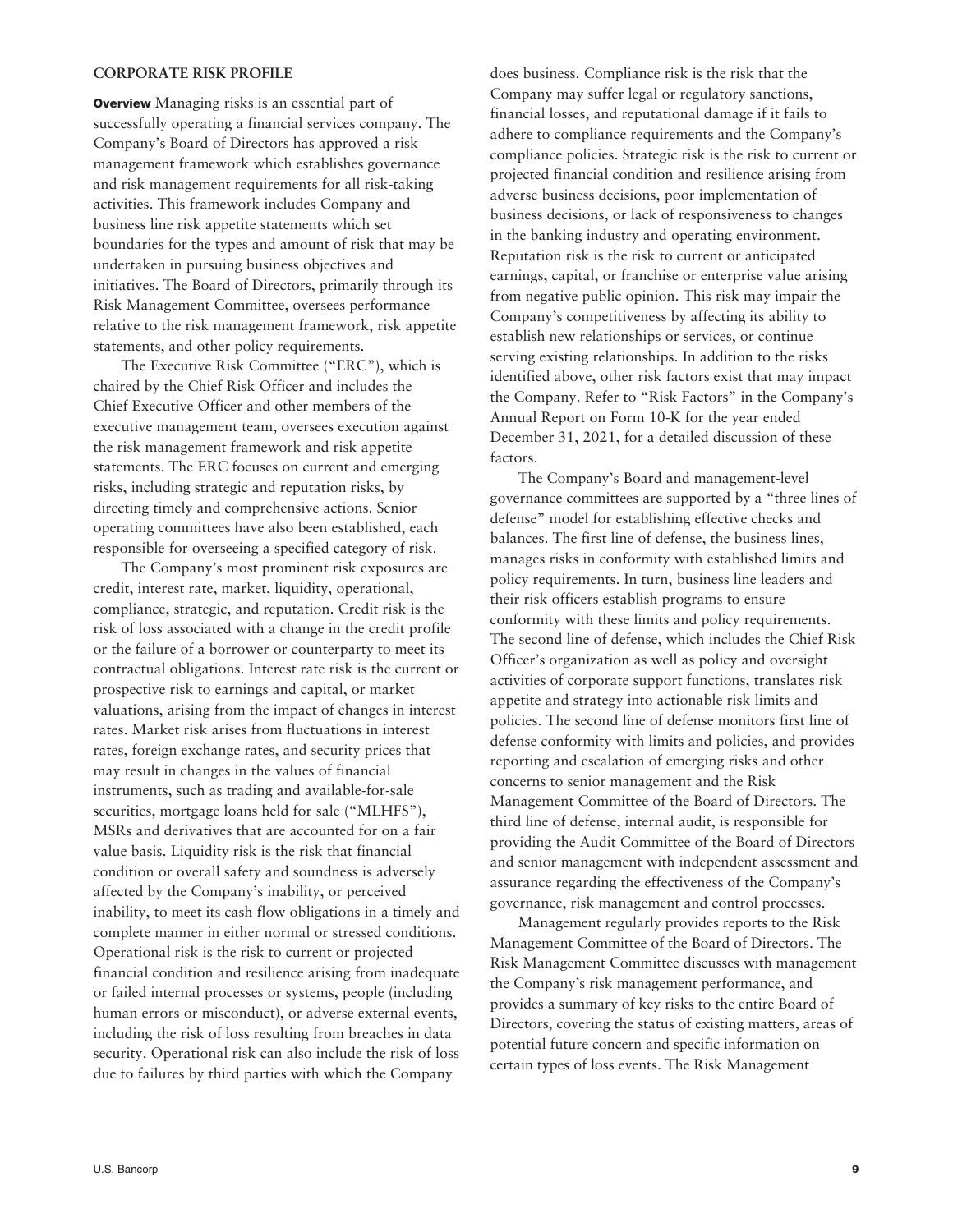Committee considers quarterly reports by management assessing the Company's performance relative to the risk appetite statements and the associated risk limits, including:

- Macroeconomic environment and other qualitative considerations, such as regulatory and compliance changes, litigation developments, geopolitical events, and technology and cybersecurity;
- Credit measures, including adversely rated and nonperforming loans, leveraged transactions, credit concentrations and lending limits;
- Interest rate and market risk, including market value and net income simulation, and trading-related Value at Risk ("VaR");
- Liquidity risk, including funding projections under various stressed scenarios;
- Operational and compliance risk, including losses stemming from events such as fraud, processing errors, control breaches, breaches in data security or adverse business decisions, as well as reporting on technology performance, and various legal and regulatory compliance measures;
- Capital ratios and projections, including regulatory measures and stressed scenarios; and
- Strategic and reputation risk considerations, impacts and responses.

<span id="page-11-0"></span>**Credit Risk Management** The Company's strategy for credit risk management includes well-defined, centralized credit policies, uniform underwriting criteria, and ongoing risk monitoring and review processes for all commercial and consumer credit exposures. In evaluating its credit risk, the Company considers changes, if any, in underwriting activities, the loan portfolio composition (including product mix and geographic, industry or customer-specific concentrations), collateral values, trends in loan performance and macroeconomic factors, such as changes in unemployment rates, gross domestic product levels and consumer bankruptcy filings. The Risk Management Committee oversees the Company's credit risk management process.

In addition, credit quality ratings as defined by the Company are an important part of the Company's overall credit risk management and evaluation of its allowance for credit losses. Loans with a pass rating represent those loans not classified on the Company's rating scale for problem credits, as minimal credit risk has been identified. Loans with a special mention or classified rating, including consumer lending and small business loans that are 90 days or more past due and still accruing, nonaccrual loans, those loans considered troubled debt restructurings ("TDRs"), and loans in a junior lien position that are current but are behind a first lien

position on nonaccrual, encompass all loans held by the Company that it considers to have a potential or welldefined weakness that may put full collection of contractual cash flows at risk. The Company's internal credit quality ratings for consumer loans are primarily based on delinquency and nonperforming status, except for a limited population of larger loans within those portfolios that are individually evaluated. For this limited population, the determination of the internal credit quality rating may also consider collateral value and customer cash flows. Refer to Note 5 in the Notes to Consolidated Financial Statements for further discussion of the Company's loan portfolios including internal credit quality ratings. In addition, refer to "Management's Discussion and Analysis — Credit Risk Management" in the Company's Annual Report on Form 10-K for the year ended December 31, 2021, for a more detailed discussion on credit risk management processes.

The Company manages its credit risk, in part, through diversification of its loan portfolio which is achieved through limit setting by product type criteria, such as industry, and identification of credit concentrations. As part of its normal business activities, the Company offers a broad array of lending products. The Company categorizes its loan portfolio into two segments, which is the level at which it develops and documents a systematic methodology to determine the allowance for credit losses. The Company's two loan portfolio segments are commercial lending and consumer lending.

The commercial lending segment includes loans and leases made to small business, middle market, large corporate, commercial real estate, financial institution, non-profit and public sector customers. Key risk characteristics relevant to commercial lending segment loans include the industry and geography of the borrower's business, purpose of the loan, repayment source, borrower's debt capacity and financial flexibility, loan covenants, and nature of pledged collateral, if any, as well as macroeconomic factors such as unemployment rates, gross domestic product levels, corporate bond spreads and long-term interest rates. These risk characteristics, among others, are considered in determining estimates about the likelihood of default by the borrowers and the severity of loss in the event of default. The Company considers these risk characteristics in assigning internal risk ratings to, or forecasting losses on, these loans, which are the significant factors in determining the allowance for credit losses for loans in the commercial lending segment.

The consumer lending segment represents loans and leases made to consumer customers, including residential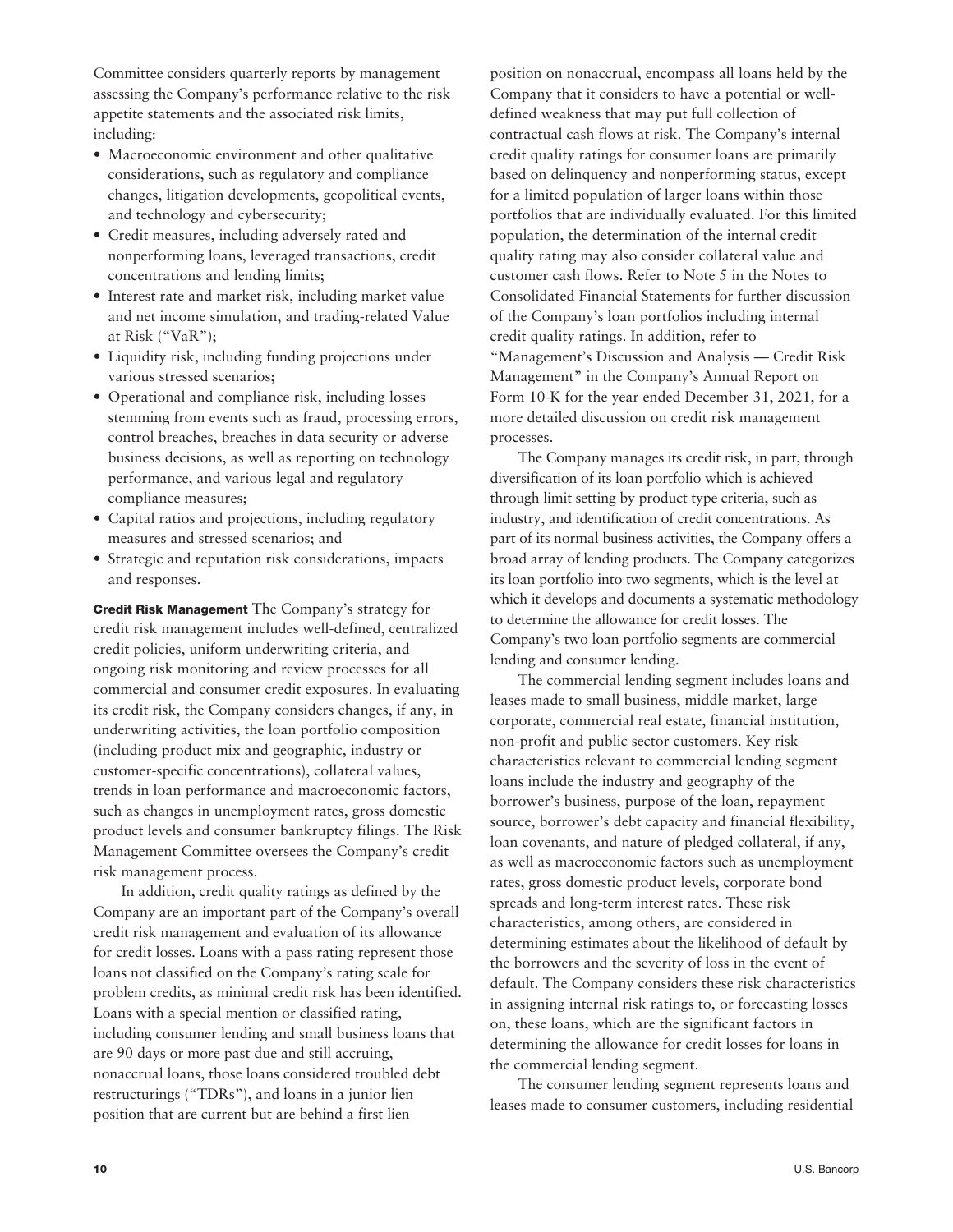mortgages, credit card loans, and other retail loans such as revolving consumer lines, auto loans and leases, home equity loans and lines, and student loans, a run-off portfolio. Home equity or second mortgage loans are junior lien closed-end accounts fully disbursed at origination. These loans typically are fixed rate loans, secured by residential real estate, with a 10- or 15-year fixed payment amortization schedule. Home equity lines are revolving accounts giving the borrower the ability to draw and repay balances repeatedly, up to a maximum commitment, and are secured by residential real estate. These include accounts in either a first or junior lien position. Typical terms on home equity lines in the portfolio are variable rates benchmarked to the prime rate, with a 10- or 15-year draw period during which a minimum payment is equivalent to the monthly interest, followed by a 20- or 10-year amortization period, respectively. At March 31, 2022, substantially all of the Company's home equity lines were in the draw period. Key risk characteristics relevant to consumer lending segment loans primarily relate to the borrowers' capacity and willingness to repay and include unemployment rates, consumer bankruptcy filings and other macroeconomic factors, customer payment history and credit scores, and in some cases, updated loan-to-value ("LTV") information reflecting current market conditions on real estate-based loans. These and other risk characteristics are reflected in forecasts of delinquency levels, bankruptcies and losses which are the primary factors in determining the allowance for credit losses for the consumer lending segment.

The Company further disaggregates its loan portfolio segments into various classes based on their underlying risk characteristics. The two classes within the commercial lending segment are commercial loans and commercial real estate loans. The three classes within the consumer lending segment are residential mortgages, credit card loans and other retail loans.

The Company's consumer lending segment utilizes several distinct business processes and channels to originate consumer credit, including traditional branch lending, mobile and on-line banking, indirect lending, alliance partnerships and correspondent banks. Each distinct underwriting and origination activity manages unique credit risk characteristics and prices its loan production commensurate with the differing risk profiles.

Residential mortgage originations are generally limited to prime borrowers and are performed through the Company's branches, loan production offices, mobile and on-line services and a wholesale network of originators. The Company may retain residential mortgage loans it originates on its balance sheet or sell

the loans into the secondary market while retaining the servicing rights and customer relationships. Utilizing the secondary markets enables the Company to effectively reduce its credit and other asset/liability risks. For residential mortgages that are retained in the Company's portfolio and for home equity and second mortgages, credit risk is also diversified by geography and managed by adherence to LTV and borrower credit criteria during the underwriting process.

The Company estimates updated LTV information on its outstanding residential mortgages quarterly, based on a method that combines automated valuation model updates and relevant home price indices. LTV is the ratio of the loan's outstanding principal balance to the current estimate of property value. For home equity and second mortgages, combined loan-to-value ("CLTV") is the combination of the first mortgage original principal balance and the second lien outstanding principal balance, relative to the current estimate of property value. Certain loans do not have an LTV or CLTV, primarily due to lack of availability of relevant automated valuation model and/or home price indices values, or lack of necessary valuation data on acquired loans.

The following tables provide summary information of residential mortgages and home equity and second mortgages by LTV at March 31, 2022:

| Residential Mortgages<br>(Dollars in Millions)               | Interest<br>Only | Amortizing                | Total       | Percent<br>of Total |
|--------------------------------------------------------------|------------------|---------------------------|-------------|---------------------|
| Loan-to-Value                                                |                  |                           |             |                     |
| Less than or equal to $80\%$                                 | \$4,097          | \$64,696                  | \$68,793    | 87.6%               |
| Over 80% through 90%                                         |                  | 2.277                     | 2.278       | 2.9                 |
| Over 90% through 100%                                        |                  | 210                       | 210         | .3                  |
| Over 100%                                                    |                  | 63                        | 63          | .1                  |
| $\mathsf{No} \mathsf{I}$ TV available $\ldots \ldots \ldots$ |                  | 19                        | 19          |                     |
| Loans purchased from GNMA                                    |                  |                           |             |                     |
| mortgage pools $(a) \dots$ .                                 |                  |                           | 7.124 7.124 | 9.1                 |
| Total (b)                                                    |                  | \$4,098 \$74,389 \$78,487 |             | 100.0%              |

*(a) Represents loans purchased from Government National Mortgage Association ("GNMA") mortgage pools whose payments are primarily insured by the Federal Housing Administration or guaranteed by the United States Department of Veterans Affairs.*

*(b) At March 31, 2022, approximately \$399 million of residential mortgage balances were considered sub-prime.*

| Home Equity and Second Mortgages<br>(Dollars in Millions)                                                                        | l ines                           | Loans                         | Total                            | Percent<br>of Total                        |
|----------------------------------------------------------------------------------------------------------------------------------|----------------------------------|-------------------------------|----------------------------------|--------------------------------------------|
| <b>Loan-to-Value / Combined</b><br><b>Loan-to-Value</b>                                                                          |                                  |                               |                                  |                                            |
| Less than or equal to $80\%$ $\ldots$ .<br>Over 80% through 90%<br>Over 90% through 100%<br>Over 100%<br>No I TV/CI TV available | \$9,065<br>340<br>38<br>39<br>52 | \$681<br>215<br>-21<br>4<br>2 | \$9.746<br>555<br>59<br>43<br>54 | 93.2%<br>5.3<br>-6<br>$\overline{A}$<br>.5 |
| Total (a)<br>.                                                                                                                   | \$9.534                          |                               | \$923 \$10.457                   | 100.0%                                     |

*(a) At March 31, 2022, approximately \$29 million of home equity and second mortgage balances were considered sub-prime.*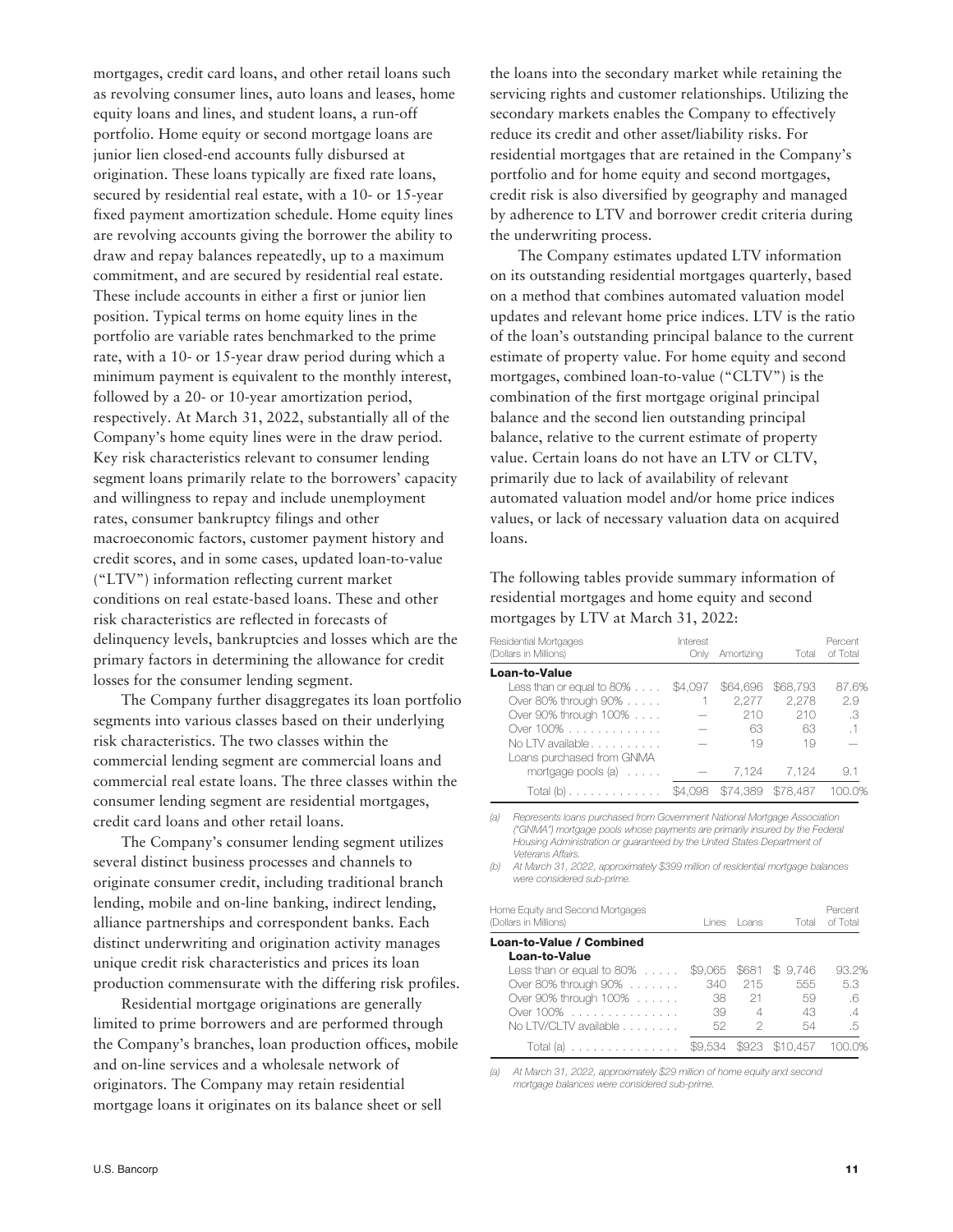Home equity and second mortgages were \$10.5 billion at March 31, 2022, compared with \$10.4 billion at December 31, 2021, and included \$3.0 billion of home equity lines in a first lien position and \$7.5 billion of home equity and second mortgage loans and lines in a junior lien position. Loans and lines in a junior lien position at March 31, 2022, included approximately \$2.7 billion of loans and lines for which the Company also serviced the related first lien loan, and approximately \$4.8 billion where the Company did not service the related first lien loan. The Company was able to determine the status of the related first liens using information the Company has as the servicer of the first lien or information reported on customer credit bureau files. The Company also evaluates other indicators of credit risk for these junior lien loans and lines including delinquency, estimated average CLTV ratios and updated weighted-average credit scores in making its assessment of credit risk, related loss estimates and determining the allowance for credit losses.

The following table provides a summary of delinquency statistics and other credit quality indicators for the Company's junior lien positions at March 31, 2022:

|                                                             | Junior Liens Behind                         |                           |                    |
|-------------------------------------------------------------|---------------------------------------------|---------------------------|--------------------|
| (Dollars in Millions)                                       | Company Owned<br>or Serviced First<br>I ien | Third Party<br>First Lien | Total              |
| Percent 30-89 days past due<br>Percent 90 days or more past | \$2.644<br>.43%                             | \$4,840<br>.33%           | \$7.484<br>.36%    |
| Weighted-average CLTV<br>Weighted-average credit score      | .10%<br>59%<br>782                          | .09%<br>57%<br>783        | .09%<br>58%<br>783 |

See the "Analysis and Determination of the Allowance for Credit Losses" section for additional information on how the Company determines the allowance for credit losses for loans in a junior lien position.

*Loan Delinquencies* Trends in delinquency ratios are an indicator, among other considerations, of credit risk within the Company's loan portfolios. Accruing loans 90 days or more past due totaled \$450 million at March 31, 2022, compared with \$472 million at December 31, 2021. These balances exclude loans purchased from GNMA mortgage pools whose repayments are primarily insured by the Federal Housing Administration or guaranteed by the United States Department of Veterans Affairs. Accruing loans 90 days or more past due are not included in nonperforming assets and continue to accrue interest because they are adequately secured by collateral, are in the process of collection and are reasonably expected to result in repayment or restoration to current status, or are managed in homogeneous portfolios with specified charge-off timeframes adhering to regulatory guidelines. The ratio of accruing loans 90 days or more past due to total loans was 0.14 percent at March 31, 2022 compared with 0.15 percent at December 31, 2021.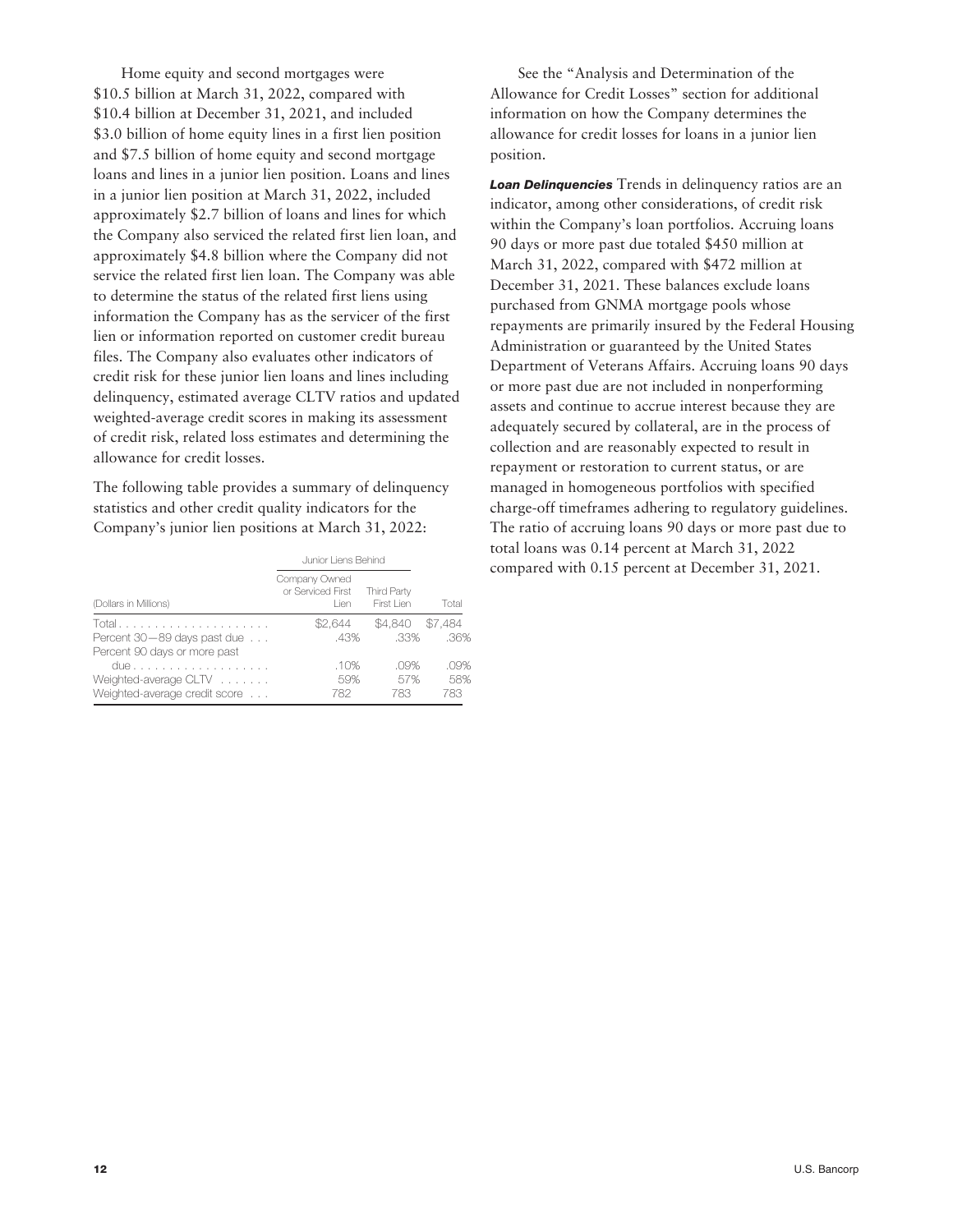### **Table 5 Delinquent Loan Ratios as a Percent of Ending Loan Balances**

| 90 days or more past due <b>excluding</b> nonperforming loans                                                                                                                                                                      | March 31.<br>2022 | December 31<br>2021 |
|------------------------------------------------------------------------------------------------------------------------------------------------------------------------------------------------------------------------------------|-------------------|---------------------|
| <b>Commercial</b>                                                                                                                                                                                                                  |                   |                     |
| Commercial                                                                                                                                                                                                                         |                   | 05%                 |
|                                                                                                                                                                                                                                    |                   |                     |
|                                                                                                                                                                                                                                    | 06                | N.                  |
| <b>Commercial Real Estate</b>                                                                                                                                                                                                      |                   |                     |
|                                                                                                                                                                                                                                    |                   |                     |
|                                                                                                                                                                                                                                    | $\bigcap$ 1       |                     |
| Total commercial real estate with a subsequent contract to contact the contract of the commercial real estate with the contract of the contract of the contract of the contract of the contract of the contract of the contrac     |                   |                     |
| <b>Residential Mortgages (a)</b> entertainment containment and containment and contained a series of the containing of the containing of the containing of the containing of the containing of the containing of the containing of | .18               | .24                 |
| <b>Credit Card</b>                                                                                                                                                                                                                 | .74               | .73                 |
| <b>Other Retail</b>                                                                                                                                                                                                                |                   |                     |
|                                                                                                                                                                                                                                    | O3                |                     |
|                                                                                                                                                                                                                                    | 42                | .35                 |
|                                                                                                                                                                                                                                    | .05               | .06                 |
|                                                                                                                                                                                                                                    | .11               |                     |
|                                                                                                                                                                                                                                    | .14%              | .15%                |

| 90 days or more past due <b>including</b> nonperforming loans                                                                                                                                                                  | 2022 | March 31. December 31. |
|--------------------------------------------------------------------------------------------------------------------------------------------------------------------------------------------------------------------------------|------|------------------------|
|                                                                                                                                                                                                                                |      | .20%                   |
| Commercial real estate experience and contact the state of the state of the state of the state of the state of the state of the state of the state of the state of the state of the state of the state of the state of the sta | .55  | .76                    |
|                                                                                                                                                                                                                                | .45  | .53                    |
|                                                                                                                                                                                                                                |      |                        |
|                                                                                                                                                                                                                                |      |                        |
|                                                                                                                                                                                                                                |      | 42%                    |

*(a) Delinquent loan ratios exclude \$1.3 billion at March 31, 2022, and \$1.5 billion at December 31, 2021, of loans purchased from GNMA mortgage pools whose repayments are primarily insured by the Federal Housing Administration or guaranteed by the United States Department of Veterans Affairs. Including these loans, the ratio of residential mortgages 90 days or more past due including all nonperforming loans was 2.08 percent at March 31, 2022, and 2.43 percent at December 31, 2021.*

The following table provides summary delinquency information for residential mortgages, credit card and other retail loans included in the consumer lending segment:

|                                              |                                        | Amount                     | As a Percent of Ending<br>Loan Balances |                             |  |
|----------------------------------------------|----------------------------------------|----------------------------|-----------------------------------------|-----------------------------|--|
| (Dollars in Millions)                        | March 31.<br>2022                      | December 31.<br>2021       | March 31.<br>2022                       | December 31.<br>2021        |  |
| <b>Residential Mortgages (a)</b>             | \$105<br>140<br>214                    | \$124<br>181<br>226        | .13%<br>.18<br>.27                      | .15%<br>.24<br>.30          |  |
| <b>Credit Card</b>                           | \$459<br>\$194<br>165<br>$\frac{1}{2}$ | \$531<br>\$193<br>165      | .58%<br>.88%<br>.74                     | .69%<br>.86%<br>.73         |  |
| <b>Other Retail</b><br><b>Retail Leasing</b> | \$359<br>S.<br>-27<br>10               | \$358<br>\$29<br>3<br>10   | 1.62%<br>.39%<br>.03<br>.14             | 1.59%<br>.40%<br>.04<br>.14 |  |
| <b>Home Equity and Second Mortgages</b>      | \$ 39<br>\$41<br>44<br>129             | \$42<br>\$55<br>37<br>116  | .56%<br>.40%<br>.42<br>1.23             | .58%<br>.53%<br>.35<br>1.11 |  |
| Other (b)                                    | \$214<br>\$169<br>22<br>22             | \$208<br>\$191<br>26<br>24 | 2.05%<br>.38%<br>.05<br>.05             | 1.99%<br>.43%<br>.06<br>.05 |  |
|                                              | \$213                                  | \$241                      | .48%                                    | .54%                        |  |

*(a) Excludes \$662 million of loans 30-89 days past due and \$1.3 billion of loans 90 days or more past due at March 31, 2022, purchased from GNMA mortgage pools that continue to accrue interest, compared with \$791 million and \$1.5 billion at December 31, 2021, respectively.*

*(b) Includes revolving credit, installment, automobile and student loans.*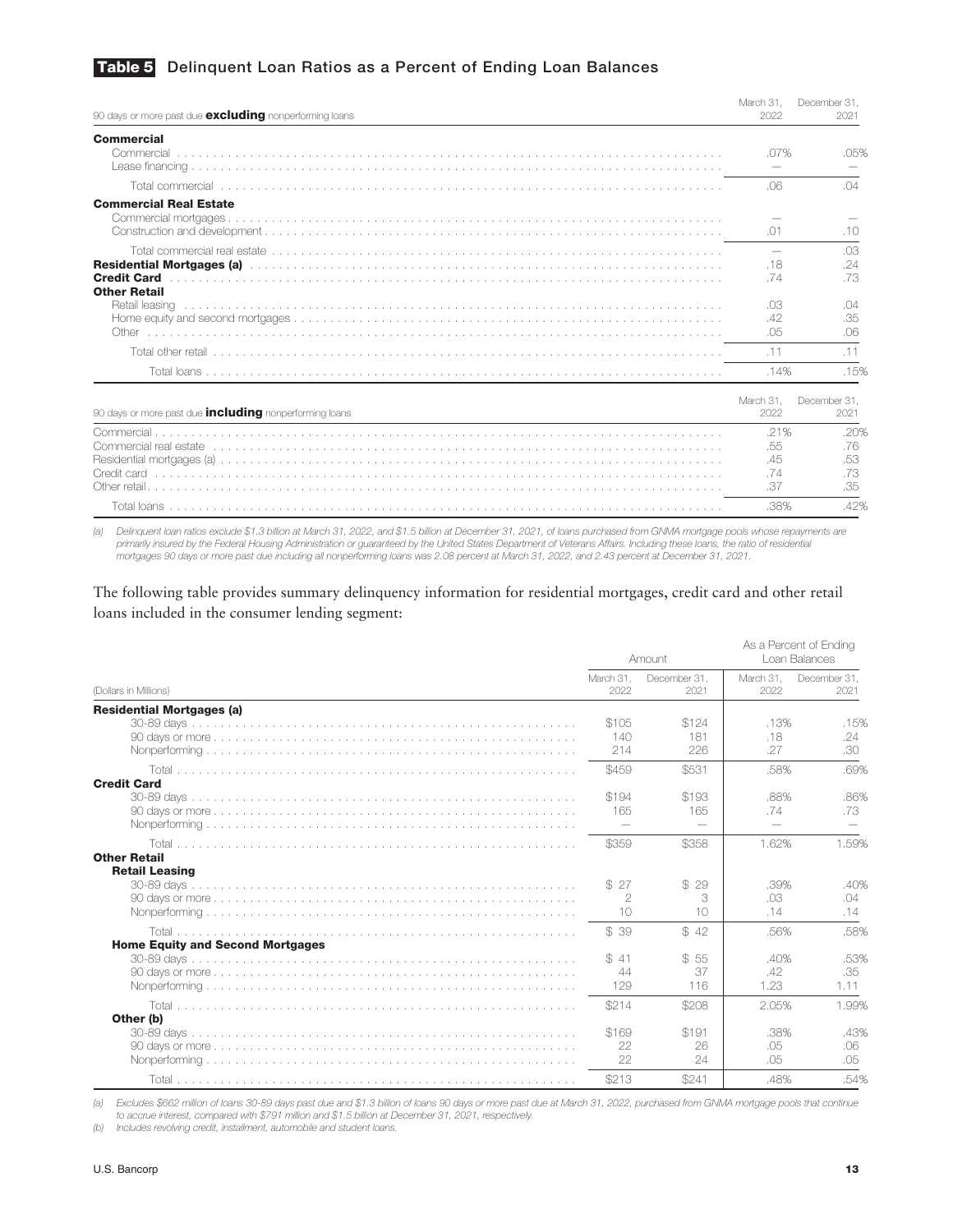*Restructured Loans* In certain circumstances, the Company may modify the terms of a loan to maximize the collection of amounts due when a borrower is experiencing financial difficulties or is expected to experience difficulties in the near-term. In most cases the modification is either a concessionary reduction in interest rate, extension of the maturity date or reduction in the principal balance that would otherwise not be considered.

*Troubled Debt Restructurings* Concessionary modifications are classified as TDRs unless the modification results in only an insignificant delay in the payments to be received. TDRs accrue interest if the borrower complies with the revised terms and conditions and has demonstrated repayment performance at a level commensurate with the modified terms over several payment cycles, which is generally six months or greater. At March 31, 2022 and December 31, 2021, performing TDRs were \$3.1 billion.

The Company continues to work with customers to modify loans for borrowers who are experiencing financial difficulties. Many of the Company's TDRs are determined on a case-by-case basis in connection with ongoing loan collection processes. The modifications vary within each of the Company's loan classes. Commercial lending segment TDRs generally include extensions of the maturity date and may be accompanied by an increase or decrease to the interest rate. The Company may also work with the borrower to make other changes to the loan to mitigate losses, such as obtaining additional collateral and/or guarantees to support the loan.

The Company has also implemented certain residential mortgage loan restructuring programs that may result in TDRs. The Company modifies residential mortgage loans under Federal Housing Administration, United States Department of Veterans Affairs, and its own internal programs. Under these programs, the Company offers qualifying homeowners the opportunity to permanently modify their loan and achieve more affordable monthly payments by providing loan concessions. These concessions may include adjustments to interest rates, conversion of adjustable rates to fixed rates, extensions of maturity dates or deferrals of payments, capitalization of accrued interest and/or outstanding advances, or in limited situations, partial forgiveness of loan principal. In most instances, participation in residential mortgage loan restructuring programs requires the customer to complete a short-term trial period. A permanent loan modification is contingent on the customer successfully completing the trial period arrangement, and the loan documents are not modified until that time. The Company reports loans in a trial period arrangement as TDRs and continues to report them as TDRs after the trial period.

Credit card and other retail loan TDRs are generally part of distinct restructuring programs providing customers modification solutions over a specified time period, generally up to 60 months.

In accordance with regulatory guidance, the Company considers secured consumer loans that have had debt discharged through bankruptcy where the borrower has not reaffirmed the debt to be TDRs. If the loan amount exceeds the collateral value, the loan is charged down to collateral value and the remaining amount is reported as nonperforming.

The following table provides a summary of TDRs by loan class, including the delinquency status for TDRs that continue to accrue interest and TDRs included in nonperforming assets:

|                                                          |                            |             | As a Percent of Performing TDRs                      |                         |                 |
|----------------------------------------------------------|----------------------------|-------------|------------------------------------------------------|-------------------------|-----------------|
| At March 31, 2022<br>(Dollars in Millions)               |                            | Past Due    | 30-89 Days 90 Days or More Nonperforming<br>Past Due | <b>TDRs</b>             | Total<br>TDRs   |
|                                                          | 137<br>$\mathcal{L}$<br>86 | 5.3%<br>2.0 | 2.2%                                                 | \$76(a) \$213<br>145(b) | 231             |
|                                                          | .521                       | 3.3         | 3.5                                                  | 116.                    | 1,637(d)        |
|                                                          | 243<br>179                 | 11.8<br>9.4 | 5.6<br>4.8                                           | 39(c)                   | 243<br>218(e)   |
| TDRs, excluding loans purchased from GNMA mortgage pools | 2.166<br>978               | 4.9         | 36                                                   | 376.                    | 2.542<br>978(f) |
|                                                          | \$3.144                    | .34%        | 2.5%                                                 |                         |                 |

*(a) Primarily represents loans less than six months from the modification date that have not met the performance period required to return to accrual status (generally six months) and small business credit cards with a modified rate equal to 0 percent.*

*(b) Primarily represents loans less than six months from the modification date that have not met the performance period required to return to accrual status (generally six months). (c) Primarily represents loans with a modified rate equal to 0 percent.*

*(d) Includes \$222 million of residential mortgage loans to borrowers that have had debt discharged through bankruptcy and \$21 million in trial period arrangements or previously placed in trial period arrangements but not successfully completed.*

*(e) Includes \$65 million of other retail loans to borrowers that have had debt discharged through bankruptcy and \$14 million in trial period arrangements or previously placed in trial period arrangements but not successfully completed.*

*(f) Includes \$165 million of Federal Housing Administration and United States Department of Veterans Affairs residential mortgage loans to borrowers that have had debt discharged through bankruptcy and \$132 million in trial period arrangements or previously placed in trial period arrangements but not successfully completed.*

*(g) Approximately 9.6 percent and 34.9 percent of the total TDR loans purchased from GNMA mortgage pools are 30-89 days past due and 90 days or more past due, respectively, but are not classified as delinquent as their repayments are insured by the Federal Housing Administration or guaranteed by the United States Department of Veterans Affairs.*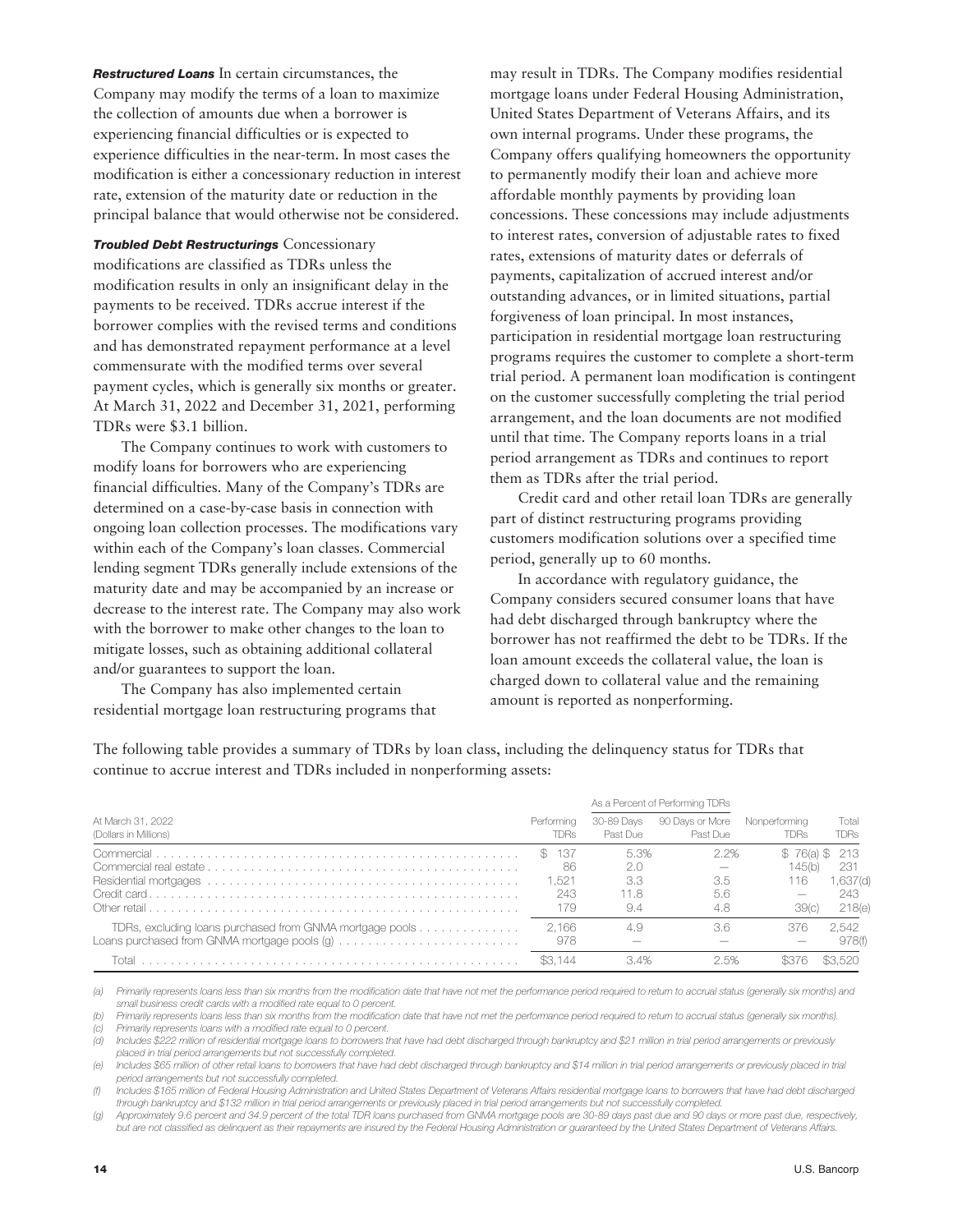*Short-term and Other Loan Modifications* The Company makes short-term and other modifications that it does not consider to be TDRs, in limited circumstances, to assist borrowers experiencing temporary hardships, including previously offering payment relief to borrowers that have experienced financial hardship resulting directly from the effects of the COVID-19 pandemic. Short-term consumer lending modification programs include payment reductions, deferrals of up to three past due payments, and the ability to return to current status if the borrower makes required payments. The Company may also make short-term modifications to commercial lending loans, with the most common modification being an extension of the maturity date of three months or less. Such extensions generally are used when the maturity date is imminent and the borrower is experiencing some level of financial stress, but the Company believes the borrower will pay all contractual amounts owed.

*Nonperforming Assets* The level of nonperforming assets represents another indicator of the potential for future credit losses. Nonperforming assets include nonaccrual loans, restructured loans not performing in accordance with modified terms and not accruing interest,

restructured loans that have not met the performance period required to return to accrual status, other real estate owned ("OREO") and other nonperforming assets owned by the Company. Interest payments collected from assets on nonaccrual status are generally applied against the principal balance and not recorded as income. However, interest income may be recognized for interest payments if the remaining carrying amount of the loan is believed to be collectible.

At March 31, 2022, total nonperforming assets were \$811 million, compared to \$878 million at December 31, 2021. The \$67 million (7.6 percent) decrease in nonperforming assets was driven by a decrease in nonperforming commercial real estate loans. The ratio of total nonperforming assets to total loans and other real estate was 0.25 percent at March 31, 2022, compared with 0.28 percent at December 31, 2021.

OREO was \$23 million at March 31, 2022, compared with \$22 million at December 31, 2021, and was related to foreclosed properties that previously secured loan balances. These balances exclude foreclosed GNMA loans whose repayments are primarily insured by the Federal Housing Administration or guaranteed by the United States Department of Veterans Affairs.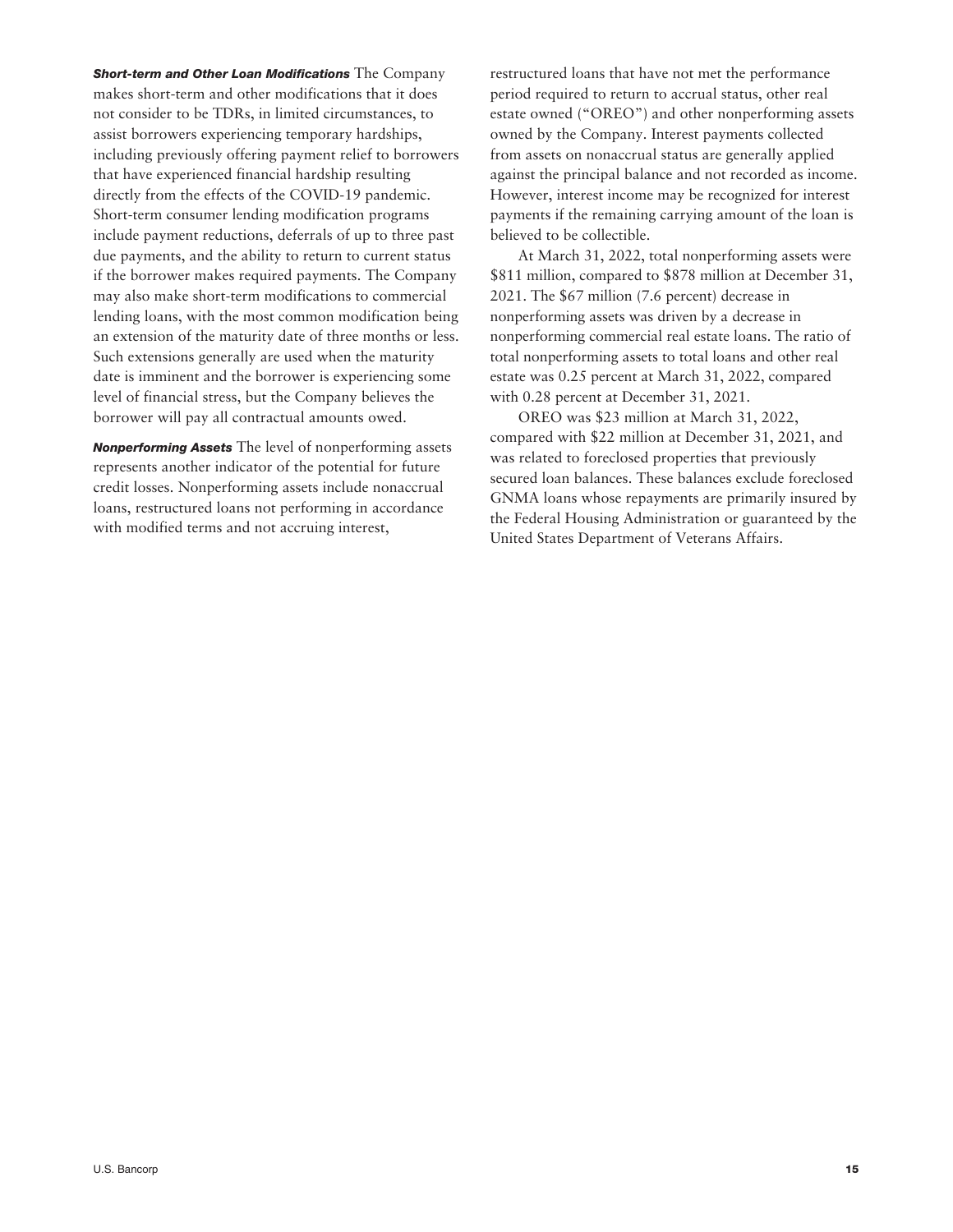# **Table 6 Nonperforming Assets (a)**

| (Dollars in Millions)                                                                                                                                                                                                          | March 31.<br>2022                  | December 31.<br>2021               |
|--------------------------------------------------------------------------------------------------------------------------------------------------------------------------------------------------------------------------------|------------------------------------|------------------------------------|
| <b>Commercial</b>                                                                                                                                                                                                              |                                    |                                    |
|                                                                                                                                                                                                                                | \$139                              | \$139                              |
|                                                                                                                                                                                                                                | 35                                 | 35                                 |
| <b>Commercial Real Estate</b>                                                                                                                                                                                                  | 174                                | 174                                |
|                                                                                                                                                                                                                                | 178                                | 213                                |
| Construction and development enterity and the contract of the construction and development enterity and the construction of the construction and development enterity and the construction of the construction of the construc | 38                                 | 71                                 |
|                                                                                                                                                                                                                                | 216                                | 284                                |
|                                                                                                                                                                                                                                | 214                                | 226                                |
| <b>Other Retail</b>                                                                                                                                                                                                            |                                    |                                    |
|                                                                                                                                                                                                                                | 10                                 | 10                                 |
| Home equity and second mortgages entertainment containment containers and mortgages of the second mortgages of the containers of the containers of the containing the second mortgages of the containing the second more conta | 129                                | 116                                |
|                                                                                                                                                                                                                                | 22                                 | 24                                 |
|                                                                                                                                                                                                                                | 161                                | 150                                |
| Total nonperforming loans (1) with the contract of the contract of the contract of the contract of the contract of the contract of the contract of the contract of the contract of the contract of the contract of the contrac | 765                                | 834                                |
|                                                                                                                                                                                                                                | 23                                 | 22                                 |
|                                                                                                                                                                                                                                | 23                                 | 22                                 |
|                                                                                                                                                                                                                                | \$811                              | \$878                              |
|                                                                                                                                                                                                                                | \$450<br>\$318,934<br>.24%<br>.25% | \$472<br>\$312,028<br>.27%<br>.28% |

#### **Changes in Nonperforming Assets**

| (Dollars in Millions)                                                                                                                                                                                                          | Commercial and<br>Commercial<br>Real Estate | Residentia<br>Mortgages,<br>Credit Card and<br>Other Retail |               | Total        |
|--------------------------------------------------------------------------------------------------------------------------------------------------------------------------------------------------------------------------------|---------------------------------------------|-------------------------------------------------------------|---------------|--------------|
| Additions to nonperforming assets                                                                                                                                                                                              | \$461                                       | \$417                                                       | $\mathcal{F}$ | 878          |
|                                                                                                                                                                                                                                | 92                                          | 58                                                          |               | 150          |
| Reductions in nonperforming assets                                                                                                                                                                                             | 96                                          | 58                                                          |               | 154          |
|                                                                                                                                                                                                                                | 134)                                        | 15)                                                         |               | (149)<br>(4) |
| Return to performing status with the content of the content of the content of the content of the content of the content of the content of the content of the content of the content of the content of the content of the conte | (9)<br>(21)                                 | (35<br>(3)                                                  |               | (44)<br>(24) |
|                                                                                                                                                                                                                                | (164)                                       | (57                                                         |               | (221)        |
|                                                                                                                                                                                                                                | (68)                                        |                                                             |               | (67          |
|                                                                                                                                                                                                                                | \$393                                       | \$418                                                       |               | \$811        |

*(a) Throughout this document, nonperforming assets and related ratios do not include accruing loans 90 days or more past due.*

*(b) Excludes \$1.3 billion at March 31, 2022, and \$1.5 billion at December 31, 2021, of loans purchased from GNMA mortgage pools that are 90 days or more past due that continue to accrue interest, as their repayments are primarily insured by the Federal Housing Administration or guaranteed by the United States Department of Veterans Affairs. (c) Foreclosed GNMA loans of \$27 million at March 31, 2022, and \$22 million at December 31, 2021, continue to accrue interest and are recorded as other assets and excluded*

*from nonperforming assets because they are insured by the Federal Housing Administration or guaranteed by the United States Department of Veterans Affairs.*

*(d) Charge-offs exclude actions for certain card products and loan sales that were not classified as nonperforming at the time the charge-off occurred.*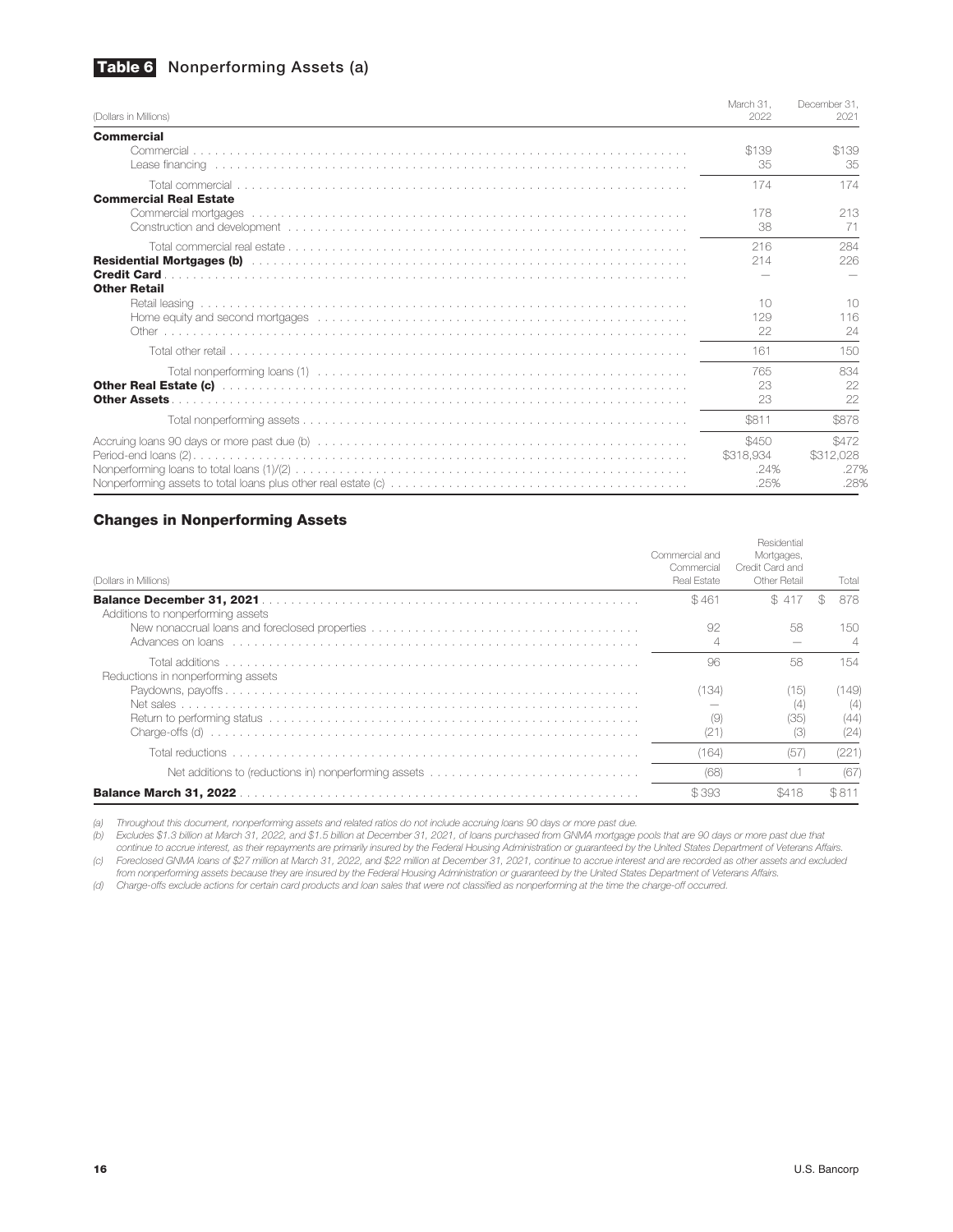### **Table 7 Net Charge-offs as a Percent of Average Loans Outstanding**

|                                                                                                                                                                                                                                | Three Months Ended March 31 |                    |                        |                             |                    |                        |
|--------------------------------------------------------------------------------------------------------------------------------------------------------------------------------------------------------------------------------|-----------------------------|--------------------|------------------------|-----------------------------|--------------------|------------------------|
|                                                                                                                                                                                                                                |                             | 2022               |                        |                             | 2021               |                        |
| (Dollars in Millions)                                                                                                                                                                                                          | Average<br>l oan<br>Balance | Net<br>Charge-offs | Percent                | Average<br>l oan<br>Balance | Net<br>Charge-offs | Percent                |
| <b>Commercial</b>                                                                                                                                                                                                              |                             |                    |                        |                             |                    |                        |
| Lease financing business assembly and the contract of the contract of the contract of the case of the contract of the contract of the contract of the contract of the contract of the contract of the contract of the contract | \$107.819<br>5.003          | \$26<br>6          | .10%<br>.49            | \$96.757<br>5.334           | \$52<br>4          | .22%<br>.30            |
| <b>Commercial real estate</b>                                                                                                                                                                                                  | 112,822                     | 32                 | .12                    | 102,091                     | 56                 | .22                    |
|                                                                                                                                                                                                                                | 28,826<br>10,258            | (5)                | (.20)                  | 27,968<br>10.818            | (12)<br>5          | (.17)<br>.19           |
| <b>Credit card</b>                                                                                                                                                                                                             | 39.084<br>77.449<br>21,842  | (5)<br>(6)<br>112  | (.05)<br>(.03)<br>2.08 | 38.786<br>75.201<br>21,144  | (5)<br>144         | (.07)<br>(.03)<br>2.76 |
| <b>Other retail</b>                                                                                                                                                                                                            | 7,110<br>10.394<br>44,265   | (2)<br>30          | .06<br>(.08)<br>.27    | 7.975<br>12.062<br>36,730   | (2)<br>36          | .05<br>(.07)<br>.40    |
|                                                                                                                                                                                                                                | 61.769                      | 29                 | .19                    | 56.767                      | 35                 | .25                    |
|                                                                                                                                                                                                                                | \$312,966                   | \$162              | .21%                   | \$293.989                   | \$223              | .31%                   |

*Analysis of Loan Net Charge-Offs* Total loan net chargeoffs were \$162 million for the first quarter of 2022, compared with \$223 million for the first quarter of 2021. The \$61 million (27.4 percent) decrease in net chargeoffs reflected improvement across most loan categories, associated with borrower liquidity and strong asset prices in the market that support repayment and recovery on problem loans. The ratio of total loan net charge-offs to average loans outstanding on an annualized basis for the first quarter of 2022 was 0.21 percent, compared with 0.31 percent for the first quarter of 2021.

*Analysis and Determination of the Allowance for Credit*

*Losses* The allowance for credit losses is established for current expected credit losses on the Company's loan and lease portfolio, including unfunded credit commitments. The allowance considers expected losses for the remaining lives of the applicable assets, inclusive of expected recoveries. The allowance for credit losses is increased through provisions charged to earnings and reduced by net charge-offs.

Management evaluates the appropriateness of the allowance for credit losses on a quarterly basis. Multiple economic scenarios are considered over a three-year reasonable and supportable forecast period, which includes increasing consideration of historical loss experience over years two and three. These economic scenarios are constructed with interrelated projections of multiple economic variables, and loss estimates are produced that consider the historical correlation of those economic variables with credit losses. After the forecast period, the Company fully reverts to long-term historical loss experience, adjusted for prepayments and characteristics of the current loan and lease portfolio, to

estimate losses over the remaining life of the portfolio. The economic scenarios are updated at least quarterly and are designed to provide a range of reasonable estimates from better to worse than current expectations. Scenarios are weighted based on the Company's expectation of economic conditions for the foreseeable future and reflect significant judgment and consideration of economic forecast uncertainty. Final loss estimates also consider factors affecting credit losses not reflected in the scenarios, due to the unique aspects of current conditions and expectations. These factors may include, but are not limited to, loan servicing practices, regulatory guidance, and/or fiscal and monetary policy actions.

Because business processes and credit risks associated with unfunded credit commitments are essentially the same as for loans, the Company utilizes similar processes to estimate its liability for unfunded credit commitments, which is included in other liabilities in the Consolidated Balance Sheet. Both the allowance for loan losses and the liability for unfunded credit commitments are included in the Company's analysis of credit losses and reported reserve ratios.

The allowance recorded for credit losses utilizes forward-looking expected loss models to consider a variety of factors affecting lifetime credit losses. These factors include, but are not limited to, macroeconomic variables such as unemployment rates, real estate prices, gross domestic product levels and corporate bond spreads, as well as loan and borrower characteristics, such as internal risk ratings on commercial loans and consumer credit scores, delinquency status, collateral type and available valuation information, consideration of end-of-term losses on lease residuals, and the remaining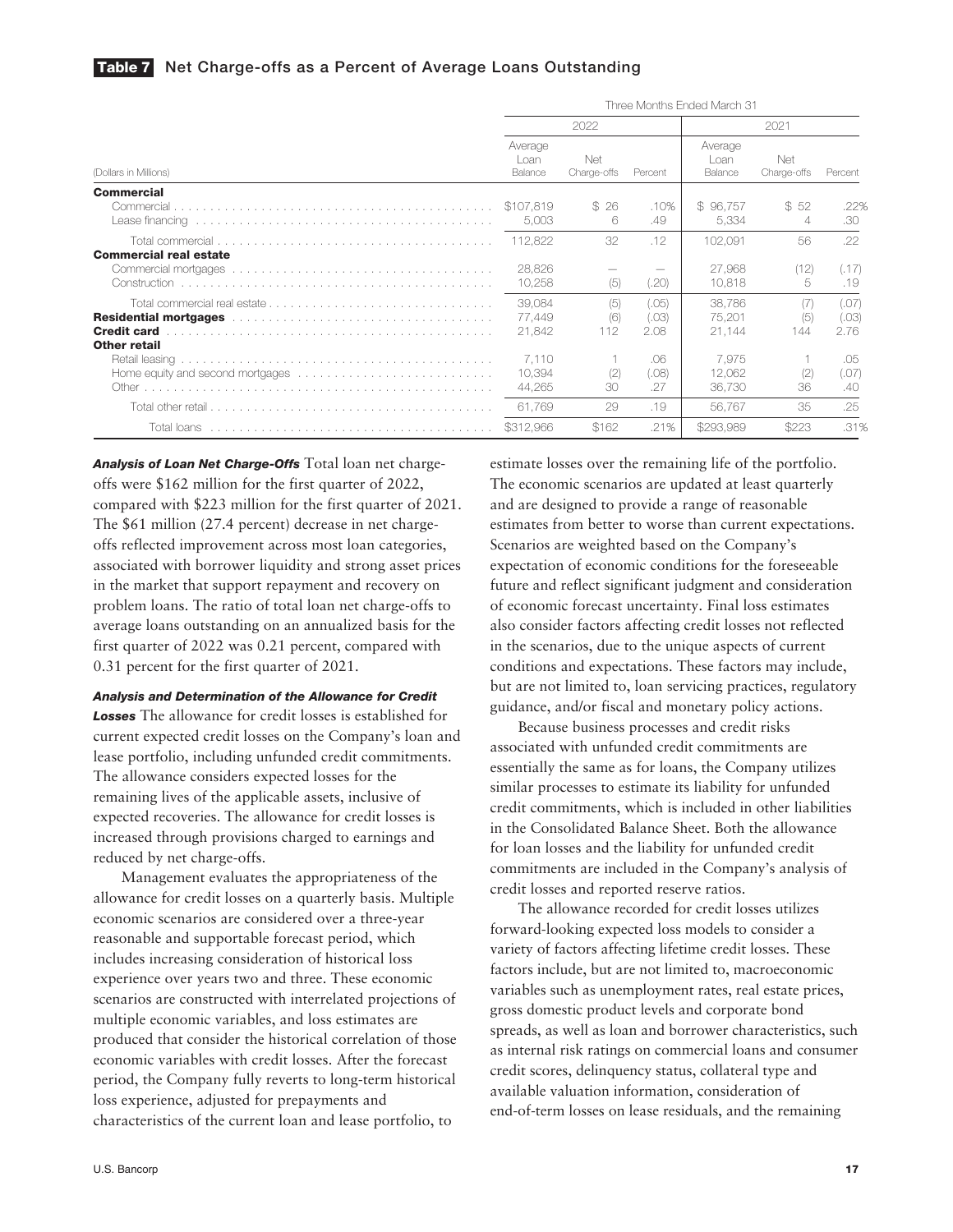term of the loan, adjusted for expected prepayments. For each loan portfolio, model estimates are adjusted as necessary to consider any relevant changes in portfolio composition, lending policies, underwriting standards, risk management practices, economic conditions or other factors that may affect the accuracy of the model. Expected credit loss estimates also include consideration of expected cash recoveries on loans previously charged-off or expected recoveries on collateral-dependent loans where recovery is expected through sale of the collateral. Where loans do not exhibit similar risk characteristics, an individual analysis is performed to consider expected credit losses.

The allowance recorded for individually evaluated loans greater than \$5 million in the commercial lending segment is based on an analysis utilizing expected cash flows discounted using the original effective interest rate, the observable market price of the loan, or the fair value of the collateral, less selling costs, for collateraldependent loans as appropriate. For commercial TDRs individually evaluated for impairment, attributes of the borrower are the primary factors in determining the allowance for credit losses. For smaller commercial loans collectively evaluated for impairment, historical loss experience is also incorporated into the allowance methodology applied to this category of loans.

The allowance recorded for TDR loans in the consumer lending segment is determined on a homogenous pool basis utilizing expected cash flows discounted using the original effective interest rate of the pool. The expected cash flows on TDR loans consider subsequent payment defaults since modification, the borrower's ability to pay under the restructured terms, and the timing and amount of payments. The allowance for collateral-dependent loans in the consumer lending segment is determined based on the current fair value of the collateral less costs to sell.

When evaluating the appropriateness of the allowance for credit losses for any loans and lines in a junior lien position, the Company considers the delinquency and modification status of the first lien. At March 31, 2022, the Company serviced the first lien on 35 percent of the home equity loans and lines in a junior lien position. The Company also considers the status of first lien mortgage accounts reported on customer credit bureau files when the first lien is not serviced by the Company. Regardless of whether the Company services the first lien, an assessment is made of economic conditions, problem loans, recent loss experience and other factors in determining the allowance for credit losses. Based on the available information, the Company estimated \$205 million or 2.0 percent of its total home equity portfolio at March 31, 2022, represented non-delinquent junior liens where the first lien was delinquent or modified.

The Company considers historical loss experience on the loans and lines in a junior lien position to establish loss estimates for junior lien loans and lines the Company services that are current, but the first lien is delinquent or modified. The historical long-term average loss experience related to junior liens has been relatively limited (less than 1 percent of the total portfolio annually), and estimates are adjusted to consider current collateral support and portfolio risk characteristics. These include updated credit scores and collateral estimates obtained on the Company's home equity portfolio each quarter. In its evaluation of the allowance for credit losses, the Company also considers the increased risk of loss associated with home equity lines that are contractually scheduled to convert from a revolving status to a fully amortizing payment.

When a loan portfolio is purchased, the acquired loans are divided into those considered purchased with more than insignificant credit deterioration ("PCD") and those not considered purchased with more than insignificant credit deterioration. An allowance is established for each population and considers product mix, risk characteristics of the portfolio, bankruptcy experience, delinquency status and refreshed LTV ratios when possible. The allowance established for purchased loans not considered PCD is recognized through provision expense upon acquisition, whereas the allowance established for loans considered PCD at acquisition is offset by an increase in the basis of the acquired loans. Any subsequent increases and decreases in the allowance related to purchased loans, regardless of PCD status, are recognized through provision expense, with charge-offs charged to the allowance. The Company did not have a material amount of PCD loans included in its loan portfolio at March 31, 2022.

The Company's methodology for determining the appropriate allowance for credit losses also considers the imprecision inherent in the methodologies used and allocated to the various loan portfolios. As a result, amounts determined under the methodologies described above are adjusted by management to consider the potential impact of other qualitative factors not captured in quantitative model adjustments which include, but are not limited to, the following: model imprecision, imprecision in economic scenario assumptions, and emerging risks related to either changes in the economic environment that are affecting specific portfolios, or changes in portfolio concentrations over time that may affect model performance. The consideration of these items results in adjustments to allowance amounts included in the Company's allowance for credit losses for each loan portfolio.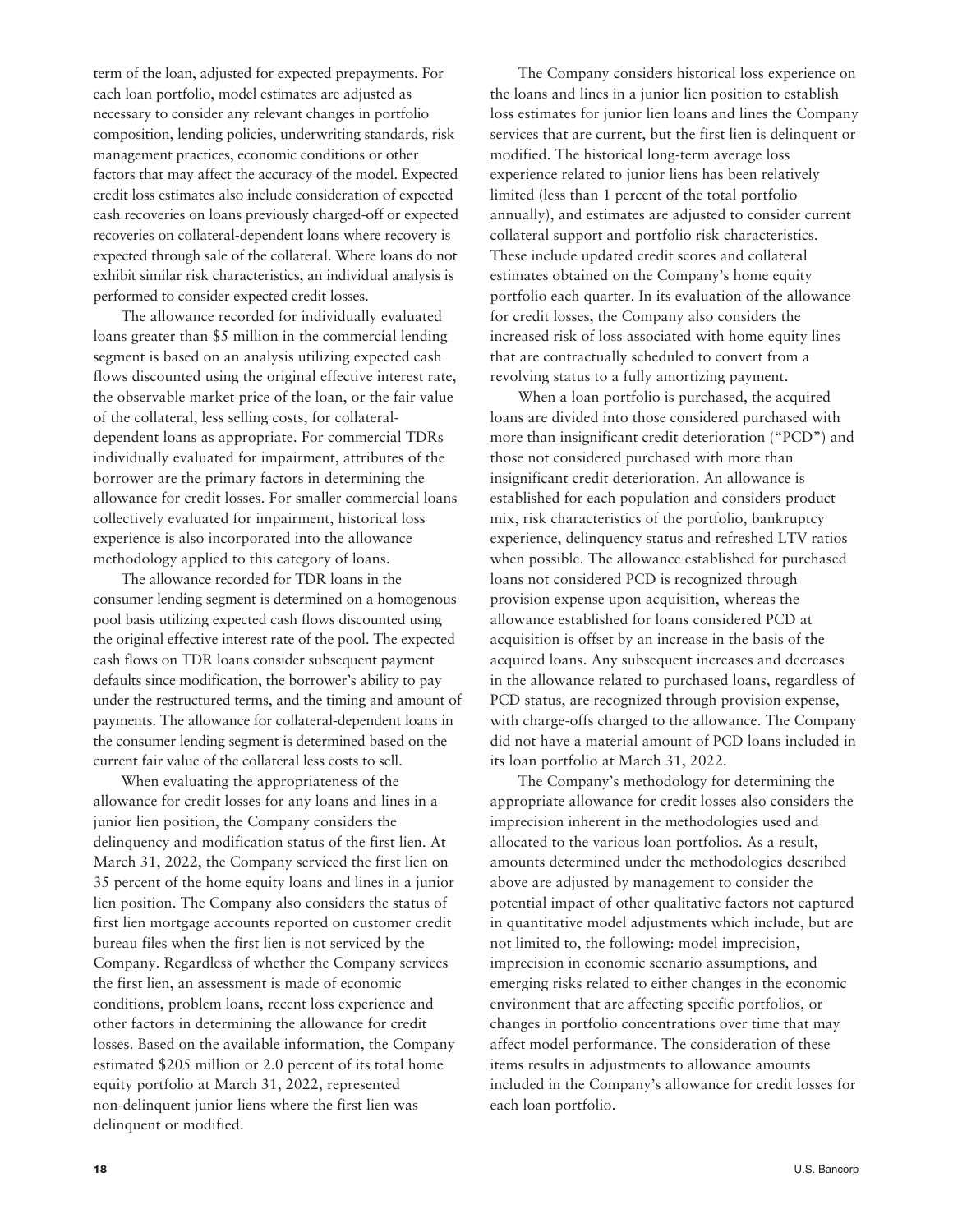Although the Company determined the amount of each element of the allowance separately and considers this process to be an important credit management tool, the entire allowance for credit losses is available for the entire loan portfolio. The actual amount of losses can vary significantly from the estimated amounts.

At March 31, 2022, the allowance for credit losses was \$6.1 billion (1.91 percent of period-end loans), compared with an allowance of \$6.2 billion (1.97 percent of period-end loans) at December 31, 2021. The ratio of the allowance for credit losses to nonperforming loans was 798 percent at March 31, 2022, compared with 738 percent at December 31, 2021. The ratio of the allowance for credit losses to annualized loan net chargeoffs was 929 percent at March 31, 2022, compared with 902 percent of full year 2021 net charge-offs at December 31, 2021.

The decrease in the allowance for credit losses of \$50 million (0.8 percent) at March 31, 2022, compared with December 31, 2021, was driven by continued strong credit quality, partially offset by loan growth and increasing economic uncertainty. Economic uncertainty remains high associated with supply chain and rising inflationary concerns, market volatility, rising oil prices resulting from the Russia-Ukraine conflict and additional virus variants. In addition to these factors, expected loss estimates consider various factors including customer specific information impacting changes in risk ratings, projected delinquencies and the detrimental effects of inflationary pressures and rising interest rates which impact borrowers' liquidity and ability to repay.

Economic conditions considered in estimating the allowance for credit losses at March 31, 2022 included changes in projected gross domestic product and unemployment levels. These factors are evaluated through a combination of quantitative calculations using economic scenarios and qualitative assessments that consider the high degree of economic uncertainty in the current environment.

The following table summarizes the baseline forecast for key economic variables the Company used in its estimate of the allowance for credit losses at March 31, 2022 and December 31, 2021:

|                                                                    | 2022 | March 31. December 31.<br>2021 |
|--------------------------------------------------------------------|------|--------------------------------|
| United States unemployment rate for the<br>three months ending (a) |      |                                |
|                                                                    | 3.9% | 3.9%                           |
|                                                                    | 37   | 36                             |
| December 31, 2022                                                  | 3.5  | 3.5                            |
| United States real gross domestic product for                      |      |                                |
| the three months ending (b)                                        |      |                                |
|                                                                    | 4.1% | 5.2%                           |
|                                                                    | 37   | 4.4                            |
| December 31, 2022                                                  | 27   | 3.4                            |

*(a) Reflects quarterly average of forecasted reported United States unemployment rate. (b) Reflects year-over-year growth rates.*

Baseline economic forecasts are used in combination with alternative scenarios and historical loss experience as is considered reasonable and supportable to inform the Company's allowance for credit losses.

The allowance for credit losses related to commercial lending segment loans decreased \$62 million during the first quarter of 2022, primarily due to portfolio credit quality that reflected further return of economic activity in certain industry sectors affected by the COVID-19 pandemic, partially offset by the impact of loan growth and rising economic uncertainty.

The allowance for credit losses related to consumer lending segment loans increased \$12 million during the first quarter of 2022, mainly due to loan growth and rising economic uncertainty.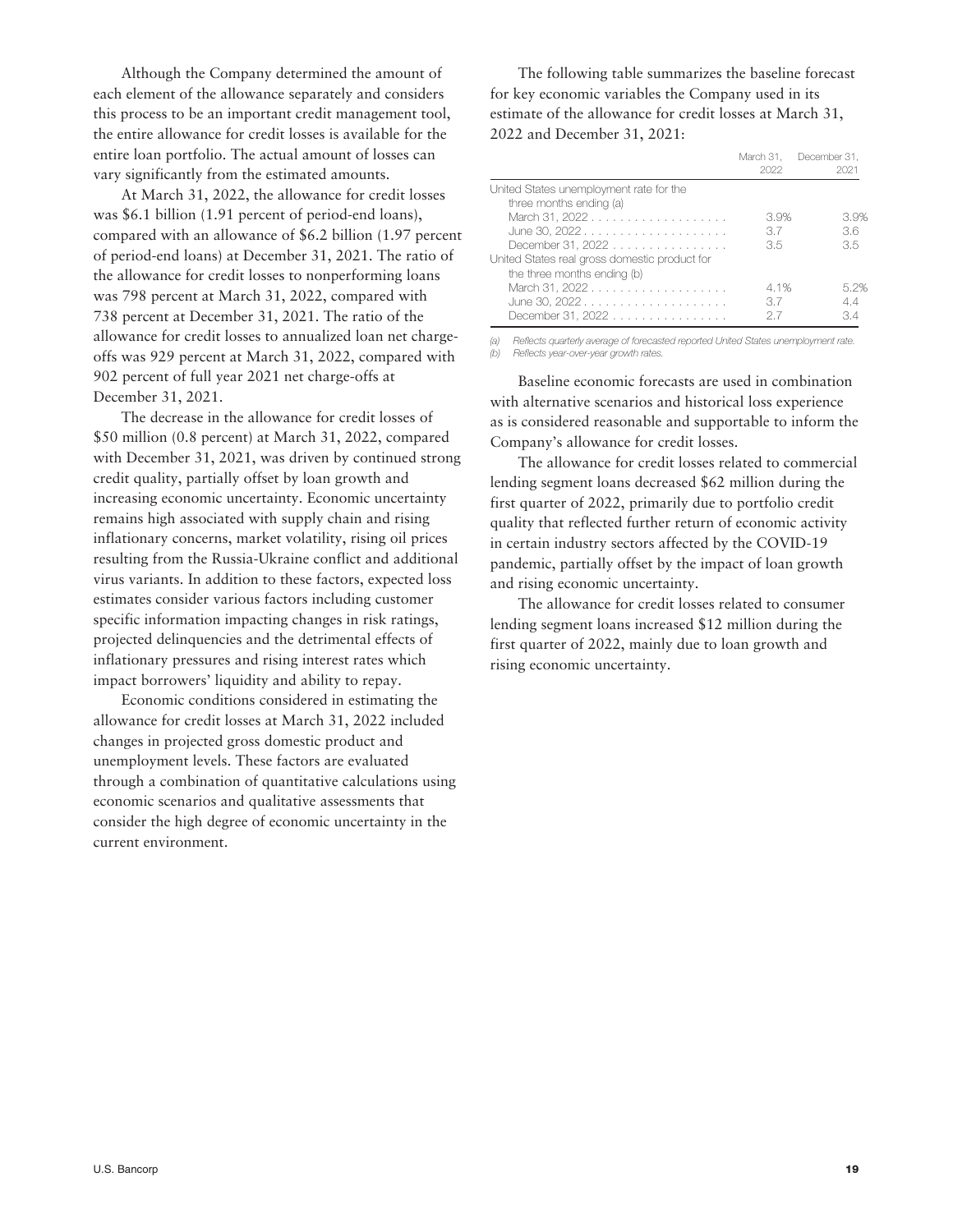# Table 8 Summary of Allowance for Credit Losses

|                                                                                                                                                                                                                                |    | Three Months Ended<br>March 31 |             |                      |
|--------------------------------------------------------------------------------------------------------------------------------------------------------------------------------------------------------------------------------|----|--------------------------------|-------------|----------------------|
| (Dollars in Millions)                                                                                                                                                                                                          |    | 2022                           |             | 2021                 |
| <b>Charge-Offs</b><br>Commercial                                                                                                                                                                                               |    | \$6,155                        |             | \$8,010              |
|                                                                                                                                                                                                                                |    | 47<br>8                        |             | 80<br>6              |
| Commercial real estate                                                                                                                                                                                                         |    | 55                             |             | 86                   |
|                                                                                                                                                                                                                                |    | $\mathbf{1}$                   |             | 5<br>5               |
|                                                                                                                                                                                                                                |    | $\mathbf{1}$                   |             | 10                   |
| Credit card<br>Other retail                                                                                                                                                                                                    |    | 5<br>158                       |             | 5<br>190             |
|                                                                                                                                                                                                                                |    | 5<br>3                         |             | 11<br>$\overline{4}$ |
|                                                                                                                                                                                                                                |    | 53                             |             | 68                   |
| Total other retail with a constant contact the constant contact of the constant of the constant constant contact of the constant of the constant of the constant constant of the constant of the constant of the constant of t |    | 61                             |             | 83                   |
| <b>Recoveries</b>                                                                                                                                                                                                              |    | 280                            |             | 374                  |
| Commercial<br>Commercial                                                                                                                                                                                                       |    | 21                             |             | 28                   |
| Lease financing                                                                                                                                                                                                                |    | 2                              |             | 2                    |
| Total commercial<br>Commercial real estate                                                                                                                                                                                     |    | 23                             |             | 30                   |
|                                                                                                                                                                                                                                |    | 6                              |             | 17                   |
| Total commercial real estate edition of the content of the content of the content of the content of the content of the content of the content of the content of the content of the content of the content of the content of th |    | 6                              |             | 17                   |
| Residential mortgages<br>Credit card                                                                                                                                                                                           |    | 11<br>46                       |             | 10<br>46             |
| Other retail                                                                                                                                                                                                                   |    | $\overline{4}$                 |             | 10                   |
|                                                                                                                                                                                                                                |    | 5<br>23                        |             | 6<br>32              |
|                                                                                                                                                                                                                                |    | 32                             |             | 48                   |
|                                                                                                                                                                                                                                |    | 118                            |             | 151                  |
| <b>Net Charge-Offs</b><br>Commercial                                                                                                                                                                                           |    |                                |             |                      |
|                                                                                                                                                                                                                                |    | 26<br>6                        |             | 52<br>4              |
| Commercial real estate                                                                                                                                                                                                         |    | 32                             |             | 56                   |
| Construction and development                                                                                                                                                                                                   |    | (5)                            |             | (12)<br>5            |
|                                                                                                                                                                                                                                |    | (5)<br>(6)                     |             | (7)<br>(5)           |
| Credit card<br>Other retail                                                                                                                                                                                                    |    | 112                            |             | 144                  |
|                                                                                                                                                                                                                                |    | 1                              |             |                      |
|                                                                                                                                                                                                                                |    | (2)<br>30                      |             | (2)<br>36            |
| Total other retail with with the contract of the contract of the contract of the contract of the contract of the contract of the contract of the contract of the contract of the contract of the contract of the contract of t |    | 29                             |             | 35                   |
|                                                                                                                                                                                                                                |    | 162<br>112                     |             | 223<br>(827)         |
|                                                                                                                                                                                                                                | S  | 6,105                          | \$          | 6,960                |
| <b>Components</b>                                                                                                                                                                                                              |    |                                |             |                      |
|                                                                                                                                                                                                                                | S. | 5,664<br>441                   | S           | 6,343<br>617         |
|                                                                                                                                                                                                                                | S. | 6,105                          | $\mathbb S$ | 6,960                |
|                                                                                                                                                                                                                                |    | \$318,934<br>765               |             | \$294,427<br>1,128   |
| Allowance for Credit Losses as a Percentage of                                                                                                                                                                                 |    | 1.91%<br>798                   |             | 2.36%<br>617         |
|                                                                                                                                                                                                                                |    | 502<br>753                     |             | 434<br>579           |
| Annualized net charge-offs                                                                                                                                                                                                     |    | 929                            |             | 770                  |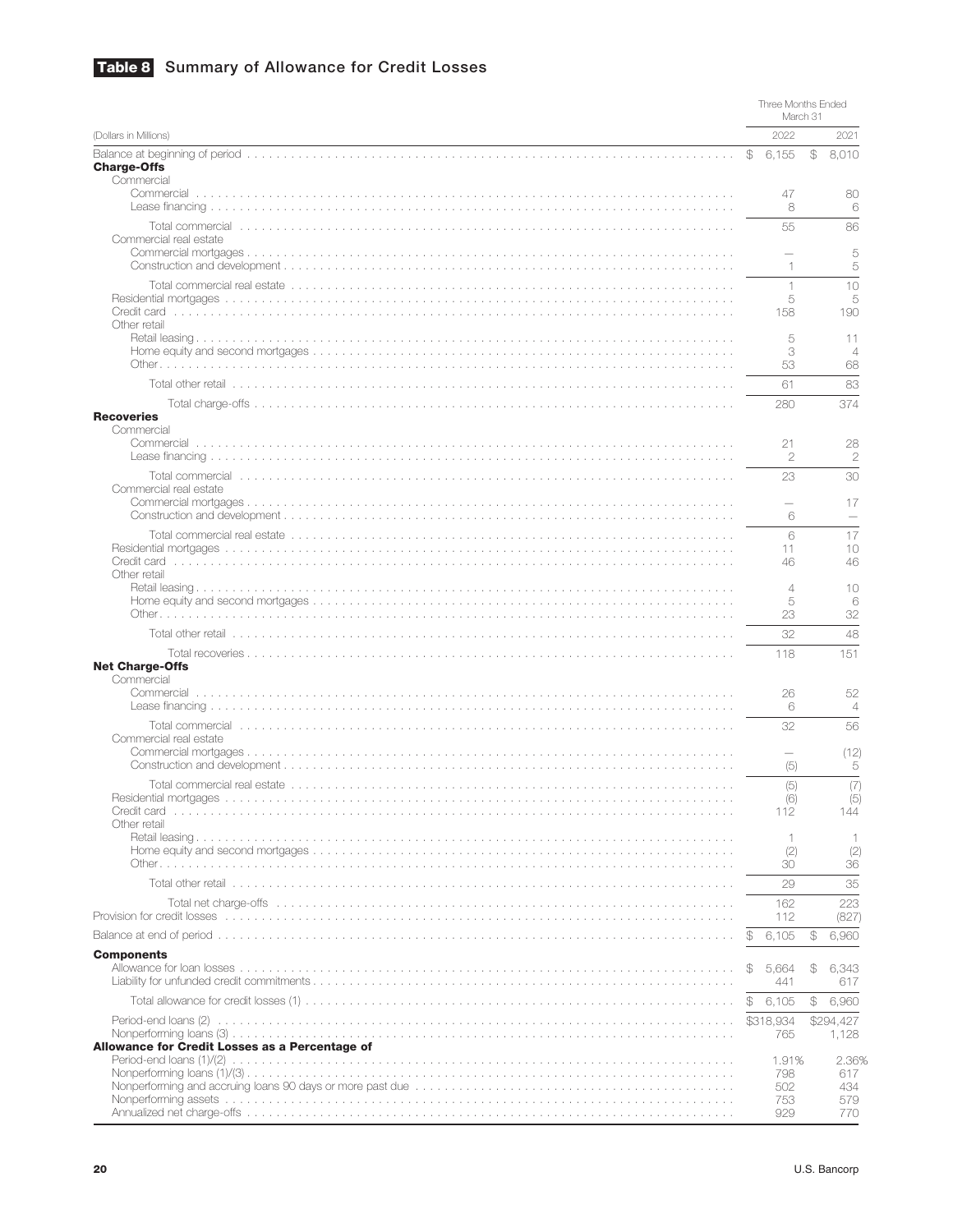<span id="page-22-3"></span><span id="page-22-0"></span>**Residual Value Risk Management** The Company manages its risk to changes in the residual value of leased vehicles, office and business equipment, and other assets through disciplined residual valuation at the inception of a lease, diversification of its leased assets, regular residual asset valuation reviews and monitoring of residual value gains or losses upon the disposition of assets. As of March 31, 2022, no significant change in the amount of residual values or concentration of the portfolios had occurred since December 31, 2021. Refer to "Management's Discussion and Analysis — Residual Value Risk Management" in the Company's Annual Report on Form 10-K for the year ended December 31, 2021, for further discussion on residual value risk management.

<span id="page-22-1"></span>**Operational Risk Management** The Company operates in many different businesses in diverse markets and relies on the ability of its employees and systems to process a high number of transactions. Operational risk is inherent in all business activities, and the management of this risk is important to the achievement of the Company's objectives. Business lines have direct and primary responsibility and accountability for identifying, controlling, and monitoring operational risks embedded in their business activities, including those additional or increased risks created by economic and financial disruptions. The Company maintains a system of controls with the objective of providing proper transaction authorization and execution, proper system operations, proper oversight of third parties with whom it does business, safeguarding of assets from misuse or theft, and ensuring the reliability and security of financial and other data. Refer to "Management's Discussion and Analysis — Operational Risk Management" in the Company's Annual Report on Form 10-K for the year ended December 31, 2021, for further discussion on operational risk management.

<span id="page-22-2"></span>**Compliance Risk Management** The Company may suffer legal or regulatory sanctions, material financial loss, or damage to its reputation through failure to comply with laws, regulations, rules, standards of good practice, and codes of conduct, including those related to compliance with Bank Secrecy Act/anti-money laundering requirements, sanctions compliance requirements as administered by the Office of Foreign Assets Control, consumer protection and other requirements. The Company has controls and processes in place for the assessment, identification, monitoring, management and reporting of compliance risks and issues including those created or increased by economic and financial disruptions. Refer to "Management's Discussion and Analysis — Compliance Risk Management" in the

Company's Annual Report on Form 10-K for the year ended December 31, 2021, for further discussion on compliance risk management.

**Interest Rate Risk Management** In the banking industry, changes in interest rates are a significant risk that can impact earnings and the safety and soundness of an entity. The Company manages its exposure to changes in interest rates through asset and liability management activities within guidelines established by its Asset Liability Management Committee ("ALCO") and approved by the Board of Directors. The ALCO has the responsibility for approving and ensuring compliance with the ALCO management policies, including interest rate risk exposure. One way the Company measures and analyzes its interest rate risk is through net interest income simulation analysis.

Simulation analysis incorporates substantially all of the Company's assets and liabilities and off-balance sheet instruments, together with forecasted changes in the balance sheet and assumptions that reflect the current interest rate environment. Through this simulation, management estimates the impact on net interest income of various interest rate changes that differ in the direction, amount and speed of change over time, as well as the shape of the yield curve. This simulation includes assumptions about how the balance sheet is likely to be affected by changes in loan and deposit growth. Assumptions are made to project interest rates for new loans and deposits based on historical analysis, management's outlook and re-pricing strategies. These assumptions are reviewed and validated on a periodic basis with sensitivity analysis being provided for key variables of the simulation. The results are reviewed monthly by the ALCO and are used to guide asset/ liability management strategies.

The Company manages its interest rate risk position by holding assets with desired interest rate risk characteristics on its balance sheet, implementing certain pricing strategies for loans and deposits and selecting derivatives and various funding and investment portfolio strategies.

Table 9 summarizes the projected impact to net interest income over the next 12 months of various potential interest rate changes. The sensitivity of the projected impact to net interest income over the next 12 months is dependent on balance sheet growth, product mix, deposit behavior, pricing and funding decisions. While the Company utilizes models and assumptions based on historical information and expected behaviors, actual outcomes could vary significantly. Net interest income sensitivities reflect the impact of current market expectations for interest rates,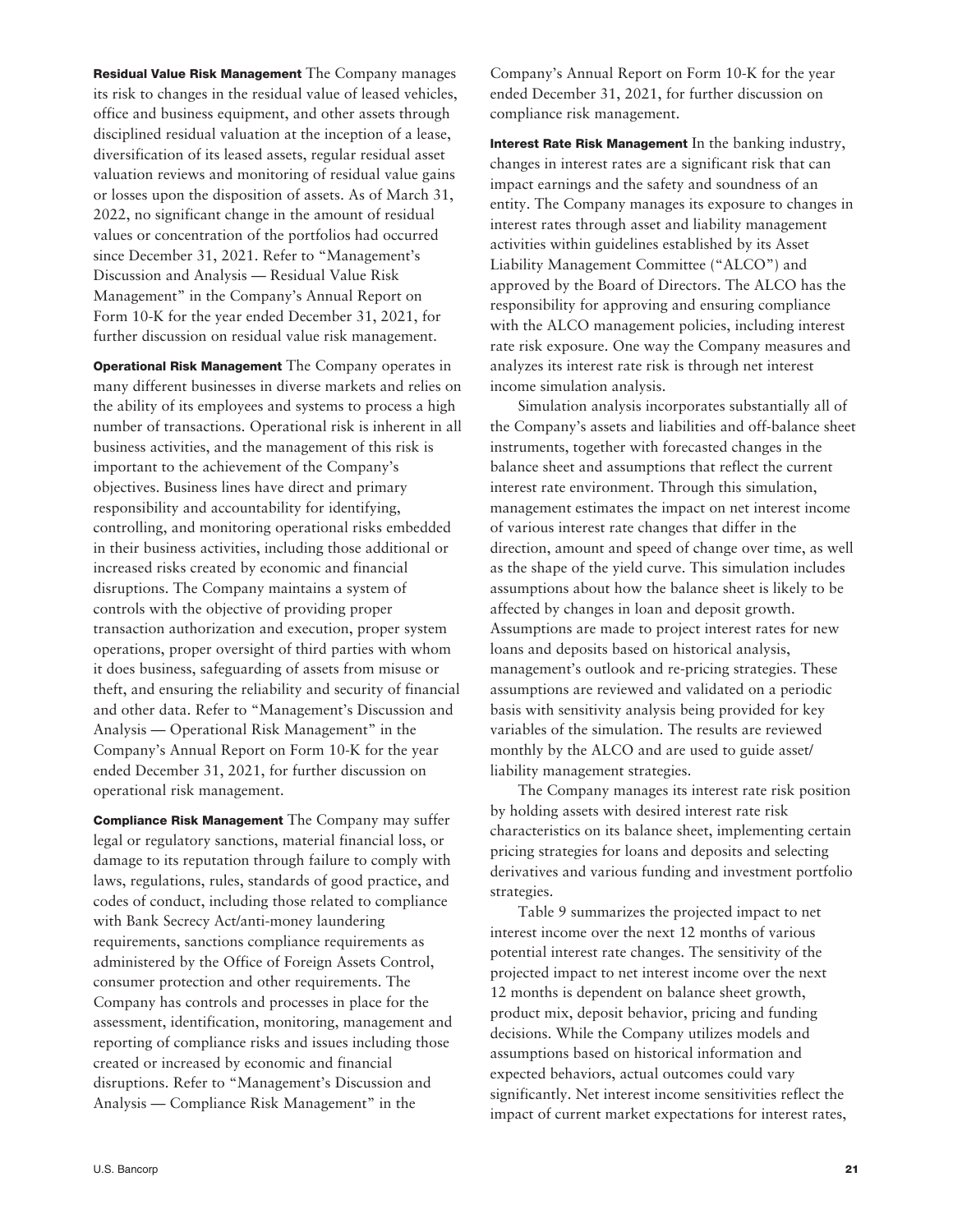# **Table 9 Sensitivity of Net Interest Income**

|                     | March 31, 2022 |           |                                                          |          | December 31, 2021   |         |                                                          |         |
|---------------------|----------------|-----------|----------------------------------------------------------|----------|---------------------|---------|----------------------------------------------------------|---------|
|                     | Immediate      | Immediate | Down 50 bps Up 50 bps Down 200 bps Up 200 bps<br>Gradual | Gradual  | Immediate Immediate |         | Down 50 bps Up 50 bps Down 200 bps Up 200 bps<br>Gradual | Gradual |
| Net interest income | (2.47)%        | 2.15%     |                                                          | $3.31\%$ | (3.77)%             | - 3.09% |                                                          | 5.39%   |

*\* Given the level of interest rates, downward rate scenario is not computed.*

driving an increase in baseline projected net interest income. As market expectations are reflected in projected results, incremental interest rate sensitivity declines on a percentage basis.

*Use of Derivatives to Manage Interest Rate and Other*

*Risks* To manage the sensitivity of earnings and capital to interest rate, prepayment, credit, price and foreign currency fluctuations (asset and liability management positions), the Company enters into derivative transactions. The Company uses derivatives for asset and liability management purposes primarily in the following ways:

- To convert fixed-rate debt and available-for-sale investment securities from fixed-rate payments to floating-rate payments;
- To convert floating-rate debt from floating-rate payments to fixed-rate payments;
- To mitigate changes in value of the Company's unfunded mortgage loan commitments, funded MLHFS and MSRs;
- To mitigate remeasurement volatility of foreign currency denominated balances; and
- To mitigate the volatility of the Company's net investment in foreign operations driven by fluctuations in foreign currency exchange rates.

In addition, the Company enters into interest rate and foreign exchange derivative contracts to support the business requirements of its customers (customer-related positions). The Company minimizes the market and liquidity risks of customer-related positions by either entering into similar offsetting positions with brokerdealers, or on a portfolio basis by entering into other derivative or non-derivative financial instruments that partially or fully offset the exposure from these customerrelated positions. The Company may enter into derivative contracts that are either exchange-traded, centrally cleared through clearinghouses or over-the-counter. The Company does not utilize derivatives for speculative purposes.

The Company does not designate all of the derivatives that it enters into for risk management purposes as accounting hedges because of the inefficiency of applying the accounting requirements and may instead elect fair value accounting for the related hedged items. In particular, the Company enters into interest rate swaps, swaptions, forward commitments to buy

to-be-announced securities ("TBAs"), U.S. Treasury and Eurodollar futures and options on U.S. Treasury futures to mitigate fluctuations in the value of its MSRs, but does not designate those derivatives as accounting hedges.

Additionally, the Company uses forward commitments to sell TBAs and other commitments to sell residential mortgage loans at specified prices to economically hedge the interest rate risk in its residential mortgage loan production activities. At March 31, 2022, the Company had \$3.9 billion of forward commitments to sell, hedging \$1.4 billion of MLHFS and \$3.3 billion of unfunded mortgage loan commitments. The forward commitments to sell and the unfunded mortgage loan commitments on loans intended to be sold are considered derivatives under the accounting guidance related to accounting for derivative instruments and hedging activities. The Company has elected the fair value option for the MLHFS.

Derivatives are subject to credit risk associated with counterparties to the contracts. Credit risk associated with derivatives is measured by the Company based on the probability of counterparty default. The Company manages the credit risk of its derivative positions by diversifying its positions among various counterparties, by entering into master netting arrangements, and, where possible, by requiring collateral arrangements. The Company may also transfer counterparty credit risk related to interest rate swaps to third parties through the use of risk participation agreements. In addition, certain interest rate swaps, interest rate forwards and credit contracts are required to be centrally cleared through clearinghouses to further mitigate counterparty credit risk.

For additional information on derivatives and hedging activities, refer to Notes 13 and 14 in the Notes to Consolidated Financial Statements.

*LIBOR Transition* In July 2017, the United Kingdom's Financial Conduct Authority (the "FCA") announced that it would no longer require banks to submit rates for the London InterBank Offered Rate ("LIBOR") after 2021. In March 2021, the FCA and the administrator of LIBOR announced that, with respect to the most commonly used tenors of United States Dollar LIBOR, LIBOR will no longer be published on a representative basis after June 30, 2023. The publication of all other tenors of United States Dollar LIBOR ceased to be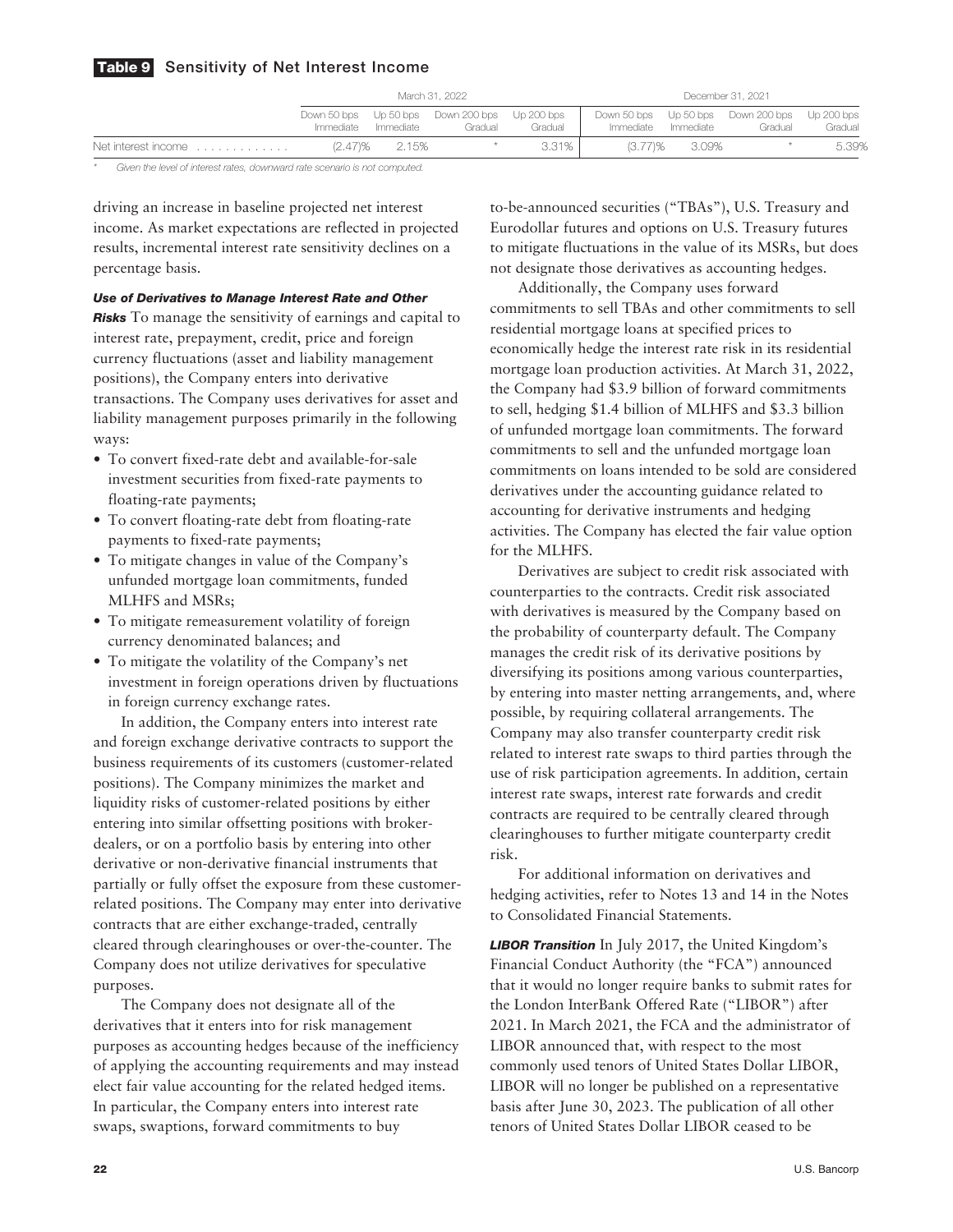provided or ceased to be representative after December 31, 2021. The Company holds financial instruments impacted by the discontinuance of LIBOR, including certain loans, investment securities, derivatives, borrowings and other financial instruments that use LIBOR as the benchmark rate. The Company also provides various services to customers in its capacities as trustee and servicer, which involve financial instruments that will be similarly impacted by the discontinuance of LIBOR.

<span id="page-24-0"></span>The Company has transitioned financial instruments associated to LIBOR currencies and tenors that ceased or became nonrepresentative on December 31, 2021 to alternative reference rates, with limited exceptions. The Company also anticipates that additional financial instruments associated to the remaining United States Dollar LIBOR tenors will require transition to a new reference rate by June 30, 2023. The Company is currently assessing the applicability and scope of the Adjustable Interest Rate (LIBOR) Act (the "LIBOR Act"), which was enacted on March 15, 2022. The LIBOR Act establishes a process for replacing LIBOR on existing LIBOR contracts that do not provide for the use of a clearly defined or practicable replacement benchmark rate by providing that a benchmark replacement identified by the Federal Reserve Board that is based on the Secured Overnight Financing Rate ("SOFR") will replace LIBOR as the benchmark for such contracts. The final implementation of the LIBOR Act currently remains uncertain, as the Federal Reserve has 180 days after its enactment to issue any regulations that are necessary for its administration.

In order to facilitate the transition process, the Company has instituted a LIBOR Transition Office and commenced an enterprise-wide project to identify, assess, monitor and mitigate risks associated with the expected discontinuance or unavailability of LIBOR, actively engage with industry working groups and regulators, achieve operational readiness for the use of alternative reference rates and engage impacted customers to remediate and transition impacted instruments. The Company has also invested in updating its systems, models, procedures and internal infrastructure as part of the transition program. Additionally, in alignment with guidance from United States banking agencies and the FCA, the Company has ceased the use of LIBOR as a reference rate in new contracts, with limited exceptions, and continues to increase the usage of alternative reference rates such as SOFR. The Company has also adopted industry best practice guidelines for fallback language for new transactions, converted its cleared interest rate swaps discounting to SOFR discounting, and distributed communications related to the transition to

certain impacted parties, both inside and outside the Company. Refer to "Risk Factors" in the Company's Annual Report on Form 10-K for the year ended December 31, 2021, for further discussion on potential risks that could adversely affect the Company's financial results as a result of the LIBOR transition.

**Market Risk Management** In addition to interest rate risk, the Company is exposed to other forms of market risk, principally related to trading activities which support customers' strategies to manage their own foreign currency, interest rate risk and funding activities. For purposes of its internal capital adequacy assessment process, the Company considers risk arising from its trading activities, as well as the remeasurement volatility of foreign currency denominated balances included on its Consolidated Balance Sheet (collectively, "Covered Positions"), employing methodologies consistent with the requirements of regulatory rules for market risk. The Company's Market Risk Committee ("MRC"), within the framework of the ALCO, oversees market risk management. The MRC monitors and reviews the Company's Covered Positions and establishes policies for market risk management, including exposure limits for each portfolio. The Company uses a VaR approach to measure general market risk. Theoretically, VaR represents the statistical risk of loss the Company has to adverse market movements over a one-day time horizon. The Company uses the Historical Simulation method to calculate VaR for its Covered Positions measured at the ninety-ninth percentile using a one-year look-back period for distributions derived from past market data. The market factors used in the calculations include those pertinent to market risks inherent in the underlying trading portfolios, principally those that affect the Company's corporate bond trading business, foreign currency transaction business, client derivatives business, loan trading business and municipal securities business, as well as those inherent in the Company's foreign denominated balances and the derivatives used to mitigate the related measurement volatility. On average, the Company expects the one-day VaR to be exceeded by actual losses two to three times per year related to these positions. The Company monitors the accuracy of internal VaR models and modeling processes by backtesting model performance, regularly updating the historical data used by the VaR models and regular model validations to assess the accuracy of the models' input, processing, and reporting components. All models are required to be independently reviewed and approved prior to being placed in use. If the Company were to experience market losses in excess of the estimated VaR more often than expected, the VaR models and associated assumptions would be analyzed and adjusted.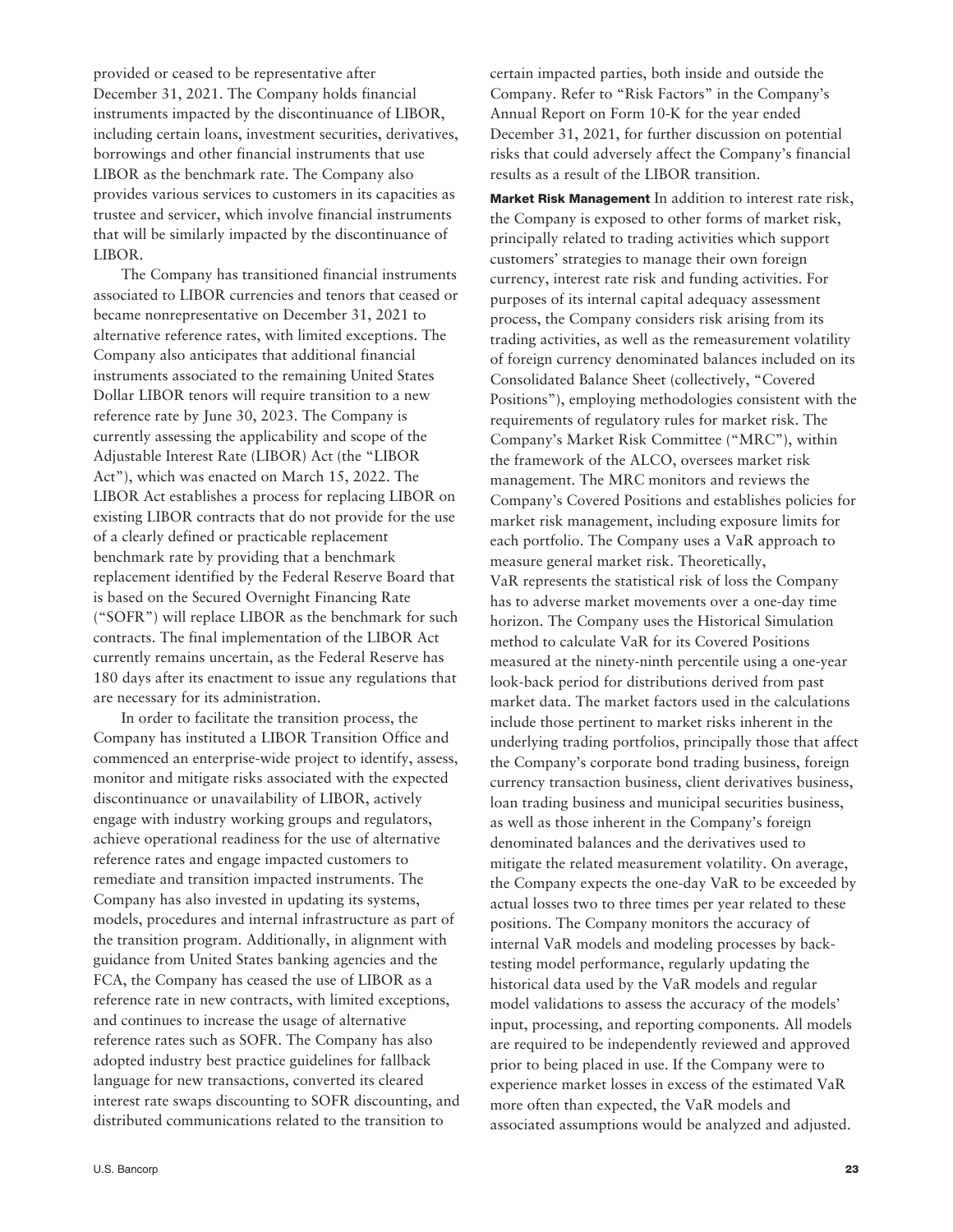The average, high, low and period-end one-day VaR amounts for the Company's Covered Positions were as follows:

| Three Months Ended March 31<br>(Dollars in Millions) | 2022 | 2021                                    |
|------------------------------------------------------|------|-----------------------------------------|
|                                                      |      | \$3<br>$\overline{4}$<br>$\overline{1}$ |

The Company did not experience any actual losses for its combined Covered Positions that exceeded VaR during the three months ended March 31, 2022 and 2021. The Company stress tests its market risk measurements to provide management with perspectives on market events that may not be captured by its VaR models, including worst case historical market movement combinations that have not necessarily occurred on the same date.

<span id="page-25-0"></span>The Company calculates Stressed VaR using the same underlying methodology and model as VaR, except that a historical continuous one-year look-back period is utilized that reflects a period of significant financial stress appropriate to the Company's Covered Positions. The period selected by the Company includes the significant market volatility of the last four months of 2008.

The average, high, low and period-end one-day Stressed VaR amounts for the Company's Covered Positions were as follows:

| Three Months Ended March 31<br>(Dollars in Millions) | 2022 2021  |
|------------------------------------------------------|------------|
|                                                      |            |
|                                                      | -9         |
|                                                      | $\sqrt{2}$ |
|                                                      | g          |

Valuations of positions in client derivatives and foreign currency activities are based on discounted cash flow or other valuation techniques using market-based assumptions. These valuations are compared to third party quotes or other market prices to determine if there are significant variances. Significant variances are approved by senior management in the Company's corporate functions. Valuation of positions in the corporate bond trading, loan trading and municipal securities businesses are based on trader marks. These trader marks are evaluated against third-party prices, with significant variances approved by senior management in the Company's corporate functions.

The Company also measures the market risk of its hedging activities related to residential MLHFS and MSRs using the Historical Simulation method. The VaRs are measured at the ninety-ninth percentile and employ factors pertinent to the market risks inherent in the

valuation of the assets and hedges. A one-year look-back period is used to obtain past market data for the models.

The average, high and low VaR amounts for the residential MLHFS and related hedges and the MSRs and related hedges were as follows:

| Three Months Ended March 31<br>(Dollars in Millions)                         |                |       |
|------------------------------------------------------------------------------|----------------|-------|
| <b>Residential Mortgage Loans Held For Sale and</b><br><b>Related Hedges</b> |                |       |
|                                                                              | \$2<br>5       | SA 12 |
| <b>Mortgage Servicing Rights and Related Hedges</b><br>Average               | \$6<br>13<br>R | SS 5  |

**Liquidity Risk Management** The Company's liquidity risk management process is designed to identify, measure, and manage the Company's funding and liquidity risk to meet its daily funding needs and to address expected and unexpected changes in its funding requirements. The Company engages in various activities to manage its liquidity risk. These activities include diversifying its funding sources, stress testing, and holding readilymarketable assets which can be used as a source of liquidity if needed. In addition, the Company's profitable operations, sound credit quality and strong capital position have enabled it to develop a large and reliable base of core deposit funding within its market areas and in domestic and global capital markets.

The Company's Board of Directors approves the Company's liquidity policy. The Risk Management Committee of the Company's Board of Directors oversees the Company's liquidity risk management process and approves a contingency funding plan. The ALCO reviews the Company's liquidity policy and limits, and regularly assesses the Company's ability to meet funding requirements arising from adverse company-specific or market events.

The Company regularly projects its funding needs under various stress scenarios and maintains a contingency funding plan consistent with the Company's access to diversified sources of contingent funding. The Company maintains a substantial level of total available liquidity in the form of on-balance sheet and off-balance sheet funding sources. These liquidity sources include cash at the Federal Reserve Bank and certain European central banks, unencumbered liquid assets, and capacity to borrow from the FHLB and at the Federal Reserve Bank's Discount Window. At March 31, 2022, the fair value of unencumbered investment securities totaled \$143.2 billion, compared with \$144.0 billion at December 31, 2021. Refer to Note 4 of the Notes to Consolidated Financial Statements and "Balance Sheet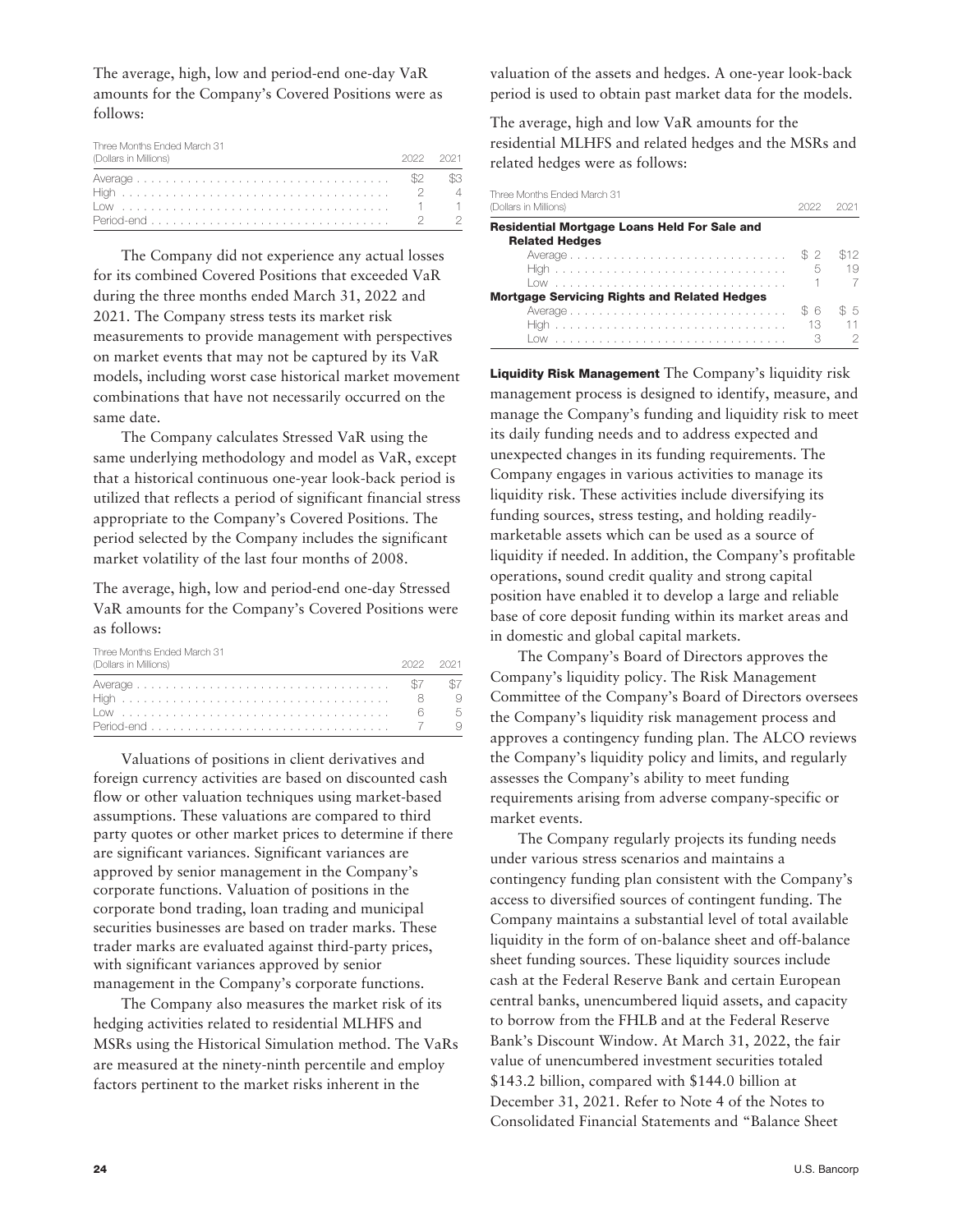Analysis" for further information on investment securities maturities and trends. Asset liquidity is further enhanced by the Company's practice of pledging loans to access secured borrowing facilities through the FHLB and Federal Reserve Bank. At March 31, 2022, the Company could have borrowed a total of an additional \$96.3 billion from the FHLB and Federal Reserve Bank based on collateral available for additional borrowings.

The Company's diversified deposit base provides a sizeable source of relatively stable and low-cost funding, while reducing the Company's reliance on the wholesale markets. Total deposits were \$461.5 billion at March 31, 2022, compared with \$456.1 billion at December 31, 2021. Refer to "Balance Sheet Analysis" for further information on the Company's deposits.

Additional funding is provided by long-term debt and short-term borrowings. Long-term debt was \$32.9 billion at March 31, 2022, and is an important funding source because of its multi-year borrowing structure. Short-term borrowings were \$21.0 billion at March 31, 2022, and supplement the Company's other funding sources. Refer to "Balance Sheet Analysis" for further information on the Company's long-term debt and short-term borrowings.

In addition to assessing liquidity risk on a consolidated basis, the Company monitors the parent company's liquidity. The Company establishes limits for the minimal number of months into the future where the parent company can meet existing and forecasted obligations with cash and securities held that can be readily monetized. The Company measures and manages this limit in both normal and adverse conditions. The Company maintains sufficient funding to meet expected capital and debt service obligations for 24 months without the support of dividends from subsidiaries and assuming access to the wholesale markets is maintained. The Company maintains sufficient liquidity to meet its capital and debt service obligations for 12 months under adverse conditions without the support of dividends from subsidiaries or access to the wholesale markets. The parent company is currently well in excess of required liquidity minimums.

At March 31, 2022, parent company long-term debt outstanding was \$19.8 billion, compared with \$18.9 billion at December 31, 2021. The increase was primarily due to \$2.1 billion of medium-term note issuances, partially offset by \$1.0 billion of medium-term note repayments. As of March 31, 2022, there was \$1.3 billion of parent company debt scheduled to mature in the remainder of 2022.

The Company is subject to a regulatory Liquidity Coverage Ratio ("LCR") requirement which requires banks to maintain an adequate level of unencumbered high quality liquid assets to meet estimated liquidity needs over a 30-day stressed period. At March 31, 2022, the Company was compliant with this requirement.

The Company is also subject to a regulatory Net Stable Funding Ratio ("NSFR") requirement which requires banks to maintain a minimum level of stable funding based on the liquidity characteristics of their assets, commitments, and derivative exposures over a one-year time horizon. At March 31, 2022, the Company was compliant with this requirement.

Refer to "Management's Discussion and Analysis — Liquidity Risk Management" in the Company's Annual Report on Form 10-K for the year ended December 31, 2021, for further discussion on liquidity risk management.

*European Exposures* The Company provides merchant processing and corporate trust services in Europe either directly or through banking affiliations in Europe. Revenue generated from sources in Europe represented approximately 2 percent of the Company's total net revenue for the three months ended March 31, 2022. Operating cash for these businesses is deposited on a short-term basis typically with certain European central banks. For deposits placed at other European banks, exposure is mitigated by the Company placing deposits at multiple banks and managing the amounts on deposit at any bank based on institution-specific deposit limits. At March 31, 2022, the Company had an aggregate amount on deposit with European banks of approximately \$8.3 billion, predominately with the Central Bank of Ireland and Bank of England.

In addition, the Company provides financing to domestic multinational corporations that generate revenue from customers in European countries, transacts with various European banks as counterparties to certain derivative-related activities, and through a subsidiary, manages money market funds that hold certain investments in European sovereign debt. Any deterioration in economic conditions in Europe, including the impacts resulting from the Russia-Ukraine conflict, is not expected to have a significant effect on the Company related to these activities.

#### *Commitments, Contingent Liabilities and Other*

*Contractual Obligations* The Company participates in many different contractual arrangements which may or may not be recorded on its balance sheet, with unrelated or consolidated entities, under which the Company has an obligation to pay certain amounts, provide credit or liquidity enhancements or provide market risk support. These arrangements include commitments to extend credit, letters of credit and various forms of guarantees. Refer to Note 16 of the Notes to Consolidated Financial Statements for further information on guarantees and contingent liabilities. These arrangements also include any obligation related to a variable interest held in an unconsolidated entity that provides financing, liquidity, credit enhancement or market risk support. Refer to Note 6 of the Notes to Consolidated Financial Statements for further information related to the Company's interests in variable interest entities.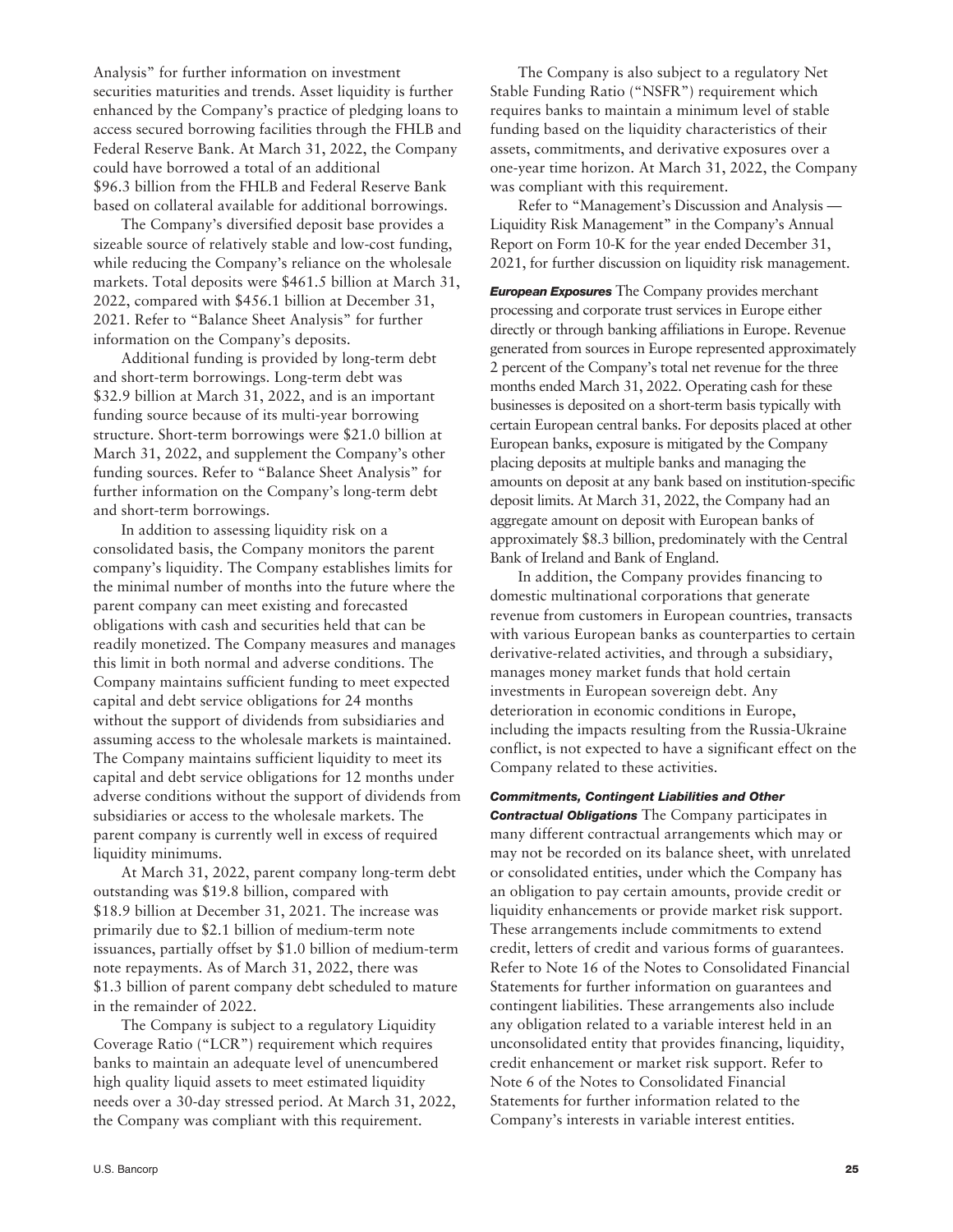## **Table 10 Regulatory Capital Ratios**

| (Dollars in Millions)            | March 31.<br>2022 | December 31. |
|----------------------------------|-------------------|--------------|
| Basel III standardized approach: |                   |              |
|                                  | \$41.950          | \$41.701     |
|                                  | 49.198            | 48.516       |
|                                  | 57,403            | 56,250       |
|                                  | 427.174           | 418.571      |
|                                  | 9.8%              | 100%         |
|                                  | 11.5              | 11.6         |
|                                  | 13.4              | 13.4         |
|                                  | 8.6               | 86           |
|                                  | 7.0               | 69           |

<span id="page-27-0"></span>**Capital Management** The Company is committed to managing capital to maintain strong protection for depositors and creditors and for maximum shareholder benefit. The Company also manages its capital to exceed regulatory capital requirements for banking organizations. The regulatory capital requirements effective for the Company follow Basel III, with the Company being subject to calculating its capital adequacy as a percentage of risk-weighted assets under the standardized approach. Beginning in 2022, the Company began to phase into its regulatory capital requirements the cumulative deferred impact of its 2020 adoption of the accounting guidance related to the impairment of financial instruments based on the current expected credit losses ("CECL") methodology plus 25 percent of its quarterly credit reserve increases over the past two years. This cumulative deferred impact will be phased into the Company's regulatory capital over the next three years, culminating with a fully phased in regulatory capital calculation beginning in 2025. Table 10 provides a summary of statutory regulatory capital ratios in effect for the Company at March 31, 2022 and December 31, 2021. All regulatory ratios exceeded regulatory "well-capitalized" requirements.

The Company believes certain other capital ratios are useful in evaluating its capital adequacy. The Company's tangible common equity, as a percent of tangible assets and as a percent of risk-weighted assets determined in accordance with transitional regulatory capital requirements related to the CECL methodology under the standardized approach, was 6.0 percent and 8.0 percent, respectively, at March 31, 2022, compared with 6.8 percent and 9.2 percent, respectively, at December 31, 2021. In addition, the Company's common equity tier 1 capital to risk-weighted assets ratio, reflecting the full implementation of the CECL methodology was 9.5 percent at March 31, 2022, compared with 9.6 percent at December 31, 2021. Refer to "Non-GAAP Financial Measures" beginning on page 30 for further information on these other capital ratios.

Total U.S. Bancorp shareholders' equity was \$51.2 billion at March 31, 2022, compared with \$54.9 billion at December 31, 2021. The decrease was primarily the result of changes in unrealized gains and losses on available-for-sale investment securities included in other comprehensive income (loss) and dividends, partially offset by corporate earnings and the issuance of preferred stock.

The Company announced on December 22, 2020 that its Board of Directors had approved an authorization to repurchase \$3.0 billion of its common stock beginning January 1, 2021, and repurchased \$1.5 billion of its common stock during the first six months of 2021 under this program. The Company suspended all common stock repurchases at the beginning of the third quarter of 2021, except for those done exclusively in connection with its stock-based compensation programs, due to its pending acquisition of MUFG Union Bank's core regional banking franchise. The Company expects to operate at a common equity tier 1 capital ratio between its target ratio of 8.5 percent and 9.0 percent after closing of the acquisition. The Company does not expect to commence repurchasing its common stock until after the acquisition closes and its common equity tier 1 capital ratio approximates 9.0 percent.

The following table provides a detailed analysis of all shares purchased by the Company or any affiliated purchaser during the first quarter of 2022:

|                            |                     |            |                     | Approximate Dollar |
|----------------------------|---------------------|------------|---------------------|--------------------|
|                            |                     |            | Total Number of     | Value of Shares    |
|                            |                     |            | Shares Purchased    | that May Yet Be    |
|                            | <b>Total Number</b> | Average    | as Part of Publicly | Purchased Under    |
|                            | of Shares           | Price Paid | Announced           | the Program        |
| Period                     | Purchased           | Per Share  | Program             | (In Millions)      |
| January $\ldots$ .         | 208,269(a)          | \$56.22    | 8.269               | \$1,444            |
| February<br><b>College</b> | 620.109             | 58.98      | 620.109             | 1.407              |
| March $\ldots$             | 412.339(b)          | 55.54      | 312.339             | 1.390              |
| Total                      | 1,240,717(c)        | \$57.37    | 940,717             | \$1,390            |

*(a) Includes 200,000 shares of common stock purchased, at an average price per share of \$56.24, in open-market transactions by U.S. Bank National Association, the Company's banking subsidiary, in its capacity as trustee of the U.S. Bank 401(k) Savings Plan, which is the Company's employee retirement savings plan.*

*(b) Includes 100,000 shares of common stock purchased, at an average price per share of \$56.46, in open-market transactions by U.S. Bank National Association in its capacity as trustee of the U.S. Bank 401(k) Savings Plan.*

*(c) Includes 300,000 shares of common stock purchased, at an average price per share of \$56.31, in open-market transactions by U.S. Bank National Association in its capacity as trustee of the U.S. Bank 401(k) Savings Plan.*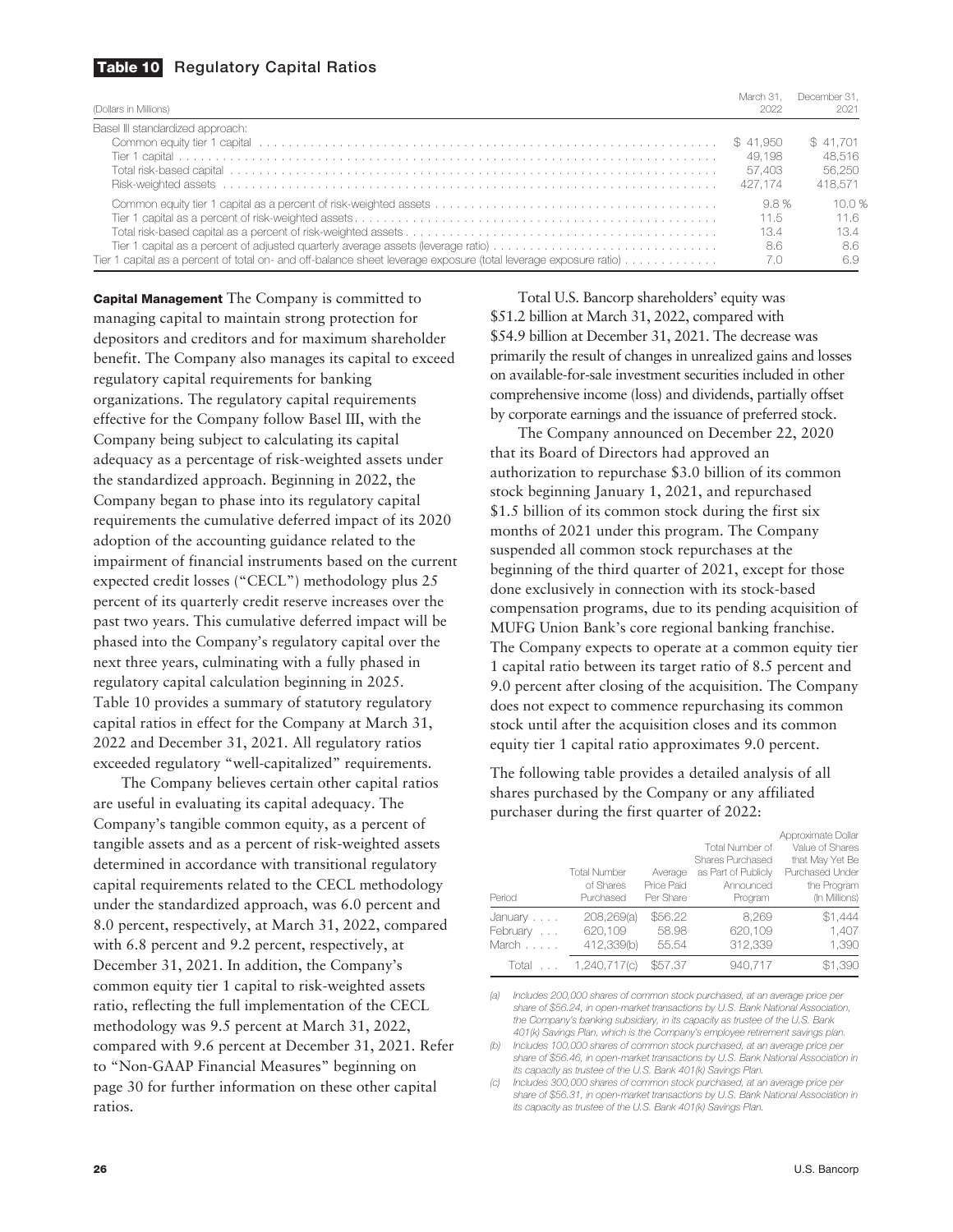The Company will continue to monitor its capital position and may adjust its capital distributions based on economic conditions and its financial performance. Capital distributions, including dividends and stock repurchases, are subject to the approval of the Company's Board of Directors and will align with regulatory requirements.

Refer to "Management's Discussion and Analysis — Capital Management" in the Company's Annual Report on Form 10-K for the year ended December 31, 2021, for further discussion on capital management.

#### <span id="page-28-0"></span>**LINE OF BUSINESS FINANCIAL REVIEW**

The Company's major lines of business are Corporate and Commercial Banking, Consumer and Business Banking, Wealth Management and Investment Services, Payment Services, and Treasury and Corporate Support. These operating segments are components of the Company about which financial information is prepared and is evaluated regularly by management in deciding how to allocate resources and assess performance.

**Basis for Financial Presentation** Business line results are derived from the Company's business unit profitability reporting systems by specifically attributing managed balance sheet assets, deposits and other liabilities and their related income or expense. Refer to Note 17 of the Notes to Consolidated Financial Statements for further information on the business lines' basis for financial presentation.

Designations, assignments and allocations change from time to time as management systems are enhanced, methods of evaluating performance or product lines change or business segments are realigned to better respond to the Company's diverse customer base. During 2022, certain organization and methodology changes were made and, accordingly, 2021 results were restated and presented on a comparable basis.

**Corporate and Commercial Banking** Corporate and Commercial Banking offers lending, equipment finance and small-ticket leasing, depository services, treasury management, capital markets services, international trade services and other financial services to middle market, large corporate, commercial real estate, financial institution, non-profit and public sector clients. Corporate and Commercial Banking contributed \$418 million of the Company's net income in the first quarter of 2022, or a decrease of \$51 million (10.9 percent) compared with the first quarter of 2021.

Net revenue decreased \$7 million (0.7 percent) in the first quarter of 2022, compared with the first quarter of 2021. Noninterest income decreased \$23 million (8.6 percent) in the first quarter of 2022, compared with the

U.S. Bancorp **27**

first quarter of 2021, primarily due to lower corporate bond fees and trading revenue within the capital markets business, partially offset by stronger treasury management fees due to core growth driven by the economic recovery. Net interest income, on a taxableequivalent basis, increased \$16 million (2.2 percent) in the first quarter of 2022, compared with the first quarter of 2021. The increase was primarily due to higher loan and deposit balances, partially offset by the impact of loan mix and related yields as well as unfavorable changes in deposit rates.

Noninterest expense increased \$10 million (2.4 percent) in the first quarter of 2022, compared with the first quarter of 2021, primarily due to an increase in net shared services expense driven by investment in infrastructure and technology development as well as higher compensation expense primarily due to merit increases and hiring to support business growth, partially offset by lower performance-based incentives related to capital markets activity. The provision for credit losses increased \$51 million in the first quarter of 2022, compared with the first quarter of 2021, primarily due to loan loss provisions supporting stronger growth in loan balances, partially offset by improving portfolio credit quality.

**Consumer and Business Banking** Consumer and Business Banking delivers products and services through banking offices, telephone servicing and sales, on-line services, direct mail, ATM processing and mobile devices. It encompasses community banking, metropolitan banking and indirect lending, as well as mortgage banking. Consumer and Business Banking contributed \$393 million of the Company's net income in the first quarter of 2022, or a decrease of \$182 million (31.7 percent) compared with the first quarter of 2021.

Net revenue decreased \$96 million (4.6 percent) in the first quarter of 2022, compared with the first quarter of 2021. Noninterest income decreased \$108 million (19.0 percent) in the first quarter of 2022, compared with the first quarter of 2021, primarily due to lower mortgage banking revenue reflecting lower application volume, given declining refinance activities, and lower related gain on sale margins, partially offset by an increase in the fair value of MSRs, net of hedging activities, as well as higher performing loan sales. Noninterest income further decreased due to lower other noninterest income, driven by lower retail leasing end-of-term residual gains. Offsetting these decreases, deposit service charges increased driven by higher customer spend activity, net of the impact of the elimination of certain consumer non-sufficient funds fees in the first quarter of 2022. Net interest income, on a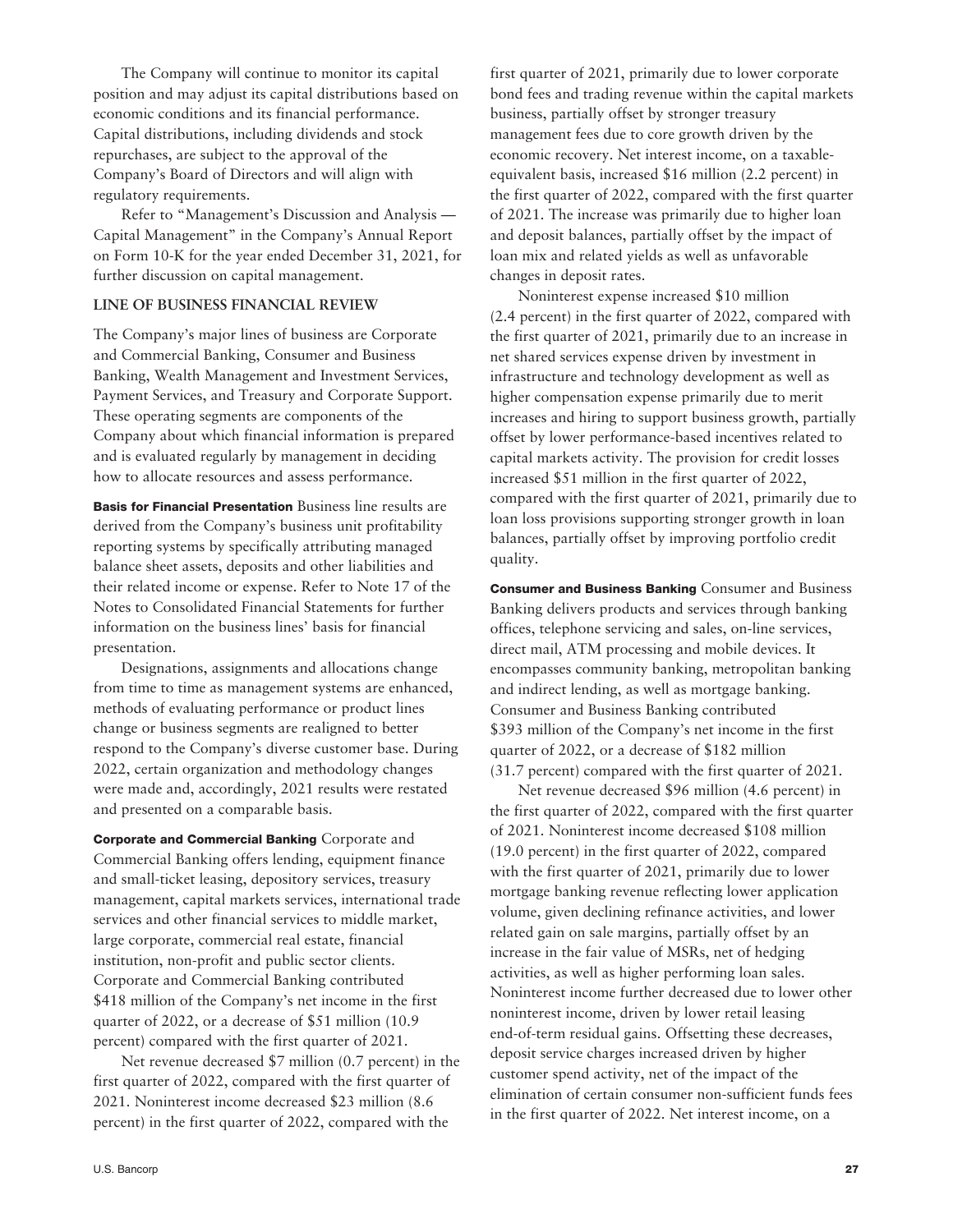taxable-equivalent basis, increased \$12 million (0.8 percent) in the first quarter of 2022, compared with the first quarter of 2021, reflecting strong growth in interestbearing deposit balances and favorable funding mix, partially offset by lower loan fees related to the SBA Paycheck Protection Program.

Noninterest expense increased \$61 million (4.5 percent) in the first quarter of 2022, compared with the first quarter of 2021, primarily due to increases in net shared services expense due to investments in digital capabilities and higher compensation expense related to merit increases and core business growth. The provision for credit losses increased \$86 million in the first quarter of 2022, compared with the first quarter of 2021, reflecting higher ending loan balances, partially offset by credit quality improvement.

**Wealth Management and Investment Services** Wealth Management and Investment Services provides private banking, financial advisory services, investment management, retail brokerage services, insurance, trust, custody and fund servicing through four businesses: Wealth Management, Global Corporate Trust & Custody, U.S. Bancorp Asset Management and Fund Services. Wealth Management and Investment Services contributed \$206 million of the Company's net income in the first quarter of 2022, or a decrease of \$19 million (8.4 percent) compared with the first quarter of 2021.

Net revenue increased \$71 million (8.9 percent) in the first quarter of 2022, compared with the first quarter of 2021. Net interest income, on a taxable-equivalent basis, increased \$6 million (2.2 percent) in the first quarter of 2022, compared with the first quarter of 2021, primarily due to higher average noninterest-bearing deposit balances as well as higher average loan balances. Noninterest income increased \$65 million (12.2 percent) in the first quarter of 2022, compared with the first quarter of 2021, primarily due to core business growth in trust and investment management fees and investment products fees, both driven by favorable market conditions, as well as the impact of the PFM acquisition on trust and investment management fees, partially offset by higher fee waivers related to money market funds.

Noninterest expense increased \$93 million (18.8 percent) in the first quarter of 2022, compared with the first quarter of 2021, reflecting the PFM acquisition, higher compensation expense as a result of merit increases and performance-based incentives, litigation settlements, fraud-related losses and core

business growth. The provision for credit losses increased \$3 million (60.0 percent) in the first quarter of 2022, compared with the first quarter of 2021, primarily due to stronger growth in ending loans.

**Payment Services** Payment Services includes consumer and business credit cards, stored-value cards, debit cards, corporate, government and purchasing card services, consumer lines of credit and merchant processing. Payment Services contributed \$372 million of the Company's net income in the first quarter of 2022, or a decrease of \$115 million (23.6 percent) compared with the first quarter of 2021.

Net revenue increased \$66 million (4.7 percent) in the first quarter of 2022, compared with the first quarter of 2021. Noninterest income increased \$73 million (9.3 percent) in the first quarter of 2022, compared with the first quarter of 2021, mainly due to continued strengthening of consumer and business spending across most sectors as local jurisdictions reduce pandemic related restrictions and consumer behaviors normalize. As a result, there was strong growth in merchant processing services revenue driven by higher sales volume and higher merchant fees, partially offset by higher rebates. There was also growth in corporate payment products revenue driven by improving business spending across nearly all product groups. Strong sales also drove an increase in credit and debit card revenue, mostly offset by declining prepaid processing fees as the beneficial impact of government stimulus programs continues to dissipate. Net interest income, on a taxable-equivalent basis, decreased \$7 million (1.1 percent) in the first quarter of 2022, compared with the first quarter of 2021, primarily due to lower loan yields driven by declining customer revolve rates, mostly offset by higher loan balances due to investment in customer acquisition.

Noninterest expense increased \$49 million (6.1 percent) in the first quarter of 2022, compared with the first quarter of 2021, reflecting higher net shared services expense driven by investment in infrastructure and technology development in addition to higher compensation expense as a result of merit increases, performance-based incentives and core business growth. The provision for credit losses increased \$171 million in the first quarter of 2022, compared with the first quarter of 2021, primarily due to ending loan balance growth and relatively stable credit quality in the first quarter of 2022, compared with a decline in loan balances and delinquencies in the prior year.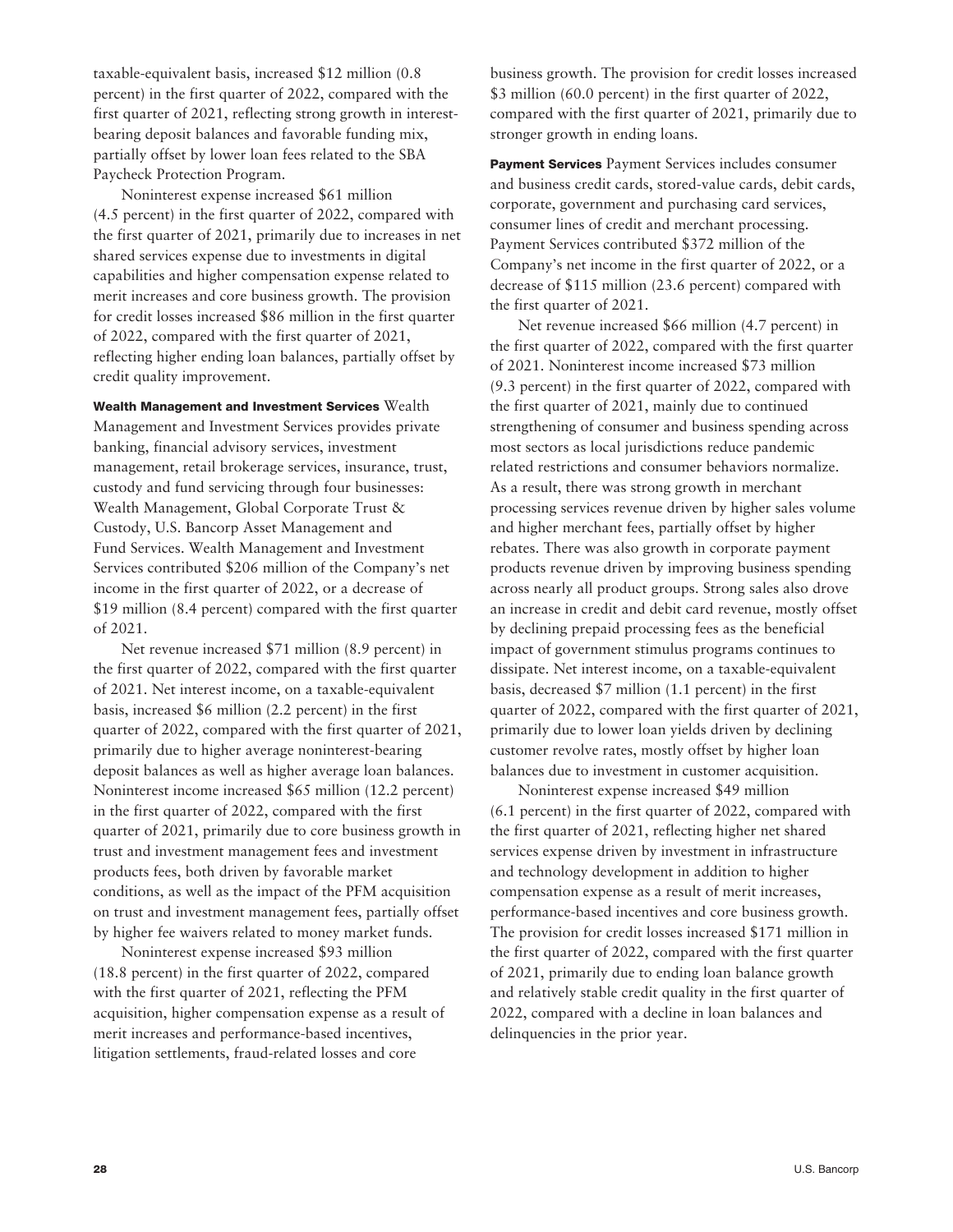# **Table 11 Line of Business Financial Performance**

|                                                                                                                      |                                                                     | Corporate and<br>Commercial Banking                    |                                                |                                                             | Consumer and<br><b>Business Banking</b> |                                                |                                                 |                                                        | Wealth Management and<br><b>Investment Services</b>   |                                       |
|----------------------------------------------------------------------------------------------------------------------|---------------------------------------------------------------------|--------------------------------------------------------|------------------------------------------------|-------------------------------------------------------------|-----------------------------------------|------------------------------------------------|-------------------------------------------------|--------------------------------------------------------|-------------------------------------------------------|---------------------------------------|
| Three Month Ended March 31<br>(Dollars in Millions)                                                                  | 2022                                                                | 2021                                                   | Percent<br>Change                              | 2022                                                        |                                         | 2021                                           | Percent<br>Change                               | 2022                                                   | 2021                                                  | Percent<br>Change                     |
| <b>Condensed Income Statement</b><br>Net interest income (taxable-equivalent<br>Noninterest income                   | 735<br>S.<br>245                                                    | $\mathbb{S}$<br>719<br>268                             | 2.2%<br>(8.6)                                  | $\mathcal{F}$<br>1.517<br>461                               | $\mathcal{L}$                           | 1.505<br>569                                   | .8%<br>(19.0)                                   | \$<br>$274 \text{ } $$<br>596                          | 268<br>531                                            | 2.2%<br>12.2                          |
| Total net revenue<br>Noninterest expense                                                                             | 980<br>419                                                          | 987<br>409                                             | (.7)<br>2.4                                    | 1,978<br>1,405                                              |                                         | 2,074<br>1,344                                 | (4.6)<br>4.5                                    | 870<br>587                                             | 799<br>494                                            | 8.9<br>18.8                           |
| Income (loss) before provision and income<br>Provision for credit losses                                             | 561<br>3                                                            | 578<br>(48)                                            | (2.9)                                          | 573                                                         | 49                                      | 730<br>(37)                                    | (21.5)                                          | 283<br>8                                               | 305<br>5                                              | (7.2)<br>60.0                         |
| Income (loss) before income taxes<br>Income taxes and taxable-equivalent                                             | 558<br>140                                                          | 626<br>157                                             | (10.9)<br>(10.8)                               | 524<br>131                                                  |                                         | 767<br>192                                     | (31.7)<br>(31.8)                                | 275<br>69                                              | 300<br>75                                             | (8.3)<br>(8.0)                        |
| Net income $(\text{loss})$<br>Net (income) loss attributable to<br>noncontrolling interests                          | 418                                                                 | 469                                                    | (10.9)                                         | 393                                                         |                                         | 575                                            | (31.7)                                          | 206                                                    | 225                                                   | (8.4)                                 |
| Net income (loss) attributable to U.S.                                                                               | 418 \$<br>$\mathcal{F}$                                             | 469                                                    | (10.9)                                         | \$.                                                         | 393 \$                                  | 575                                            | (31.7)                                          | \$<br>$206$ \$                                         | 225                                                   | (8.4)                                 |
| <b>Average Balance Sheet</b><br>Other intangible assets<br>Noninterest-bearing deposits<br>Interest-bearing deposits | \$115.634<br>1.912<br>$\overline{4}$<br>127,651<br>62.285<br>86,618 | \$101.927<br>1,647<br>5<br>114,069<br>56,281<br>71,377 | 13.4<br>16.1<br>(20.0)<br>11.9<br>10.7<br>21.4 | \$141.106<br>3,261<br>3,176<br>157,696<br>32.094<br>166,765 | \$141.719                               | 3,475<br>2,493<br>164,131<br>32,861<br>151,406 | (.4)<br>(6.2)<br>27.4<br>(3.9)<br>(2.3)<br>10.1 | \$20,666<br>1.761<br>265<br>24,446<br>27.350<br>69,909 | \$16,846<br>1.619<br>42<br>20,120<br>21.338<br>83,474 | 22.7<br>8.8<br>21.5<br>28.2<br>(16.3) |
| Total deposits<br>Total U.S. Bancorp shareholders' equity                                                            | 148,903<br>13,710                                                   | 127.658<br>14,354                                      | 16.6<br>(4.5)                                  | 198,859<br>12,275                                           |                                         | 184.267<br>12,496                              | 7.9<br>(1.8)                                    | 97,259<br>3,595                                        | 104,812<br>3,034                                      | (7.2)<br>18.5                         |

|                                                                                                                      |                                                    | Payment<br>Services                                |                                               |                                          | Treasury and<br>Corporate Support                   |                                                           |                                                               | Consolidated<br>Company                                      |                                         |
|----------------------------------------------------------------------------------------------------------------------|----------------------------------------------------|----------------------------------------------------|-----------------------------------------------|------------------------------------------|-----------------------------------------------------|-----------------------------------------------------------|---------------------------------------------------------------|--------------------------------------------------------------|-----------------------------------------|
| Three Month Ended March 31<br>(Dollars in Millions)                                                                  | 2022                                               | 2021                                               | Percent<br>Change                             | 2022                                     | 2021                                                | Percent<br>Change                                         | 2022                                                          | 2021                                                         | Percent<br>Change                       |
| <b>Condensed Income Statement</b><br>Net interest income (taxable-equivalent<br>Noninterest income                   | \$.<br>622<br>858                                  | $\mathcal{S}$<br>629<br>785                        | $(1.1)$ %<br>9.3                              | 52<br>$\mathcal{L}$<br>236               | $\mathcal{F}$<br>(32)<br>228                        | $*96$<br>3.5                                              | 3,200<br>\$.<br>2,396                                         | $\mathcal{L}$<br>3,089<br>2,381                              | 3.6%<br>.6                              |
| Total net revenue<br>Noninterest expense                                                                             | 1.480<br>854                                       | 1.414<br>805                                       | 4.7<br>6.1                                    | 288<br>237                               | 196<br>327                                          | 46.9<br>(27.5)                                            | 5.596<br>3,502                                                | 5.470<br>3,379                                               | 2.3<br>3.6                              |
| Income (loss) before provision and income<br>Provision for credit losses                                             | 626<br>130                                         | 609<br>(41)                                        | 2.8<br>$\star$                                | 51<br>(78)                               | (131)<br>(706)                                      | 89.0                                                      | 2.094<br>112                                                  | 2.091<br>(827)                                               | $\cdot$ 1                               |
| Income (loss) before income taxes<br>Income taxes and taxable-equivalent                                             | 496<br>124                                         | 650<br>163                                         | (23.7)<br>(23.9)                              | 129<br>(40)                              | 575<br>46                                           | (77.6)<br>$\star$                                         | 1.982<br>424                                                  | 2,918<br>633                                                 | (32.1)<br>(33.0)                        |
| Net income $(\text{loss})$<br>Net (income) loss attributable to<br>noncontrolling interests                          | 372                                                | 487                                                | (23.6)                                        | 169<br>(1)                               | 529<br>(5)                                          | (68.1)<br>80.0                                            | 1.558<br>(1)                                                  | 2,285<br>(5)                                                 | (31.8)<br>80.0                          |
| Net income (loss) attributable to U.S.<br>Bancorp                                                                    | 372<br>$^{\circ}$                                  | $\mathbb{S}$<br>487                                | (23.6)                                        | \$                                       | 168 \$<br>524                                       | (67.9)                                                    | $^{\circ}$<br>1,557 \$                                        | 2,280                                                        | (31.7)                                  |
| <b>Average Balance Sheet</b><br>Other intangible assets<br>Noninterest-bearing deposits<br>Interest-bearing deposits | \$31.740<br>3,325<br>464<br>38,540<br>3,673<br>160 | \$29,630<br>3,173<br>542<br>35,091<br>5,264<br>132 | 7.1<br>4.8<br>(14.4)<br>9.8<br>(30.2)<br>21.2 | \$<br>3.820<br>229.069<br>2,561<br>2,761 | $\mathcal{F}$<br>3.867<br>215.323<br>2,608<br>1,623 | (1.2)<br>$\overline{\phantom{m}}$<br>6.4<br>(1.8)<br>70.1 | \$312.966<br>10.259<br>3.909<br>577.402<br>127,963<br>326,213 | \$293.989<br>9,914<br>3.082<br>548.734<br>118,352<br>308,012 | 6.5<br>3.5<br>26.8<br>5.2<br>8.1<br>5.9 |
| Total deposits<br>Total U.S. Bancorp shareholders' equity                                                            | 3,833<br>8,019                                     | 5,396<br>7,658                                     | (29.0)<br>4.7                                 | 5.322<br>15,867                          | 4.231<br>15,187                                     | 25.8<br>4.5                                               | 454.176<br>53.466                                             | 426.364<br>52,729                                            | 6.5<br>1.4                              |

*\* Not meaningful*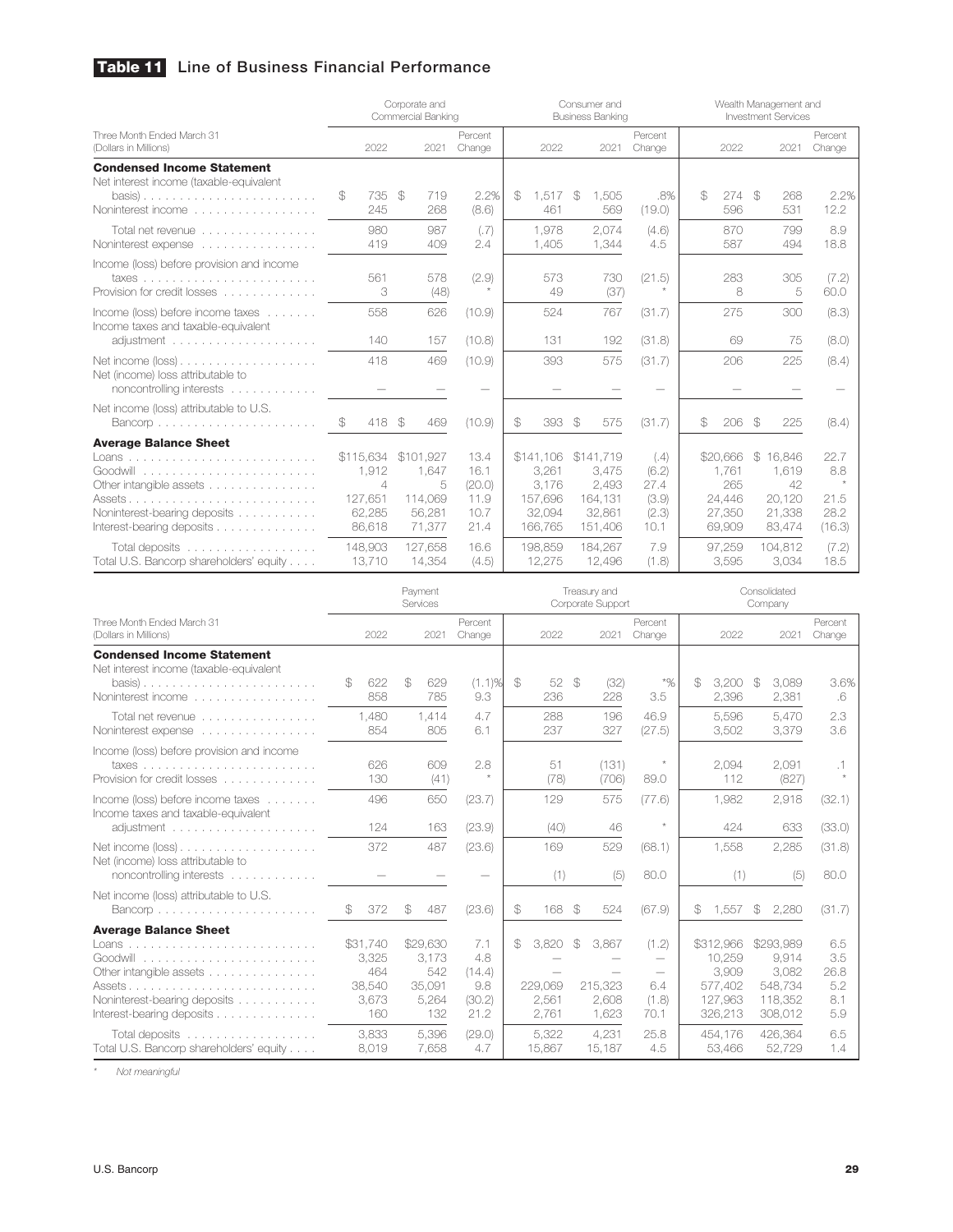**Treasury and Corporate Support** Treasury and Corporate Support includes the Company's investment portfolios, funding, capital management, interest rate risk management, income taxes not allocated to the business lines, including most investments in tax-advantaged projects, and the residual aggregate of those expenses associated with corporate activities that are managed on a consolidated basis. Treasury and Corporate Support recorded net income of \$168 million in the first quarter of 2022, compared with \$524 million in the first quarter of 2021.

Net revenue increased \$92 million (46.9 percent) in the first quarter of 2022, compared with the first quarter of 2021. Net interest income, on a taxable-equivalent basis, increased \$84 million in the first quarter of 2022, compared with the first quarter of 2021, primarily due to higher investment securities portfolio balances. Noninterest income increased \$8 million (3.5 percent) in the first quarter of 2022, compared with the first quarter of 2021, primarily due to the impact of COVID-related deposit service charges refunds in the first quarter of 2021.

Noninterest expense decreased \$90 million (27.5 percent) in the first quarter of 2022, compared with the first quarter of 2021, primarily due to lower performance-based incentives and lower costs related to tax-advantaged investments, partially offset by higher costs of capital investments to support business growth and compensation expense as a result of merit increases. The provision for credit losses increased \$628 million (89.0 percent) in the first quarter of 2022, compared with the first quarter of 2021, reflecting the residual impact of changes in the allowance for credit losses being impacted by rising economic uncertainty in the first quarter of 2022, compared to improving economic conditions in the first quarter of 2021.

Income taxes are assessed to each line of business at a managerial tax rate of 25.0 percent with the residual tax expense or benefit to arrive at the consolidated effective tax rate included in Treasury and Corporate Support.

#### <span id="page-31-0"></span>**NON-GAAP FINANCIAL MEASURES**

In addition to capital ratios defined by banking regulators, the Company considers various other measures when evaluating capital utilization and adequacy, including:

- Tangible common equity to tangible assets,
- Tangible common equity to risk-weighted assets, and
- Common equity tier 1 capital to risk-weighted assets, reflecting the full implementation of the CECL methodology.

These capital measures are viewed by management as useful additional methods of evaluating the Company's utilization of its capital held and the level of capital available to withstand unexpected negative market or economic conditions. Additionally, presentation of these measures allows investors, analysts and banking regulators to assess the Company's capital position relative to other financial services companies. These capital measures are not defined in generally accepted accounting principles ("GAAP"), or are not currently effective or defined in banking regulations. In addition, certain of these measures differ from currently effective capital ratios defined by banking regulations principally in that the currently effective ratios, which are subject to certain transitional provisions, temporarily exclude the impact of the 2020 adoption of accounting guidance related to impairment of financial instruments based on the CECL methodology. As a result, these capital measures disclosed by the Company may be considered non-GAAP financial measures. Management believes this information helps investors assess trends in the Company's capital adequacy.

The Company also discloses net interest income and related ratios and analysis on a taxable-equivalent basis, which may also be considered non-GAAP financial measures. The Company believes this presentation to be the preferred industry measurement of net interest income as it provides a relevant comparison of net interest income arising from taxable and tax-exempt sources. In addition, certain performance measures, including the efficiency ratio and net interest margin utilize net interest income on a taxable-equivalent basis.

There may be limits in the usefulness of these measures to investors. As a result, the Company encourages readers to consider the consolidated financial statements and other financial information contained in this report in their entirety, and not to rely on any single financial measure.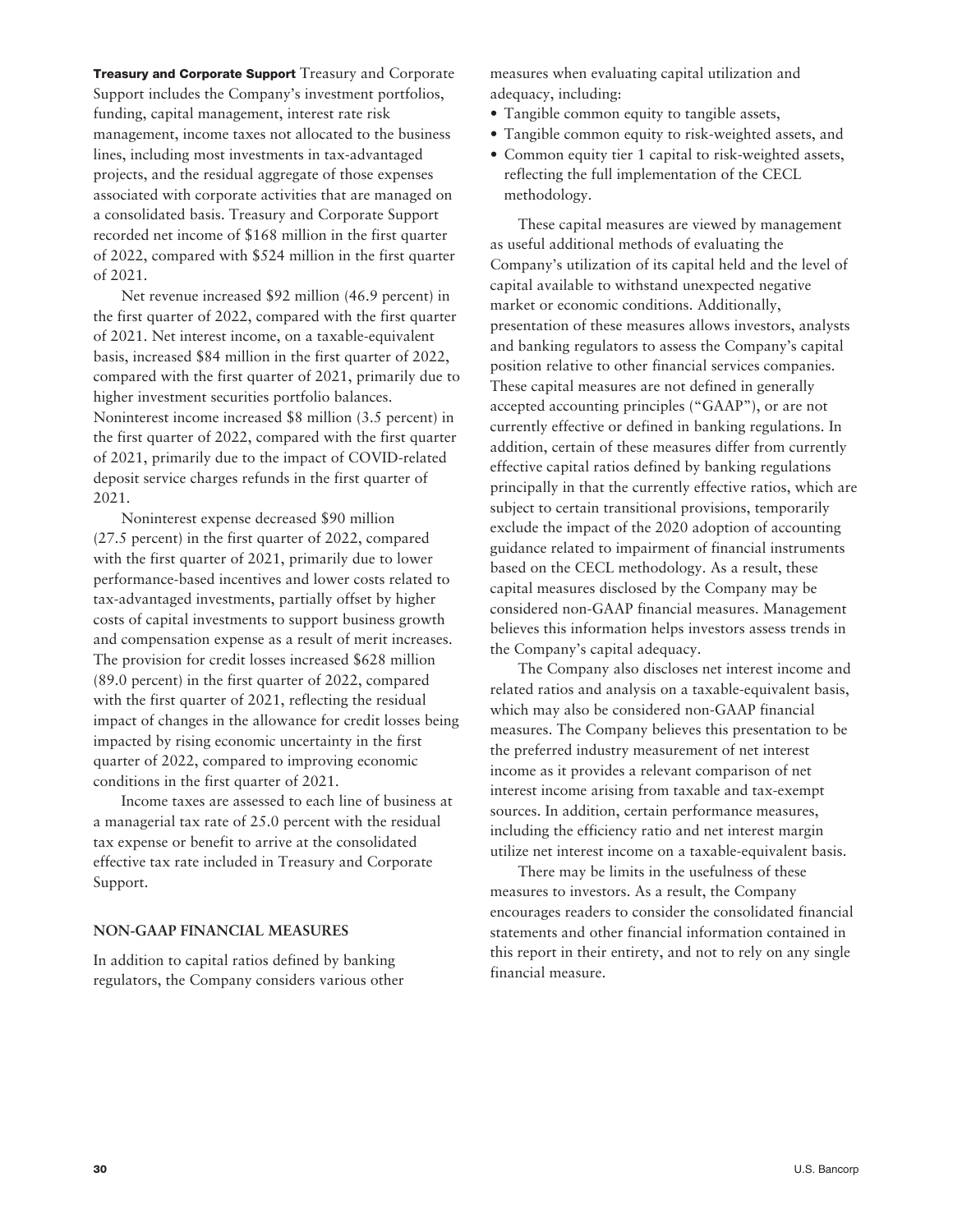### The following table shows the Company's calculation of these non-GAAP financial measures:

| (Dollars in Millions)                                                                                                                                                                                                          | March 31.<br>2022                                | December 31.<br>2021                               |
|--------------------------------------------------------------------------------------------------------------------------------------------------------------------------------------------------------------------------------|--------------------------------------------------|----------------------------------------------------|
| Intangible assets, other than mortgage servicing rights with the content of the content of the service of the m                                                                                                                | \$51,668<br>(6,808)<br>(468)<br>(9,304)<br>(762) | \$ 55,387<br>(6, 371)<br>(469)<br>(9,323)<br>(785) |
| Common equity tier 1 capital, determined in accordance with transitional requlatory capital requirements related to the CECL                                                                                                   | 34.326<br>41.950<br>(1,298)                      | 38,439<br>41.701<br>(1,733)                        |
| Intangible assets, other than mortgage servicing rights (all conditional conditional conditional conditional conditional conditional conditional conditional conditional conditional conditional conditional conditional condi | 40.652<br>586.517<br>(9,304)<br>(762)            | 39.968<br>573.284<br>(9,323)<br>(785)              |
| Risk-weighted assets, determined in accordance with prescribed regulatory capital requirements effective for the Company (d)                                                                                                   | 576.451<br>427.174<br>(351)                      | 563.176<br>418.571<br>(357)                        |
| Risk-weighted assets, reflecting the full implementation of the CECL methodology (e)                                                                                                                                           | 426.823                                          | 418.214                                            |
| <b>Ratios</b><br>Common equity tier 1 capital to risk-weighted assets, reflecting the full implementation of the CECL methodology (b)/(e) $\ldots \ldots$                                                                      | 6.0%<br>8.0<br>9.5                               | 6.8%<br>$9.2^{\circ}$<br>9.6                       |

| Three Months Ended<br>March 31 |                                 |
|--------------------------------|---------------------------------|
| 2022                           | $202 -$                         |
|                                | \$3.063                         |
| 3.200<br>3.200<br>18           | 3.089<br>3.089<br>2.381<br>- 25 |
| 5.578                          | 5.445                           |
| 3.502                          | 3.379                           |
| 62.8%                          | G2 1%                           |

*(1) Includes goodwill related to certain investments in unconsolidated financial institutions per prescribed regulatory requirements.*

*(2) Includes the estimated increase in the allowance for credit losses related to the adoption of the CECL methodology net of deferred taxes.*

*(3) Includes the impact of the estimated increase in the allowance for credit losses related to the adoption of the CECL methodology.*

*(4) Based on a federal income tax rate of 21 percent for those assets and liabilities whose income or expense is not included for federal income tax purposes.*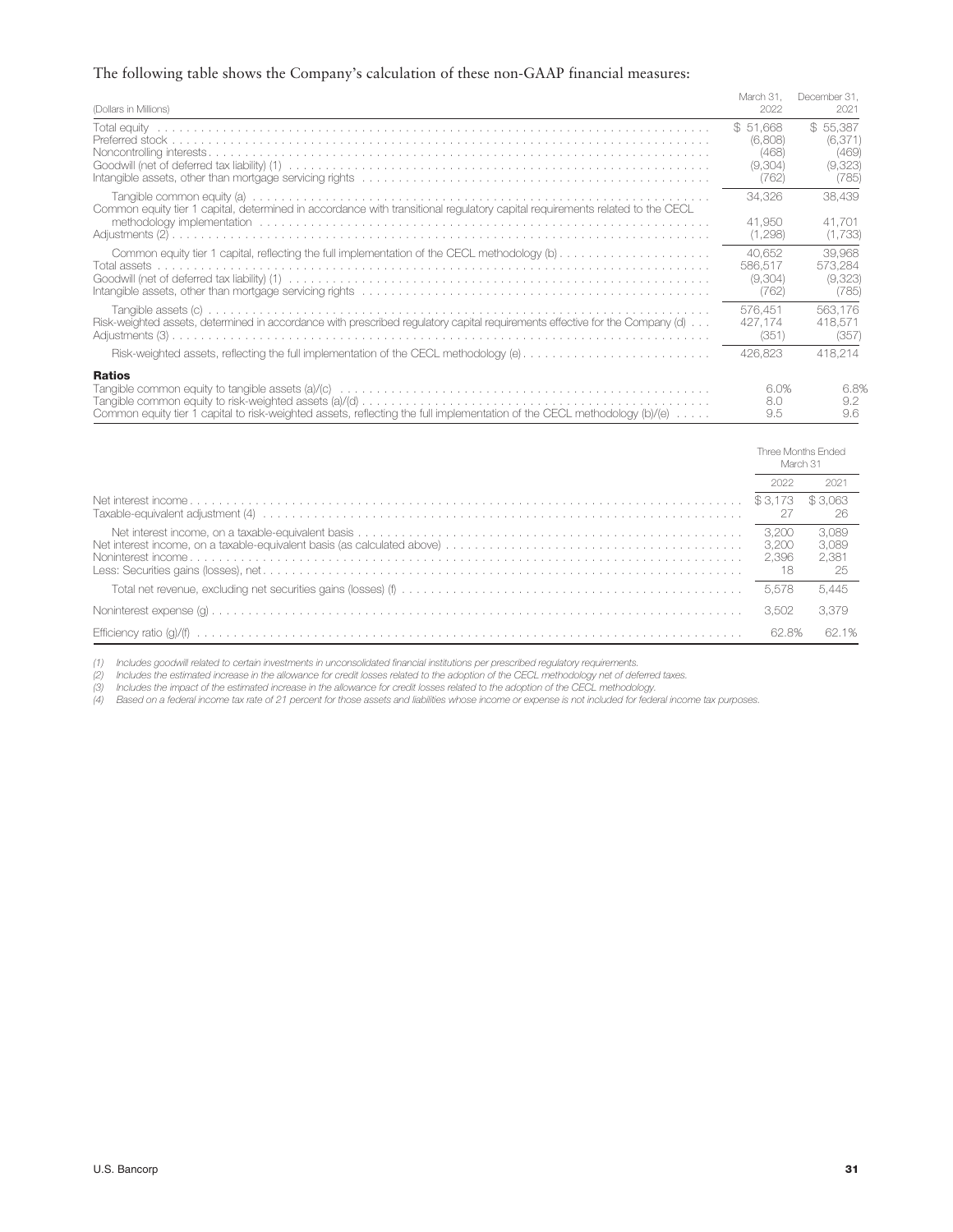#### <span id="page-33-0"></span>**CRITICAL ACCOUNTING POLICIES**

<span id="page-33-1"></span>The accounting and reporting policies of the Company comply with accounting principles generally accepted in the United States and conform to general practices within the banking industry. The preparation of financial statements in conformity with GAAP requires management to make estimates and assumptions. The Company's financial position and results of operations can be affected by these estimates and assumptions, which are integral to understanding the Company's financial statements. Critical accounting policies are those policies management believes are the most important to the portrayal of the Company's financial condition and results, and require management to make estimates that are difficult, subjective or complex. Most accounting policies are not considered by management to be critical accounting policies. Management has discussed the development and the selection of critical accounting policies with the Company's Audit Committee. Those policies considered to be critical accounting policies relate to the allowance for credit losses, fair value estimates, MSRs, and income taxes. These accounting policies are discussed in detail in

"Management's Discussion and Analysis — Critical Accounting Policies" and the Notes to Consolidated Financial Statements in the Company's Annual Report on Form 10-K for the year ended December 31, 2021.

#### **CONTROLS AND PROCEDURES**

Under the supervision and with the participation of the Company's management, including its principal executive officer and principal financial officer, the Company has evaluated the effectiveness of the design and operation of its disclosure controls and procedures (as defined in Rules  $13a-15(e)$  and  $15d-15(e)$  under the Securities Exchange Act of 1934 (the "Exchange Act")). Based upon this evaluation, the principal executive officer and principal financial officer have concluded that, as of the end of the period covered by this report, the Company's disclosure controls and procedures were effective.

During the most recently completed fiscal quarter, there was no change made in the Company's internal control over financial reporting (as defined in Rules 13a-15(f) and 15d-15(f) under the Exchange Act) that has materially affected, or is reasonably likely to materially affect, the Company's internal control over financial reporting.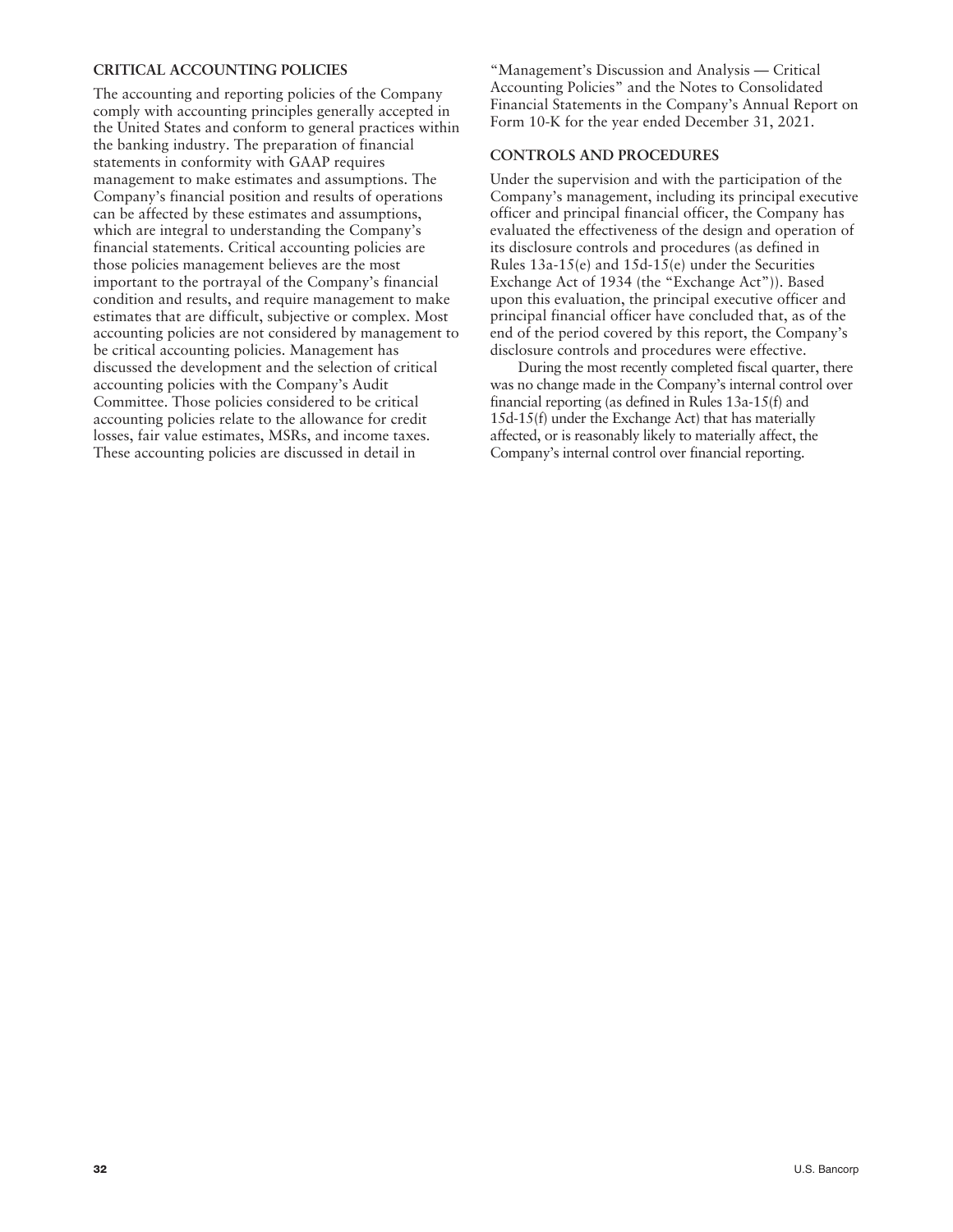# <span id="page-34-0"></span>U.S. Bancorp Consolidated Balance Sheet

| (Dollars in Millions)                                                                                                                                                                                                          | March 31,<br>2022 | December 31,<br>2021 |
|--------------------------------------------------------------------------------------------------------------------------------------------------------------------------------------------------------------------------------|-------------------|----------------------|
|                                                                                                                                                                                                                                | (Unaudited)       |                      |
| <b>Assets</b>                                                                                                                                                                                                                  |                   |                      |
|                                                                                                                                                                                                                                | \$44.303          | \$28,905             |
| Investment securities                                                                                                                                                                                                          | 43.654            | 41.858               |
|                                                                                                                                                                                                                                | 123,593           | 132,963              |
| Loans                                                                                                                                                                                                                          | 3,321             | 7.775                |
|                                                                                                                                                                                                                                | 117.470           | 112,023              |
|                                                                                                                                                                                                                                | 39.191            | 39.053               |
| Residential mortgages researcherences in the control of the control of the control of the control of the control of the control of the control of the control of the control of the control of the control of the control of t | 78,487            | 76,493               |
|                                                                                                                                                                                                                                | 22,163            | 22,500               |
| Other retail business and contact and contact the contact of the contact of the contact of the contact of the contact of the contact of the contact of the contact of the contact of the contact of the contact of the contact | 61,623            | 61,959               |
|                                                                                                                                                                                                                                | 318,934           | 312,028              |
|                                                                                                                                                                                                                                | (5,664)           | (5, 724)             |
|                                                                                                                                                                                                                                | 313.270           | 306.304              |
|                                                                                                                                                                                                                                | 3,207             | 3,305                |
|                                                                                                                                                                                                                                | 10,250<br>4,194   | 10,262<br>3.738      |
|                                                                                                                                                                                                                                |                   |                      |
| Other assets (including \$1,111 and \$1,193 of trading securities at fair value pledged as collateral, respectively) (a)                                                                                                       | 40,725            | 38,174               |
|                                                                                                                                                                                                                                | \$586.517         | \$573.284            |
| <b>Liabilities and Shareholders' Equity</b>                                                                                                                                                                                    |                   |                      |
| Deposits                                                                                                                                                                                                                       | \$129,793         | \$134,901            |
|                                                                                                                                                                                                                                | 331,753           | 321,182              |
|                                                                                                                                                                                                                                | 461,546           | 456.083              |
|                                                                                                                                                                                                                                | 21,042            | 11.796               |
|                                                                                                                                                                                                                                | 32,931            | 32,125               |
|                                                                                                                                                                                                                                | 19,330            | 17,893               |
| Shareholders' equity                                                                                                                                                                                                           | 534.849           | 517.897              |
| Common stock, par value \$0.01 a share—authorized: 4,000,000,000 shares; issued: 3/31/22 and 12/31/21 -                                                                                                                        | 6,808             | 6.371                |
|                                                                                                                                                                                                                                | 21                | 21                   |
|                                                                                                                                                                                                                                | 8,515             | 8,539                |
|                                                                                                                                                                                                                                | 69,987            | 69,201               |
| Less cost of common stock in treasury: 3/31/22 - 640,053,754 shares; 12/31/21 - 642,223,571 shares                                                                                                                             | (27, 193)         | (27, 271)            |
|                                                                                                                                                                                                                                | (6,938)           | (1,943)              |
|                                                                                                                                                                                                                                | 51,200            | 54.918               |
|                                                                                                                                                                                                                                | 468               | 469                  |
|                                                                                                                                                                                                                                | 51,668            | 55,387               |
|                                                                                                                                                                                                                                | \$586.517         | \$573.284            |

*(a) Includes only collateral pledged by the Company where counterparties have the right to sell or pledge the collateral.*

*See Notes to Consolidated Financial Statements.*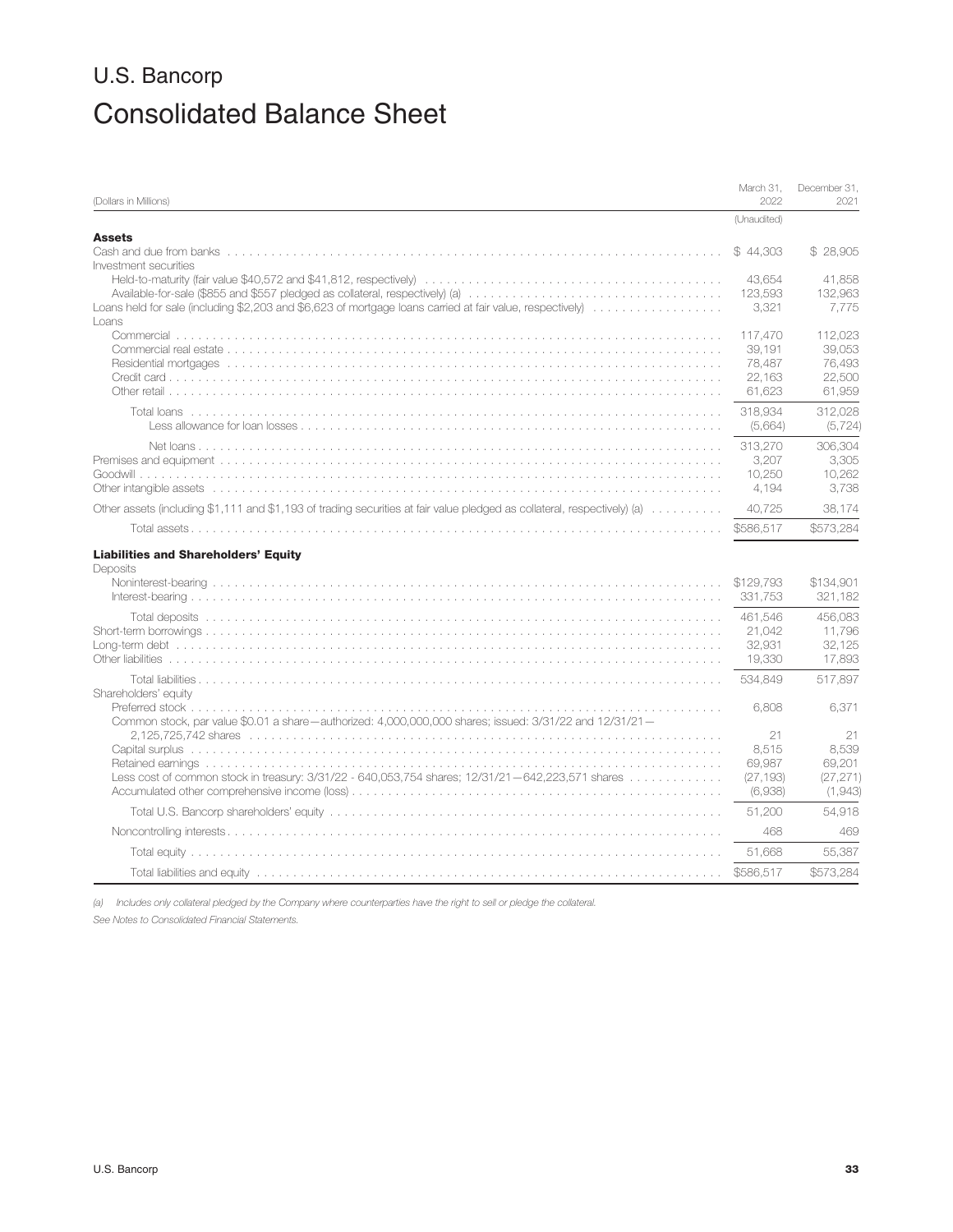# U.S. Bancorp Consolidated Statement of Income

| (Dollars and Shares in Millions, Except Per Share Data)                                                                                                                                                                        | Three Months Ended<br>March 31                            |                                    |
|--------------------------------------------------------------------------------------------------------------------------------------------------------------------------------------------------------------------------------|-----------------------------------------------------------|------------------------------------|
| (Unaudited)                                                                                                                                                                                                                    | 2022                                                      | 2021                               |
| <b>Interest Income</b>                                                                                                                                                                                                         |                                                           |                                    |
|                                                                                                                                                                                                                                | \$2,599<br>60<br>717<br>42                                | \$2,724<br>67<br>517<br>33         |
|                                                                                                                                                                                                                                | 3,418                                                     | 3,341                              |
| <b>Interest Expense</b>                                                                                                                                                                                                        |                                                           |                                    |
|                                                                                                                                                                                                                                | 80<br>21<br>144                                           | 85<br>16<br>177                    |
|                                                                                                                                                                                                                                | 245                                                       | 278                                |
|                                                                                                                                                                                                                                | 3.173<br>112                                              | 3.063<br>(827)                     |
| <b>Noninterest Income</b>                                                                                                                                                                                                      | 3,061                                                     | 3,890                              |
|                                                                                                                                                                                                                                | 338<br>158<br>363                                         | 336<br>126<br>318                  |
| Trust and investment management fees with contact to contact the contact of the contact of the contact fees and investment fees and contact the contact of the contact of the contact of the contact of the contact of the con | 500<br>177<br>156                                         | 444<br>161<br>147                  |
|                                                                                                                                                                                                                                | 266<br>200                                                | 280<br>299                         |
|                                                                                                                                                                                                                                | 62<br>18<br>158                                           | 55<br>25<br>190                    |
| Total noninterest income (and a contract contract contract contract contract contract contract contract contract contract contract contract contract contract contract contract contract contract contract contract contract c | 2,396                                                     | 2,381                              |
| <b>Noninterest Expense</b>                                                                                                                                                                                                     |                                                           |                                    |
|                                                                                                                                                                                                                                | 1,853<br>396<br>269                                       | 1,803<br>384<br>263                |
|                                                                                                                                                                                                                                | 114<br>-80<br>349                                         | 98<br>48<br>359                    |
|                                                                                                                                                                                                                                | 72<br>47<br>322                                           | 69<br>38<br>317                    |
|                                                                                                                                                                                                                                | 3,502                                                     | 3,379                              |
|                                                                                                                                                                                                                                | 1,955<br>397                                              | 2.892<br>607                       |
|                                                                                                                                                                                                                                | 1,558<br>(1)                                              | 2.285<br>(5)                       |
| Net income attributable to U.S. Bancorp ……………………………………………………………………………………………                                                                                                                                                    | \$1,557                                                   | \$2,280                            |
| Net income applicable to U.S. Bancorp common shareholders with the state of the state of the state of the state of the state of the state of the state of the state of the state of the state of the state of the state of the | \$1,466                                                   | \$2,175                            |
|                                                                                                                                                                                                                                | $\mathbb S$<br>.99<br>$^{\circ}$<br>.99<br>1,485<br>1,486 | \$1.45<br>\$1.45<br>1,502<br>1,503 |

*See Notes to Consolidated Financial Statements.*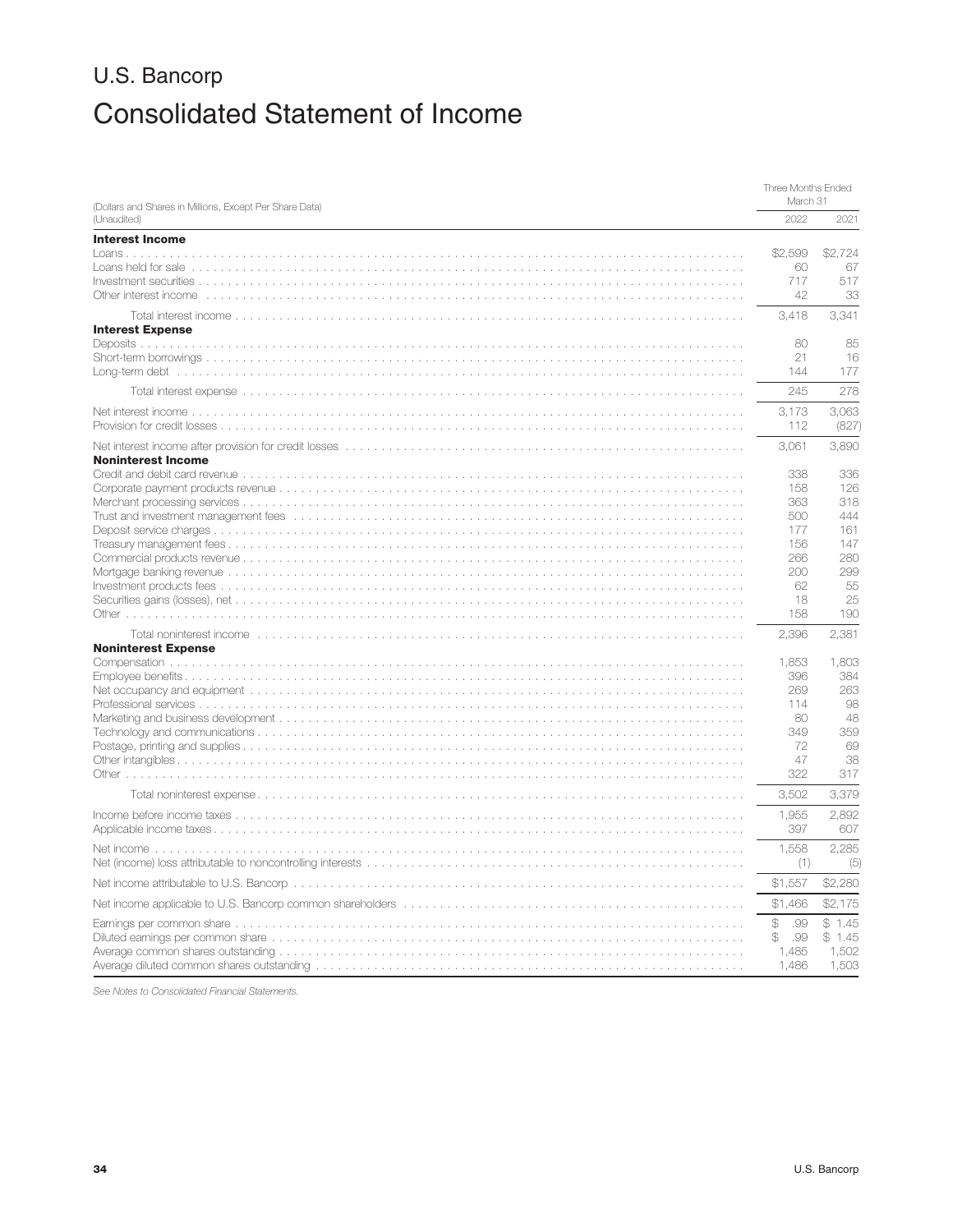# U.S. Bancorp Consolidated Statement of Comprehensive Income

| (Dollars in Millions)                    | Three Months Ended<br>March 31 |                                   |
|------------------------------------------|--------------------------------|-----------------------------------|
| (Unaudited)                              | 2022                           | 2021                              |
| <b>Other Comprehensive Income (Loss)</b> | \$1.558 \$2.285                |                                   |
|                                          | (6.754)<br>67<br>1,692         | (3.378)<br>-99<br>25<br>18<br>819 |
|                                          | (4,995)                        | (2.417)                           |
|                                          | (3.437)                        | (132)<br>(5)                      |
|                                          |                                |                                   |

*See Notes to Consolidated Financial Statements.*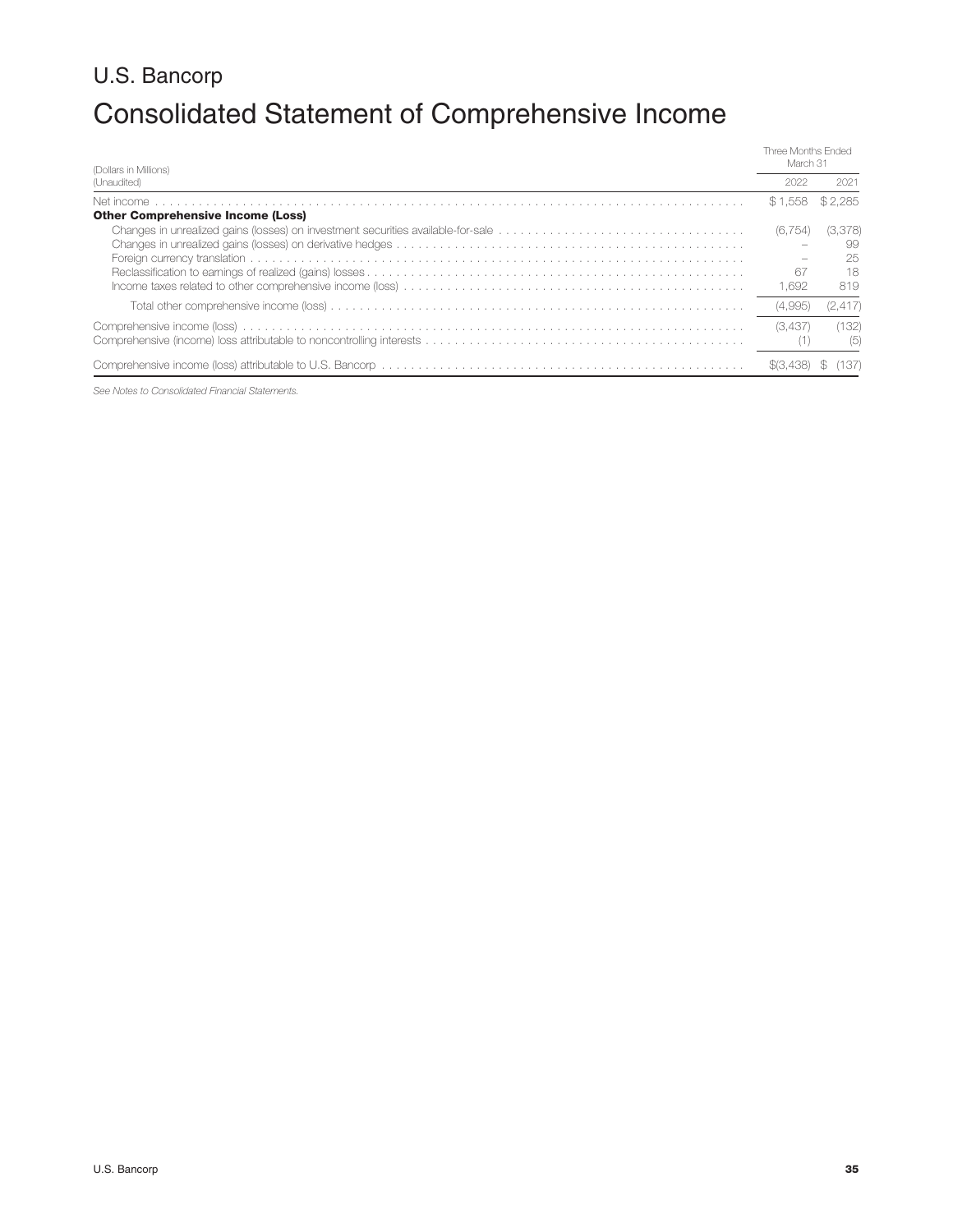# U.S. Bancorp Consolidated Statement of Shareholders' Equity

|                                                                                                                                                                                                                                                                                                                                                                                                                                 | U.S. Bancorp Shareholders |                                  |  |                          |                               |                                                  |                                    |                      |                                                                                     |                                                                  |                                                                                                  |
|---------------------------------------------------------------------------------------------------------------------------------------------------------------------------------------------------------------------------------------------------------------------------------------------------------------------------------------------------------------------------------------------------------------------------------|---------------------------|----------------------------------|--|--------------------------|-------------------------------|--------------------------------------------------|------------------------------------|----------------------|-------------------------------------------------------------------------------------|------------------------------------------------------------------|--------------------------------------------------------------------------------------------------|
| (Dollars and Shares in Millions, Except Per<br>Share Data) (Unaudited)                                                                                                                                                                                                                                                                                                                                                          | Common<br>Outstanding     | Shares Preferred Common<br>Stock |  | Capital<br>Stock Surplus | Retained<br>Earnings          |                                                  | Accumulated<br>Stock Income (Loss) |                      | Total<br>Other U.S. Bancoro<br>Equity                                               | Treasury Comprehensive Shareholders' Noncontrolling<br>Interests | Total<br>Equity                                                                                  |
| Balance December 31, 2020<br>Net income (loss) $\ldots \ldots \ldots \ldots \ldots$<br>Other comprehensive income (loss)<br>Preferred stock dividends (a)<br>Common stock dividends (\$.42 per share)<br>Issuance of preferred stock<br>Call of preferred stock<br>Issuance of common and treasury stock<br>Purchase of treasury stock<br>Distributions to noncontrolling interests<br>Stock option and restricted stock grants | 3<br>(13)                 | 1,507 \$5,983<br>730<br>(745)    |  | (119)<br>95              | 2,280<br>(90)<br>(633)<br>(5) | \$21 \$8,511 \$64,188 \$(25,930)<br>137<br>(650) | $\mathbb{S}$                       | 322<br>(2, 417)      | \$53.095<br>2,280<br>(2, 417)<br>(90)<br>(633)<br>730<br>(750)<br>18<br>(650)<br>95 | 5<br>(5)                                                         | \$630 \$53,725<br>2,285<br>(2, 417)<br>(90)<br>(633)<br>730<br>(750)<br>18<br>(650)<br>(5)<br>95 |
| <b>Balance March 31, 2021 Contract Balance March 31, 2021</b>                                                                                                                                                                                                                                                                                                                                                                   |                           | 1,497 \$5,968                    |  |                          |                               | \$21 \$8,487 \$65,740 \$(26,443)                 |                                    | \$(2,095)            | \$51,678                                                                            |                                                                  | \$630 \$52,308                                                                                   |
| Balance December 31, 2021<br>Net income (loss) $\ldots \ldots \ldots \ldots \ldots \ldots$<br>Other comprehensive income (loss)<br>Preferred stock dividends (b)<br>Common stock dividends (\$.46 per share)<br>Issuance of preferred stock<br>Issuance of common and treasury stock<br>Purchase of treasury stock<br>Distributions to noncontrolling interests<br>Stock option and restricted stock grants                     | 3<br>(1)                  | 1,484 \$6,371<br>437             |  | (116)<br>92              | 1,557<br>(84)<br>(687)        | \$21 \$8,539 \$69,201 \$(27,271)<br>132<br>(54)  |                                    | \$(1,943)<br>(4,995) | \$54,918<br>1.557<br>(4,995)<br>(84)<br>(687)<br>437<br>16<br>(54)<br>92            | (2)                                                              | \$469 \$55,387<br>1,558<br>(4,995)<br>(84)<br>(687)<br>437<br>16<br>(54)<br>(2)<br>92            |
| <b>Balance March 31, 2022 Contract Balance March 31, 2022</b>                                                                                                                                                                                                                                                                                                                                                                   |                           | 1,486 \$6,808                    |  |                          |                               | \$21 \$8,515 \$69,987 \$(27,193)                 |                                    | \$(6,938)            | \$51,200                                                                            |                                                                  | \$468 \$51,668                                                                                   |

*(a) Reflects dividends declared per share on the Company's Series A, Series B, Series F, Series I, Series J, Series K, Series L and Series M Non-Cumulative Perpetual Preferred Stock of \$875.00, \$218.75, \$406.25, \$232.953, \$662.50, \$343.75, \$234.375, and \$202.778 respectively.*

*(b) Reflects dividends declared per share on the Company's Series A, Series B, Series J, Series K, Series L, Series M, Series N and Series O Non-Cumulative Perpetual Preferred Stock of \$875.00, \$218.75, \$662.50, \$343.75, \$234.375, \$250.00, \$231.25 and \$206.25 respectively.*

*See Notes to Consolidated Financial Statements.*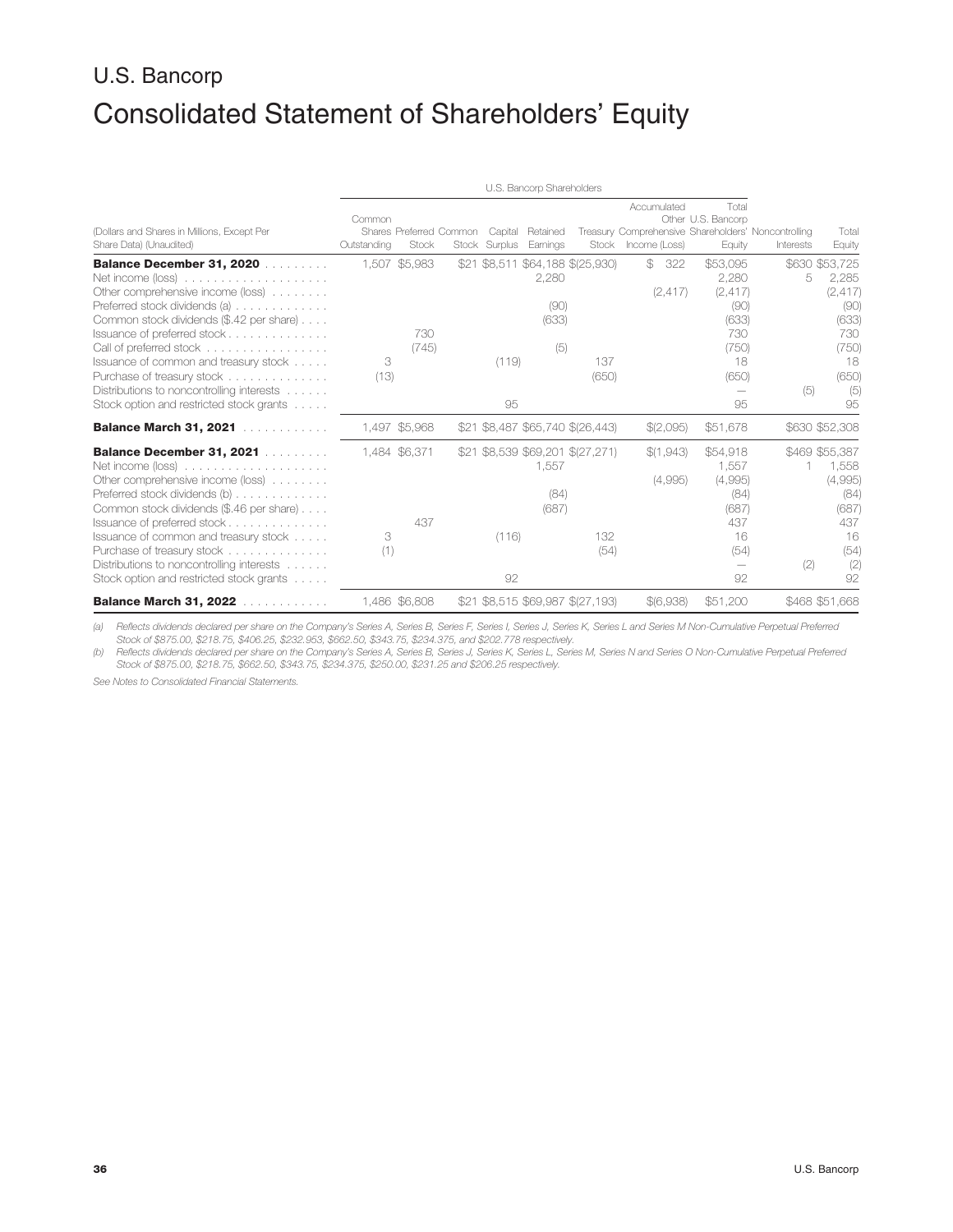## U.S. Bancorp Consolidated Statement of Cash Flows

| (Dollars in Millions)                                                                                                                                                                                                          | March 31 | Three Months Ended    |
|--------------------------------------------------------------------------------------------------------------------------------------------------------------------------------------------------------------------------------|----------|-----------------------|
| (Unaudited)                                                                                                                                                                                                                    | 2022     | 2021                  |
| <b>Operating Activities</b>                                                                                                                                                                                                    |          |                       |
| Adjustments to reconcile net income to net cash provided by operating activities                                                                                                                                               | \$1,557  | $\mathbb{S}$<br>2.280 |
|                                                                                                                                                                                                                                | 112      | (827)                 |
|                                                                                                                                                                                                                                | 85       | 84                    |
|                                                                                                                                                                                                                                | 47       | 38                    |
| (Gain) loss on sale of loans held for sale (a) and a contract of the contract of the same of sales of sales of loans held for sale (b) and contract and contract of the same of Gain) loss on sales of $\sim$                  | 62       | (213)                 |
|                                                                                                                                                                                                                                | (42)     | (66)                  |
|                                                                                                                                                                                                                                | (9,827)  | (20, 928)             |
|                                                                                                                                                                                                                                | 13,874   | 20,397                |
|                                                                                                                                                                                                                                | 2,609    | 172                   |
| <b>Investing Activities</b>                                                                                                                                                                                                    | 8.477    | 937                   |
|                                                                                                                                                                                                                                | 12,527   | 1.062                 |
|                                                                                                                                                                                                                                | 1.173    |                       |
|                                                                                                                                                                                                                                | 5,498    | 12,550                |
|                                                                                                                                                                                                                                | (2,932)  | $\frac{1}{2}$         |
|                                                                                                                                                                                                                                | (15,989) | (36.182)              |
|                                                                                                                                                                                                                                | (7, 278) | 3,562                 |
|                                                                                                                                                                                                                                | 1,309    | 1.062                 |
|                                                                                                                                                                                                                                | (1,073)  | (1,600)               |
|                                                                                                                                                                                                                                | (147)    | (26)                  |
|                                                                                                                                                                                                                                | (452)    | 106                   |
|                                                                                                                                                                                                                                | (7, 364) | (19.466)              |
| <b>Financing Activities</b>                                                                                                                                                                                                    |          |                       |
|                                                                                                                                                                                                                                | 5.463    | 3,991                 |
|                                                                                                                                                                                                                                | 9.246    | 332                   |
|                                                                                                                                                                                                                                | 2,153    | 69                    |
|                                                                                                                                                                                                                                | (1, 118) | (3,830)               |
|                                                                                                                                                                                                                                | 437      | 730                   |
|                                                                                                                                                                                                                                | 15       | 17                    |
|                                                                                                                                                                                                                                | (1,100)  | (500)                 |
|                                                                                                                                                                                                                                | (54)     | (646)                 |
|                                                                                                                                                                                                                                | (70)     | (76)                  |
|                                                                                                                                                                                                                                | (687)    | (637)                 |
| Net cash provided by (used in) financing activities with the state of the state of the state of the state of the state of the state of the state of the state of the state of the state of the state of the state of the state | 14,285   | (550)                 |
|                                                                                                                                                                                                                                | 15.398   | (19,079)              |
|                                                                                                                                                                                                                                | 28,905   | 62,580                |
|                                                                                                                                                                                                                                | \$44.303 | \$43,501              |

*See Notes to Consolidated Financial Statements.*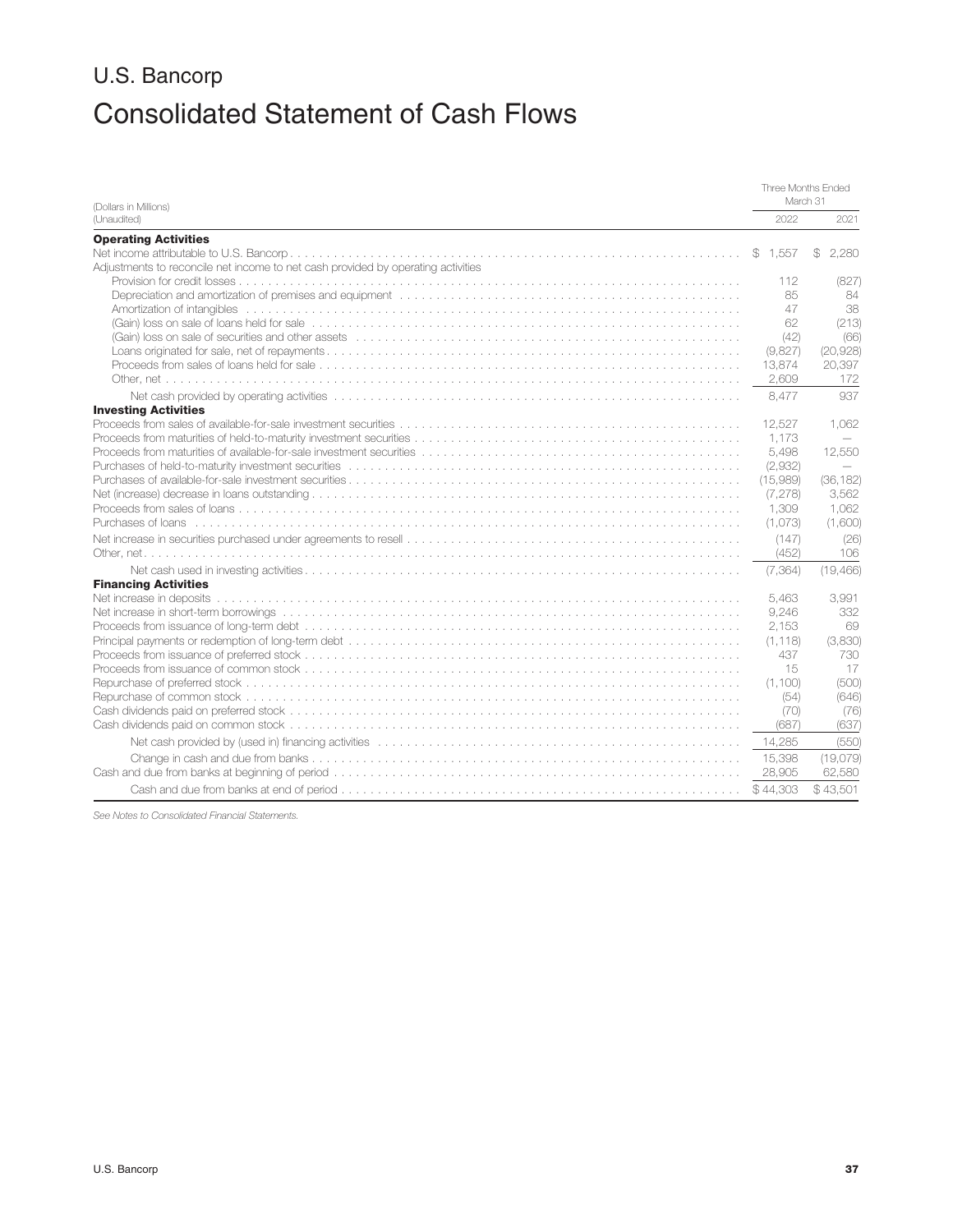## Notes to Consolidated Financial Statements

(Unaudited)

## **Note 1 Basis of Presentation**

The accompanying consolidated financial statements have been prepared in accordance with the instructions to Form 10-Q and, therefore, do not include all information and notes necessary for a complete presentation of financial position, results of operations and cash flow activity required in accordance with accounting principles generally accepted in the United States. In the opinion of management of U.S. Bancorp (the "Company"), all adjustments (consisting only of normal recurring adjustments) necessary for a fair statement of results for the interim periods have been made. These financial statements and notes should be read in conjunction with the consolidated financial statements and notes included in the Company's Annual Report on Form 10-K for the year ended December 31, 2021. Certain amounts in prior periods have been reclassified to conform to the current period presentation.

## **Note 2 Accounting Changes**

**Reference Interest Rate Transition** In March 2020, the Financial Accounting Standards Board ("FASB") issued accounting guidance, providing temporary optional expedients and exceptions to the guidance in United States generally accepted accounting principles on contract modifications and hedge accounting, to ease the financial reporting burdens related to the expected market transition from the London Interbank Offered Rate ("LIBOR") and other interbank offered rates to alternative reference rates. Under the guidance, a company can elect not to apply certain modification accounting requirements to contracts affected by reference rate transition, if certain criteria are met. A company that makes this election would not be required to remeasure the contracts at the modification date or reassess a previous accounting determination. This guidance also permits a company to elect various optional expedients that would allow it to continue applying hedge accounting for hedging relationships affected by reference rate transition, if certain criteria are met. The guidance is effective upon issuance and generally can be applied through December 31, 2022. The Company is in the process of evaluating and applying, as applicable, the optional expedients and exceptions in accounting for eligible contract modifications, eligible existing hedging relationships and new hedging relationships available through December 31, 2022. The adoption of this guidance has not had, and is expected to continue to not have, a material impact on the Company's financial statements.

**Fair Value Hedging – Portfolio Layer Method** In March 2022, the FASB issued accounting guidance, effective for the Company no later than January 1, 2023, related to fair value hedge accounting of portfolios of financial assets. This guidance expands the current last-of-layer hedging method that permits a company to apply fair value hedging to a stated amount of a closed portfolio of prepayable financial assets, by allowing it to designate multiple hedging relationships on a single closed portfolio, resulting in a larger portion of the interest rate risk associated with such a portfolio being eligible to be hedged. The guidance also expands the scope of the method to include non-prepayable financial assets and clarifies other technical questions from the original accounting guidance. The Company expects the adoption of this guidance will not be material to its financial statements.

**Financial Instruments – Troubled Debt Restructurings and Vintage Disclosures** In March 2022, the FASB issued accounting guidance, effective for the Company no later than January 1, 2023, related to the recognition and measurement of troubled debt restructurings ("TDRs") by creditors. This guidance removes the separate recognition and measurement requirements for TDRs by replacing them with a requirement for a company to apply existing accounting guidance to determine whether a modification results in a new loan or a continuation of an existing loan. This guidance also replaces existing TDR disclosures with similar but more expansive disclosures for certain modifications of receivables made to borrowers experiencing financial difficulty. Further, this guidance also requires companies to disclose current-period gross write-offs by year of origination for financing receivables. The guidance can be adopted on a prospective or modified retrospective basis. The Company expects the adoption of this guidance will not be material to its financial statements.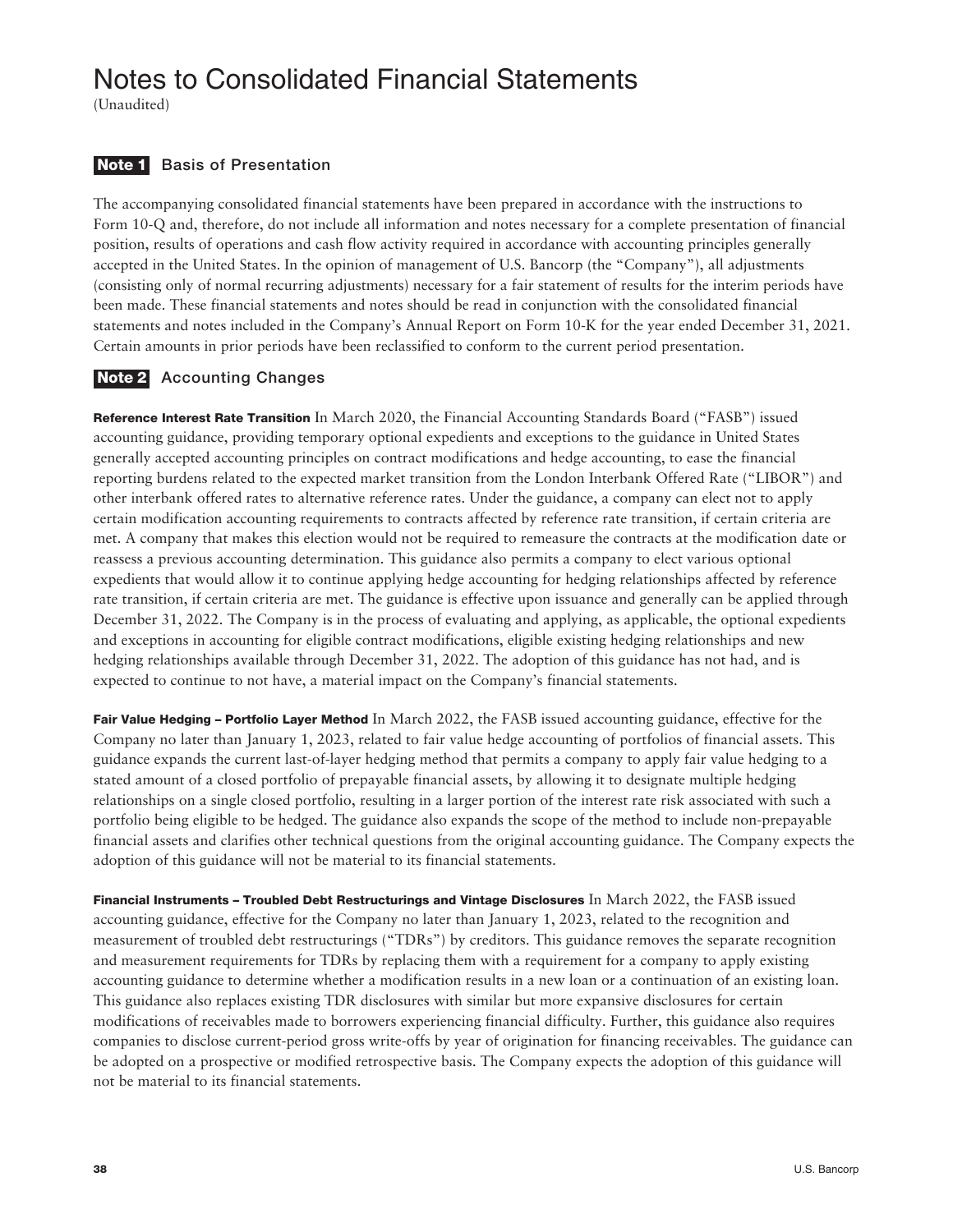## **Note 3 Business Combinations**

In September 2021, the Company announced that it entered into a definitive agreement to acquire MUFG Union Bank's core regional banking franchise from Mitsubishi UFJ Financial Group ("MUFG"), for an expected purchase price of approximately \$8.0 billion, including \$5.5 billion in cash and approximately 44 million shares of the Company's common stock. The transaction excludes the purchase of MUFG Union Bank's Global Corporate & Investment Bank, certain middle and back office functions, and other assets. MUFG Union Bank currently has approximately 300 branches in California, Washington and Oregon and is expected to add approximately \$105 billion in total assets, \$58 billion of loans and \$90 billion of deposits to the Company's consolidated balance sheet. Closing of the transaction is subject to customary closing conditions, including regulatory approvals which are not within the Company's control. The Company expects to close the transaction approximately 45 days after being granted U.S. regulatory approvals. At this time, it is uncertain whether such approvals will be received in time to allow for closing to occur in the first half of 2022; however, the parties continue to make significant progress in planning for closing and integration while awaiting regulatory approvals.

## **Note 4 Investment Securities**

The Company's held-to-maturity investment securities are carried at historical cost, adjusted for amortization of premiums and accretion of discounts. The Company's available-for-sale investment securities are carried at fair value with unrealized net gains or losses reported within accumulated other comprehensive income (loss) in shareholders' equity.

The amortized cost, gross unrealized holding gains and losses, and fair value of held-to-maturity and available-for-sale investment securities were as follows:

|                                                                                                                                   |                                            |                                | March 31, 2022                                    |                                       |                                              | December 31, 2021                  |                                   |                                              |  |
|-----------------------------------------------------------------------------------------------------------------------------------|--------------------------------------------|--------------------------------|---------------------------------------------------|---------------------------------------|----------------------------------------------|------------------------------------|-----------------------------------|----------------------------------------------|--|
| (Dollars in Millions)                                                                                                             | Amortized<br>Cost                          | Unrealized<br>Gains            | Unrealized<br>Losses                              | Fair<br>Value                         | Amortized<br>Cost                            | Unrealized<br>Gains                | Unrealized<br>Losses              | Fair<br>Value                                |  |
| <b>Held-to-maturity</b><br>Residential agency mortgage-backed securities                                                          | \$43,654                                   | \$<br>$\overline{\phantom{0}}$ | $\Im(3,082)$                                      | \$40,572                              | \$41.858                                     | \$<br>2                            | \$ (48)                           | \$41,812                                     |  |
| Total held-to-maturity                                                                                                            | \$43,654                                   | \$<br>$\overline{\phantom{0}}$ | $\Im(3,082)$                                      | \$40,572                              | \$41.858                                     | $\mathcal{L}$<br>$\mathcal{P}$     | \$ (48)                           | \$41.812                                     |  |
| Available-for-sale<br>U.S. Treasury and agencies<br>Mortgage-backed securities<br>Obligations of state and political subdivisions | \$27.653<br>82.508<br>8.769<br>4<br>10.701 | \$28<br>70<br>-<br>3<br>148    | $\frac{1}{2}(1,331)$<br>(3.586)<br>(806)<br>(575) | \$26,350<br>78.992<br>7.963<br>10.274 | \$ 36,648<br>76.761<br>8.633<br>62<br>10.130 | \$<br>205<br>665<br>53<br>4<br>607 | \$(244)<br>(347)<br>(201)<br>(20) | \$ 36,609<br>77.079<br>8,485<br>66<br>10.717 |  |
| Other<br>Total available-for-sale                                                                                                 | \$129.642                                  | \$249                          | \$(6.298)                                         | \$123,593                             | \$132.241                                    | \$1,534                            | \$ (812)                          | \$132,963                                    |  |

Investment securities with a fair value of \$21.0 billion at March 31, 2022, and \$30.7 billion at December 31, 2021, were pledged to secure public, private and trust deposits, repurchase agreements and for other purposes required by contractual obligation or law. Included in these amounts were securities where the Company and certain counterparties have agreements granting the counterparties the right to sell or pledge the securities. Investment securities securing these types of arrangements had a fair value of \$855 million at March 31, 2022, and \$557 million at December 31, 2021.

The following table provides information about the amount of interest income from taxable and non-taxable investment securities:

|                        | Three Months Ended<br>March 31 |         |
|------------------------|--------------------------------|---------|
| (Dollars in Millions)  | 2022                           | $202^*$ |
| Taxable<br>Non-taxable | \$646                          | \$455   |
|                        |                                | \$51    |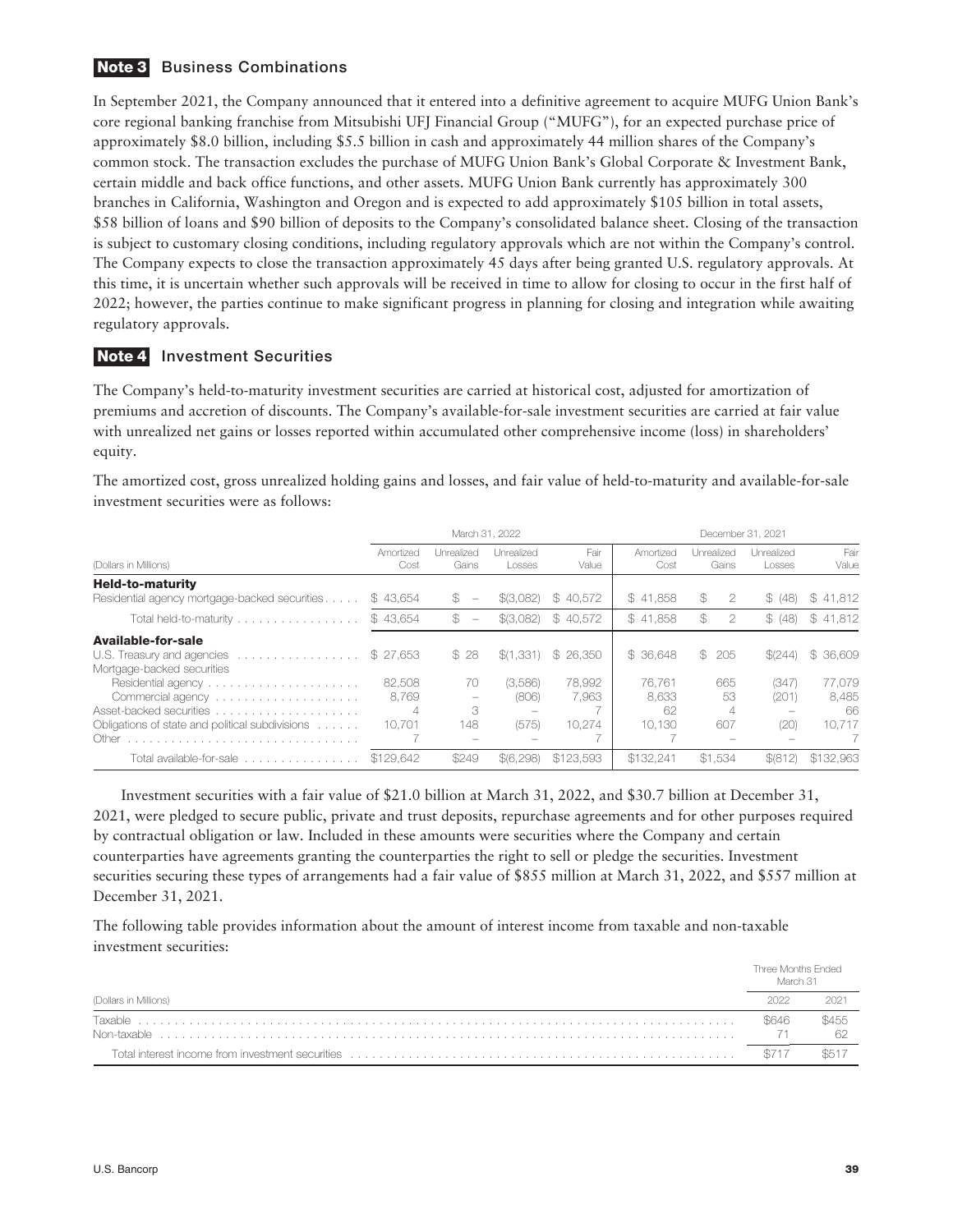The following table provides information about the amount of gross gains and losses realized through the sales of available-for-sale investment securities:

|                       | Three Months Ended<br>March 31 |     |
|-----------------------|--------------------------------|-----|
| (Dollars in Millions) | 2022                           | 202 |
|                       | \$242<br>(224)                 |     |
|                       | \$18                           |     |
|                       | $\mathcal{R}$ 4                |     |

The Company conducts a regular assessment of its available-for-sale investment securities with unrealized losses to determine whether all or some portion of a security's unrealized loss is related to credit and an allowance for credit losses is necessary. If the Company intends to sell or it is more likely than not the Company will be required to sell an investment security, the amortized cost of the security is written down to fair value. When evaluating credit losses, the Company considers various factors such as the nature of the investment security, the credit ratings or financial condition of the issuer, the extent of the unrealized loss, expected cash flows of underlying collateral, the existence of any government or agency guarantees, and market conditions. The Company measures the allowance for credit losses using market information where available and discounting the cash flows at the original effective rate of the investment security. The allowance for credit losses is adjusted each period through earnings and can be subsequently recovered. The allowance for credit losses on the Company's available-for-sale investment securities was immaterial at March 31, 2022 and December 31, 2021.

At March 31, 2022, certain investment securities had a fair value below amortized cost. The following table shows the gross unrealized losses and fair value of the Company's available-for-sale investment securities with unrealized losses, aggregated by investment category and length of time the individual investment securities have been in continuous unrealized loss positions, at March 31, 2022:

|                       |                          | Less Than 12 Months                    |                                  | 12 Months or Greater               |                                      | Total                                  |  |
|-----------------------|--------------------------|----------------------------------------|----------------------------------|------------------------------------|--------------------------------------|----------------------------------------|--|
| (Dollars in Millions) | Fair<br>Value            | Unrealized<br>Losses                   | Fair<br>Value                    | Unrealized<br>Losses               | Fair<br>Value                        | <b>Unrealized</b><br>Losses            |  |
|                       | 66,323<br>5.105<br>4.378 | \$ (982)<br>(3, 181)<br>(414)<br>(514) | \$3.784<br>5.090<br>2.856<br>222 | \$ (349)<br>(405)<br>(392)<br>(61) | \$22,635<br>71.413<br>7.961<br>4.600 | \$(1,331)<br>(3,586)<br>(806)<br>(575) |  |
|                       | \$94.661                 | $\$(5.091)$                            | \$11.954                         | \$(1.207)                          | \$106.615                            | \$(6, 298)                             |  |

These unrealized losses primarily relate to changes in interest rates and market spreads subsequent to purchase of these available-for-sale investment securities. U.S. Treasury and agencies securities and agency mortgage-backed securities are issued, guaranteed or otherwise supported by the United States government. The Company's obligations of state and political subdivisions are generally high grade. Accordingly, the Company does not consider these unrealized losses to be credit-related and an allowance for credit losses is not necessary. In general, the issuers of the investment securities are contractually prohibited from prepayment at less than par, and the Company did not pay significant purchase premiums for these investment securities. At March 31, 2022, the Company had no plans to sell investment securities with unrealized losses, and believes it is more likely than not it would not be required to sell such investment securities before recovery of their amortized cost.

During the three months ended March 31, 2022 and 2021, the Company did not purchase any investment securities that had more-than-insignificant credit deterioration.

All of the Company's held-to-maturity investment securities are highly rated agency mortgage-backed securities that are guaranteed or otherwise supported by the United States government and have no history of credit losses. Accordingly the Company does not expect to incur any credit losses on held-to-maturity investment securities and has no allowance for credit losses recorded for these securities.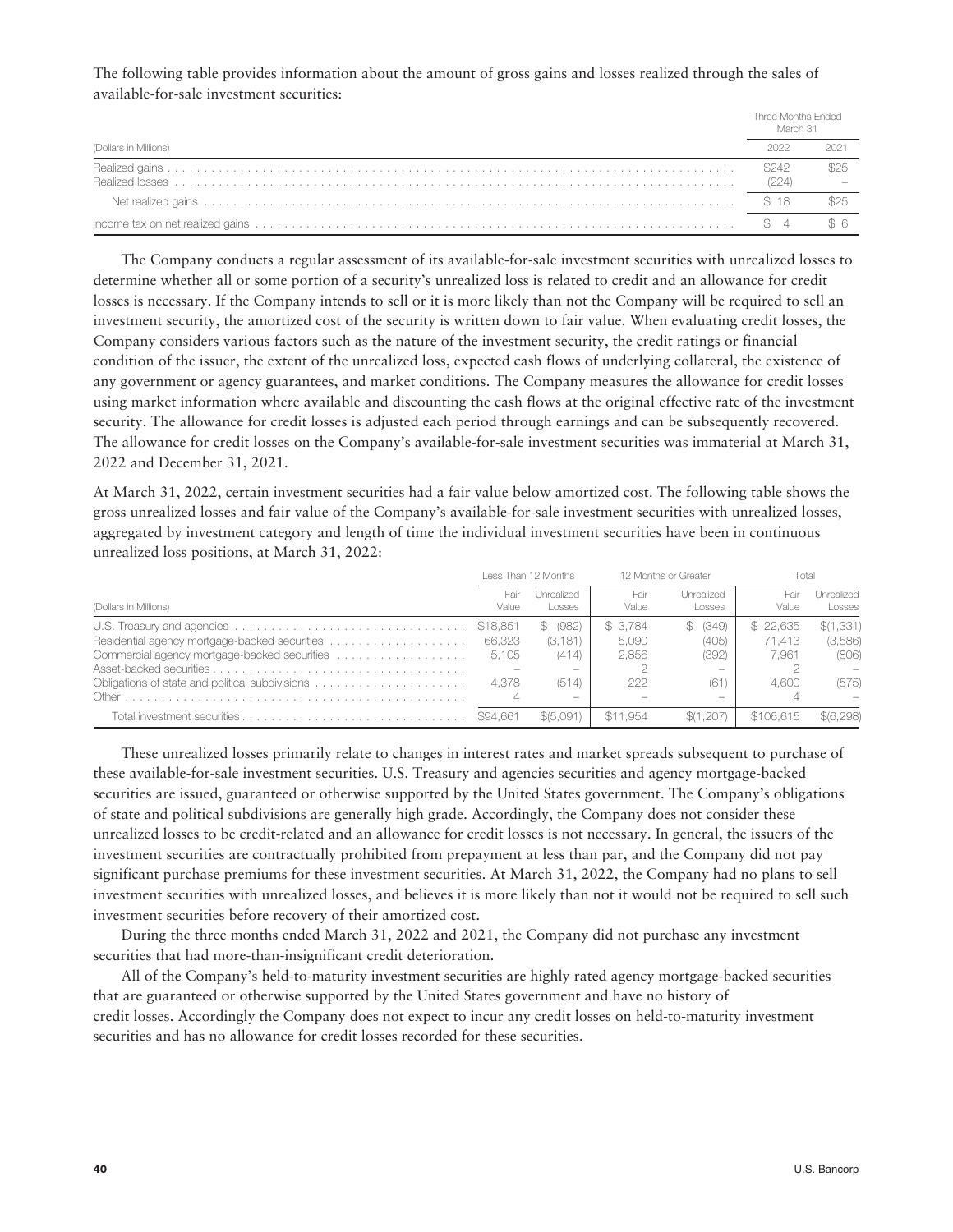## The following table provides information about the amortized cost, fair value and yield by maturity date of the investment securities outstanding at March 31, 2022:

| (Dollars in Millions)                                                                                                                                                                                                                                            |              | Amortized<br>Cost                                                             |                                | Fair<br>Value                                          | Weighted-<br>Average<br>Maturity in<br>Years | Weighted-<br>Average<br>Yield (e)      |
|------------------------------------------------------------------------------------------------------------------------------------------------------------------------------------------------------------------------------------------------------------------|--------------|-------------------------------------------------------------------------------|--------------------------------|--------------------------------------------------------|----------------------------------------------|----------------------------------------|
| <b>Held-to-maturity</b>                                                                                                                                                                                                                                          |              |                                                                               |                                |                                                        |                                              |                                        |
| Mortgage-Backed Securities (a)                                                                                                                                                                                                                                   |              |                                                                               |                                |                                                        |                                              |                                        |
|                                                                                                                                                                                                                                                                  |              |                                                                               | $\mathcal{L}$                  |                                                        |                                              | $-$ %                                  |
|                                                                                                                                                                                                                                                                  |              | 30,703                                                                        |                                | 28,569                                                 | 9.5                                          | 1.58                                   |
|                                                                                                                                                                                                                                                                  |              | 12,951                                                                        |                                | 12,003                                                 | 10.3                                         | 1.78                                   |
|                                                                                                                                                                                                                                                                  |              | \$43,654                                                                      |                                | \$40,572                                               | 9.7                                          | 1.64%                                  |
|                                                                                                                                                                                                                                                                  |              | \$43,654                                                                      |                                | \$40.572                                               | 9.7                                          | 1.64%                                  |
| <b>Available-for-sale</b>                                                                                                                                                                                                                                        |              |                                                                               |                                |                                                        |                                              |                                        |
| U.S. Treasury and Agencies<br>Maturing in one year or less end as a series and servers and servers are constructed as a server of the server                                                                                                                     | $\mathbb{S}$ | 2,226<br>3,246<br>19,476<br>2,705                                             | S                              | 2,236<br>3,086<br>18,644<br>2,384                      | .5<br>4.7<br>7.7<br>12.0                     | 1.97%<br>1.36<br>1.88<br>1.99          |
|                                                                                                                                                                                                                                                                  |              | \$27,653                                                                      |                                | \$26,350                                               | 7.2                                          | 1.83%                                  |
| Mortgage-Backed Securities (a)<br>Maturing in one year or less end as a series of the content of the content of the content of the content of the content of the content of the content of the content of the content of the content of the content of the conte | \$           | 64<br>15,629<br>69,960<br>5,624                                               | $\mathcal{L}$                  | 65<br>15,395<br>66,155<br>5,340                        | .7<br>3.3<br>8.0<br>10.4                     | 2.19%<br>1.89<br>1.76<br>2.09          |
|                                                                                                                                                                                                                                                                  |              | \$91,277                                                                      |                                | \$86,955                                               | 7.3                                          | 1.80%                                  |
| Asset-Backed Securities (a)<br>Maturing in one year or less end as a series of the context of the context of the context of the context of the context of the context of the context of the context of the context of the context of the context of the conte    | $\mathbb S$  | $\overline{\phantom{0}}$<br>$\overline{2}$<br>$\mathcal{P}$<br>$\overline{4}$ | $\mathcal{S}$<br>$\mathcal{F}$ | $\equiv$<br>3<br>$\overline{2}$<br>$\mathfrak{D}$<br>7 | .5<br>3.0<br>6.0<br>13.0<br>4.1              | 2.69%<br>1.91<br>2.13<br>2.41<br>2.00% |
|                                                                                                                                                                                                                                                                  |              |                                                                               |                                |                                                        |                                              |                                        |
| Obligations of State and Political Subdivisions (b) (c)<br>Maturing in one year or less with a contract to contact the contract of the contract of the contract of the co                                                                                        | S            | 409<br>3,046<br>3,326<br>3,920                                                | $\mathcal{F}$                  | 412<br>3,120<br>3,335<br>3,407                         | .4<br>4.0<br>6.5<br>17.1                     | 4.74%<br>4.34<br>3.83<br>2.82          |
|                                                                                                                                                                                                                                                                  |              | \$10.701                                                                      |                                | \$10.274                                               | 9.5                                          | 3.64%                                  |
| Other<br>Maturing in one year or less end as a series of the contract of the contract of the contract of the contract o                                                                                                                                          |              | 7<br>$\overline{\phantom{a}}$                                                 | $\mathcal{L}$                  | 7<br>$\equiv$                                          | $\cdot$ 1                                    | 2.07%                                  |
|                                                                                                                                                                                                                                                                  |              | $\overline{7}$                                                                | $\mathcal{F}$                  | $\overline{7}$                                         | $\cdot$ 1                                    | 2.07%                                  |
|                                                                                                                                                                                                                                                                  |              | \$129.642                                                                     |                                | \$123.593                                              | 7.5                                          | 1.96%                                  |

*(a) Information related to asset and mortgage-backed securities included above is presented based upon weighted-average maturities that take into account anticipated future prepayments.*

*(b) Information related to obligations of state and political subdivisions is presented based upon yield to first optional call date if the security is purchased at a premium, and yield to maturity if the security is purchased at par or a discount.*

*(c) Maturity calculations for obligations of state and political subdivisions are based on the first optional call date for securities with a fair value above par and the contractual maturity date for securities with a fair value equal to or below par.*

*(d) The weighted-average maturity of total held-to-maturity investment securities was 7.4 years at December 31, 2021, with a corresponding weighted-average yield of 1.45 percent. The weighted-average maturity of total available-for-sale investment securities was 5.5 years at December 31, 2021, with a corresponding weighted-average yield of 1.73 percent.*

*(e) Weighted-average yields for obligations of state and political subdivisions are presented on a fully-taxable equivalent basis based on a federal income tax rate of 21 percent. Yields on investment securities are computed based on amortized cost balances, excluding any premiums or discounts recorded related to the transfer of investment securities at fair value from available-for-sale to held-to-maturity.*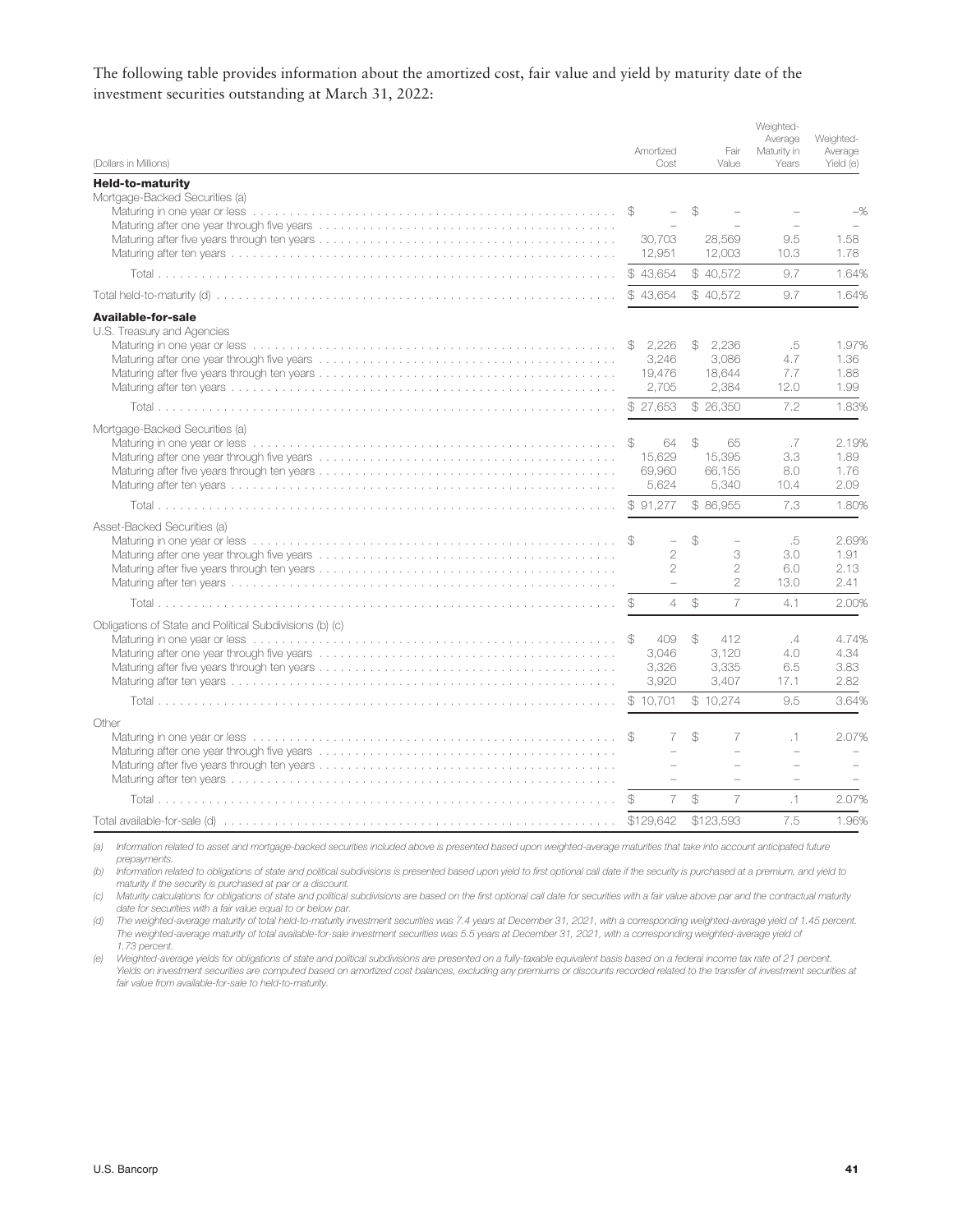## **Note 5 Loans and Allowance for Credit Losses**

|                                                                                                                                                                                                                               | March 31, 2022 |                     | December 31, 2021 |                     |
|-------------------------------------------------------------------------------------------------------------------------------------------------------------------------------------------------------------------------------|----------------|---------------------|-------------------|---------------------|
| (Dollars in Millions)                                                                                                                                                                                                         | Amount         | Percent<br>of Total | Amount            | Percent<br>of Total |
| <b>Commercial</b>                                                                                                                                                                                                             |                |                     |                   |                     |
| Commercial.                                                                                                                                                                                                                   | \$112.479      | 35.3%               | \$106.912         | 34.3%               |
|                                                                                                                                                                                                                               | 4,991          | 1.6                 | 5.111             | -1.6                |
|                                                                                                                                                                                                                               | 117.470        | 36.9                | 112.023           | 35.9                |
| <b>Commercial Real Estate</b>                                                                                                                                                                                                 |                |                     |                   |                     |
| Commercial mortgages                                                                                                                                                                                                          | 29.501         | 9.3                 | 28.757            | 9.2                 |
|                                                                                                                                                                                                                               | 9,690          | 3.0                 | 10.296            | 3.3                 |
| Total commercial real estate experience in the contract of the contract of the contract of the contract of the                                                                                                                | 39.191         | 12.3                | 39.053            | 12.5                |
| <b>Residential Mortgages</b>                                                                                                                                                                                                  |                |                     |                   |                     |
|                                                                                                                                                                                                                               | 69.680         | 21.8                | 67.546            | 21.6                |
|                                                                                                                                                                                                                               | 8,807          | 2.8                 | 8.947             | 2.9                 |
| Total residential mortgages entertainment and the contract of the contract of the contract of the contract of the contract of the contract of the contract of the contract of the contract of the contract of the contract of | 78.487         | 24.6                | 76.493            | 24.5                |
| <b>Credit Card</b><br><b>Other Retail</b>                                                                                                                                                                                     | 22.163         | 6.9                 | 22,500            | 7.2                 |
|                                                                                                                                                                                                                               | 6.941          | 2.2                 | 7.256             | 2.3                 |
|                                                                                                                                                                                                                               | 10.457         | 3.3                 | 10.446            | 3.4                 |
|                                                                                                                                                                                                                               | 2.652          | -8                  | 2.750             | .9                  |
|                                                                                                                                                                                                                               | 16.732         | 5.2                 | 16.514            | 5.3                 |
| Automobile                                                                                                                                                                                                                    | 24.724         | 7.8                 | 24.866            | 8.0                 |
|                                                                                                                                                                                                                               | 117            | $\sim$ $-$          | 127               | $\sim$ $\sim$       |
|                                                                                                                                                                                                                               | 61.623         | 19.3                | 61.959            | 19.9                |
|                                                                                                                                                                                                                               | \$318,934      | 100.0%              | \$312.028         | 100.0%              |

The composition of the loan portfolio, disaggregated by class and underlying specific portfolio type, was as follows:

The Company had loans of \$91.8 billion at March 31, 2022, and \$92.1 billion at December 31, 2021, pledged at the Federal Home Loan Bank, and loans of \$79.7 billion at March 31, 2022, and \$76.9 billion at December 31, 2021, pledged at the Federal Reserve Bank.

Originated loans are reported at the principal amount outstanding, net of unearned interest and deferred fees and costs, and any partial charge-offs recorded. Net unearned interest and deferred fees and costs amounted to \$394 million at March 31, 2022 and \$475 million at December 31, 2021. All purchased loans are recorded at fair value at the date of purchase. The Company evaluates purchased loans for more-than-insignificant deterioration at the date of purchase in accordance with applicable authoritative accounting guidance. Purchased loans that have experienced more-thaninsignificant deterioration from origination are considered purchased credit deteriorated loans. All other purchased loans are considered non-purchased credit deteriorated loans.

**Allowance for Credit Losses** The allowance for credit losses is established for current expected credit losses on the Company's loan and lease portfolio, including unfunded credit commitments. The allowance considers expected losses for the remaining lives of the applicable assets, inclusive of expected recoveries. The allowance for credit losses is increased through provisions charged to earnings and reduced by net charge-offs. Management evaluates the appropriateness of the allowance for credit losses on a quarterly basis.

Multiple economic scenarios are considered over a three-year reasonable and supportable forecast period, which includes increasing consideration of historical loss experience over years two and three. These economic scenarios are constructed with interrelated projections of multiple economic variables, and loss estimates are produced that consider the historical correlation of those economic variables with credit losses. After the forecast period, the Company fully reverts to long-term historical loss experience, adjusted for prepayments and characteristics of the current loan and lease portfolio, to estimate losses over the remaining life of the portfolio. The economic scenarios are updated at least quarterly and are designed to provide a range of reasonable estimates, from better to worse than current expectations. Scenarios are weighted based on the Company's expectation of economic conditions for the foreseeable future and reflect significant judgment and consideration of economic forecast uncertainty. Final loss estimates also consider factors affecting credit losses not reflected in the scenarios, due to the unique aspects of current conditions and expectations. These factors may include, but are not limited to, loan servicing practices, regulatory guidance, and/or fiscal and monetary policy actions.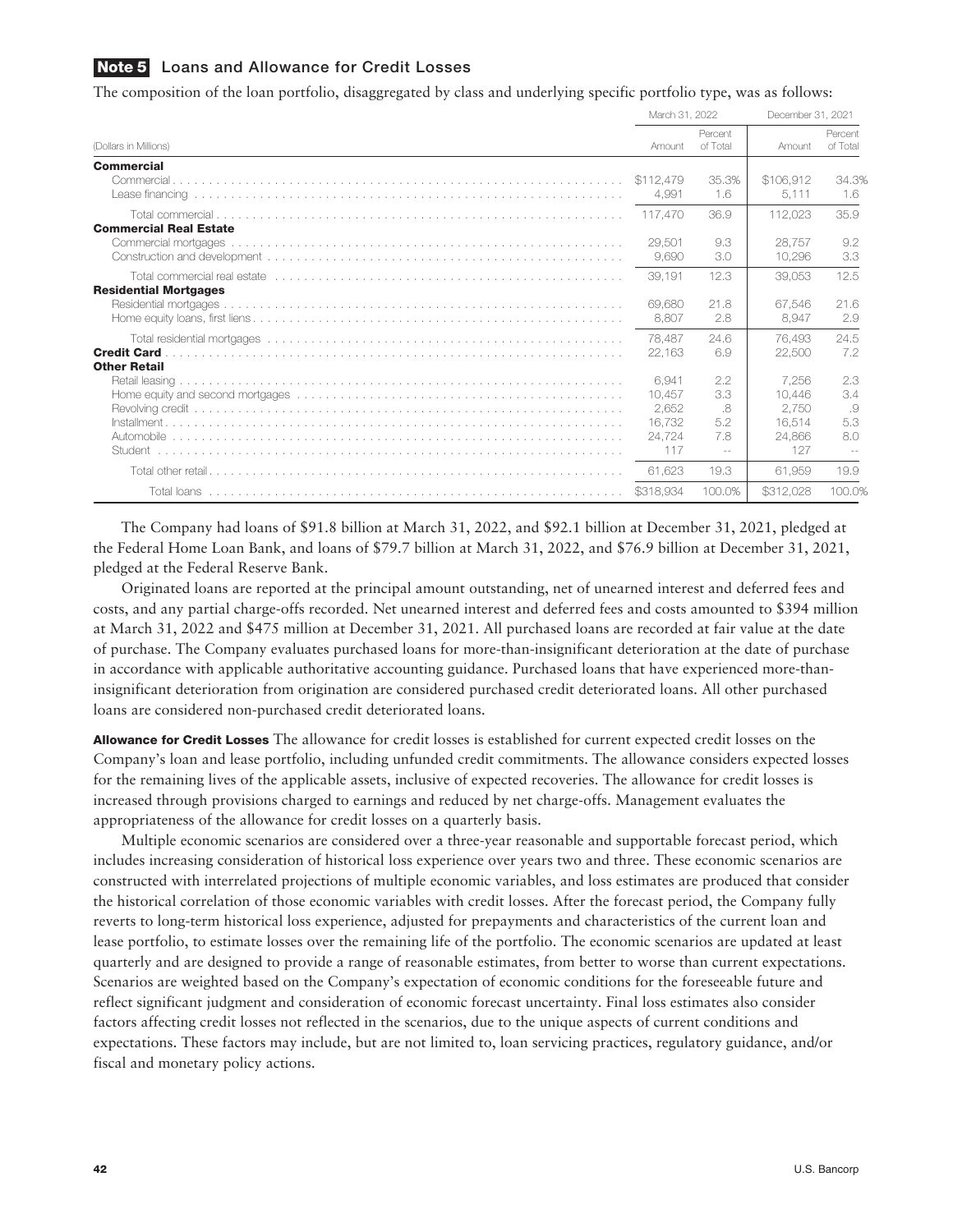The allowance recorded for credit losses utilizes forward-looking expected loss models to consider a variety of factors affecting lifetime credit losses. These factors include, but are not limited to, macroeconomic variables such as unemployment rates, real estate prices, gross domestic product levels and corporate bonds spreads, as well as loan and borrower characteristics, such as internal risk ratings on commercial loans and consumer credit scores, delinquency status, collateral type and available valuation information, consideration of end-of-term losses on lease residuals, and the remaining term of the loan, adjusted for expected prepayments. For each loan portfolio, model estimates are adjusted as necessary to consider any relevant changes in portfolio composition, lending policies, underwriting standards, risk management practices, economic conditions or other factors that would affect the accuracy of the model. Expected credit loss estimates also include consideration of expected cash recoveries on loans previously charged-off or expected recoveries on collateral dependent loans where recovery is expected through sale of the collateral. Where loans do not exhibit similar risk characteristics, an individual analysis is performed to consider expected credit losses. The allowance recorded for individually evaluated loans greater than \$5 million in the commercial lending segment is based on an analysis utilizing expected cash flows discounted using the original effective interest rate, the observable market price of the loan, or the fair value of the collateral, less selling costs, for collateraldependent loans as appropriate.

The allowance recorded for Troubled Debt Restructuring ("TDR") loans in the consumer lending segment is determined on a homogenous pool basis utilizing expected cash flows discounted using the original effective interest rate of the pool. The expected cash flows on TDR loans consider subsequent payment defaults since modification, the borrower's ability to pay under the restructured terms, and the timing and amount of payments. The allowance for collateral-dependent loans in the consumer lending segment is determined based on the fair value of the collateral less costs to sell. For commercial TDRs individually evaluated for impairment, attributes of the borrower are the primary factors in determining the allowance for credit losses. For smaller commercial loans collectively evaluated for impairment, historical loss experience is also incorporated into the allowance methodology applied to this category of loans.

The Company's methodology for determining the appropriate allowance for credit losses also considers the imprecision inherent in the methodologies used and allocated to the various loan portfolios. As a result, amounts determined under the methodologies described above, are adjusted by management to consider the potential impact of other qualitative factors not captured in the quantitative model adjustments which include, but are not limited to the following: model imprecision, imprecision in economic scenario assumptions, and emerging risks related to either changes in the environment that are affecting specific portfolios, or changes in portfolio concentrations over time that may affect model performance. The consideration of these items results in adjustments to allowance amounts included in the Company's allowance for credit losses for each loan portfolio.

The Company also assesses the credit risk associated with off-balance sheet loan commitments, letters of credit, investment securities and derivatives. Credit risk associated with derivatives is reflected in the fair values recorded for those positions. The liability for off-balance sheet credit exposure related to loan commitments and other credit guarantees is included in other liabilities. Because business processes and credit risks associated with unfunded credit commitments are essentially the same as for loans, the Company utilizes similar processes to estimate its liability for unfunded credit commitments.

The results of the analysis are evaluated quarterly to confirm the estimates are appropriate for each specific loan portfolio, as well as the entire loan portfolio, as the entire allowance for credit losses is available for the entire loan portfolio.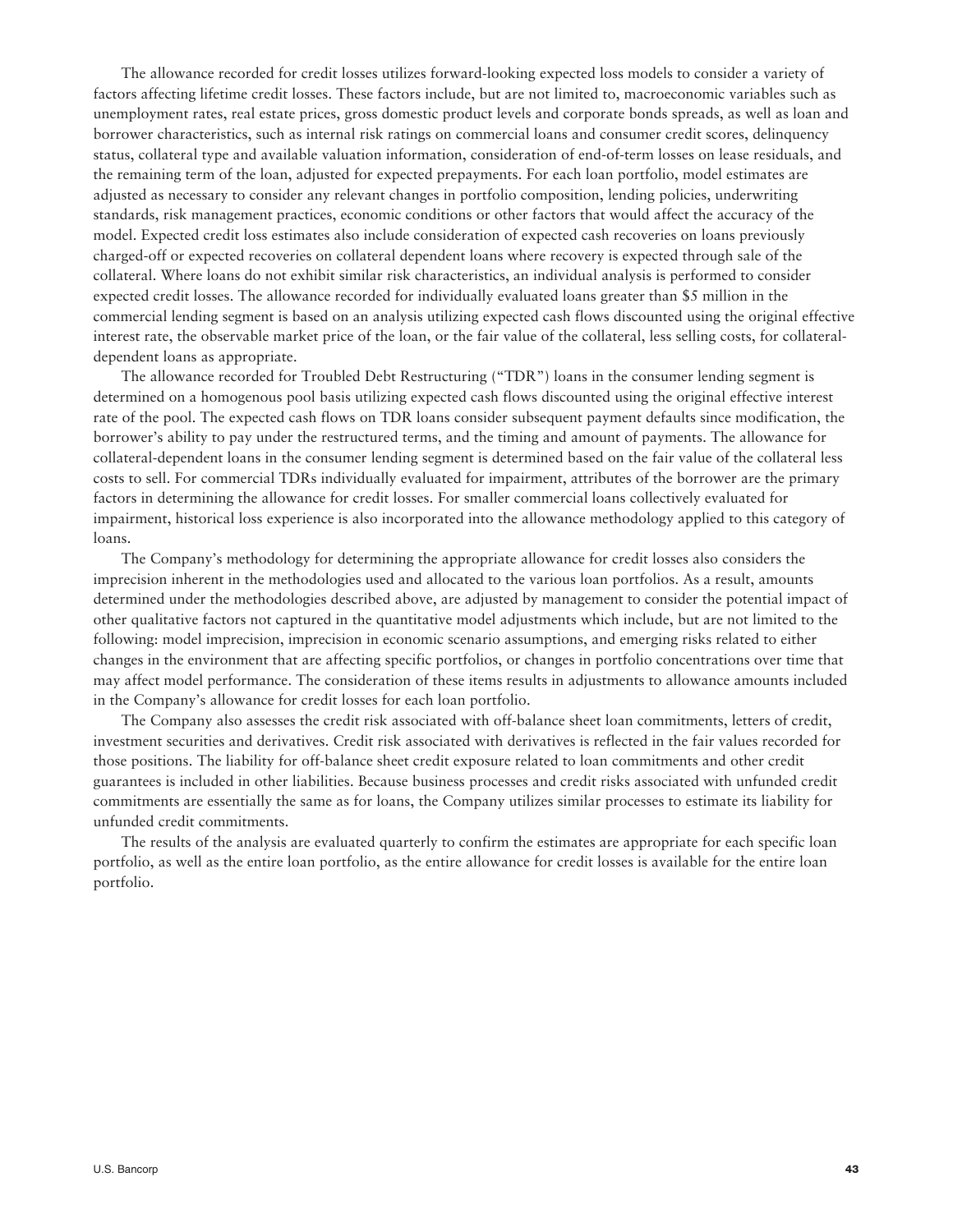Activity in the allowance for credit losses by portfolio class was as follows:

| (Dollars in Millions)                                                                                                              | Commercial  | Commercial<br><b>Real Estate</b> | Residential<br>Mortgages | Credit<br>Card | Other<br>Retail | Total<br>Loans |
|------------------------------------------------------------------------------------------------------------------------------------|-------------|----------------------------------|--------------------------|----------------|-----------------|----------------|
| <b>Balance at December 31, 2021 <i>COLORED LIBRARY CONTRACT BALANCE BALANCE BALANCE BALANCE BALANCE BALANCE BALANCE</i></b><br>Add | \$1,849     | \$1,123                          | \$565                    | \$1,673        | \$945           | \$6,155        |
| Deduct                                                                                                                             | 19          | (54)                             | 29                       | 78             | 40              | 112            |
|                                                                                                                                    | .55<br>(23) | (6)                              | 5<br>(11)                | 158<br>(46)    | 61<br>(32)      | 280<br>(118)   |
|                                                                                                                                    | 32          | (5)                              | (6)                      | 112            | 29              | 162            |
|                                                                                                                                    | \$1,836     | \$1.074                          | \$600                    | \$1,639        | \$956           | \$6,105        |
| Add                                                                                                                                | \$2,423     | \$1.544                          | \$573                    | \$2.355        | \$1,115         | \$8,010        |
| Deduct                                                                                                                             | (435)       | (19)                             | (39)                     | (259)          | (75)            | (827)          |
|                                                                                                                                    | 86<br>(30)  | 10<br>(17)                       | 5<br>(10)                | 190<br>(46)    | 83<br>(48)      | 374<br>(151)   |
|                                                                                                                                    | 56          | (7)                              | (5)                      | 144            | 35              | 223            |
| <b>Balance at March 31, 2021 <i>COLLASS CONSUMERRY CONTRACT PROPERTY ASSEMBLE DETAIL</i> <math>\mathbf{R}</math></b>               | \$1,932     | \$1,532                          | \$539                    | \$1,952        | \$1,005         | \$6,960        |

The decrease in the allowance for credit losses from December 31, 2021 to March 31, 2022 reflected continued strong credit quality, partially offset by loan growth and increasing economic uncertainty.

**Credit Quality** The credit quality of the Company's loan portfolios is assessed as a function of net credit losses, levels of nonperforming assets and delinquencies, and credit quality ratings as defined by the Company.

For all loan portfolio classes, loans are considered past due based on the number of days delinquent except for monthly amortizing loans which are classified delinquent based upon the number of contractually required payments not made (for example, two missed payments is considered 30 days delinquent). When a loan is placed on nonaccrual status, unpaid accrued interest is reversed, reducing interest income in the current period.

Commercial lending segment loans are generally placed on nonaccrual status when the collection of principal and interest has become 90 days past due or is otherwise considered doubtful. Commercial lending segment loans are generally fully charged down if unsecured by collateral or partially charged down to the fair value of the collateral securing the loan, less costs to sell, when the loan is placed on nonaccrual.

Consumer lending segment loans are generally charged-off at a specific number of days or payments past due. Residential mortgages and other retail loans secured by 1-4 family properties are generally charged down to the fair value of the collateral securing the loan, less costs to sell, at 180 days past due. Residential mortgage loans and lines in a first lien position are placed on nonaccrual status in instances where a partial charge-off occurs unless the loan is well secured and in the process of collection. Residential mortgage loans and lines in a junior lien position secured by 1-4 family properties are placed on nonaccrual status at 120 days past due or when they are behind a first lien that has become 180 days or greater past due or placed on nonaccrual status. Any secured consumer lending segment loan whose borrower has had debt discharged through bankruptcy, for which the loan amount exceeds the fair value of the collateral, is charged down to the fair value of the related collateral and the remaining balance is placed on nonaccrual status. Credit card loans continue to accrue interest until the account is charged-off. Credit cards are charged-off at 180 days past due. Other retail loans not secured by 1-4 family properties are charged-off at 120 days past due; and revolving consumer lines are charged-off at 180 days past due. Similar to credit cards, other retail loans are generally not placed on nonaccrual status because of the relative short period of time to charge-off. Certain retail customers having financial difficulties may have the terms of their credit card and other loan agreements modified to require only principal payments and, as such, are reported as nonaccrual.

For all loan classes, interest payments received on nonaccrual loans are generally recorded as a reduction to a loan's carrying amount while a loan is on nonaccrual and are recognized as interest income upon payoff of the loan. However, interest income may be recognized for interest payments if the remaining carrying amount of the loan is believed to be collectible. In certain circumstances, loans in any class may be restored to accrual status, such as when a loan has demonstrated sustained repayment performance or no amounts are past due and prospects for future payment are no longer in doubt; or when the loan becomes well secured and is in the process of collection. Loans where there has been a partial charge-off may be returned to accrual status if all principal and interest (including amounts previously charged-off) is expected to be collected and the loan is current.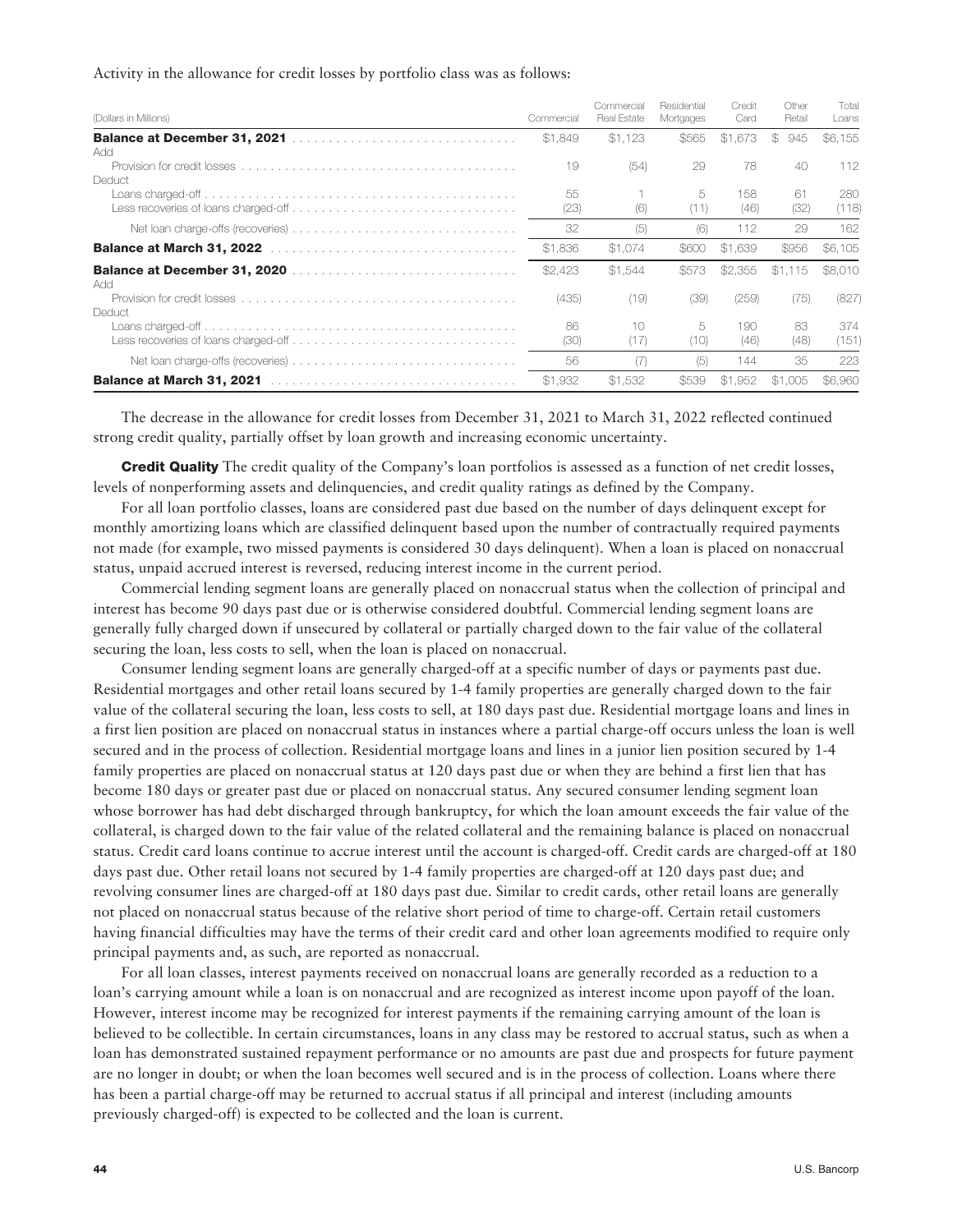The following table provides a summary of loans by portfolio class, including the delinquency status of those that continue to accrue interest, and those that are nonperforming:

|                          |           | Accruing               |                             |                          |           |
|--------------------------|-----------|------------------------|-----------------------------|--------------------------|-----------|
| (Dollars in Millions)    |           | 30-89 Days<br>Past Due | 90 Days or<br>More Past Due | Nonperforming (b)        | Total     |
| <b>March 31, 2022</b>    |           |                        |                             |                          |           |
|                          | \$116,986 | \$ 234                 | \$76                        | 174<br>$\mathbb{R}$      | \$117.470 |
|                          | 38.888    | 86                     |                             | 216                      | 39.191    |
|                          | 78.028    | 105                    | 140                         | 214                      | 78.487    |
|                          | 21.804    | 194                    | 165                         |                          | 22.163    |
|                          | 61.157    | 237                    | 68                          | 161                      | 61.623    |
| Total Ioans              | \$316,863 | \$ 856                 | \$450                       | \$765                    | \$318.934 |
| <b>December 31, 2021</b> |           |                        |                             |                          |           |
|                          | \$111.270 | \$530                  | \$49                        | 174<br>SS.               | \$112,023 |
|                          | 38.678    | 80                     |                             | 284                      | 39.053    |
|                          | 75.962    | 124                    | 181                         | 226                      | 76.493    |
|                          | 22.142    | 193                    | 165                         | $\overline{\phantom{m}}$ | 22,500    |
|                          | 61,468    | 275                    | 66                          | 150                      | 61,959    |
| Total Ioans              | \$309.520 | \$1,202                | \$472                       | S.<br>834                | \$312.028 |

*(a) At March 31, 2022, \$662 million of loans 30–89 days past due and \$1.3 billion of loans 90 days or more past due purchased from Government National Mortgage Association ("GNMA") mortgage pools whose repayments are insured by the Federal Housing Administration or guaranteed by the United States Department of Veterans Affairs, were classified as current, compared with \$791 million and \$1.5 billion at December 31, 2021, respectively.*

*(b) Substantially all nonperforming loans at March 31, 2022 and December 31, 2021, had an associated allowance for credit losses. The Company recognized interest income on nonperforming loans of \$3 million for the three months ended March 31, 2022 and 2021.*

At March 31, 2022, the amount of foreclosed residential real estate held by the Company, and included in other real estate owned ("OREO"), was \$23 million, compared with \$22 million at December 31, 2021. These amounts excluded \$27 million and \$22 million at March 31, 2022 and December 31, 2021, respectively, of foreclosed residential real estate related to mortgage loans whose payments are primarily insured by the Federal Housing Administration or guaranteed by the United States Department of Veterans Affairs. In addition, the amount of residential mortgage loans secured by residential real estate in the process of foreclosure at March 31, 2022 and December 31, 2021, was \$1.1 billion and \$696 million, respectively, of which \$876 million and \$555 million, respectively, related to loans purchased from Government National Mortgage Association ("GNMA") mortgage pools whose repayments are insured by the Federal Housing Administration or guaranteed by the United States Department of Veterans Affairs.

The Company classifies its loan portfolio classes using internal credit quality ratings on a quarterly basis. These ratings include pass, special mention and classified, and are an important part of the Company's overall credit risk management process and evaluation of the allowance for credit losses. Loans with a pass rating represent those loans not classified on the Company's rating scale for problem credits, as minimal credit risk has been identified. Special mention loans are those loans that have a potential weakness deserving management's close attention. Classified loans are those loans where a well-defined weakness has been identified that may put full collection of contractual cash flows at risk. It is possible that others, given the same information, may reach different reasonable conclusions regarding the credit quality rating classification of specific loans.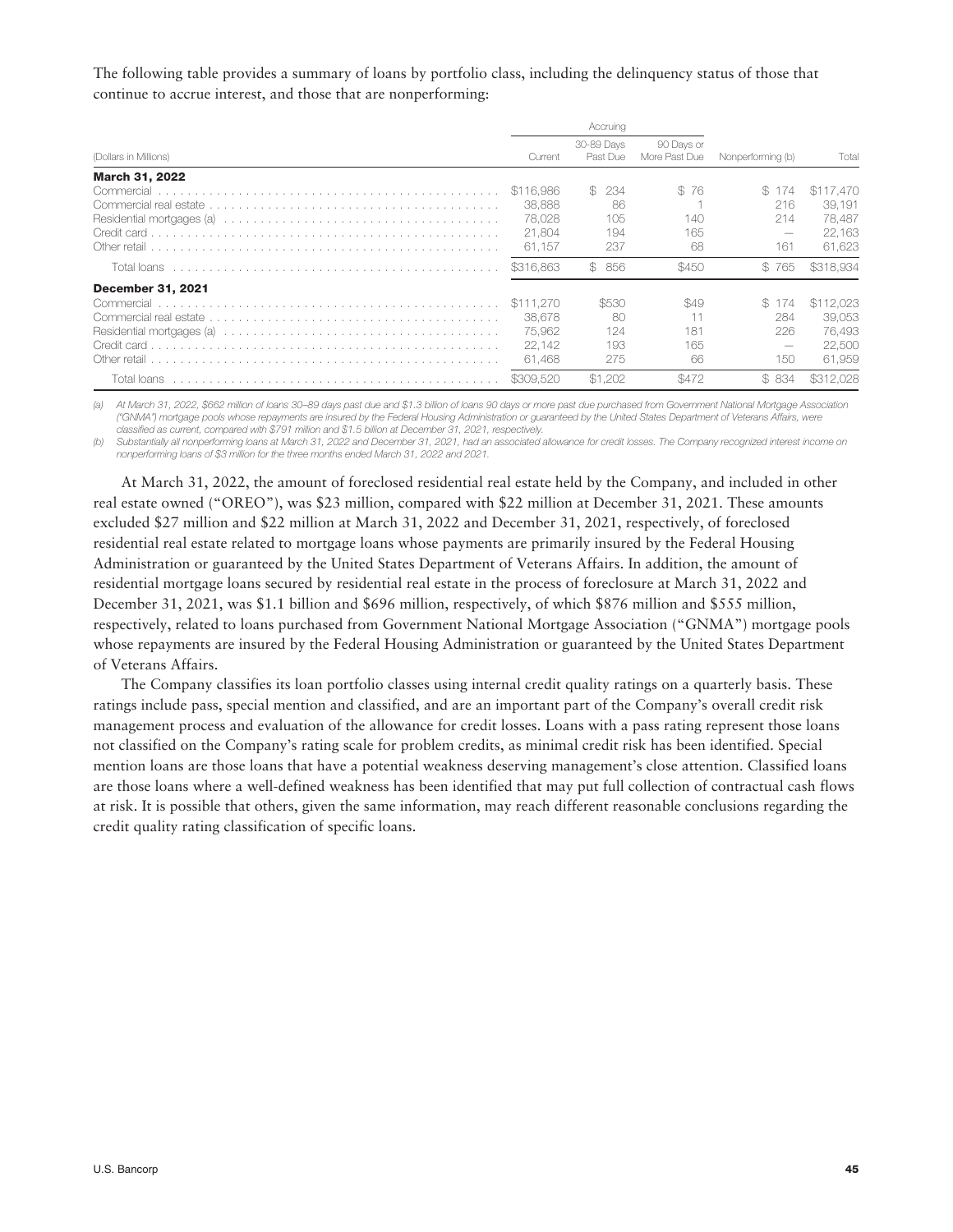#### The following table provides a summary of loans by portfolio class and the Company's internal credit quality rating:

|                                                |                   |                    | March 31, 2022    |                          |                   | December 31, 2021        |                                   |                                          |                                    |               |
|------------------------------------------------|-------------------|--------------------|-------------------|--------------------------|-------------------|--------------------------|-----------------------------------|------------------------------------------|------------------------------------|---------------|
|                                                |                   |                    | Criticized        |                          |                   |                          |                                   | Criticized                               |                                    |               |
| (Dollars in Millions)                          | Pass              | Special<br>Mention | Classified (a)    | Total<br>Criticized      | Total             | Pass                     | Special<br>Mention                | Classified (a)                           | Total<br>Criticized                | Total         |
| Commercial                                     |                   |                    |                   |                          |                   |                          |                                   |                                          |                                    |               |
| Originated in $2022$                           | \$13,554          | \$8                | \$45              | $^{\circ}$<br>53         | \$13,607          | \$<br>Ξ.                 | $\mathbb{S}$<br>$\qquad \qquad -$ | $\mathbb{S}$<br>$\overline{\phantom{0}}$ | $\mathcal{L}$<br>$\qquad \qquad =$ | $\mathcal{F}$ |
| Originated in 2021                             | 47,131            | 378                | 283               | 661                      | 47,792            | 51,155                   | 387                               | 287                                      | 674                                | 51,829        |
| Originated in 2020                             | 11,779            | 38                 | 312               | 350                      | 12,129            | 14,091                   | 304                               | 133                                      | 437                                | 14,528        |
| Originated in 2019.                            | 8,761             | 24                 | 99                | 123                      | 8,884             | 10,159                   | 151                               | 54                                       | 205                                | 10,364        |
| Originated in 2018.                            | 4,475             | 11                 | 44                | 55                       | 4,530             | 5,122                    | 3                                 | 36                                       | 39                                 | 5,161         |
| Originated prior to 2018                       | 4,251             | 17                 | 49                | 66                       | 4,317             | 4,923                    | 30                                | 81                                       | 111                                | 5,034         |
| Revolving                                      | 25,756            | 261                | 194               | 455                      | 26,211            | 24,722                   | 268                               | 117                                      | 385                                | 25,107        |
| Total commercial                               | 115,707           | 737                | 1,026             | 1,763                    | 117,470           | 110,172                  | 1,143                             | 708                                      | 1,851                              | 112,023       |
| Commercial real estate                         |                   |                    |                   |                          |                   |                          |                                   |                                          |                                    |               |
| Originated in $2022$                           | 3,170             | 110                | 185               | 295                      | 3,465             |                          |                                   | $\overline{\phantom{m}}$                 |                                    |               |
| Originated in 2021                             | 12,419            | 17                 | 705               | 722                      | 13,141            | 13,364                   | 6                                 | 990                                      | 996                                | 14,360        |
| Originated in $2020$                           | 6,907             | 78                 | 241               | 319                      | 7,226             | 7,459                    | 198                               | 263                                      | 461                                | 7,920         |
| Originated in 2019.                            | 5,750             | 310                | 556               | 866                      | 6,616             | 6,368                    | 251                               | 610                                      | 861                                | 7,229         |
| Originated in 2018.                            | 2,847             | 42                 | 213               | 255                      | 3,102             | 2,996                    | 29                                | 229                                      | 258                                | 3,254         |
| Originated prior to 2018                       | 3,898             | 19                 | 152               | 171                      | 4,069             | 4,473                    | 55                                | 224                                      | 279                                | 4,752         |
| Revolving                                      | 1,530             | $\qquad \qquad -$  | 42                | 42                       | 1,572             | 1,494                    | $\mathbf{1}$                      | 43                                       | 44                                 | 1,538         |
| Total commercial real                          |                   |                    |                   |                          |                   |                          |                                   |                                          |                                    |               |
| estate                                         | 36,521            | 576                | 2,094             | 2,670                    | 39,191            | 36,154                   | 540                               | 2,359                                    | 2,899                              | 39,053        |
| Residential mortgages (b)                      |                   |                    |                   |                          |                   |                          |                                   |                                          |                                    |               |
| Originated in 2022                             | 6.431             |                    | ÷                 | $\overline{\phantom{m}}$ | 6.431             |                          | $\equiv$                          | $\overline{\phantom{0}}$                 |                                    |               |
| Originated in 2021                             | 29,721            | $\equiv$           | $\overline{4}$    | $\overline{4}$           | 29,725            | 29,882                   | L.                                | 3                                        | 3                                  | 29,885        |
| Originated in 2020.                            | 14,850            |                    | 10                | 10                       | 14,860            | 15,948                   | $\mathbf{1}$                      | 8                                        | $\Theta$                           | 15,957        |
| Originated in 2019.                            | 6,154             | $\equiv$           | 23                | 23                       | 6,177             | 6.938                    | $\equiv$                          | 36                                       | 36                                 | 6.974         |
| Originated in 2018.                            | 2,553             | $\equiv$           | 20                | 20                       | 2,573             | 2,889                    | $\equiv$                          | 30                                       | 30                                 | 2,919         |
| Originated prior to 2018                       | 18,407            |                    | 313               | 313                      | 18,720            | 20,415                   |                                   | 342                                      | 342                                | 20,757        |
| Revolving                                      | $\mathbf{1}$      | $\equiv$           | $\qquad \qquad -$ | $\equiv$                 | $\mathbf{1}$      | $\mathbf{1}$             | $\overline{a}$                    | $\equiv$                                 | $\equiv$                           | 1             |
| Total residential                              |                   |                    |                   |                          |                   |                          |                                   |                                          |                                    |               |
| $mort$ gages                                   | 78.117            |                    | 370               | 370                      | 78,487            | 76,073                   | $\mathbf{1}$                      | 419                                      | 420                                | 76,493        |
|                                                | 21.998            |                    | 165               | 165                      | 22,163            | 22,335                   | $\equiv$                          | 165                                      | 165                                | 22,500        |
| Other retail                                   |                   |                    |                   |                          |                   |                          |                                   |                                          |                                    |               |
| Originated in 2022                             | 4,644             |                    | ÷                 | $\overline{\phantom{m}}$ | 4,644             | $\overline{\phantom{m}}$ |                                   | $\overline{\phantom{0}}$                 | $\overline{\phantom{0}}$           |               |
| Originated in $2021$                           | 20,495            |                    | $\overline{7}$    | $\overline{7}$           | 20,502            | 22,455                   |                                   | 6                                        | 6                                  | 22,461        |
| Originated in $2020$                           | 10,972            | L.                 | 9                 | $\Theta$                 | 10,981            | 12,071                   | L.                                | 9                                        | $\Theta$                           | 12,080        |
| Originated in 2019.                            | 6,327             | $\equiv$           | 14                | 14                       | 6,341             | 7,223                    | $\equiv$                          | 17                                       | 17                                 | 7,240         |
| Originated in $2018$                           | 2,675             |                    | 12                | 12                       | 2,687             | 3,285                    |                                   | 14                                       | 14                                 | 3,299         |
| Originated prior to 2018                       | 3,174             |                    | 20                | 20                       | 3,194             | 3,699                    | L.                                | 24                                       | 24                                 | 3,723         |
| Revolving $\ldots \ldots \ldots \ldots \ldots$ | 12,644            | $\equiv$           | 127               | 127                      | 12,771            | 12,532                   | $\equiv$                          | 112                                      | 112                                | 12,644        |
| Revolving converted to term                    | 460               | $\equiv$           | 43                | 43                       | 503               | 472                      | $\overline{\phantom{0}}$          | 40                                       | 40                                 | 512           |
| Total other retail                             | 61,391            | $\equiv$           | 232               | 232                      | 61,623            | 61,737                   |                                   | 222                                      | 222                                | 61,959        |
| Total loans                                    | \$313,734         | \$1,313            | \$3,887           | \$5,200                  | \$318,934         | \$306,471                | \$1,684                           | \$3,873                                  | \$5,557                            | \$312,028     |
| Total outstanding                              |                   |                    |                   |                          |                   |                          |                                   |                                          |                                    |               |
| commitments                                    | \$678,366 \$2,372 |                    | \$5,684           |                          | \$8,056 \$686,422 | \$662,363 \$3,372        |                                   | \$5,684                                  | \$9,056                            | \$671,419     |

*Note:Year of origination is based on the origination date of a loan, or for existing loans the date when the maturity date, pricing or commitment amount is amended.*

*(a) Classified rating on consumer loans primarily based on delinquency status.*

*(b) At March 31, 2022, \$1.3 billion of GNMA loans 90 days or more past due and \$978 million of restructured GNMA loans whose repayments are insured by the Federal Housing Administration or guaranteed by the United States Department of Veterans Affairs were classified with a pass rating, compared with \$1.5 billion and \$1.1 billion at December 31, 2021, respectively.*

*(c) All credit card loans are considered revolving loans.*

**Troubled Debt Restructurings** In certain circumstances, the Company may modify the terms of a loan to maximize the collection of amounts due when a borrower is experiencing financial difficulties or is expected to experience difficulties in the near-term. Concessionary modifications are classified as TDRs unless the modification results in only an insignificant delay in payments to be received. The Company recognizes interest on TDRs if the borrower complies with the revised terms and conditions as agreed upon with the Company and has demonstrated repayment performance at a level commensurate with the modified terms over several payment cycles, which is generally six months or greater. To the extent a previous restructuring was insignificant, the Company considers the cumulative effect of past restructurings related to the receivable when determining whether a current restructuring is a TDR.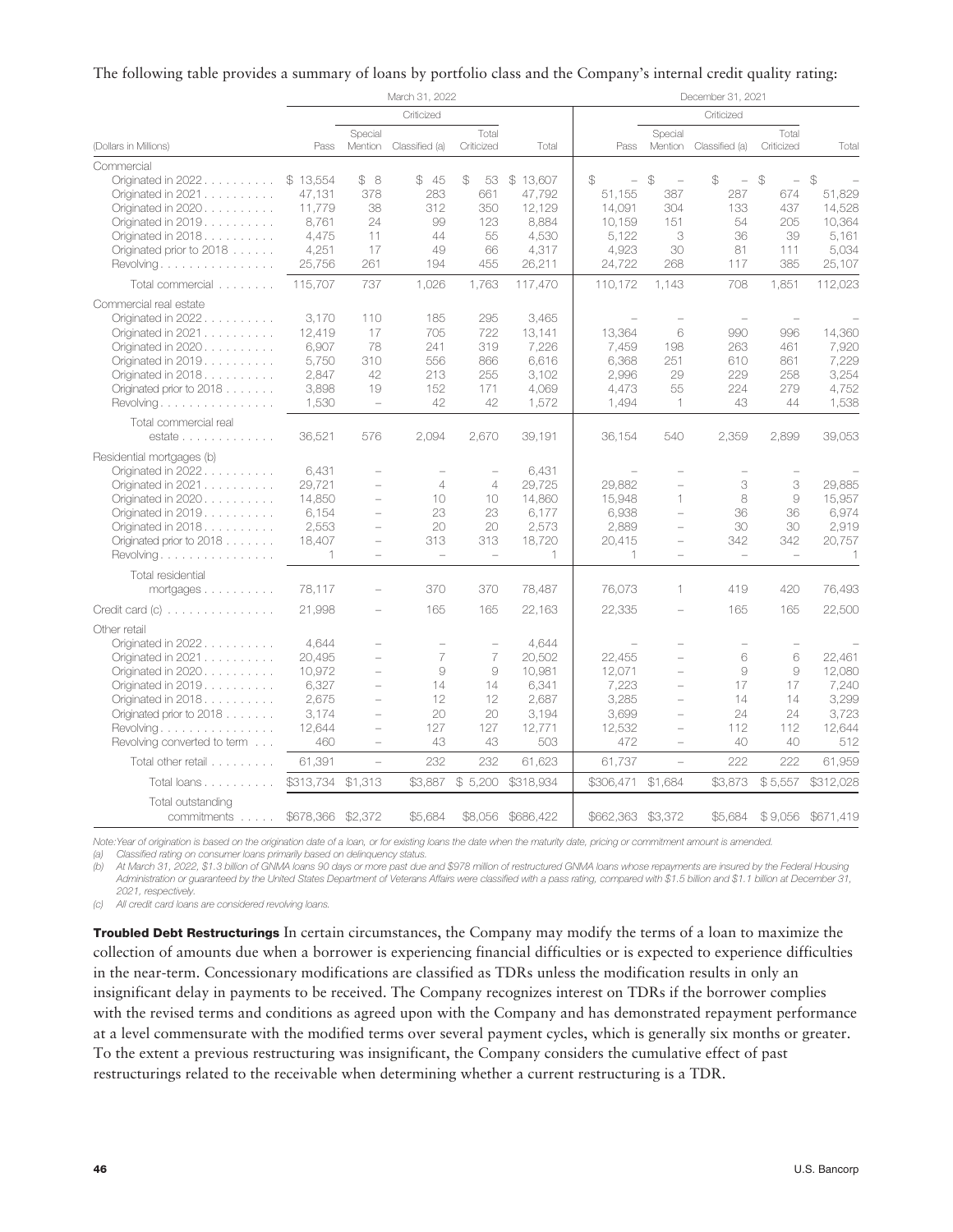#### The following table provides a summary of loans modified as TDRs for the periods presented by portfolio class:

|                                                                                                                 |        | 2022                                            |                                                  | 2021               |                                                 |                                                  |  |  |
|-----------------------------------------------------------------------------------------------------------------|--------|-------------------------------------------------|--------------------------------------------------|--------------------|-------------------------------------------------|--------------------------------------------------|--|--|
| Three Months Ended March 31<br>(Dollars in Millions)<br>of Loans                                                |        | Pre-Modification<br>Outstanding<br>Loan Balance | Post-Modification<br>Outstanding<br>Loan Balance | Number<br>of Loans | Pre-Modification<br>Outstanding<br>Loan Balance | Post-Modification<br>Outstanding<br>Loan Balance |  |  |
|                                                                                                                 | 509    | S.<br>-38                                       | \$ 32                                            | 704                | $\mathbb{S}$<br>-75                             | \$60                                             |  |  |
|                                                                                                                 | -9     |                                                 |                                                  | 56                 | 86                                              | 71                                               |  |  |
|                                                                                                                 | 840    | 228                                             | 226                                              | 336                | 104                                             | 104                                              |  |  |
|                                                                                                                 | 9.339  | 50                                              | 50                                               | 5.786              | 33                                              | 34                                               |  |  |
| Other retail business and contact and contact and contact and contact and contact and contact and contact and c | 728    | 37                                              | 37                                               | 1.325              | 37                                              | 32                                               |  |  |
| Total loans, excluding loans purchased from GNMA                                                                |        |                                                 |                                                  |                    |                                                 |                                                  |  |  |
| mortgage pools $\ldots \ldots \ldots \ldots \ldots \ldots \ldots \ldots \ldots \ldots$ 11,425                   |        | 364                                             | 355                                              | 8.207              | 335                                             | 301                                              |  |  |
| Loans purchased from GNMA mortgage pools                                                                        | 390    | 55                                              | 55                                               | 559                | 87                                              | 89                                               |  |  |
|                                                                                                                 | 11.815 | 419<br>$\mathbb{R}$                             | \$410                                            | 8.766              | 422<br>$\mathbb{R}$                             | \$390                                            |  |  |

Residential mortgages, home equity and second mortgages, and loans purchased from GNMA mortgage pools in the table above include trial period arrangements offered to customers during the periods presented. The postmodification balances for these loans reflect the current outstanding balance until a permanent modification is made. In addition, the post-modification balances typically include capitalization of unpaid accrued interest and/or fees under the various modification programs. At March 31, 2022, 6 residential mortgages, 1 home equity and second mortgage loan and 99 loans purchased from GNMA mortgage pools with outstanding balances of less than \$1 million, less than \$1 million and \$14 million, respectively, were in a trial period and have estimated post-modification balances of less than \$1 million, less than \$1 million and \$15 million, respectively, assuming permanent modification occurs at the end of the trial period.

The Company has implemented certain restructuring programs that may result in TDRs. However, many of the Company's TDRs are also determined on a case-by-case basis in connection with ongoing loan collection processes.

For the commercial lending segment, modifications generally result in the Company working with borrowers on a case-by-case basis. Commercial and commercial real estate modifications generally include extensions of the maturity date and may be accompanied by an increase or decrease to the interest rate, which may not be deemed a market interest rate. In addition, the Company may work with the borrower in identifying other changes that mitigate loss to the Company, which may include additional collateral or guarantees to support the loan. To a lesser extent, the Company may waive contractual principal. The Company classifies all of the above concessions as TDRs to the extent the Company determines that the borrower is experiencing financial difficulty.

Modifications for the consumer lending segment are generally part of programs the Company has initiated. The Company modifies residential mortgage loans under Federal Housing Administration, United States Department of Veterans Affairs, or its own internal programs. Under these programs, the Company offers qualifying homeowners the opportunity to permanently modify their loan and achieve more affordable monthly payments by providing loan concessions. These concessions may include adjustments to interest rates, conversion of adjustable rates to fixed rates, extension of maturity dates or deferrals of payments, capitalization of accrued interest and/or outstanding advances, or in limited situations, partial forgiveness of loan principal. In most instances, participation in residential mortgage loan restructuring programs requires the customer to complete a short-term trial period. A permanent loan modification is contingent on the customer successfully completing the trial period arrangement, and the loan documents are not modified until that time. The Company reports loans in a trial period arrangement as TDRs and continues to report them as TDRs after the trial period.

Credit card and other retail loan TDRs are generally part of distinct restructuring programs providing customers experiencing financial difficulty with modifications whereby balances may be amortized up to 60 months, and generally include waiver of fees and reduced interest rates.

In addition, the Company considers secured loans to consumer borrowers that have debt discharged through bankruptcy where the borrower has not reaffirmed the debt to be TDRs.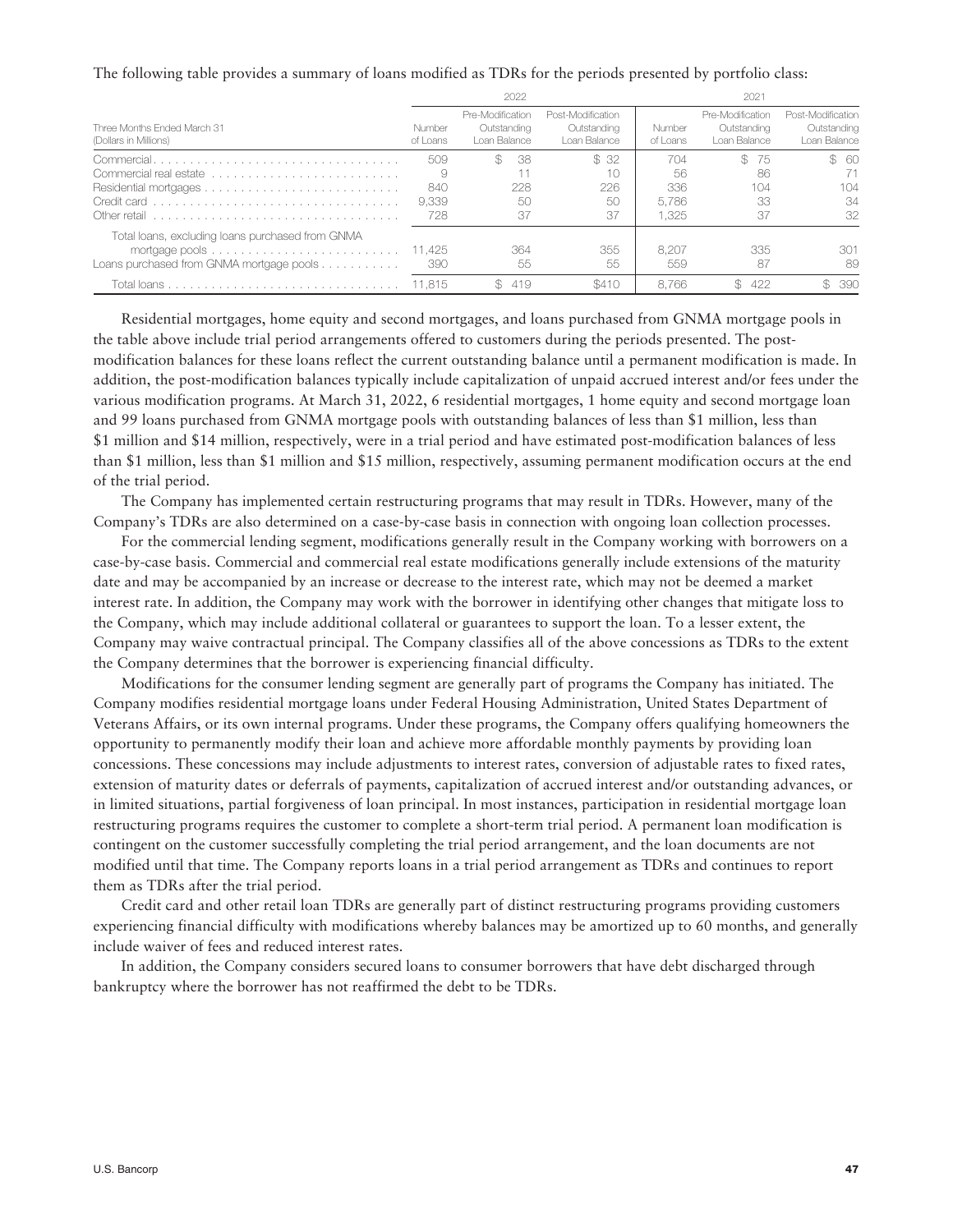The following table provides a summary of TDR loans that defaulted (fully or partially charged-off or became 90 days or more past due) for the periods presented, that were modified as TDRs within 12 months previous to default:

| Three Months Ended March 31<br>Number<br>(Dollars in Millions)<br>of Loans |               | 2022                | 2021               |                     |
|----------------------------------------------------------------------------|---------------|---------------------|--------------------|---------------------|
|                                                                            |               | Amount<br>Defaulted | Number<br>of Loans | Amount<br>Defaulted |
| Commercial                                                                 | 214           | \$3                 | 285                | \$16<br>5           |
|                                                                            | 34<br>1.634   |                     | 15<br>1.764<br>280 | 2<br>9<br>5         |
|                                                                            | 1.968<br>- 49 |                     | 2.351              | -37<br>4            |
|                                                                            | 2.017         | \$25                | 2.381              | \$41                |

In addition to the defaults in the table above, the Company had a total of 16 residential mortgage loans, home equity and second mortgage loans and loans purchased from GNMA mortgage pools for the three months ended March 31, 2022, where borrowers did not successfully complete the trial period arrangement and, therefore, are no longer eligible for a permanent modification under the applicable modification program. These loans had aggregate outstanding balances of \$2 million for the three months ended March 31, 2022.

As of March 31, 2022, the Company had \$105 million of commitments to lend additional funds to borrowers whose terms of their outstanding owed balances have been modified in TDRs.

#### **Note 6 Accounting for Transfers and Servicing of Financial Assets and Variable Interest Entities**

The Company transfers financial assets in the normal course of business. The majority of the Company's financial asset transfers are residential mortgage loan sales primarily to government-sponsored enterprises ("GSEs"), transfers of tax-advantaged investments, commercial loan sales through participation agreements, and other individual or portfolio loan and securities sales. In accordance with the accounting guidance for asset transfers, the Company considers any ongoing involvement with transferred assets in determining whether the assets can be derecognized from the balance sheet. Guarantees provided to certain third parties in connection with the transfer of assets are further discussed in Note 16.

For loans sold under participation agreements, the Company also considers whether the terms of the loan participation agreement meet the accounting definition of a participating interest. With the exception of servicing and certain performance-based guarantees, the Company's continuing involvement with financial assets sold is minimal and generally limited to market customary representation and warranty clauses. Any gain or loss on sale depends on the previous carrying amount of the transferred financial assets, the consideration received, and any liabilities incurred in exchange for the transferred assets. Upon transfer, any servicing assets and other interests that continue to be held by the Company are initially recognized at fair value. For further information on mortgage servicing rights ("MSRs"), refer to Note 7. On a limited basis, the Company may acquire and package high-grade corporate bonds for select corporate customers, in which the Company generally has no continuing involvement with these transactions. Additionally, the Company is an authorized GNMA issuer and issues GNMA securities on a regular basis. The Company has no other asset securitizations or similar asset-backed financing arrangements that are off-balance sheet.

The Company also provides financial support primarily through the use of waivers of trust and investment management fees associated with various unconsolidated registered money market funds it manages. The Company provided \$58 million and \$47 million of support to the funds during the three months ended March 31, 2022 and 2021, respectively.

The Company is involved in various entities that are considered to be variable interest entities ("VIEs"). The Company's investments in VIEs are primarily related to investments promoting affordable housing, community development and renewable energy sources. Some of these tax-advantaged investments support the Company's regulatory compliance with the Community Reinvestment Act. The Company's investments in these entities generate a return primarily through the realization of federal and state income tax credits, and other tax benefits, such as tax deductions from operating losses of the investments, over specified time periods. These tax credits are recognized as a reduction of tax expense or, for investments qualifying as investment tax credits, as a reduction to the related investment asset. The Company recognized federal and state income tax credits related to its affordable housing and other tax-advantaged investments in tax expense of \$113 million and \$133 million for the three months ended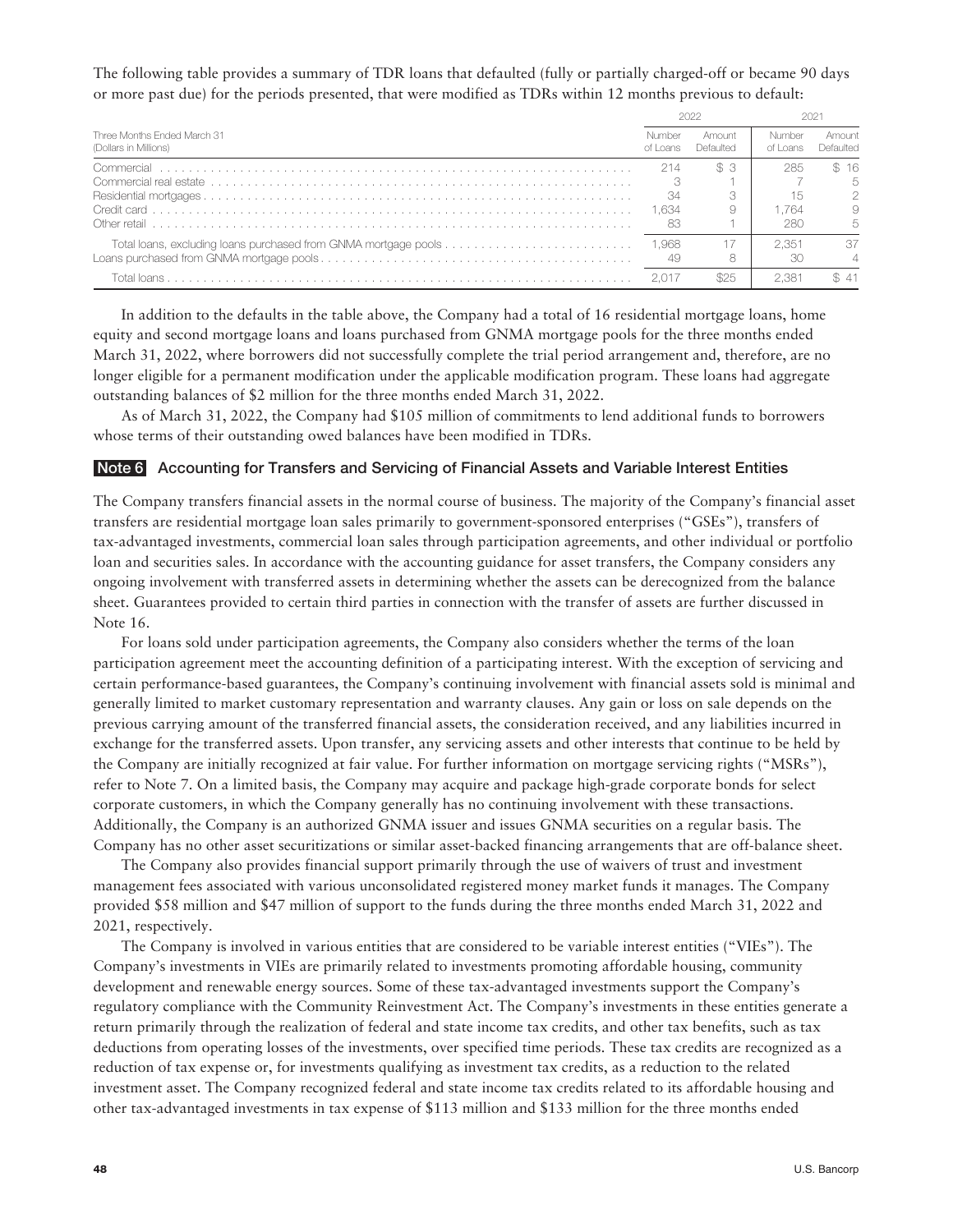March 31, 2022 and 2021, respectively. The Company also recognized \$13 million and \$37 million of investment tax credits for the three months ended March 31, 2022 and 2021, respectively. The Company recognized \$102 million and \$126 million of expenses related to all of these investments for the three months ended March 31, 2022 and 2021, respectively, of which \$91 million and \$92 million, respectively, were included in tax expense and the remaining amounts were included in noninterest expense.

The Company is not required to consolidate VIEs in which it has concluded it does not have a controlling financial interest, and thus is not the primary beneficiary. In such cases, the Company does not have both the power to direct the entities' most significant activities and the obligation to absorb losses or the right to receive benefits that could potentially be significant to the VIEs.

The Company's investments in these unconsolidated VIEs are carried in other assets on the Consolidated Balance Sheet. The Company's unfunded capital and other commitments related to these unconsolidated VIEs are generally carried in other liabilities on the Consolidated Balance Sheet. The Company's maximum exposure to loss from these unconsolidated VIEs include the investment recorded on the Company's Consolidated Balance Sheet, net of unfunded capital commitments, and previously recorded tax credits which remain subject to recapture by taxing authorities based on compliance features required to be met at the project level. While the Company believes potential losses from these investments are remote, the maximum exposure was determined by assuming a scenario where the community-based business and housing projects completely fail and do not meet certain government compliance requirements resulting in recapture of the related tax credits.

The following table provides a summary of investments in community development and tax-advantaged VIEs that the Company has not consolidated:

| (Dollars in Millions)                                                                                                                                                                                                          | 2022 | March 31. December 31.<br>2021 |
|--------------------------------------------------------------------------------------------------------------------------------------------------------------------------------------------------------------------------------|------|--------------------------------|
|                                                                                                                                                                                                                                |      | \$4,484                        |
|                                                                                                                                                                                                                                |      | 1.890                          |
| Maximum exposure to loss response to the server contract the contract of the contract of the contract of the contract of the contract of the contract of the contract of the contract of the contract of the contract of the c |      | 9.899                          |

The Company also has noncontrolling financial investments in private investment funds and partnerships considered to be VIEs, which are not consolidated. The Company's recorded investment in these entities, carried in other assets on the Consolidated Balance Sheet, was approximately \$41 million at March 31, 2022 and \$40 million at December 31, 2021. The maximum exposure to loss related to these VIEs was \$84 million at March 31, 2022 and December 31, 2021, representing the Company's investment balance and its unfunded commitments to invest additional amounts.

The Company's individual net investments in unconsolidated VIEs, which exclude any unfunded capital commitments, ranged from less than \$1 million to \$74 million at March 31, 2022, compared with less than \$1 million to \$75 million at December 31, 2021.

The Company is required to consolidate VIEs in which it has concluded it has a controlling financial interest. The Company sponsors entities to which it transfers its interests in tax-advantaged investments to third parties. At March 31, 2022, approximately \$4.9 billion of the Company's assets and \$3.3 billion of its liabilities included on the Consolidated Balance Sheet were related to community development and tax-advantaged investment VIEs which the Company has consolidated, primarily related to these transfers. These amounts compared to \$5.0 billion and \$3.4 billion, respectively, at December 31, 2021. The majority of the assets of these consolidated VIEs are reported in other assets, and the liabilities are reported in long-term debt and other liabilities. The assets of a particular VIE are the primary source of funds to settle its obligations. The creditors of the VIEs do not have recourse to the general credit of the Company. The Company's exposure to the consolidated VIEs is generally limited to the carrying value of its variable interests plus any related tax credits previously recognized or transferred to others with a guarantee.

In addition, the Company sponsors a municipal bond securities tender option bond program. The Company controls the activities of the program's entities, is entitled to the residual returns and provides liquidity and remarketing arrangements to the program. As a result, the Company has consolidated the program's entities. At March 31, 2022, \$1.6 billion of available-for-sale investment securities and \$1.2 billion of short-term borrowings on the Consolidated Balance Sheet were related to the tender option bond program, compared with \$1.7 billion of available-for-sale investment securities and \$1.2 billion of short-term borrowings at December 31, 2021.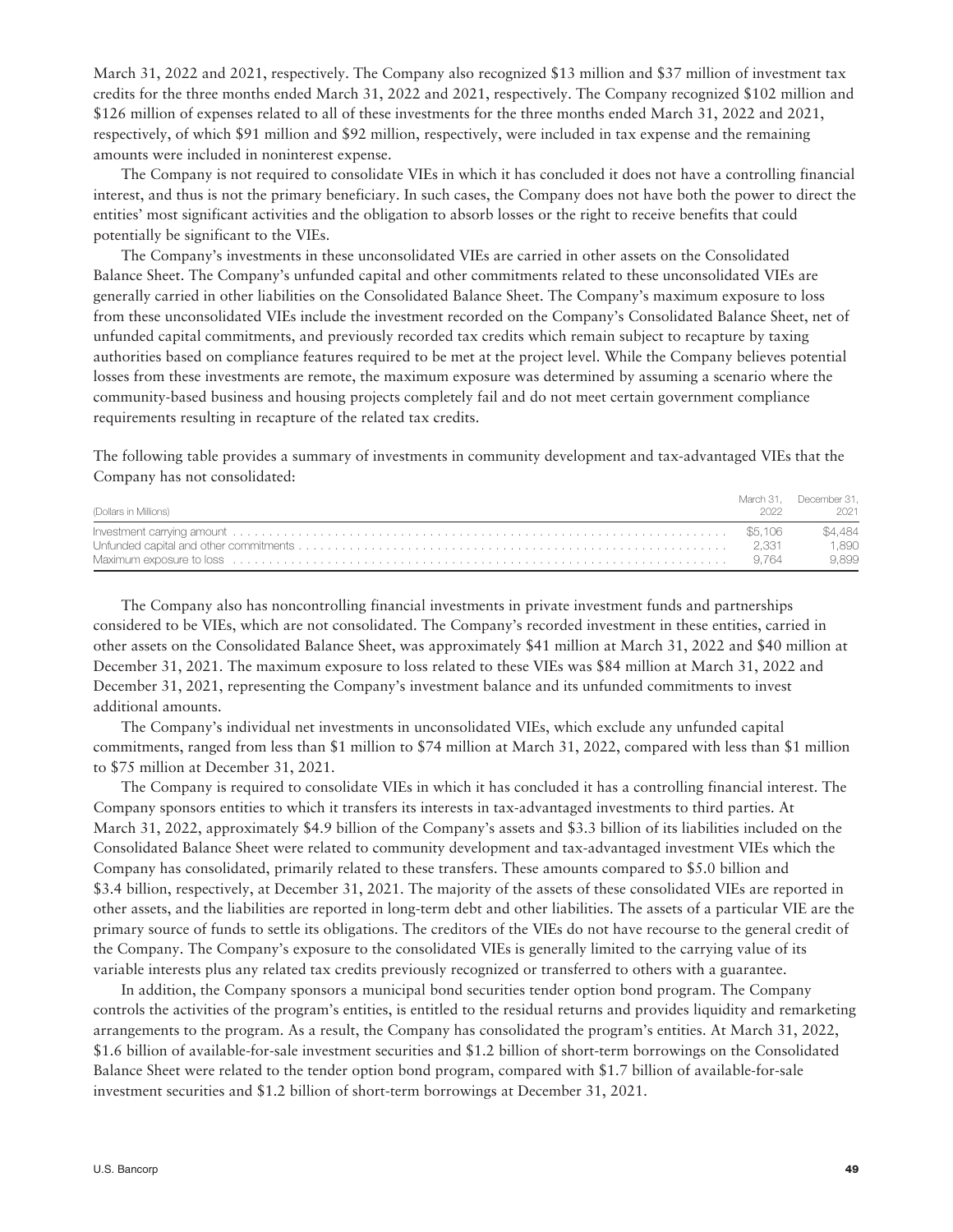### **Note 7 Mortgage Servicing Rights**

The Company capitalizes MSRs as separate assets when loans are sold and servicing is retained. MSRs may also be purchased from others. The Company carries MSRs at fair value, with changes in the fair value recorded in earnings during the period in which they occur. The Company serviced \$227.2 billion of residential mortgage loans for others at March 31, 2022, and \$222.4 billion at December 31, 2021, including subserviced mortgages with no corresponding MSR asset. Included in mortgage banking revenue are the MSR fair value changes arising from market rate and model assumption changes, net of the value change in derivatives used to economically hedge MSRs. These changes resulted in a net loss of \$29 million and \$120 million for the three months ended March 31, 2022 and 2021, respectively. Loan servicing and ancillary fees, not including valuation changes, included in mortgage banking revenue were \$185 million and \$175 million for the three months ended March 31, 2022 and 2021, respectively.

Changes in fair value of capitalized MSRs are summarized as follows:

|                                                                                                                                                                                                                                |      | Three Months Ended<br>March 31 |
|--------------------------------------------------------------------------------------------------------------------------------------------------------------------------------------------------------------------------------|------|--------------------------------|
| (Dollars in Millions)                                                                                                                                                                                                          | 2022 | 202'                           |
|                                                                                                                                                                                                                                |      | \$2.210                        |
|                                                                                                                                                                                                                                |      | 16                             |
|                                                                                                                                                                                                                                | 237  | 319                            |
|                                                                                                                                                                                                                                |      |                                |
| Changes in fair value of MSRs                                                                                                                                                                                                  |      |                                |
|                                                                                                                                                                                                                                | 368  | 486                            |
| Due to revised assumptions or models (c) with an array and array and array and array and the context of the context of the context of the context of the context of the context of the context of the context of the context o | (27) | (102)                          |
|                                                                                                                                                                                                                                |      | (142)                          |
|                                                                                                                                                                                                                                |      | \$2.787                        |

*(a) MSRs sold include those having a negative fair value, resulting from the loans being severely delinquent.*

*(b) Includes changes in MSR value associated with changes in market interest rates, including estimated prepayment rates and anticipated earnings on escrow deposits.*

*(c) Includes changes in MSR value not caused by changes in market interest rates, such as changes in assumed cost to service, ancillary income and option adjusted spread, as well as the impact of any model changes.*

*(d) Primarily the change in MSR value from passage of time and cash flows realized (decay), but also includes the impact of changes to expected cash flows not associated with changes in market interest rates, such as the impact of delinquencies.*

The estimated sensitivity to changes in interest rates of the fair value of the MSR portfolio and the related derivative instruments was as follows:

|                                                     |                 |                                  |                | March 31, 2022 |                |                  |                 |                   |                                                                                         | December 31, 2021    |              |                |
|-----------------------------------------------------|-----------------|----------------------------------|----------------|----------------|----------------|------------------|-----------------|-------------------|-----------------------------------------------------------------------------------------|----------------------|--------------|----------------|
| (Dollars in Millions)                               | Down<br>100 bps | Down<br>50 bps                   | Down<br>25 bps | Up.<br>25 bps  | Up<br>50 bps   | Up.<br>$100$ bps | Down<br>100 bps | Down<br>50 bps    | Down<br>25 bps                                                                          | Up.<br>25 bps        | Up<br>50 bps | Up.<br>100 bps |
| MSR portfolio<br>Derivative instrument hedges       | 485             | $\frac{15(485)}{15(227)}$<br>224 | \$(109)<br>106 | \$99<br>(94)   | \$189<br>(180) | \$338<br>(333)   | \$(636)<br>614  | $\Im(324)$<br>309 | \$(160)<br>152                                                                          | \$150 \$287<br>(142) | (278)        | \$511<br>(536) |
| Net sensitivity \$ $-$ \$ (3) \$ (3) \$ 5 \$ 9 \$ 5 |                 |                                  |                |                |                |                  |                 |                   | $\frac{1}{2}$ (22) $\frac{1}{2}$ (15) $\frac{1}{2}$ (8) $\frac{1}{2}$ 8 $\frac{1}{2}$ 9 |                      |              | \$ (25)        |

The fair value of MSRs and their sensitivity to changes in interest rates is influenced by the mix of the servicing portfolio and characteristics of each segment of the portfolio. The Company's servicing portfolio consists of the distinct portfolios of government-insured mortgages, conventional mortgages and Housing Finance Agency ("HFA") mortgages. The servicing portfolios are predominantly comprised of fixed-rate agency loans with limited adjustable-rate or jumbo mortgage loans. The HFA servicing portfolio is comprised of loans originated under state and local housing authority program guidelines which assist purchases by first-time or low- to moderate-income homebuyers through a favorable rate subsidy, down payment and/or closing cost assistance on government- and conventional-insured mortgages.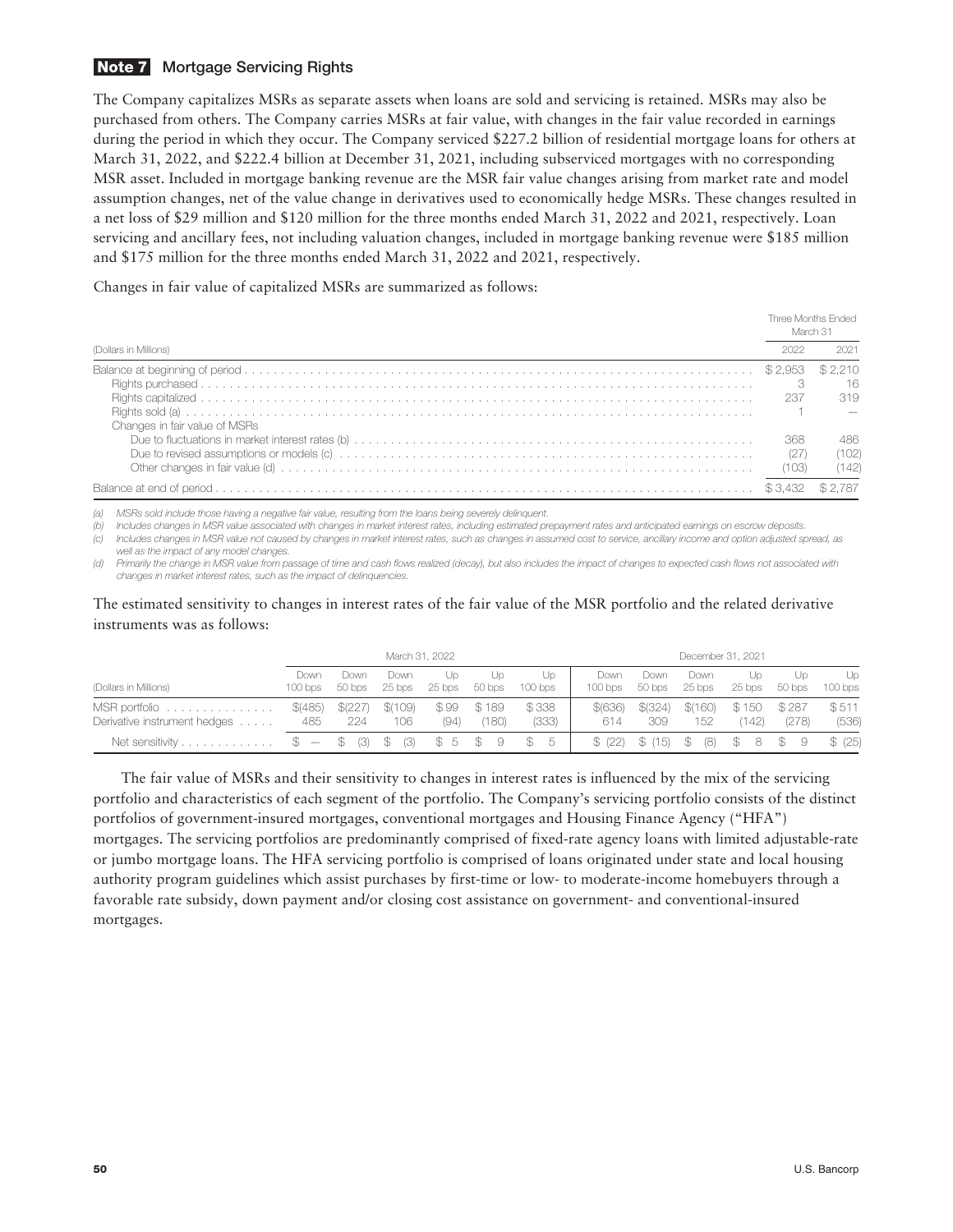#### A summary of the Company's MSRs and related characteristics by portfolio was as follows:

|                                                                                                                              |               | March 31, 2022                  |                                                  |               | December 31, 2021     |                                 |                                                |               |  |
|------------------------------------------------------------------------------------------------------------------------------|---------------|---------------------------------|--------------------------------------------------|---------------|-----------------------|---------------------------------|------------------------------------------------|---------------|--|
| (Dollars in Millions)                                                                                                        |               | HFA Government Conventional (d) |                                                  | Total         |                       | HFA Government Conventional (d) |                                                | Total         |  |
|                                                                                                                              | 628<br>æ.     | \$21.619<br>365<br>$\mathbb{S}$ | \$160,611 \$223,660<br>2.439\$<br>$\mathbb{S}^-$ | 3.432         | \$40.652<br>S.<br>527 | \$21,919<br>R.<br>308           | \$156,382 \$218,953<br>2.118\$<br>$\mathbb{S}$ | 2.953         |  |
|                                                                                                                              | 152           | 169                             | 152                                              | 153           | 130                   | 141                             | 135                                            | 135           |  |
| Weighted-average servicing fees (bps)                                                                                        | 36            | 41                              | 30                                               | -32           | 36                    | 41                              | -30                                            | 32            |  |
| Weighted-average note rate with the window with the Weighted-average note rate with the window with the U.S.                 | 4.23<br>4.02% | 4.12<br>3.66%                   | 5.02<br>3.38%                                    | 4.75<br>3.53% | 3.63<br>4.07%         | 3.43<br>3.70%                   | 4.50<br>3.41%                                  | 4.18<br>3.56% |  |
| Weighted-average age (in years)                                                                                              | 3.8           | 6.0                             | 3.3                                              | 3.7           | 3.8                   | 5.9                             | 3.3                                            | 3.7           |  |
| Weighted-average expected prepayment (constant<br>prepayment rate) $\ldots \ldots \ldots \ldots \ldots \ldots \ldots \ldots$ | 9.6%          | 10.6%                           | 8.1%                                             | 8.6%          | 11.5%                 | 13.2%                           | 9.6%                                           | 10.3%         |  |
| Weighted-average expected life (in years)                                                                                    | 7.5           | 6.5                             | 7.5                                              | 7.4           | 6.5                   | 5.6                             | 6.9                                            | 6.7           |  |
| Weighted-average option adjusted spread (c)                                                                                  | 6.8%          | 6.7%                            | 6.0%                                             | 6.2%          | 7.3%                  | 7.3%                            | 6.3%                                           | 6.6%          |  |

*(a) Represents principal balance of mortgages having corresponding MSR asset.*

*(b) Calculated as fair value divided by the servicing portfolio. (c) Option adjusted spread is the incremental spread added to the risk-free rate to reflect optionality and other risk inherent in the MSRs.*

*(d) Represents loans sold primarily to GSEs.*

#### **Note 8 Preferred Stock**

At March 31, 2022 and December 31, 2021, the Company had authority to issue 50 million shares of preferred stock. The number of shares issued and outstanding and the carrying amount of each outstanding series of the Company's preferred stock were as follows:

|                                                                              |                                     | March 31, 2022            |          |                    | December 31, 2021                   |                           |          |                    |
|------------------------------------------------------------------------------|-------------------------------------|---------------------------|----------|--------------------|-------------------------------------|---------------------------|----------|--------------------|
| At December 31 (Dollars in Millions)                                         | Shares<br>Issued and<br>Outstanding | Liquidation<br>Preference | Discount | Carrving<br>Amount | Shares<br>Issued and<br>Outstanding | Liauidation<br>Preference | Discount | Carrying<br>Amount |
|                                                                              | 12.510                              | \$1.251                   | \$145    | \$1,106            | 12.510                              | \$1,251                   | \$145    | \$1,106            |
|                                                                              | 40,000                              | 1.000                     |          | .000               | 40,000                              | 1.000                     |          | .000               |
|                                                                              | 40,000                              | 1.000                     |          | 993                | 40,000                              | 1.000                     |          | 993                |
|                                                                              | 23,000                              | 575                       | 10       | 565                | 23,000                              | 575                       | 10       | 565                |
|                                                                              | 20,000                              | 500                       | 14       | 486                | 20,000                              | 500                       | 14       | 486                |
|                                                                              | 30,000                              | 750                       | 21       | 729                | 30,000                              | 750                       | 21       | 729                |
|                                                                              | 60,000                              | 1.500                     | 8        | 1.492              | 60,000                              | 1.500                     | 8        | 1.492              |
|                                                                              | 18,000                              | 450                       | 13       | 437                |                                     |                           |          |                    |
| Total preferred stock (a) $\ldots \ldots \ldots \ldots \ldots \ldots \ldots$ | 243.510                             | 1.026<br>.S7              |          | \$6,808            | 225,510                             | \$6,576                   |          | \$6.371            |

*(a) The par value of all shares issued and outstanding at March 31, 2022 and December 31, 2021, was \$1.00 per share.*

During the first three months of 2022, the Company issued depositary shares representing an ownership interest in 18,000 shares of Series O Non-Cumulative Perpetual Preferred Stock with a liquidation preference of \$25,000 per share (the "Series O Preferred Stock"). The Series O Preferred Stock has no stated maturity and will not be subject to any sinking fund or other obligation of the Company. Dividends, if declared, will accrue and be payable quarterly, in arrears, at a rate per annum equal to 4.50 percent. The Series O Preferred Stock is redeemable at the Company's option, in whole or in part, on or after April 15, 2027. The Series O Preferred Stock is redeemable at the Company's option, in whole, but not in part, prior to April 15, 2027 within 90 days following an official administrative or judicial decision, amendment to, or change in the laws or regulations that would not allow the Company to treat the full liquidation value of the Series O Preferred Stock as Tier 1 capital for purposes of the capital adequacy guidelines of the Federal Reserve Board.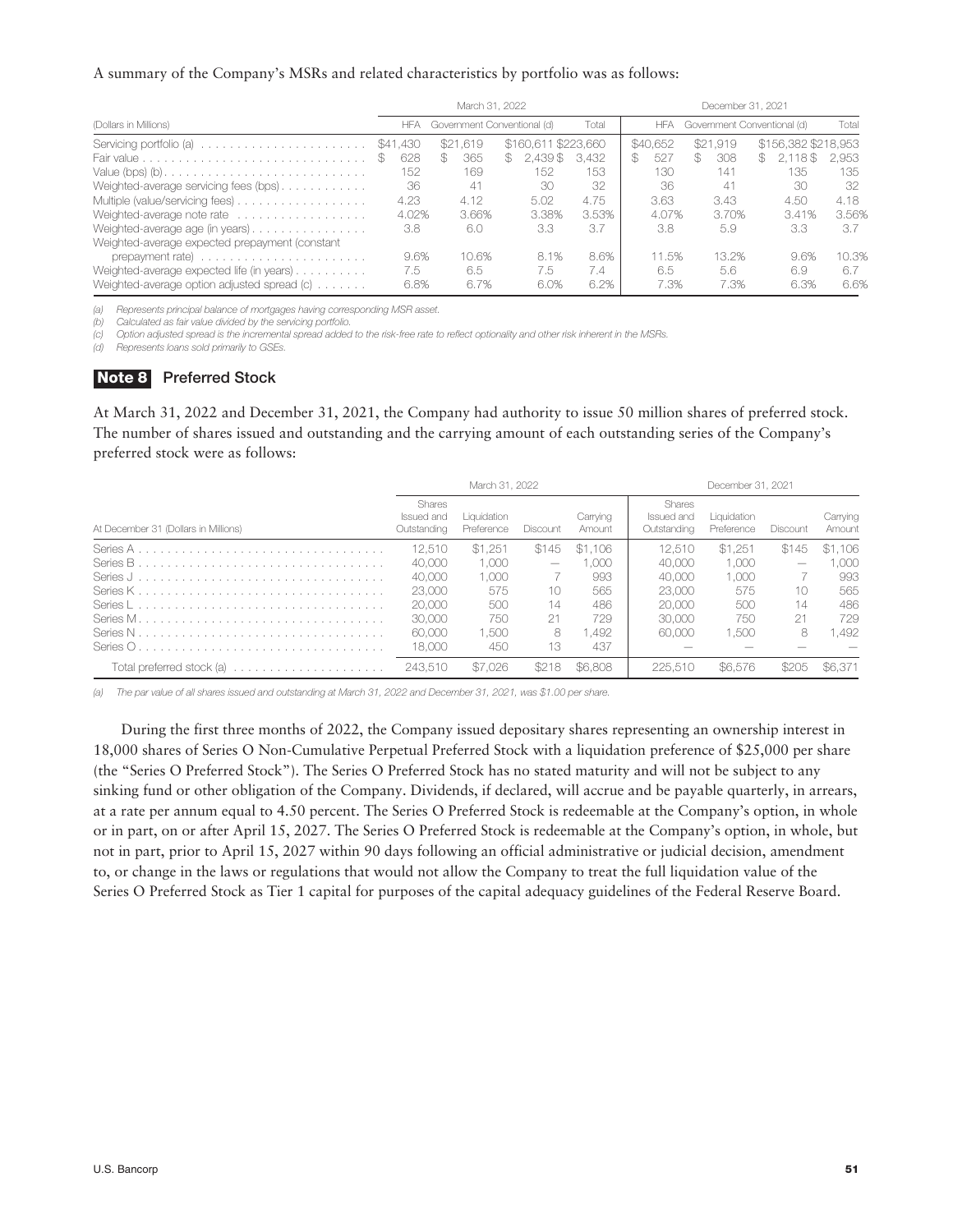## **Note 9 Accumulated Other Comprehensive Income (Loss)**

Shareholders' equity is affected by transactions and valuations of asset and liability positions that require adjustments to accumulated other comprehensive income (loss). The reconciliation of the transactions affecting accumulated other comprehensive income (loss) included in shareholders' equity for the three months ended March 31, is as follows:

| (Dollars in Millions)                                                                                                                                                            | <b>Unrealized Gains</b><br>(Losses) on<br>Investment<br>Securities<br>Available-For-<br>Sale | Unrealized<br>Gains (Losses)<br>on Investment<br><b>Securities</b><br>Transferred<br>From Available-<br>For-Sale to<br>Held-To-Maturity | <b>Unrealized Gains</b><br>(Losses) on<br>Derivative Hedges | Unrealized Gains<br>(Losses) on<br><b>Retirement Plans</b> | Foreign<br>Currency<br>Translation        | Total                                    |
|----------------------------------------------------------------------------------------------------------------------------------------------------------------------------------|----------------------------------------------------------------------------------------------|-----------------------------------------------------------------------------------------------------------------------------------------|-------------------------------------------------------------|------------------------------------------------------------|-------------------------------------------|------------------------------------------|
| 2022                                                                                                                                                                             |                                                                                              |                                                                                                                                         |                                                             |                                                            |                                           |                                          |
| Balance at beginning of period<br>Changes in unrealized gains (losses)<br>Foreign currency translation adjustment (a)                                                            | S.<br>540<br>(6, 754)                                                                        | \$(935)                                                                                                                                 | \$ (85)                                                     | \$(1,426)                                                  | $$^{(37)}$                                | \$(1,943)<br>(6, 754)                    |
| Reclassification to earnings of realized (gains) losses                                                                                                                          | (18)<br>1,714                                                                                | 42<br>(11)                                                                                                                              | 11<br>(3)                                                   | 32<br>(8)                                                  |                                           | 67<br>1,692                              |
|                                                                                                                                                                                  | \$(4,518)                                                                                    | \$ (904)                                                                                                                                | \$ (77)                                                     | \$(1,402)                                                  | $$^{(37)}$                                | \$(6,938)                                |
| 2021                                                                                                                                                                             |                                                                                              |                                                                                                                                         |                                                             |                                                            |                                           |                                          |
| Balance at beginning of period<br>Changes in unrealized gains (losses)<br>Foreign currency translation adjustment (a)<br>Reclassification to earnings of realized (gains) losses | \$2,417<br>(3,378)<br>(25)<br>861                                                            | \$                                                                                                                                      | \$(189)<br>99<br>$\overline{\mathcal{A}}$<br>(26)           | \$(1,842)<br>39<br>(10)                                    | \$ (64)<br>$\qquad \qquad -$<br>25<br>(6) | \$.<br>322<br>(3,279)<br>25<br>18<br>819 |
|                                                                                                                                                                                  | $\mathbb S$<br>(125)                                                                         | \$                                                                                                                                      | \$(112)                                                     | \$(1,813)                                                  | $\Im(45)$                                 | \$(2,095)                                |

*(a) Represents the impact of changes in foreign currency exchange rates on the Company's investment in foreign operations and related hedges.*

## Additional detail about the impact to net income for items reclassified out of accumulated other comprehensive income (loss) and into earnings for the three months ended March 31, is as follows:

| (Dollars in Millions)                                                                                                  |         | Impact to Net Income     | Affected Line Item in the        |
|------------------------------------------------------------------------------------------------------------------------|---------|--------------------------|----------------------------------|
|                                                                                                                        |         | 2021                     | Consolidated Statement of Income |
| Unrealized gains (losses) on investment securities available-for-sale                                                  |         |                          |                                  |
| Realized gains (losses) on sale of investment securities                                                               | \$18    | \$25                     | Securities gains (losses), net   |
|                                                                                                                        | (5)     | (6)                      | Applicable income taxes          |
|                                                                                                                        | 13      | 19                       | Net-of-tax                       |
| Unrealized gains (losses) on investment securities transferred from<br>available-for-sale to held-to-maturity          |         |                          |                                  |
|                                                                                                                        | (42)    |                          | Interest income                  |
|                                                                                                                        | 11      |                          | Applicable income taxes          |
|                                                                                                                        | (31)    | $\overline{\phantom{0}}$ | Net-of-tax                       |
| Unrealized gains (losses) on derivative hedges                                                                         |         |                          |                                  |
|                                                                                                                        | (11)    | (4)                      | Interest expense                 |
|                                                                                                                        | 3       |                          | Applicable income taxes          |
|                                                                                                                        | (8)     | (3)                      | Net-of-tax                       |
| Unrealized gains (losses) on retirement plans<br>Actuarial gains (losses) and prior service cost (credit) amortization | (32)    | (39)                     | Other noninterest expense        |
|                                                                                                                        | 8       | 10                       | Applicable income taxes          |
|                                                                                                                        |         |                          |                                  |
|                                                                                                                        | (24)    | (29)                     | Net-of-tax                       |
|                                                                                                                        | \$ (50) | $\Im(13)$                |                                  |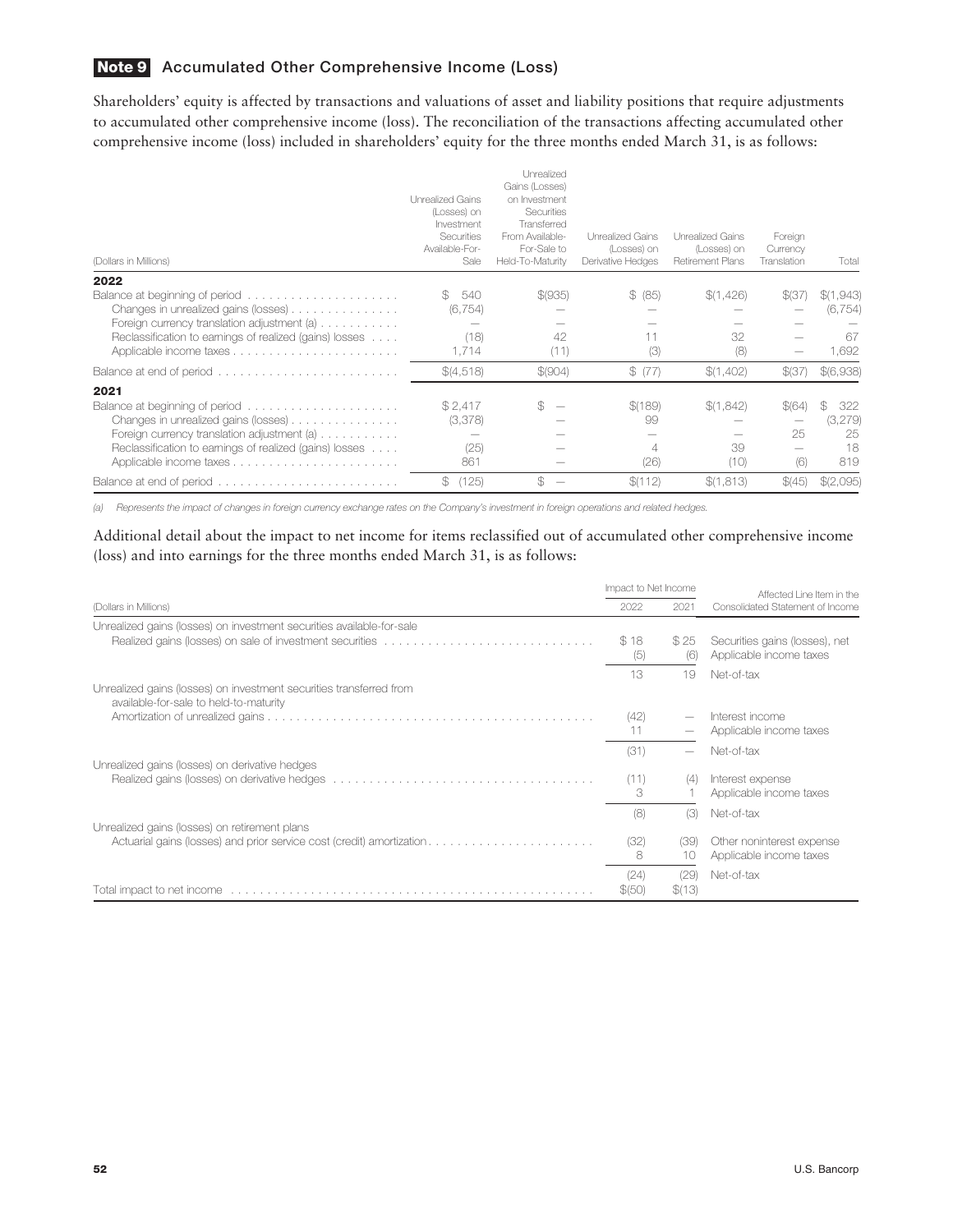## **Note 10 Earnings Per Share**

#### The components of earnings per share were:

|                                                                                                                    |         | Three Months Ended<br>March 31 |
|--------------------------------------------------------------------------------------------------------------------|---------|--------------------------------|
| (Dollars and Shares in Millions, Except Per Share Data)                                                            | 2022    | 2021                           |
|                                                                                                                    |         | \$2,280<br>(90)<br>(5)<br>(10) |
|                                                                                                                    | \$1,466 | \$2.175                        |
|                                                                                                                    | 1.485   | 1.502                          |
| Average diluted common shares outstanding www.community.com/www.community.com/www.community.com/www.community.com/ |         | 1.503                          |
|                                                                                                                    | .99     | \$1.45<br>\$1.45               |

*(a) Represents stock issuance costs originally recorded in preferred stock upon issuance of the Company's Series I Preferred Stock that were reclassified to retained earnings on the date the Company announced its intent to redeem the outstanding shares.*

Options outstanding at March 31, 2021 to purchase 1 million common shares, were not included in the computation of diluted earnings per share for the three months ended March 31, 2021 because they were antidilutive.

## **Note 11 Employee Benefits**

The components of net periodic benefit cost for the Company's retirement plans were:

|                                                                                                                                                                                                                                |       | Three Months Ended March 31 |                                |      |  |  |  |
|--------------------------------------------------------------------------------------------------------------------------------------------------------------------------------------------------------------------------------|-------|-----------------------------|--------------------------------|------|--|--|--|
|                                                                                                                                                                                                                                |       | Pension Plans               | Postretirement<br>Welfare Plan |      |  |  |  |
| (Dollars in Millions)                                                                                                                                                                                                          |       | 2021                        |                                | 2021 |  |  |  |
|                                                                                                                                                                                                                                | -61   | \$66<br>55                  |                                |      |  |  |  |
|                                                                                                                                                                                                                                | (119) | (112)                       |                                |      |  |  |  |
|                                                                                                                                                                                                                                |       |                             |                                |      |  |  |  |
| Net periodic benefit cost (a) with the cost of the cost of the cost of the cost of the cost of the cost of the cost (a) with the cost of the cost of the cost of the cost of the cost of the cost of the cost of the cost of t | \$45  | \$ 51                       |                                |      |  |  |  |

*(a) Service cost is included in employee benefits expense on the Consolidated Statement of Income. All other components are included in other noninterest expense on the Consolidated Statement of Income.*

## **Note 12 Income Taxes**

#### The components of income tax expense were:

|                       |       | Three Months Ended<br>March 31 |
|-----------------------|-------|--------------------------------|
| (Dollars in Millions) | 2022  |                                |
| <b>Federal</b>        |       |                                |
|                       | (102) | \$353<br>130                   |
| <b>State</b>          | 302   | 483                            |
|                       | 6     | 94<br>30                       |
|                       |       | 124                            |
|                       |       |                                |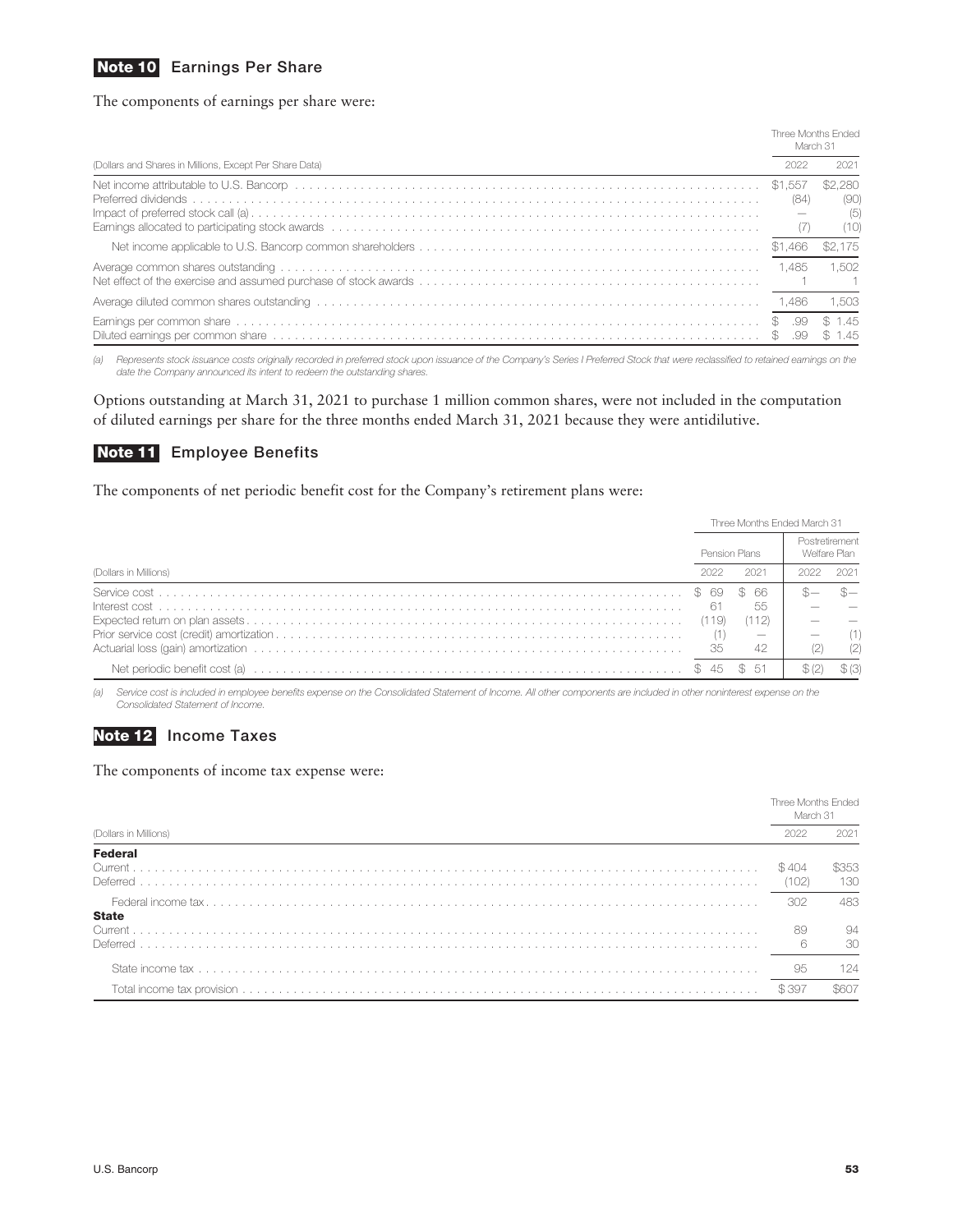A reconciliation of expected income tax expense at the federal statutory rate of 21 percent to the Company's applicable income tax expense follows:

| Three Months Ended    |              |              |
|-----------------------|--------------|--------------|
| (Dollars in Millions) |              |              |
| Tax effect of         | - \$411      | \$607<br>114 |
|                       | 106)<br>(28) | (93)<br>(28) |
|                       |              |              |

The Company's income tax returns are subject to review and examination by federal, state, local and foreign government authorities. On an ongoing basis, numerous federal, state, local and foreign examinations are in progress and cover multiple tax years. As of March 31, 2022, federal tax examinations for all years ending through December 31, 2014 are completed and resolved. The Company's tax returns for the years ended December 31, 2015, 2016, 2017 and 2018 are under examination by the Internal Revenue Service. The years open to examination by foreign, state and local government authorities vary by jurisdiction.

The Company's net deferred tax asset was \$2.6 billion at March 31, 2022 and \$785 million at December 31, 2021.

## **Note 13 Derivative Instruments**

In the ordinary course of business, the Company enters into derivative transactions to manage various risks and to accommodate the business requirements of its customers. The Company recognizes all derivatives on the Consolidated Balance Sheet at fair value in other assets or in other liabilities. On the date the Company enters into a derivative contract, the derivative is designated as either a fair value hedge, cash flow hedge, net investment hedge, or a designation is not made as it is a customer-related transaction, an economic hedge for asset/liability risk management purposes or another stand-alone derivative created through the Company's operations ("free-standing derivative"). When a derivative is designated as a fair value, cash flow or net investment hedge, the Company performs an assessment, at inception and, at a minimum, quarterly thereafter, to determine the effectiveness of the derivative in offsetting changes in the value or cash flows of the hedged item(s).

**Fair Value Hedges** These derivatives are interest rate swaps the Company uses to hedge the change in fair value related to interest rate changes of its underlying available-for-sale investment securities and fixed-rate debt. Changes in the fair value of derivatives designated as fair value hedges, and changes in the fair value of the hedged items, are recorded in earnings.

**Cash Flow Hedges** These derivatives are interest rate swaps the Company uses to hedge the forecasted cash flows from its underlying variable-rate debt. Changes in the fair value of derivatives designated as cash flow hedges are recorded in other comprehensive income (loss) until the cash flows of the hedged items are realized. If a derivative designated as a cash flow hedge is terminated or ceases to be highly effective, the gain or loss in other comprehensive income (loss) is amortized to earnings over the period the forecasted hedged transactions impact earnings. If a hedged forecasted transaction is no longer probable, hedge accounting is ceased and any gain or loss included in other comprehensive income (loss) is reported in earnings immediately, unless the forecasted transaction is at least reasonably possible of occurring, whereby the amounts remain within other comprehensive income (loss). At March 31, 2022, the Company had \$77 million (net-of-tax) of realized and unrealized losses on discontinued cash flow hedges recorded in other comprehensive income (loss), compared with \$85 million (net-of-tax) of realized and unrealized losses at December 31, 2021. The estimated amount to be reclassified from other comprehensive income (loss) into earnings during the next 12 months is a loss of \$27 million (net-of-tax). There were no derivatives held as cash flow hedges at March 31, 2022 and December 31, 2021.

**Net Investment Hedges** The Company uses forward commitments to sell specified amounts of certain foreign currencies, and non-derivative debt instruments, to hedge the volatility of its net investment in foreign operations driven by fluctuations in foreign currency exchange rates. The carrying amount of non-derivative debt instruments designated as net investment hedges was \$1.3 billion at March 31, 2022, and December 31, 2021.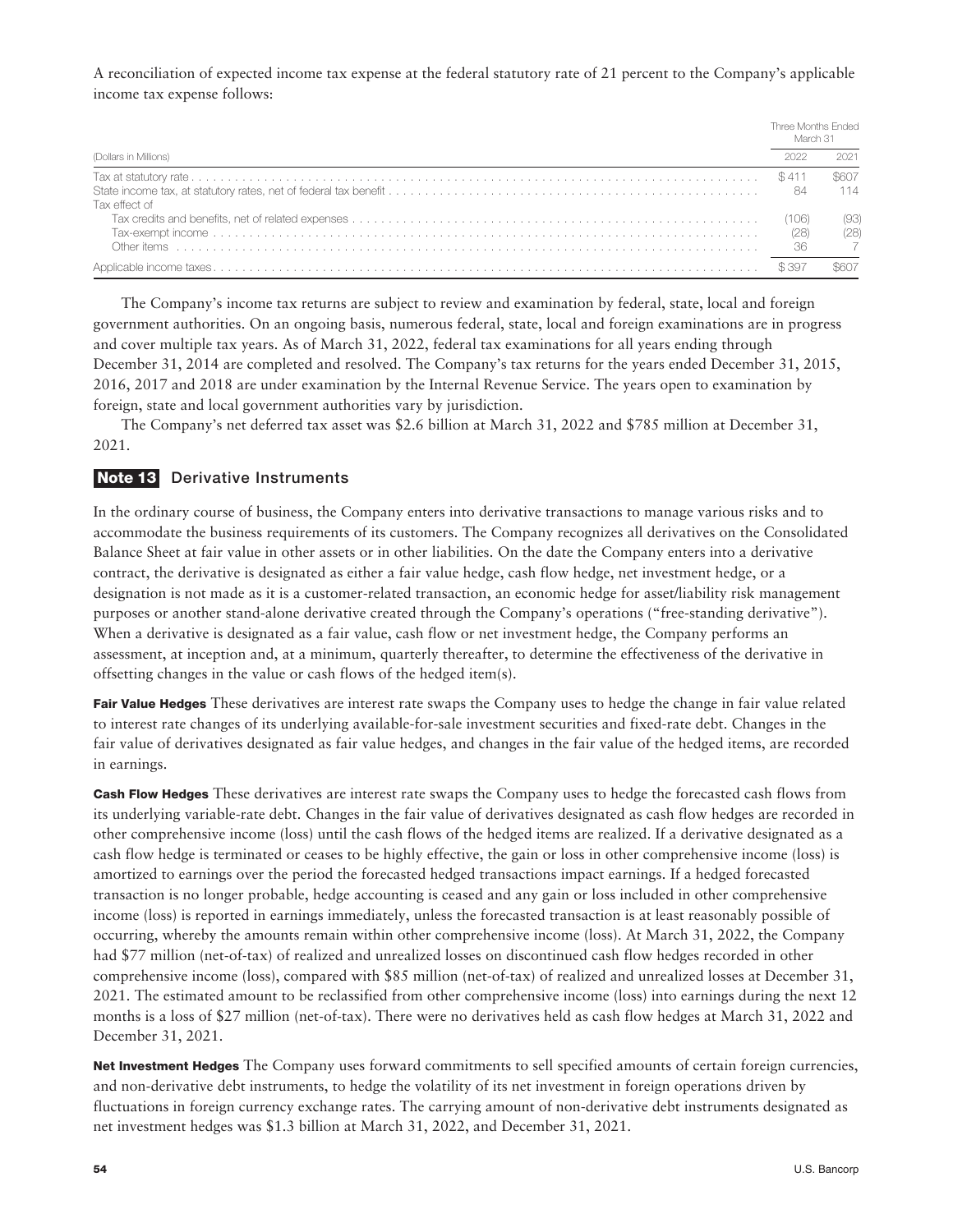**Other Derivative Positions** The Company enters into free-standing derivatives to mitigate interest rate risk and for other risk management purposes. These derivatives include forward commitments to sell to-be-announced securities ("TBAs") and other commitments to sell residential mortgage loans, which are used to economically hedge the interest rate risk related to mortgage loans held for sale ("MLHFS") and unfunded mortgage loan commitments. The Company also enters into interest rate swaps, swaptions, forward commitments to buy TBAs, U.S. Treasury and Eurodollar futures and options on U.S. Treasury futures to economically hedge the change in the fair value of the Company's MSRs. The Company also enters into foreign currency forwards to economically hedge remeasurement gains and losses the Company recognizes on foreign currency denominated assets and liabilities. In addition, the Company acts as a seller and buyer of interest rate derivatives and foreign exchange contracts for its customers. The Company mitigates the market and liquidity risk associated with these customer derivatives by entering into similar offsetting positions with broker-dealers, or on a portfolio basis by entering into other derivative or non-derivative financial instruments that partially or fully offset the exposure to earnings from these customer-related positions. The Company's customer derivatives and related hedges are monitored and reviewed by the Company's Market Risk Committee, which establishes policies for market risk management, including exposure limits for each portfolio. The Company also has derivative contracts that are created through its operations, including certain unfunded mortgage loan commitments and swap agreements related to the sale of a portion of its Class B common and preferred shares of Visa Inc. Refer to Note 15 for further information on these swap agreements.

The following table summarizes the asset and liability management derivative positions of the Company:

|                         |          | March 31, 2022 |                    | December 31, 2021 |                      |             |  |
|-------------------------|----------|----------------|--------------------|-------------------|----------------------|-------------|--|
|                         | Notional |                | Fair Value         | Notional          |                      | Fair Value  |  |
| (Dollars in Millions)   | Value    | Assets         | <b>Liabilities</b> | Value             | Assets               | Liabilities |  |
| Fair value hedges       |          |                |                    |                   |                      |             |  |
| Interest rate contracts |          |                |                    |                   |                      |             |  |
|                         | 2,250    | S.             | $\mathcal{R}$      | \$12.350          | R.                   |             |  |
|                         | 8,600    |                |                    | 16,650            |                      |             |  |
| Net investment hedges   |          |                |                    |                   |                      |             |  |
|                         | 807      |                |                    | 793               |                      |             |  |
| Other economic hedges   |          |                |                    |                   |                      |             |  |
| Interest rate contracts |          |                |                    |                   |                      |             |  |
| Futures and forwards    |          |                |                    |                   |                      |             |  |
|                         | 16,432   | 54             | 179                | 9.322             | 10                   | 16          |  |
|                         | 12,509   | 193            | 60                 | 29.348            | 25                   | 27          |  |
| Options                 |          |                |                    |                   |                      |             |  |
|                         | 9,310    | 281            |                    | 18.570            | 256                  |             |  |
|                         | 10,783   | 15             | 165                | 9.662             | 52                   | 231         |  |
|                         | 10.829   |                |                    | 9.653             |                      |             |  |
|                         | 13,666   |                |                    | 7.033             |                      |             |  |
|                         | 647      |                | 5                  | 735               | 2                    | 6           |  |
|                         | 212      |                |                    | 209               | 5                    |             |  |
| Other (a)               | 2,753    | 5              | 100                | 1.792             |                      | 125         |  |
|                         | \$88,798 | \$553          | \$<br>517          | \$116.117         | $\mathbb{S}$<br>-350 | \$409       |  |

*(a) Includes derivative liability swap agreements related to the sale of a portion of the Company's Class B common and preferred shares of Visa Inc. The Visa swap agreements had a total notional value and fair value of \$1.8 billion and \$95 million at March 31, 2022, respectively, compared to \$1.8 billion and \$125 million at December 31, 2021, respectively. In addition, includes short-term underwriting purchase and sale commitments with total notional values of \$973 million at March 31, 2022, and \$8 million at December 31, 2021.*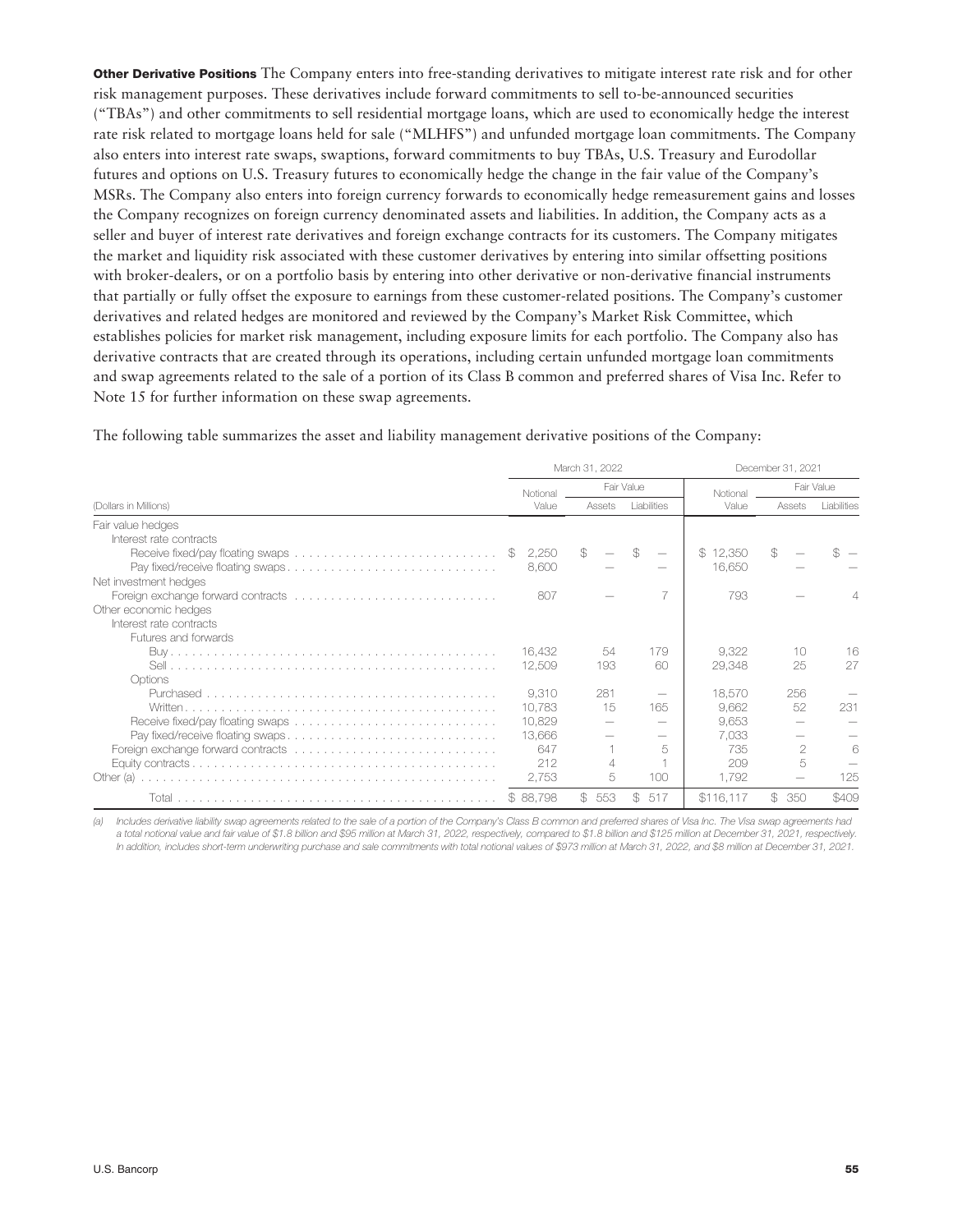#### The following table summarizes the customer-related derivative positions of the Company:

|                                 |           | March 31, 2022      |             | December 31, 2021 |         |               |  |
|---------------------------------|-----------|---------------------|-------------|-------------------|---------|---------------|--|
|                                 |           |                     | Fair Value  | Notional          |         | Fair Value    |  |
| (Dollars in Millions)           | Value     | Assets              | Liabilities | Value             | Assets  | I jabilities  |  |
| Interest rate contracts         |           |                     |             |                   |         |               |  |
|                                 | \$189.323 | $\mathbb{S}$<br>752 | \$2,028     | \$178,701         | \$2,007 | S.<br>438     |  |
|                                 | 181.909   | 831                 | 341         | 174.176           | 134     | 670           |  |
| Other (a)                       | 17.471    |                     | З           | 16.267            |         | $\mathcal{P}$ |  |
| Options                         |           |                     |             |                   |         |               |  |
| Purchased                       | 87.564    | 667                 |             | 89.679            | 194     | 36            |  |
|                                 | 84.177    | 2                   | 649         | 85.211            | 36      | 176           |  |
| <b>Futures</b>                  |           |                     |             |                   |         |               |  |
|                                 | 291       |                     |             | 3.607             |         |               |  |
|                                 | 5,185     |                     |             | 3.941             |         |               |  |
| Foreign exchange rate contracts |           |                     |             |                   |         |               |  |
|                                 | 102.688   | 1.468               | 1.473       | 89.321            | 1.145   | 1.143         |  |
| Options                         |           |                     |             |                   |         |               |  |
| Purchased                       | 910       | 25                  |             | 805               | 19      |               |  |
|                                 | 910       |                     | 25          | 805               |         | 19            |  |
|                                 | 9.537     |                     | 10          | 9.331             |         | 5             |  |
|                                 | \$679.965 | \$3.747             | \$4.531     | \$651.844         | \$3.537 | \$2.489       |  |

*(a) Primarily represents floating rate interest rate swaps that pay based on differentials between specified interest rate indexes.*

The table below shows the effective portion of the gains (losses) recognized in other comprehensive income (loss) and the gains (losses) reclassified from other comprehensive income (loss) into earnings (net-of-tax) for the three months ended March 31:

|                                                 |      | Gains (Losses)<br>Recognized in<br>Other<br>Comprehensive<br>Income<br>(Loss) | Gains (Losses)<br>Reclassified<br>from Other<br>Comprehensive<br>Income (Loss)<br>into Eamings |        |
|-------------------------------------------------|------|-------------------------------------------------------------------------------|------------------------------------------------------------------------------------------------|--------|
| (Dollars in Millions)                           | 2022 | 2021                                                                          | 2022                                                                                           | 2021   |
| <b>Asset and Liability Management Positions</b> |      |                                                                               |                                                                                                |        |
| Cash flow hedges                                |      |                                                                               |                                                                                                |        |
|                                                 |      | \$74                                                                          |                                                                                                | \$ (3) |
| Net investment hedges                           |      |                                                                               |                                                                                                |        |
|                                                 |      |                                                                               |                                                                                                |        |
|                                                 | 20   | 48                                                                            |                                                                                                |        |

*Note: The Company does not exclude components from effectiveness testing for cash flow and net investment hedges.*

#### The table below shows the effect of fair value and cash flow hedge accounting on the Consolidated Statement of Income for the three months ended March 31:

|                                                                                                              |              | Interest Income | Interest Expense |            |  |
|--------------------------------------------------------------------------------------------------------------|--------------|-----------------|------------------|------------|--|
| (Dollars in Millions)                                                                                        | 2022         | 2021            |                  | $202 -$    |  |
| Total amount of income and expense line items presented in the Consolidated Statement of Income in which the |              | \$3.341         |                  |            |  |
| <b>Asset and Liability Management Positions</b><br>Fair value hedges<br>Cash flow hedges                     | 517<br>(518) | (1)             | 72<br>(71)       | 55<br>(55) |  |

*Note: The Company does not exclude components from effectiveness testing for fair value and cash flow hedges. The Company reclassified losses of \$11 million and \$15 million into earnings during the three months ended March 31, 2022 and 2021, respectively, as a result of realized cash flows on discontinued cash flow hedges. No amounts were reclassified into earnings on discontinued cash flow hedges because it is probable the original hedged forecasted cash flows will not occur.*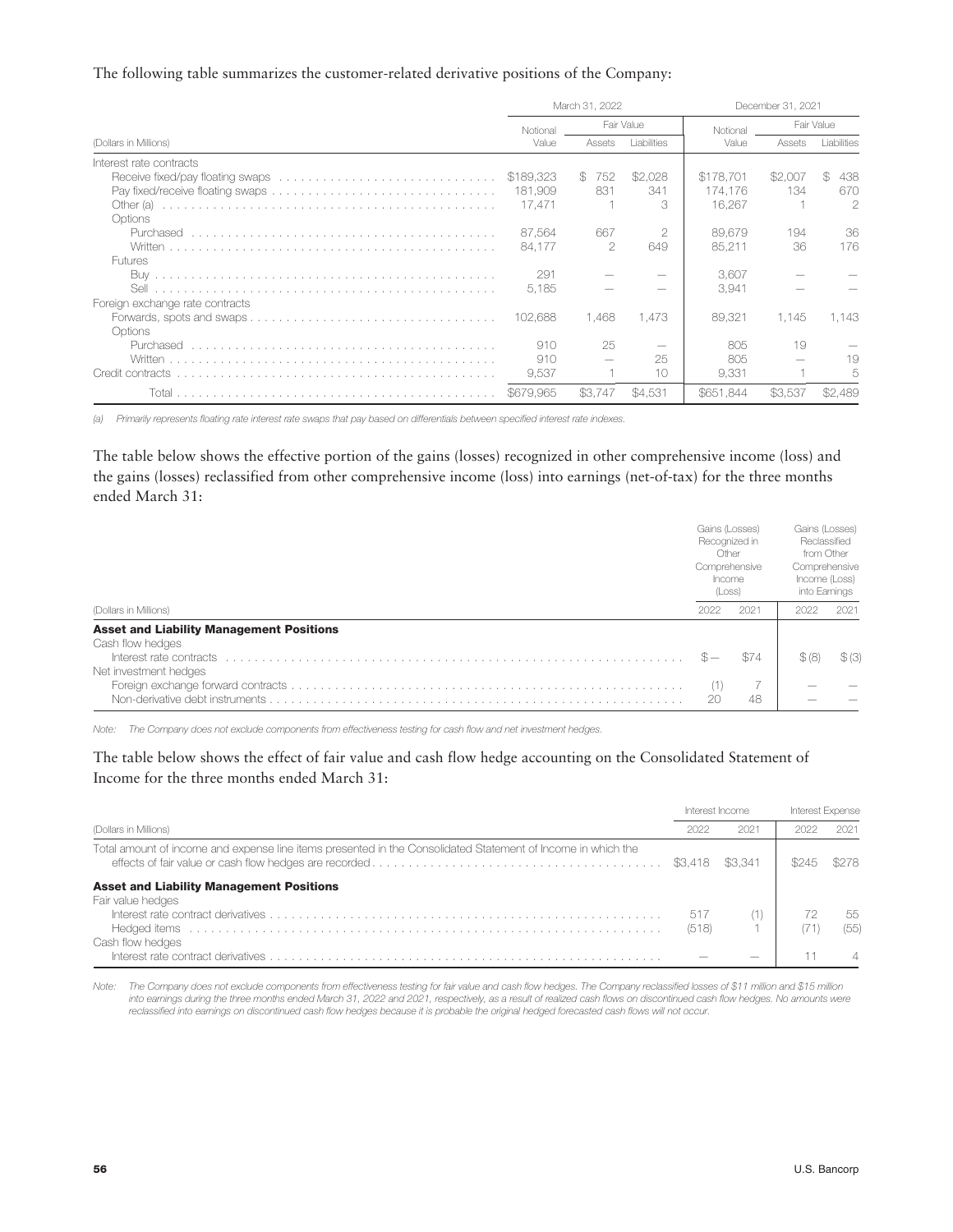The table below shows cumulative hedging adjustments and the carrying amount of assets and liabilities designated in fair value hedges:

|                                             |                | Carrying Amount of the Hedged Assets and<br>Liabilities. | Cumulative Hedging Adjustment (a) |                                   |  |  |
|---------------------------------------------|----------------|----------------------------------------------------------|-----------------------------------|-----------------------------------|--|--|
| At December 31 (Dollars in Millions)        | March 31, 2022 | December 31, 2021                                        |                                   | March 31, 2022  December 31, 2021 |  |  |
| Line Item in the Consolidated Balance Sheet |                |                                                          |                                   |                                   |  |  |
|                                             | \$7.962        | \$16,445                                                 | \$ (579)                          | \$ (26)                           |  |  |
|                                             | 2.148          | 12.278                                                   | 382                               | 585                               |  |  |

*(a) The cumulative hedging adjustment related to discontinued hedging relationships on available-for-sale investment securities and long-term debt was \$(40) million and \$509 million, respectively, at March 31, 2022, compared with \$(6) million and \$640 million at December 31, 2021, respectively.*

### The table below shows the gains (losses) recognized in earnings for other economic hedges and the customer-related positions for the three months ended March 31:

| (Dollars in Millions)                           | Location of Gains (Losses)<br>Recognized in Eamings | 2022  | 2021           |
|-------------------------------------------------|-----------------------------------------------------|-------|----------------|
| <b>Asset and Liability Management Positions</b> |                                                     |       |                |
| Other economic hedges                           |                                                     |       |                |
| Interest rate contracts                         |                                                     |       |                |
|                                                 | Mortgage banking revenue                            | \$223 | \$430          |
|                                                 | Mortgage banking revenue                            | (47)  | 12             |
|                                                 | Mortgage banking revenue                            | (204) | (390)          |
|                                                 | Other noninterest income                            | (3)   | (3)            |
|                                                 | Compensation expense                                | (2)   | $\overline{4}$ |
|                                                 | Other noninterest income                            | (1)   |                |
| <b>Customer-Related Positions</b>               |                                                     |       |                |
| Interest rate contracts                         |                                                     |       |                |
|                                                 | Commercial products revenue                         | 17    | 27             |
|                                                 | Commercial products revenue                         | 4     | (              |
|                                                 | Commercial products revenue                         | 16    |                |
| Foreign exchange rate contracts                 |                                                     |       |                |
|                                                 | Commercial products revenue                         | 15    | 19             |
|                                                 | Commercial products revenue                         | 5     |                |

Derivatives are subject to credit risk associated with counterparties to the derivative contracts. The Company measures that credit risk using a credit valuation adjustment and includes it within the fair value of the derivative. The Company manages counterparty credit risk through diversification of its derivative positions among various counterparties, by entering into derivative positions that are centrally cleared through clearinghouses, by entering into master netting arrangements and, where possible, by requiring collateral arrangements. A master netting arrangement allows two counterparties, who have multiple derivative contracts with each other, the ability to net settle amounts under all contracts, including any related collateral, through a single payment and in a single currency. Collateral arrangements generally require the counterparty to deliver collateral (typically cash or U.S. Treasury and agency securities) equal to the Company's net derivative receivable, subject to minimum transfer and credit rating requirements.

The Company's collateral arrangements are predominately bilateral and, therefore, contain provisions that require collateralization of the Company's net liability derivative positions. Required collateral coverage is based on net liability thresholds and may be contingent upon the Company's credit rating from two of the nationally recognized statistical rating organizations. If the Company's credit rating were to fall below credit ratings thresholds established in the collateral arrangements, the counterparties to the derivatives could request immediate additional collateral coverage up to and including full collateral coverage for derivatives in a net liability position. The aggregate fair value of all derivatives under collateral arrangements that were in a net liability position at March 31, 2022, was \$1.2 billion. At March 31, 2022, the Company had \$841 million of cash posted as collateral against this net liability position.

# **Note 14 Netting Arrangements for Certain Financial Instruments and Securities Financing Activities**

The Company's derivative portfolio consists of bilateral over-the-counter trades, certain interest rate derivatives and credit contracts required to be centrally cleared through clearinghouses per current regulations, and exchange-traded positions which may include U.S. Treasury and Eurodollar futures or options on U.S. Treasury futures. Of the Company's \$768.8 billion total notional amount of derivative positions at March 31, 2022, \$413.4 billion related to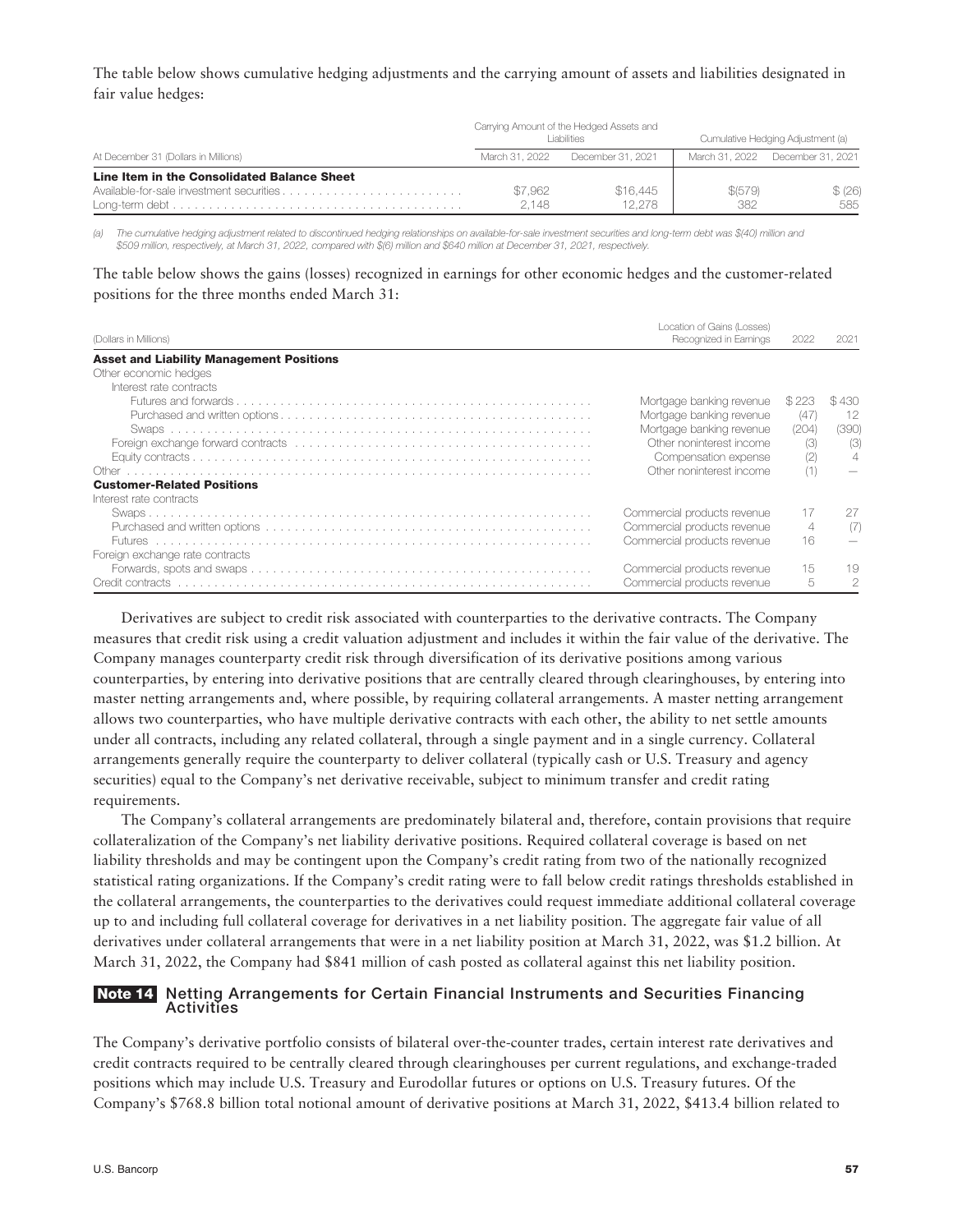bilateral over-the-counter trades, \$349.3 billion related to those centrally cleared through clearinghouses and \$6.1 billion related to those that were exchange-traded. The Company's derivative contracts typically include offsetting rights (referred to as netting arrangements), and depending on expected volume, credit risk, and counterparty preference, collateral maintenance may be required. For all derivatives under collateral support arrangements, fair value is determined daily and, depending on the collateral maintenance requirements, the Company and a counterparty may receive or deliver collateral, based upon the net fair value of all derivative positions between the Company and the counterparty. Collateral is typically cash, but securities may be allowed under collateral arrangements with certain counterparties. Receivables and payables related to cash collateral are included in other assets and other liabilities on the Consolidated Balance Sheet, along with the related derivative asset and liability fair values. Any securities pledged to counterparties as collateral remain on the Consolidated Balance Sheet. Securities received from counterparties as collateral are not recognized on the Consolidated Balance Sheet, unless the counterparty defaults. In general, securities used as collateral can be sold, repledged or otherwise used by the party in possession. No restrictions exist on the use of cash collateral by either party. Refer to Note 13 for further discussion of the Company's derivatives, including collateral arrangements.

As part of the Company's treasury and broker-dealer operations, the Company executes transactions that are treated as securities sold under agreements to repurchase or securities purchased under agreements to resell, both of which are accounted for as collateralized financings. Securities sold under agreements to repurchase include repurchase agreements and securities loaned transactions. Securities purchased under agreements to resell include reverse repurchase agreements and securities borrowed transactions. For securities sold under agreements to repurchase, the Company records a liability for the cash received, which is included in short-term borrowings on the Consolidated Balance Sheet. For securities purchased under agreements to resell, the Company records a receivable for the cash paid, which is included in other assets on the Consolidated Balance Sheet.

Securities transferred to counterparties under repurchase agreements and securities loaned transactions continue to be recognized on the Consolidated Balance Sheet, are measured at fair value, and are included in investment securities or other assets. Securities received from counterparties under reverse repurchase agreements and securities borrowed transactions are not recognized on the Consolidated Balance Sheet unless the counterparty defaults. The securities transferred under repurchase and reverse repurchase transactions typically are U.S. Treasury and agency securities, residential agency mortgage-backed securities or corporate debt securities. The securities loaned or borrowed typically are corporate debt securities traded by the Company's broker-dealer subsidiary. In general, the securities transferred can be sold, repledged or otherwise used by the party in possession. No restrictions exist on the use of cash collateral by either party. Repurchase/reverse repurchase and securities loaned/borrowed transactions expose the Company to counterparty risk. The Company manages this risk by performing assessments, independent of business line managers, and establishing concentration limits on each counterparty. Additionally, these transactions include collateral arrangements that require the fair values of the underlying securities to be determined daily, resulting in cash being obtained or refunded to counterparties to maintain specified collateral levels.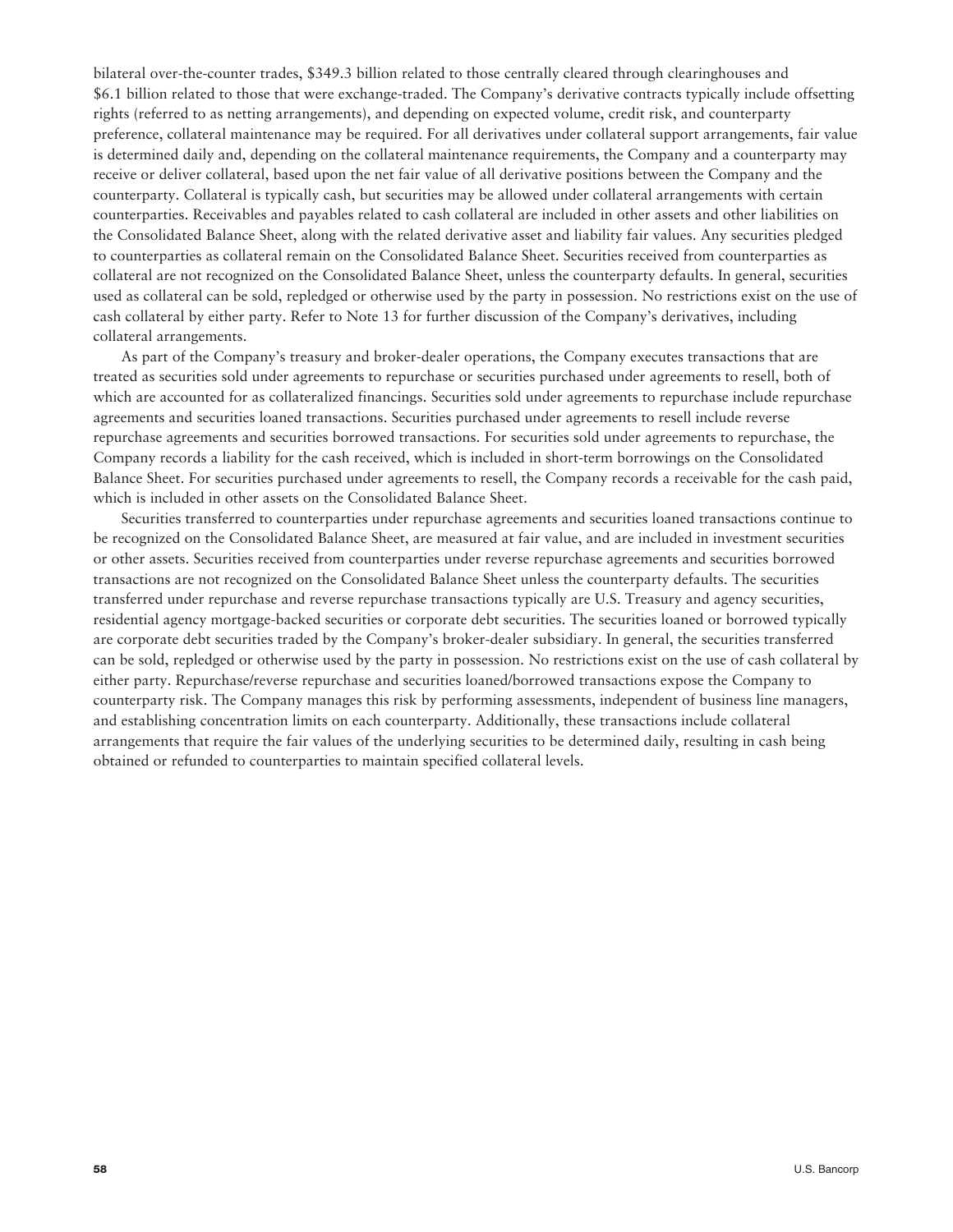## The following table summarizes the maturities by category of collateral pledged for repurchase agreements and securities loaned transactions:

| (Dollars in Millions)                                                                                                                                                                                                          | Overnight and<br>Continuous       | Less Than<br>30 Days | $30 - 89$<br>Davs | Greater Than<br>90 Days | Total                   |
|--------------------------------------------------------------------------------------------------------------------------------------------------------------------------------------------------------------------------------|-----------------------------------|----------------------|-------------------|-------------------------|-------------------------|
| <b>March 31, 2022</b>                                                                                                                                                                                                          |                                   |                      |                   |                         |                         |
| Repurchase agreements                                                                                                                                                                                                          | $\mathbb{S}$<br>499<br>843<br>537 |                      |                   | $\mathbb{R}^-$          | \$<br>499<br>843<br>537 |
| Securities loaned                                                                                                                                                                                                              | 1,879                             |                      |                   |                         | 1.879                   |
|                                                                                                                                                                                                                                | 70                                |                      |                   |                         | 70                      |
| Total securities loaned in the contract of the contract of the contract of the contract of the contract of the contract of the contract of the contract of the contract of the contract of the contract of the contract of the | 70                                |                      |                   |                         | 70                      |
|                                                                                                                                                                                                                                | \$1,949                           | $R-$                 | $R-$              | $\rightarrow$           | \$1,949                 |
| <b>December 31, 2021</b><br>Repurchase agreements                                                                                                                                                                              |                                   |                      |                   |                         |                         |
|                                                                                                                                                                                                                                | $\mathbb{S}$<br>378               |                      |                   | $\rightarrow$           | \$<br>378               |
|                                                                                                                                                                                                                                | 551                               |                      |                   |                         | 551                     |
|                                                                                                                                                                                                                                | 646                               |                      |                   |                         | 646                     |
| Securities loaned                                                                                                                                                                                                              | 1.575                             |                      |                   |                         | 1.575                   |
|                                                                                                                                                                                                                                | 169                               |                      |                   |                         | 169                     |
| Total securities loaned with the contract of the contract of the contract of the contract of the contract of the contract of the contract of the contract of the contract of the contract of the contract of the contract of t | 169                               |                      |                   |                         | 169                     |
|                                                                                                                                                                                                                                | \$1,744                           | $\rightarrow$        | $\mathbb{R}^-$    | $\rightarrow$           | \$1.744                 |

The Company executes its derivative, repurchase/reverse repurchase and securities loaned/borrowed transactions under the respective industry standard agreements. These agreements include master netting arrangements that allow for multiple contracts executed with the same counterparty to be viewed as a single arrangement. This allows for net settlement of a single amount on a daily basis. In the event of default, the master netting arrangement provides for close-out netting, which allows all of these positions with the defaulting counterparty to be terminated and net settled with a single payment amount.

The Company has elected to offset the assets and liabilities under netting arrangements for the balance sheet presentation of the majority of its derivative counterparties. The netting occurs at the counterparty level, and includes all assets and liabilities related to the derivative contracts, including those associated with cash collateral received or delivered. The Company has not elected to offset the assets and liabilities under netting arrangements for the balance sheet presentation of repurchase/reverse repurchase and securities loaned/borrowed transactions.

The following tables provide information on the Company's netting adjustments, and items not offset on the Consolidated Balance Sheet but available for offset in the event of default:

|                          |                         | Gross Amounts<br>Offset on the<br>Gross<br>Consolidated<br>Balance Sheet (a) | Net Amounts<br>Presented on the<br>Consolidated<br><b>Balance Sheet</b> | Gross Amounts Not Offset on the<br>Consolidated Balance Sheet |                                         |                |
|--------------------------|-------------------------|------------------------------------------------------------------------------|-------------------------------------------------------------------------|---------------------------------------------------------------|-----------------------------------------|----------------|
| (Dollars in Millions)    | Recognized<br>Assets    |                                                                              |                                                                         | Financial<br>Instruments (b)                                  | Collateral<br>Received (c)              | Net Amount     |
| <b>March 31, 2022</b>    | \$4,279<br>506<br>1,452 | $\frac{1}{2}(2,313)$                                                         | \$1,966<br>506<br>1,452                                                 | $\Im(168)$<br>(405)                                           | S.<br>(24)<br>(101<br>(1, 412)          | \$1.774<br>40  |
|                          | \$6,237                 | $\frac{1}{2}(2,313)$                                                         | \$3.924                                                                 | \$(573)                                                       | \$(1,537)                               | \$1,814        |
| <b>December 31, 2021</b> | \$3,830<br>359<br>1,868 | $\frac{1}{2}(1,609)$                                                         | \$2.221<br>359<br>1,868                                                 | \$(142)<br>(249)                                              | $^{\circ}$<br>(106)<br>(110)<br>(1,818) | \$1,973<br>-50 |
|                          | \$6,057                 | $\frac{1}{2}(1,609)$                                                         | \$4,448                                                                 | \$ (391)                                                      | \$(2,034)                               | \$2.023        |

*(a) Includes \$1.1 billion and \$528 million of cash collateral related payables that were netted against derivative assets at March 31, 2022 and December 31, 2021, respectively.*

*(b) For derivative assets this includes any derivative liability fair values that could be offset in the event of counterparty default; for reverse repurchase agreements this includes any repurchase agreement payables that could be offset in the event of counterparty default; for securities borrowed this includes any securities loaned payables that could be offset in the event of counterparty default.*

*(c) Includes the fair value of securities received by the Company from the counterparty. These securities are not included on the Consolidated Balance Sheet unless the counterparty defaults.*

*(d) Excludes \$21 million and \$57 million at March 31, 2022 and December 31, 2021, respectively, of derivative assets not subject to netting arrangements.*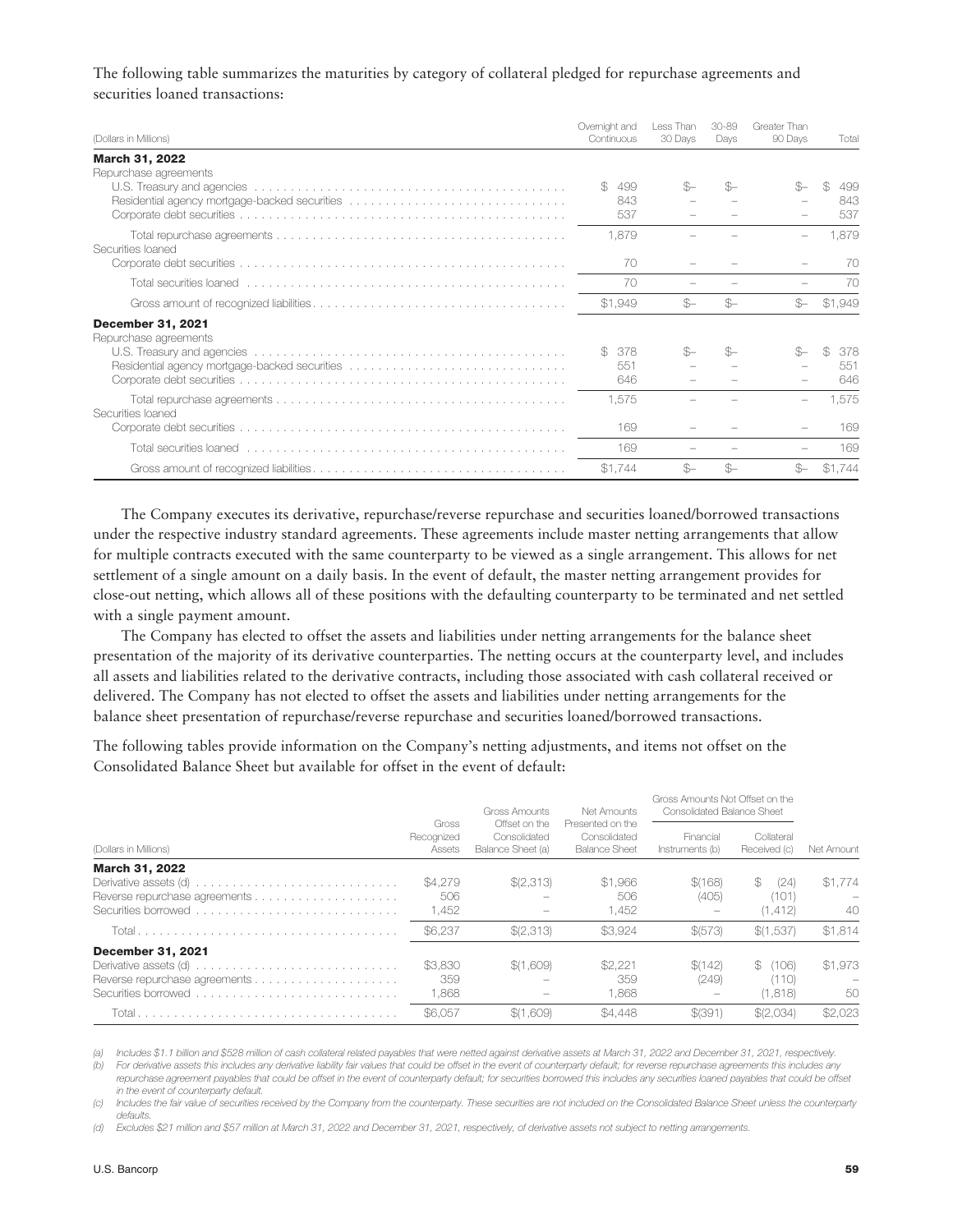|                          |                               | Gross Amounts                                      | Net Amounts                                              | Gross Amounts Not Offset on the<br>Consolidated Balance Sheet |                                 |              |
|--------------------------|-------------------------------|----------------------------------------------------|----------------------------------------------------------|---------------------------------------------------------------|---------------------------------|--------------|
| (Dollars in Millions)    | Gross<br>Recognized<br>Assets | Offset on the<br>Consolidated<br>Balance Sheet (a) | Presented on the<br>Consolidated<br><b>Balance Sheet</b> | Financial<br>Instruments (b)                                  | Collateral<br>Received (c)      | Net Amount   |
| <b>March 31, 2022</b>    | \$4,908<br>1.879<br>70        | \$(2,084)                                          | \$2,824<br>1.879<br>70                                   | \$(168)<br>(405)                                              | $\mathbb{S}$<br>(1.474)<br>(69) | \$2,656      |
|                          | \$6.857                       | \$(2,084)                                          | \$4.773                                                  | \$ (573)                                                      | $\$(1,543)$                     | \$2.657      |
| <b>December 31, 2021</b> | \$2.761<br>1.575<br>169       | $\frac{1}{2}(1,589)$                               | \$1.172<br>1.575<br>169                                  | \$(142)<br>(249)                                              | $\mathbb{S}$<br>(1,326)<br>(167 | \$1,030<br>2 |
|                          | \$4,505                       | $\frac{1569}{2}$                                   | \$2.916                                                  | \$(391                                                        | \$(1.493)                       | \$1,032      |

*(a) Includes \$841 million and \$508 million of cash collateral related receivables that were netted against derivative liabilities at March 31, 2022 and December 31, 2021, respectively. (b) For derivative liabilities this includes any derivative asset fair values that could be offset in the event of counterparty default; for repurchase agreements this includes any reverse*

*repurchase agreement receivables that could be offset in the event of counterparty default; for securities loaned this includes any securities borrowed receivables that could be offset in the event of counterparty default.*

*(c) Includes the fair value of securities pledged by the Company to the counterparty. These securities are included on the Consolidated Balance Sheet unless the Company defaults.*

*(d) Excludes \$140 million and \$137 million at March 31, 2022 and December 31, 2021, respectively, of derivative liabilities not subject to netting arrangements.*

## **Note 15 Fair Values of Assets and Liabilities**

The Company uses fair value measurements for the initial recording of certain assets and liabilities, periodic remeasurement of certain assets and liabilities, and disclosures. Derivatives, trading and available-for-sale investment securities, MSRs and substantially all MLHFS are recorded at fair value on a recurring basis. Additionally, from time to time, the Company may be required to record at fair value other assets on a nonrecurring basis, such as loans held for sale, loans held for investment and certain other assets. These nonrecurring fair value adjustments typically involve application of lower-of-cost-or-fair value accounting or impairment write-downs of individual assets.

Fair value is defined as the exchange price that would be received for an asset or paid to transfer a liability (an exit price) in the principal or most advantageous market for the asset or liability in an orderly transaction between market participants on the measurement date. A fair value measurement reflects all of the assumptions that market participants would use in pricing the asset or liability, including assumptions about the risk inherent in a particular valuation technique, the effect of a restriction on the sale or use of an asset and the risk of nonperformance.

The Company groups its assets and liabilities measured at fair value into a three-level hierarchy for valuation techniques used to measure financial assets and financial liabilities at fair value. This hierarchy is based on whether the valuation inputs are observable or unobservable. These levels are:

- Level 1 Quoted prices in active markets for identical assets or liabilities. Level 1 includes U.S. Treasury securities, as well as exchange-traded instruments.
- Level 2 Observable inputs other than Level 1 prices, such as quoted prices for similar assets or liabilities; quoted prices in markets that are not active; or other inputs that are observable or can be corroborated by observable market data for substantially the full term of the assets or liabilities. Level 2 includes debt securities that are traded less frequently than exchange-traded instruments and which are typically valued using third party pricing services; derivative contracts and other assets and liabilities, including securities, whose value is determined using a pricing model with inputs that are observable in the market or can be derived principally from or corroborated by observable market data; and MLHFS whose values are determined using quoted prices for similar assets or pricing models with inputs that are observable in the market or can be corroborated by observable market data.
- Level 3 Unobservable inputs that are supported by little or no market activity and that are significant to the fair value of the assets or liabilities. Level 3 assets and liabilities include financial instruments whose values are determined using pricing models, discounted cash flow methodologies, or similar techniques, as well as instruments for which the determination of fair value requires significant management judgment or estimation. This category includes MSRs and certain derivative contracts.

#### **Valuation Methodologies**

The valuation methodologies used by the Company to measure financial assets and liabilities at fair value are described below. In addition, the following section includes an indication of the level of the fair value hierarchy in which the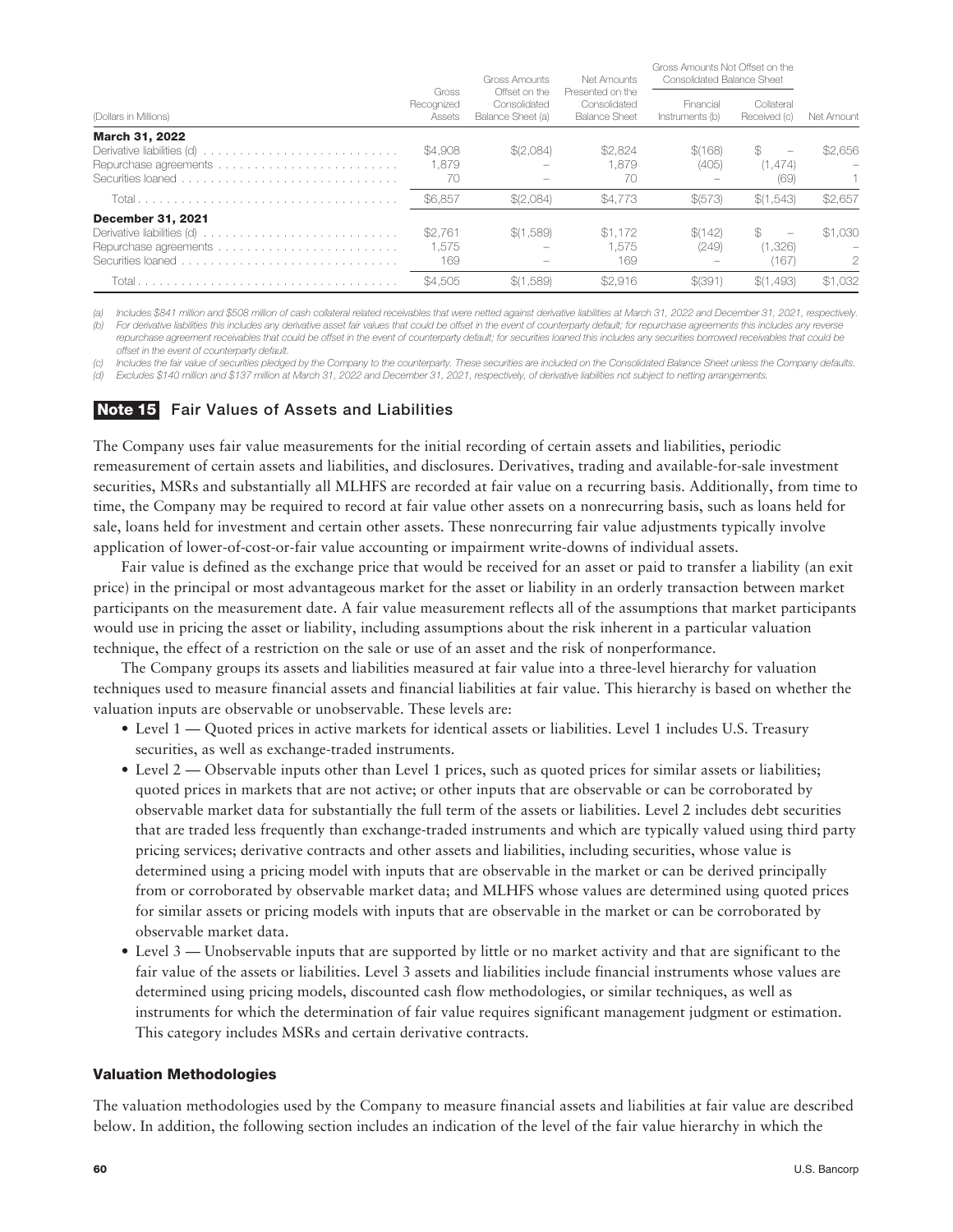assets or liabilities are classified. Where appropriate, the descriptions include information about the valuation models and key inputs to those models. During the three months ended March 31, 2022 and 2021, there were no significant changes to the valuation techniques used by the Company to measure fair value.

**Available-For-Sale Investment Securities** When quoted market prices for identical securities are available in an active market, these prices are used to determine fair value and these securities are classified within Level 1 of the fair value hierarchy. Level 1 investment securities include U.S. Treasury and exchange-traded securities.

For other securities, quoted market prices may not be readily available for the specific securities. When possible, the Company determines fair value based on market observable information, including quoted market prices for similar securities, inactive transaction prices, and broker quotes. These securities are classified within Level 2 of the fair value hierarchy. Level 2 valuations are generally provided by a third-party pricing service. Level 2 investment securities are predominantly agency mortgage-backed securities, certain other asset-backed securities, obligations of state and political subdivisions and agency debt securities.

**Mortgage Loans Held For Sale** MLHFS measured at fair value, for which an active secondary market and readily available market prices exist, are initially valued at the transaction price and are subsequently valued by comparison to instruments with similar collateral and risk profiles. MLHFS are classified within Level 2. Included in mortgage banking revenue were net losses of \$234 million and \$215 million for the three months ended March 31, 2022 and 2021, respectively, from the changes to fair value of these MLHFS under fair value option accounting guidance. Changes in fair value due to instrument specific credit risk were immaterial. Interest income for MLHFS is measured based on contractual interest rates and reported as interest income on the Consolidated Statement of Income. Electing to measure MLHFS at fair value reduces certain timing differences and better matches changes in fair value of these assets with changes in the value of the derivative instruments used to economically hedge them without the burden of complying with the requirements for hedge accounting.

**Mortgage Servicing Rights** MSRs are valued using a discounted cash flow methodology, and are classified within Level 3. The Company determines fair value of the MSRs by projecting future cash flows for different interest rate scenarios using prepayment rates and other assumptions, and discounts these cash flows using a risk adjusted rate based on option adjusted spread levels. There is minimal observable market activity for MSRs on comparable portfolios and, therefore, the determination of fair value requires significant management judgment. Refer to Note 7 for further information on MSR valuation assumptions.

**Derivatives** The majority of derivatives held by the Company are executed over-the-counter or centrally cleared through clearinghouses and are valued using market standard cash flow valuation techniques. The models incorporate inputs, depending on the type of derivative, including interest rate curves, foreign exchange rates and volatility. All derivative values incorporate an assessment of the risk of counterparty nonperformance, measured based on the Company's evaluation of credit risk including external assessments of credit risk. The Company monitors and manages its nonperformance risk by considering its ability to net derivative positions under master netting arrangements, as well as collateral received or provided under collateral arrangements. Accordingly, the Company has elected to measure the fair value of derivatives, at a counterparty level, on a net basis. The majority of the derivatives are classified within Level 2 of the fair value hierarchy, as the significant inputs to the models, including nonperformance risk, are observable. However, certain derivative transactions are with counterparties where risk of nonperformance cannot be observed in the market and, therefore, the credit valuation adjustments result in these derivatives being classified within Level 3 of the fair value hierarchy.

The Company also has other derivative contracts that are created through its operations, including commitments to purchase and originate mortgage loans and swap agreements executed in conjunction with the sale of a portion of its Class B common and preferred shares of Visa Inc. (the "Visa swaps"). The mortgage loan commitments are valued by pricing models that include market observable and unobservable inputs, which result in the commitments being classified within Level 3 of the fair value hierarchy. The unobservable inputs include assumptions about the percentage of commitments that actually become a closed loan and the MSR value that is inherent in the underlying loan value. The Visa swaps require payments by either the Company or the purchaser of the Visa Inc. Class B common and preferred shares when there are changes in the conversion rate of the Visa Inc. Class B common and preferred shares to Visa Inc. Class A common and preferred shares, respectively, as well as quarterly payments to the purchaser based on specified terms of the agreements. Management reviews and updates the Visa swaps fair value in conjunction with its review of Visa Inc. related litigation contingencies, and the associated escrow funding. The expected litigation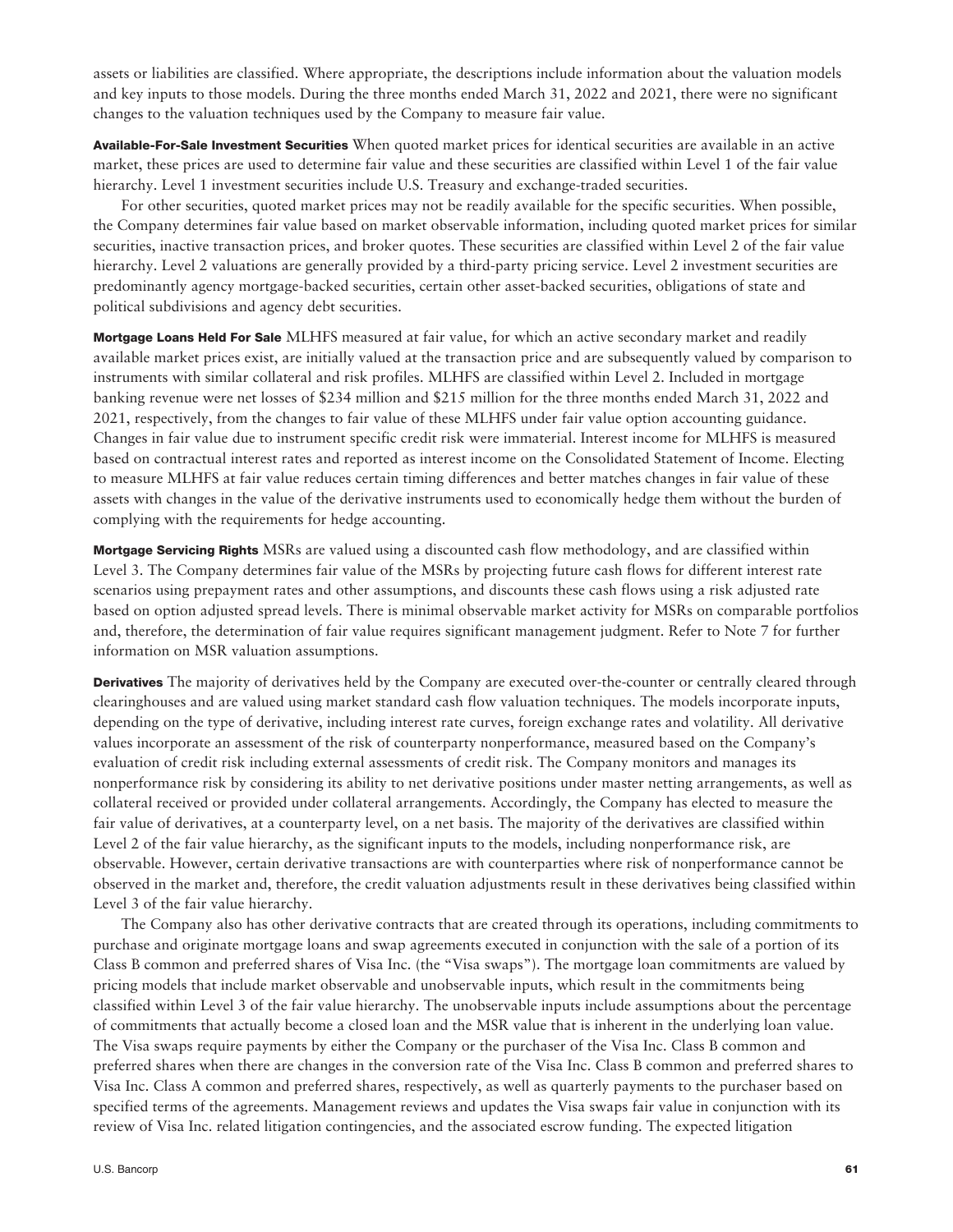resolution impacts the Visa Inc. Class B common share to Visa Inc. Class A common share conversion rate, as well as the ultimate termination date for the Visa swaps. Accordingly, the Visa swaps are classified within Level 3. Refer to Note 16 for further information on the Visa Inc. restructuring and related card association litigation.

#### **Significant Unobservable Inputs of Level 3 Assets and Liabilities**

The following section provides information to facilitate an understanding of the uncertainty in the fair value measurements for the Company's Level 3 assets and liabilities recorded at fair value on the Consolidated Balance Sheet. This section includes a description of the significant inputs used by the Company and a description of any interrelationships between these inputs. The discussion below excludes nonrecurring fair value measurements of collateral value used for impairment measures for loans and OREO. These valuations utilize third party appraisal or broker price opinions, and are classified as Level 3 due to the significant judgment involved.

**Mortgage Servicing Rights** The significant unobservable inputs used in the fair value measurement of the Company's MSRs are expected prepayments and the option adjusted spread that is added to the risk-free rate to discount projected cash flows. Significant increases in either of these inputs in isolation would have resulted in a significantly lower fair value measurement. Significant decreases in either of these inputs in isolation would have resulted in a significantly higher fair value measurement. There is no direct interrelationship between prepayments and option adjusted spread. Prepayment rates generally move in the opposite direction of market interest rates. Option adjusted spread is generally impacted by changes in market return requirements.

The following table shows the significant valuation assumption ranges for MSRs at March 31, 2022:

|  | Minimum Maximum Average (a) |
|--|-----------------------------|
|  |                             |
|  | 9%                          |
|  |                             |

*(a) Determined based on the relative fair value of the related mortgage loans serviced.*

**Derivatives** The Company has two distinct Level 3 derivative portfolios: (i) the Company's commitments to purchase and originate mortgage loans that meet the requirements of a derivative and (ii) the Company's asset/liability and customer-related derivatives that are Level 3 due to unobservable inputs related to measurement of risk of nonperformance by the counterparty. In addition, the Company's Visa swaps are classified within Level 3.

The significant unobservable inputs used in the fair value measurement of the Company's derivative commitments to purchase and originate mortgage loans are the percentage of commitments that actually become a closed loan and the MSR value that is inherent in the underlying loan value. A significant increase in the rate of loans that close would have resulted in a larger derivative asset or liability. A significant increase in the inherent MSR value would have resulted in an increase in the derivative asset or a reduction in the derivative liability. Expected loan close rates and the inherent MSR values are directly impacted by changes in market rates and will generally move in the same direction as interest rates.

The following table shows the significant valuation assumption ranges for the Company's derivative commitments to purchase and originate mortgage loans at March 31, 2022:

|                                                                                                                 |    |      | Weighted-<br>Minimum Maximum Average (a) |
|-----------------------------------------------------------------------------------------------------------------|----|------|------------------------------------------|
|                                                                                                                 | 6% | 100% | 82%                                      |
| Inherent MSR value (basis points per loan) with an array and array and array and array and the control of the c |    |      |                                          |

*(a) Determined based on the relative fair value of the related mortgage loans.*

The significant unobservable input used in the fair value measurement of certain of the Company's asset/liability and customer-related derivatives is the credit valuation adjustment related to the risk of counterparty nonperformance. A significant increase in the credit valuation adjustment would have resulted in a lower fair value measurement. A significant decrease in the credit valuation adjustment would have resulted in a higher fair value measurement. The credit valuation adjustment is impacted by changes in market rates, volatility, market implied credit spreads, and loss recovery rates, as well as the Company's assessment of the counterparty's credit position. At March 31, 2022, the minimum, maximum and weighted-average credit valuation adjustment as a percentage of the net fair value of the counterparty's derivative contracts prior to adjustment was 0 percent, 798 percent and 2 percent, respectively.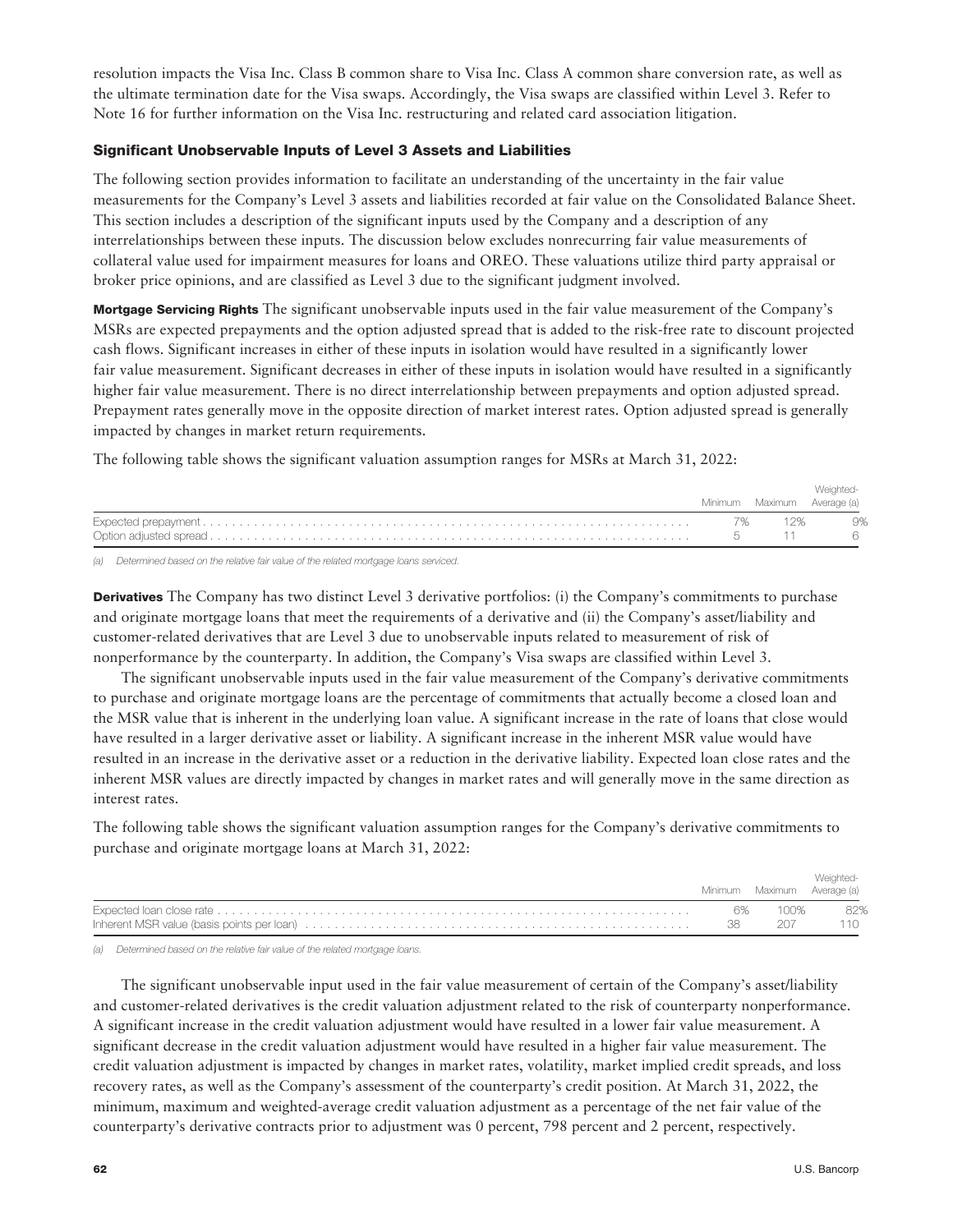The significant unobservable inputs used in the fair value measurement of the Visa swaps are management's estimate of the probability of certain litigation scenarios occurring, and the timing of the resolution of the related litigation loss estimates in excess, or shortfall, of the Company's proportional share of escrow funds. An increase in the loss estimate or a delay in the resolution of the related litigation would have resulted in an increase in the derivative liability. A decrease in the loss estimate or an acceleration of the resolution of the related litigation would have resulted in a decrease in the derivative liability.

The following table summarizes the balances of assets and liabilities measured at fair value on a recurring basis:

| (Dollars in Millions)                                                                                                                                                                                                          | I evel 1                           | Level 2                  | Level 3                       | Nettina                              | Total                  |
|--------------------------------------------------------------------------------------------------------------------------------------------------------------------------------------------------------------------------------|------------------------------------|--------------------------|-------------------------------|--------------------------------------|------------------------|
| March 31, 2022                                                                                                                                                                                                                 |                                    |                          |                               |                                      |                        |
| Available-for-sale securities                                                                                                                                                                                                  |                                    |                          |                               |                                      |                        |
| Mortgage-backed securities                                                                                                                                                                                                     |                                    | $\mathcal{Z}$<br>5.426   | Ĵ.                            | $\mathcal{L}$                        | \$ 26,350              |
|                                                                                                                                                                                                                                | $\qquad \qquad -$                  | 78,992                   |                               |                                      | 78.992                 |
|                                                                                                                                                                                                                                |                                    | 7,963                    |                               |                                      | 7,963                  |
|                                                                                                                                                                                                                                |                                    |                          |                               |                                      | 7                      |
|                                                                                                                                                                                                                                | $\overline{\phantom{m}}$           | 10,273<br>7              |                               |                                      | 10,274<br>7            |
|                                                                                                                                                                                                                                |                                    |                          |                               |                                      |                        |
| Mortgage loans held for sale with the content of the content of the content of the content of the content of the content of the content of the content of the content of the content of the content of the content of the cont | 20,924<br>$\overline{\phantom{a}}$ | 102,661<br>2,203         | 8<br>$\overline{\phantom{m}}$ | $\equiv$<br>$\overline{\phantom{0}}$ | 123,593<br>2.203       |
| Mortgage servicing rights business and successive container and successive containing to more container and the                                                                                                                |                                    | $\overline{\phantom{a}}$ | 3,432                         | $\equiv$                             | 3.432                  |
|                                                                                                                                                                                                                                | 5                                  | 3,385                    | 910                           | (2, 313)                             | 1,987                  |
|                                                                                                                                                                                                                                | 256                                | 1,589                    | $\sim$                        | $\sim$                               | 1,845                  |
|                                                                                                                                                                                                                                | \$21,185                           | \$109,838                | \$4,350                       | \$(2,313)                            | \$133,060              |
|                                                                                                                                                                                                                                | \$.<br>$\overline{\phantom{m}}$    | $\mathbb{S}$<br>3,127    | \$1,921                       | \$(2,084)                            | \$<br>2,964            |
|                                                                                                                                                                                                                                | 215                                | 1,429                    | $\overline{\phantom{a}}$      |                                      | 1,644                  |
|                                                                                                                                                                                                                                | 215<br>S.                          | $\mathcal{L}$<br>4,556   | \$1,921                       | \$(2,084)                            | 4,608<br>$\mathcal{L}$ |
| <b>December 31, 2021</b>                                                                                                                                                                                                       |                                    |                          |                               |                                      |                        |
| Available-for-sale securities                                                                                                                                                                                                  |                                    |                          |                               |                                      |                        |
| Mortgage-backed securities                                                                                                                                                                                                     |                                    | $\mathcal{Z}$<br>5.692   | $\mathcal{L}$<br>$\equiv$     | \$.                                  | \$ 36,609              |
|                                                                                                                                                                                                                                | $\qquad \qquad -$                  | 77.079                   |                               |                                      | 77.079                 |
|                                                                                                                                                                                                                                |                                    | 8.485                    |                               |                                      | 8.485                  |
|                                                                                                                                                                                                                                | $\overline{\phantom{a}}$           | 59                       | 7                             |                                      | 66                     |
|                                                                                                                                                                                                                                |                                    | 10,716<br>7              |                               |                                      | 10,717<br>7            |
|                                                                                                                                                                                                                                | 30.917                             |                          | 8                             | $\equiv$                             |                        |
| Mortgage loans held for sale with a state of the contract of the contract of the contract of the contract of the contract of the contract of the contract of the contract of the contract of the contract of the contract of t | $\overline{\phantom{0}}$           | 102,038<br>6.623         | $\equiv$                      | $\overline{\phantom{m}}$             | 132,963<br>6.623       |
|                                                                                                                                                                                                                                | $\overline{\phantom{0}}$           | $\overline{\phantom{a}}$ | 2,953                         | $\overline{\phantom{m}}$             | 2,953                  |
|                                                                                                                                                                                                                                | 8                                  | 2,490                    | 1,389                         | (1,609)                              | 2,278                  |
|                                                                                                                                                                                                                                | 278                                | 1,921                    | $\sim$                        | $\sim$                               | 2,199                  |
|                                                                                                                                                                                                                                | \$31,203                           | \$113,072                | \$4,350                       | \$(1,609)                            | \$147,016              |
|                                                                                                                                                                                                                                | $\overline{\phantom{m}}$           | $\mathcal{L}$<br>2,308   | \$ 590                        | \$(1,589)                            | $\mathcal{F}$<br>1,309 |
| Short-term borrowings and other liabilities (a) $\ldots \ldots \ldots \ldots \ldots \ldots \ldots \ldots \ldots \ldots \ldots \ldots \ldots$                                                                                   | 209                                | 1,837                    |                               |                                      | 2,046                  |
|                                                                                                                                                                                                                                | $\mathcal{F}$<br>209               | \$4,145                  | \$590                         | \$(1,589)                            | 3,355<br>$\mathcal{L}$ |

*Note: Excluded from the table above are equity investments without readily determinable fair values. The Company has elected to carry these investments at historical cost, adjusted for impairment and any changes resulting from observable price changes for identical or similar investments of the issuer. The aggregate carrying amount of these equity investments was \$80 million and \$79 million at March 31, 2022 and December 31, 2021, respectively. The Company has not recorded impairments or adjustments for observable price changes on these equity investments during the first three months of 2022 and 2021, or on a cumulative basis.*

*(a) Primarily represents the Company's obligation on securities sold short required to be accounted for at fair value per applicable accounting guidance.*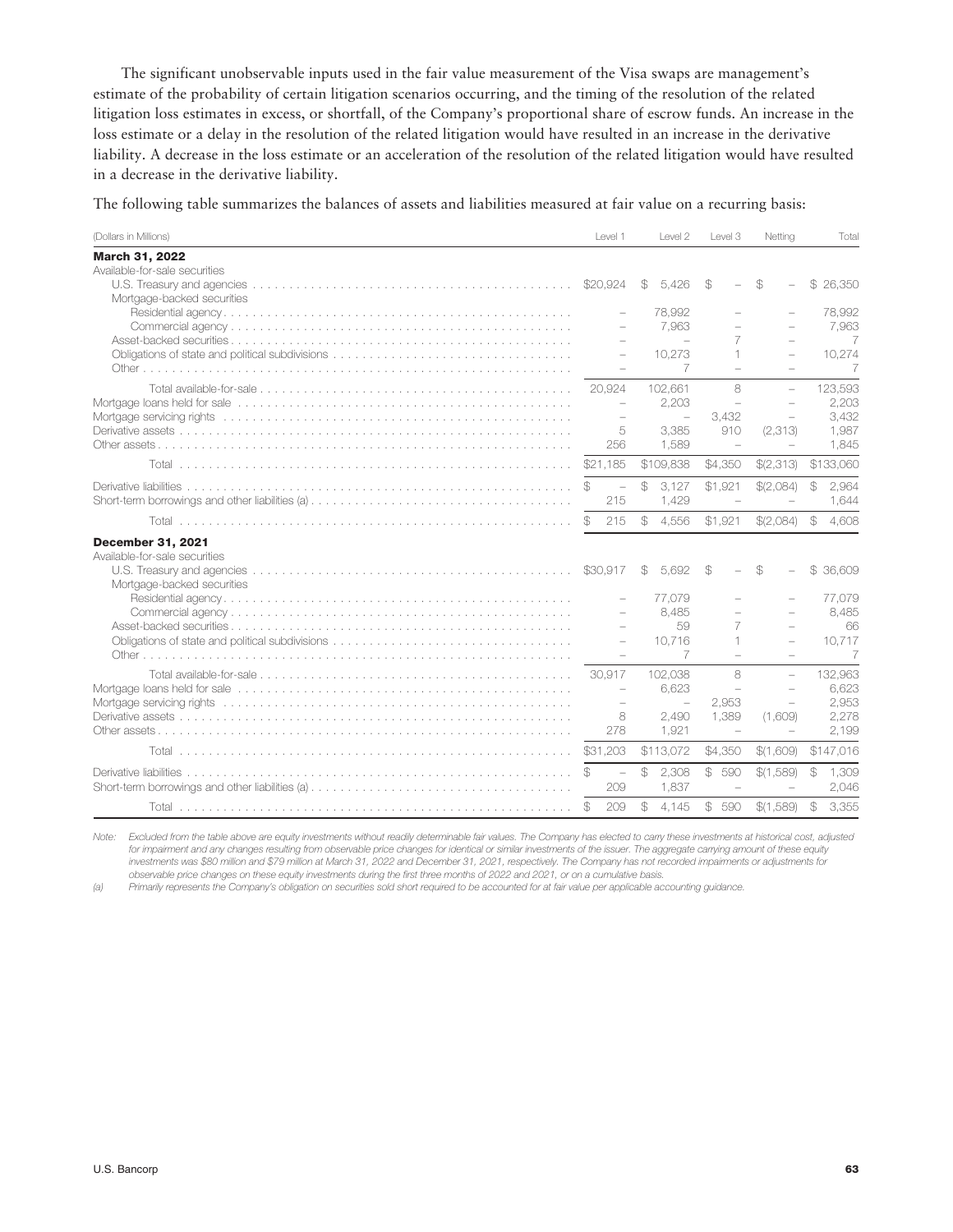The following table presents the changes in fair value for all assets and liabilities measured at fair value on a recurring basis using significant unobservable inputs (Level 3) for the three months ended March 31:

| (Dollars in Millions)                                                                    | Beginning<br>of Period<br>Balance | Net Gains<br>(Losses)<br>Included in<br>Net Income | Purchases | Sales | Issuances | Settlements | Fnd<br>of Period<br>Balance | Net Change<br>in Unrealized<br>Gains (Losses)<br>Relating to<br>Assets and<br>Liabilities<br>Held at End<br>of Period |
|------------------------------------------------------------------------------------------|-----------------------------------|----------------------------------------------------|-----------|-------|-----------|-------------|-----------------------------|-----------------------------------------------------------------------------------------------------------------------|
| 2022                                                                                     |                                   |                                                    |           |       |           |             |                             |                                                                                                                       |
| Available-for-sale securities<br>Obligations of state and political subdivisions         | SS.                               | $\mathcal{L}$                                      |           |       |           | \$          | S.                          |                                                                                                                       |
|                                                                                          | 8<br>2,953<br>799                 | $238$ (a)<br>$(1,867)$ (b)                         | 3<br>11   | (1)   | 237(c)    | \$<br>47    | 8<br>3,432<br>(1, 011)      | $238$ (a)<br>$(1,697)$ (d)                                                                                            |
| 2021<br>Available-for-sale securities<br>Obligations of state and political subdivisions | SS.                               | $\mathcal{L}$                                      |           |       |           |             |                             |                                                                                                                       |
|                                                                                          | 8<br>2,210<br>2,326               | $242$ (a)<br>(935) (e)                             | 16<br>2   | -     | 319(c)    | (237)       | 8<br>2,787<br>1,156         | 242(a)<br>$(900)$ (f)                                                                                                 |

*(a) Included in mortgage banking revenue.*

*(b) Approximately \$(83) million, \$(1.8) billion and \$(1) million included in mortgage banking revenue, commercial products revenue and other noninterest income, respectively. (c) Represents MSRs capitalized during the period.*

*(d) Approximately \$(24) million, \$(1.7) billion and \$(1) million included in mortgage banking revenue, commercial products revenue and other noninterest income, respectively.*

*(e) Approximately \$60 million included in mortgage banking revenue and \$(995) million included in commercial products revenue.*

*(f) Approximately \$78 million included in mortgage banking revenue and \$(978) million included in commercial products revenue.*

The Company is also required periodically to measure certain other financial assets at fair value on a nonrecurring basis. These measurements of fair value usually result from the application of lower-of-cost-or-fair value accounting or write-downs of individual assets.

The following table summarizes the balances as of the measurement date of assets measured at fair value on a nonrecurring basis, and still held as of the reporting date:

|                       | March 31, 2022 |  | December 31, 2021 |                                                               |  |  |  |
|-----------------------|----------------|--|-------------------|---------------------------------------------------------------|--|--|--|
| (Dollars in Millions) |                |  |                   | Level 1 Level 2 Level 3 Total   Level 1 Level 2 Level 3 Total |  |  |  |
|                       |                |  |                   |                                                               |  |  |  |
|                       |                |  |                   | $ -$ 3 3 $ -$ 77 77                                           |  |  |  |

*(a) Represents the carrying value of loans for which adjustments were based on the fair value of the collateral, excluding loans fully charged-off.*

*(b) Primarily represents the fair value of foreclosed properties that were measured at fair value based on an appraisal or broker price opinion of the collateral subsequent to their initial acquisition.*

The following table summarizes losses recognized related to nonrecurring fair value measurements of individual assets or portfolios for the three months ended March 31:

| (Dollars in Millions) | 2021 |
|-----------------------|------|
|                       | \$31 |
|                       |      |

*(a) Represents write-downs of loans which were based on the fair value of the collateral, excluding loans fully charged-off.*

*(b) Primarily represents related losses of foreclosed properties that were measured at fair value subsequent to their initial acquisition.*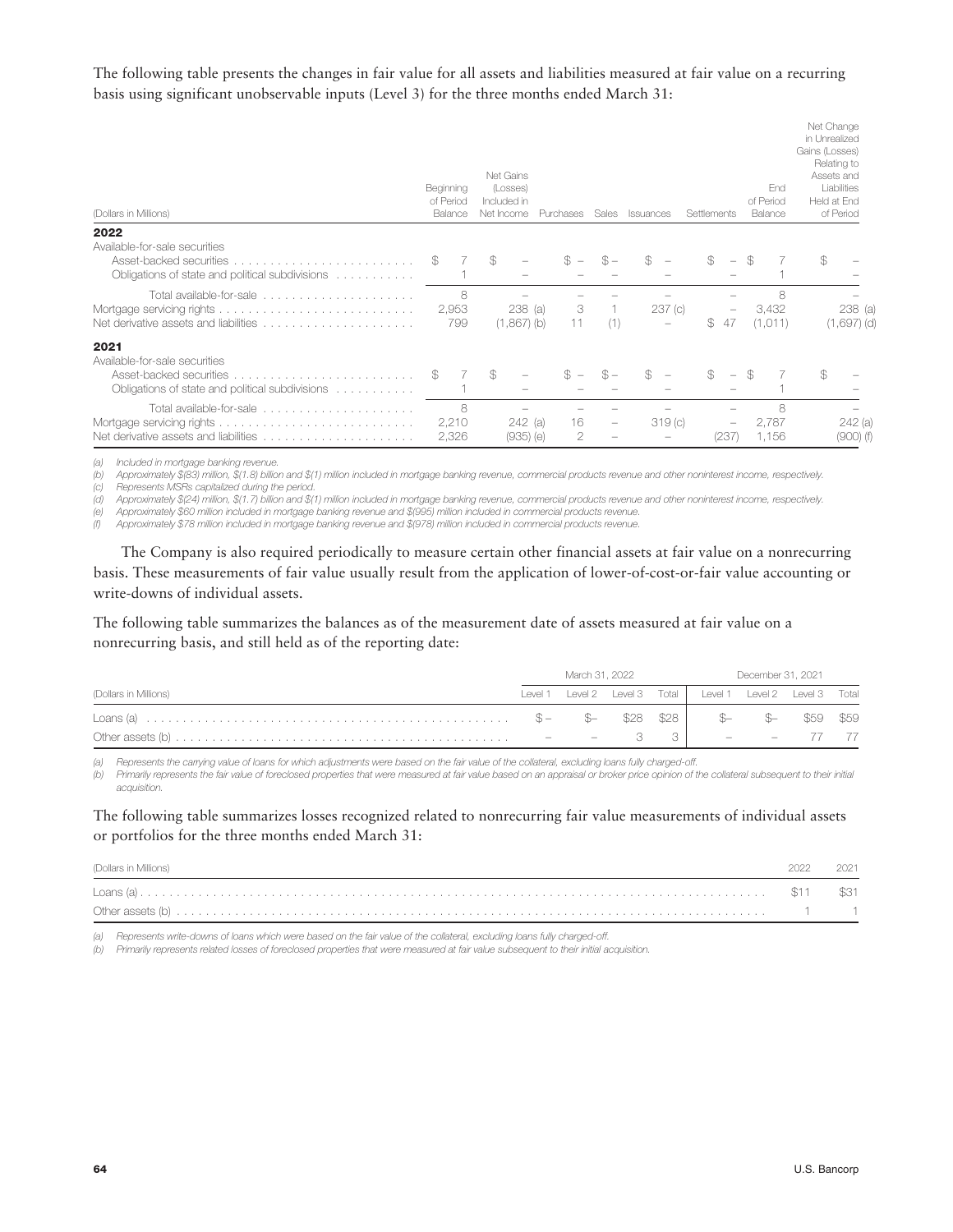#### **Fair Value Option**

The following table summarizes the differences between the aggregate fair value carrying amount of MLHFS for which the fair value option has been elected and the aggregate unpaid principal amount that the Company is contractually obligated to receive at maturity:

|                                                                                                                                                                                                                                |                                     | March 31, 2022                   |                                                             | December 31, 2021                   |                                  |                                                        |  |  |  |
|--------------------------------------------------------------------------------------------------------------------------------------------------------------------------------------------------------------------------------|-------------------------------------|----------------------------------|-------------------------------------------------------------|-------------------------------------|----------------------------------|--------------------------------------------------------|--|--|--|
| (Dollars in Millions)                                                                                                                                                                                                          | Fair<br>Value<br>Carrying<br>Amount | Aggregate<br>Unpaid<br>Principal | Carrying<br>Amount Over<br>(Under) Unpaid<br>Principal      | Fair<br>Value<br>Carrying<br>Amount | Aggregate<br>Unpaid<br>Principal | Carrying<br>Amount Over<br>(Under) Unpaid<br>Principal |  |  |  |
| Loans 90 days or more past due with the context of the context of the context of the context of the context of the state of the state of the state of the state of the state of the state of the state of the state of the sta | \$2.203                             | \$2.200                          | \$3<br>$\overline{\phantom{m}}$<br>$\overline{\phantom{m}}$ | \$6.623                             | \$6.453                          | \$170                                                  |  |  |  |

#### **Fair Value of Financial Instruments**

The following section summarizes the estimated fair value for financial instruments accounted for at amortized cost as of March 31, 2022 and December 31, 2021. In accordance with disclosure guidance related to fair values of financial instruments, the Company did not include assets and liabilities that are not financial instruments, such as the value of goodwill, long-term relationships with deposit, credit card, merchant processing and trust customers, other purchased intangibles, premises and equipment, deferred taxes and other liabilities. Additionally, in accordance with the disclosure guidance, receivables and payables due in one year or less, insurance contracts, equity investments not accounted for at fair value, and deposits with no defined or contractual maturities are excluded.

The estimated fair values of the Company's financial instruments are shown in the table below:

|                                         | March 31, 2022<br>December 31, 2021 |                   |                   |                                           |          |          |                          |                           |                                  |          |  |
|-----------------------------------------|-------------------------------------|-------------------|-------------------|-------------------------------------------|----------|----------|--------------------------|---------------------------|----------------------------------|----------|--|
|                                         | Carrying                            |                   |                   | Fair Value                                |          | Carrying |                          |                           | Fair Value                       |          |  |
| (Dollars in Millions)                   | Amount                              | Level 1           | Level 2           | Level 3                                   | Total    | Amount   | Level 1                  | Level 2                   | Level 3                          | Total    |  |
| <b>Financial Assets</b>                 |                                     |                   |                   |                                           |          |          |                          |                           |                                  |          |  |
| Cash and due from banks \$44,303        |                                     | \$44,303          | - \$<br>$\equiv$  | $\mathcal{L}$<br>$\overline{\phantom{a}}$ | \$44,303 | \$28,905 | \$28,905                 | $\mathcal{S}$<br>$\equiv$ | - \$<br>$\overline{\phantom{m}}$ | \$28,905 |  |
| Federal funds sold and                  |                                     |                   |                   |                                           |          |          |                          |                           |                                  |          |  |
| securities purchased                    |                                     |                   |                   |                                           |          |          |                          |                           |                                  |          |  |
| under resale                            |                                     |                   |                   |                                           |          |          |                          |                           |                                  |          |  |
| agreements                              | 513                                 |                   | 513               |                                           | 513      | 359      |                          | 359                       |                                  | 359      |  |
| Investment securities                   |                                     |                   |                   |                                           |          |          |                          |                           |                                  |          |  |
| held-to-maturity                        | 43.654                              |                   | 40.572            |                                           | 40.572   | 41,858   |                          | 41.812                    |                                  | 41,812   |  |
| Loans held for sale $(a) \ldots \ldots$ | 1.118                               |                   |                   | 1.118                                     | 1,118    | 1,152    |                          |                           | 1.152                            | 1.152    |  |
| Loans                                   | 313,270                             |                   | $\qquad \qquad -$ | 311.120                                   | 311.120  | 306.304  |                          | $\qquad \qquad -$         | 312.724                          | 312.724  |  |
| Other $(b)$                             | 1.941                               | -                 | 1.129             | 812                                       | 1,941    | 1,521    |                          | 630                       | 891                              | 1,521    |  |
| <b>Financial Liabilities</b>            |                                     |                   |                   |                                           |          |          |                          |                           |                                  |          |  |
| Time deposits                           | 24.304                              |                   | 23.952            | $\overline{\phantom{m}}$                  | 23,952   | 22,665   |                          | 22.644                    |                                  | 22,644   |  |
| Short-term borrowings (c)               | 19.398                              |                   | 19.140            | $\qquad \qquad -$                         | 19.140   | 9.750    |                          | 9.646                     |                                  | 9.646    |  |
| Long-term debt $\dots\dots\dots$        | 32.931                              | $\qquad \qquad -$ | 32.228            | $\qquad \qquad -$                         | 32,228   | 32,125   | $\overline{\phantom{a}}$ | 32,547                    | $-$                              | 32,547   |  |
| Other $(d)$                             | 3.797                               |                   | 1.151             | 2.646                                     | 3.797    | 3,862    |                          | 1.170                     | 2.692                            | 3.862    |  |

*(a) Excludes mortgages held for sale for which the fair value option under applicable accounting guidance was elected.*

*(b) Includes investments in Federal Reserve Bank and Federal Home Loan Bank stock and tax-advantaged investments.*

*(c) Excludes the Company's obligation on securities sold short required to be accounted for at fair value per applicable accounting guidance.*

*(d) Includes operating lease liabilities and liabilities related to tax-advantaged investments.*

The fair value of unfunded commitments, deferred non-yield related loan fees, standby letters of credit and other guarantees is approximately equal to their carrying value. The carrying value of unfunded commitments, deferred non-yield related loan fees and standby letters of credit was \$504 million and \$495 million at March 31, 2022 and December 31, 2021, respectively. The carrying value of other guarantees was \$212 million and \$245 million at March 31, 2022 and December 31, 2021, respectively.

#### **Note 16 Guarantees and Contingent Liabilities**

**Visa Restructuring and Card Association Litigation** The Company's payment services business issues credit and debit cards and acquires credit and debit card transactions through the Visa U.S.A. Inc. card association or its affiliates (collectively "Visa"). In 2007, Visa completed a restructuring and issued shares of Visa Inc. common stock to its financial institution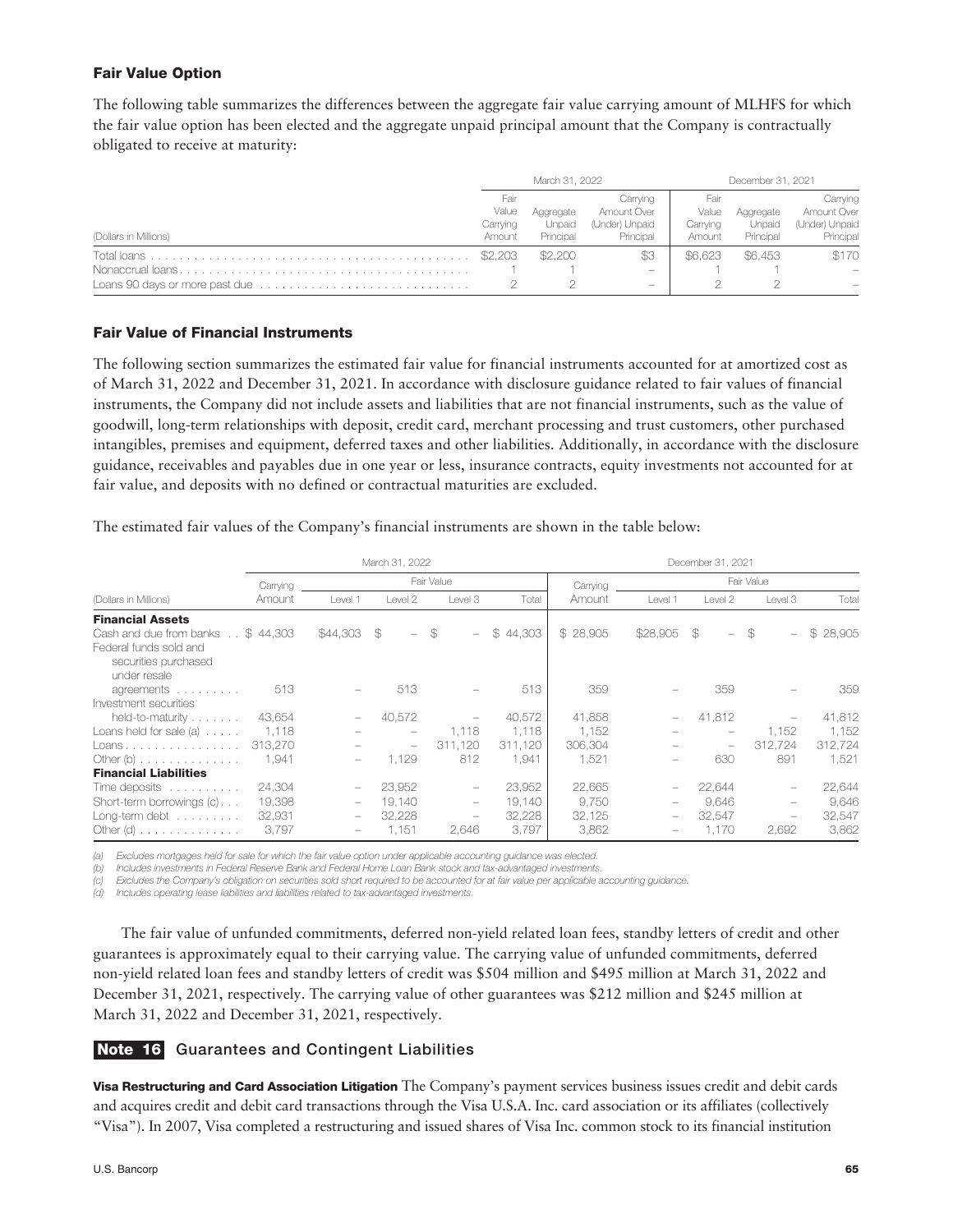members in contemplation of its initial public offering ("IPO") completed in the first quarter of 2008 (the "Visa Reorganization"). As a part of the Visa Reorganization, the Company received its proportionate number of shares of Visa Inc. common stock, which were subsequently converted to Class B shares of Visa Inc. ("Class B shares").

Visa U.S.A. Inc. ("Visa U.S.A.") and MasterCard International (collectively, the "Card Brands") are defendants in antitrust lawsuits challenging the practices of the Card Brands (the "Visa Litigation"). Visa U.S.A. member banks have a contingent obligation to indemnify Visa Inc. under the Visa U.S.A. bylaws (which were modified at the time of the restructuring in October 2007) for potential losses arising from the Visa Litigation. The indemnification by the Visa U.S.A. member banks has no specific maximum amount. Using proceeds from its IPO and through reductions to the conversion ratio applicable to the Class B shares held by Visa U.S.A. member banks, Visa Inc. has funded an escrow account for the benefit of member financial institutions to fund their indemnification obligations associated with the Visa Litigation. The receivable related to the escrow account is classified in other liabilities as a direct offset to the related Visa Litigation contingent liability.

In October 2012, Visa signed a settlement agreement to resolve class action claims associated with the multidistrict interchange litigation pending in the United States District Court for the Eastern District of New York (the "Multi-District Litigation"). The U.S. Court of Appeals for the Second Circuit reversed the approval of that settlement and remanded the matter to the district court. Thereafter, the case was split into two putative class actions, one seeking damages (the "Damages Action") and a separate class action seeking injunctive relief only (the "Injunctive Action"). In September 2018, Visa signed a new settlement agreement, superseding the original settlement agreement, to resolve the Damages Action. The Damages Action settlement was approved by the United States District Court for the Eastern District of New York, but is now on appeal. The Injunctive Action, which generally seeks changes to Visa rules, is still pending.

#### **Other Guarantees and Contingent Liabilities**

The following table is a summary of other guarantees and contingent liabilities of the Company at March 31, 2022:

| (Dollars in Millions) | Held  | Carivina<br>Amount | Maximum<br>Potential<br>Future<br>Payments |
|-----------------------|-------|--------------------|--------------------------------------------|
|                       |       |                    |                                            |
|                       |       |                    |                                            |
|                       |       |                    | 9.933                                      |
|                       |       | -85                | 7.382 (a)                                  |
|                       | 968   | 106                | 121,205                                    |
|                       | 1.615 |                    | 1.488                                      |
|                       |       |                    | 1.331                                      |

*(a) The maximum potential future payments do not include loan sales where the Company provides standard representation and warranties to the buyer against losses related to loan underwriting documentation defects that may have existed at the time of sale that generally are identified after the occurrence of a triggering event such as delinquency. For these types of loan sales, the maximum potential future payments is generally the unpaid principal balance of loans sold measured at the end of the current reporting period. Actual* losses will be significantly less than the maximum exposure, as only a fraction of loans sold will have a representation and warranty breach, and any losses on repurchase would *generally be mitigated by any collateral held against the loans.*

*Merchant Processing* The Company, through its subsidiaries, provides merchant processing services. Under the rules of credit card associations, a merchant processor retains a contingent liability for credit card transactions processed. This contingent liability arises in the event of a billing dispute between the merchant and a cardholder that is ultimately resolved in the cardholder's favor. In this situation, the transaction is "charged-back" to the merchant and the disputed amount is credited or otherwise refunded to the cardholder. If the Company is unable to collect this amount from the merchant, it bears the loss for the amount of the refund paid to the cardholder.

The Company currently processes card transactions in the United States, Canada and Europe through whollyowned subsidiaries. In the event a merchant was unable to fulfill product or services subject to future delivery, such as airline tickets, the Company could become financially liable for refunding the purchase price of such products or services purchased through the credit card associations under the charge-back provisions. Charge-back risk related to these merchants is evaluated in a manner similar to credit risk assessments and, as such, merchant processing contracts contain various provisions to protect the Company in the event of default. At March 31, 2022, the value of airline tickets purchased to be delivered at a future date through card transactions processed by the Company was \$7.7 billion. The Company held collateral of \$714 million in escrow deposits, letters of credit and indemnities from financial institutions, and liens on various assets. In addition to specific collateral or other credit enhancements, the Company maintains a liability for its implied guarantees associated with future delivery. At March 31, 2022, the liability was \$90 million primarily related to these airline processing arrangements.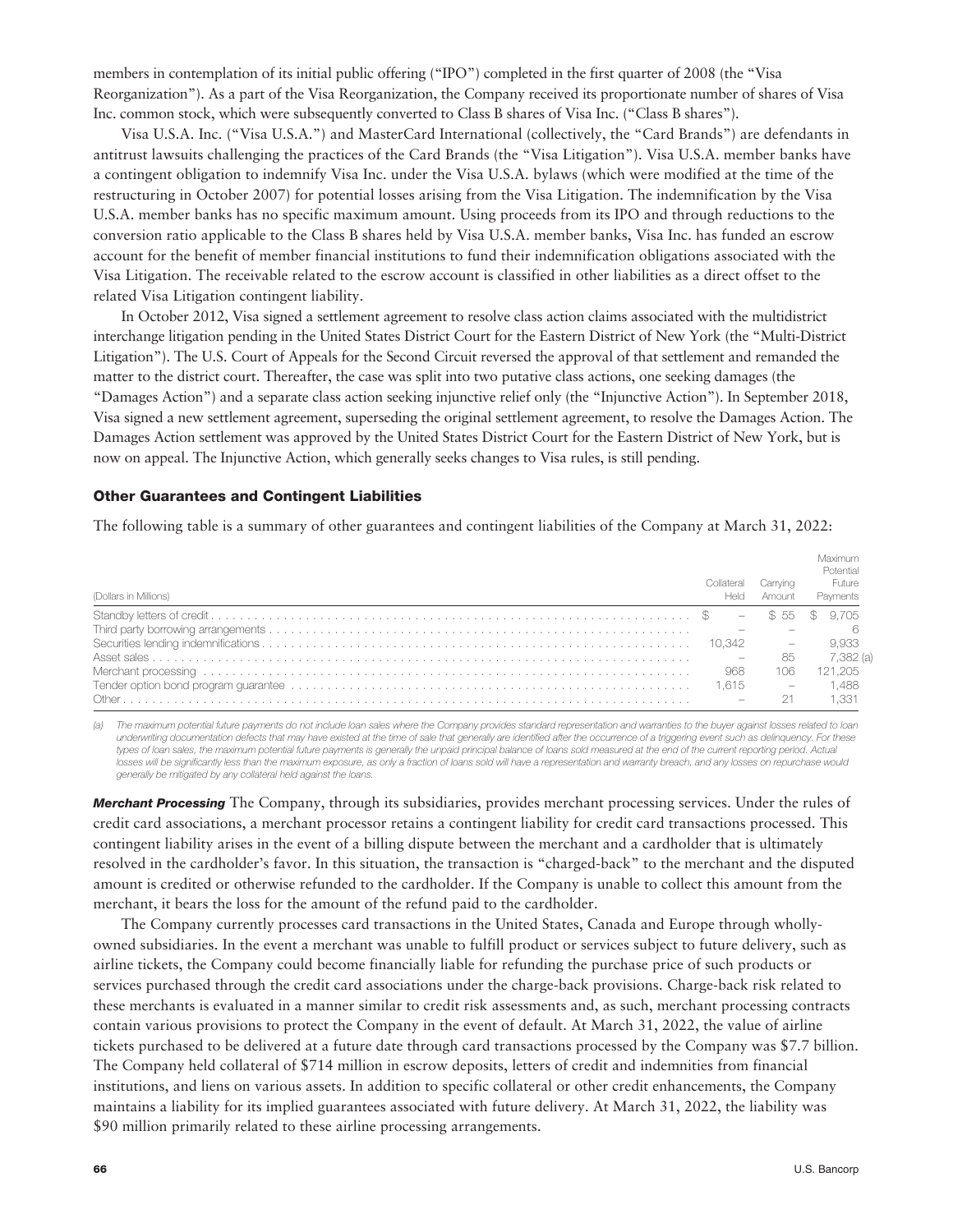*Asset Sales* The Company regularly sells loans to GSEs as part of its mortgage banking activities. The Company provides customary representations and warranties to GSEs in conjunction with these sales. These representations and warranties generally require the Company to repurchase assets if it is subsequently determined that a loan did not meet specified criteria, such as a documentation deficiency or rescission of mortgage insurance. If the Company is unable to cure or refute a repurchase request, the Company is generally obligated to repurchase the loan or otherwise reimburse the GSE for losses. At March 31, 2022, the Company had reserved \$15 million for potential losses from representation and warranty obligations, compared with \$18 million at December 31, 2021. The Company's reserve reflects management's best estimate of losses for representation and warranty obligations. The Company's repurchase reserve is modeled at the loan level, taking into consideration the individual credit quality and borrower activity that has transpired since origination. The model applies credit quality and economic risk factors to derive a probability of default and potential repurchase that are based on the Company's historical loss experience, and estimates loss severity based on expected collateral value. The Company also considers qualitative factors that may result in anticipated losses differing from historical loss trends.

As of March 31, 2022 and December 31, 2021, the Company had \$27 million and \$19 million, respectively, of unresolved representation and warranty claims from GSEs. The Company does not have a significant amount of unresolved claims from investors other than GSEs.

#### **Litigation and Regulatory Matters**

The Company is subject to various litigation and regulatory matters that arise in the ordinary course of its business. The Company establishes reserves for such matters when potential losses become probable and can be reasonably estimated. The Company believes the ultimate resolution of existing legal and regulatory matters will not have a material adverse effect on the financial condition, results of operations or cash flows of the Company. However, in light of the uncertainties inherent in these matters, it is possible that the ultimate resolution of one or more of these matters may have a material adverse effect on the Company's results from operations for a particular period, and future changes in circumstances or additional information could result in additional accruals or resolution in excess of established accruals, which could adversely affect the Company's results from operations, potentially materially.

*Residential Mortgage-Backed Securities Litigation* Starting in 2011, the Company and other large financial institutions have been sued in their capacity as trustee for residential mortgage–backed securities trusts. In the lawsuits brought against the Company, the investors allege that the Company's banking subsidiary, U.S. Bank National Association ("U.S. Bank"), as trustee caused them to incur substantial losses by failing to enforce loan repurchase obligations and failing to abide by appropriate standards of care after events of default allegedly occurred. The plaintiffs in these matters seek monetary damages in unspecified amounts and most also seek equitable relief.

*Regulatory Matters* The Company is continually subject to examinations, inquiries and investigations in areas of heightened regulatory scrutiny, such as compliance, risk management, third-party risk management and consumer protection. For example, the Consumer Financial Protection Bureau ("CFPB") has been investigating certain of the Company's consumer sales practices and is now considering a potential enforcement action. The Company is engaged in discussions with the CFPB on this matter and does not believe an enforcement action is warranted, but there can be no assurance that these discussions will result in a resolution. The Company is cooperating fully with all pending examinations, inquiries and investigations, any of which could lead to administrative or legal proceedings or settlements. Remedies in these proceedings or settlements may include fines, penalties, restitution or alterations in the Company's business practices (which may increase the Company's operating expenses and decrease its revenue).

*Outlook* Due to their complex nature, it can be years before litigation and regulatory matters are resolved. The Company may be unable to develop an estimate or range of loss where matters are in early stages, there are significant factual or legal issues to be resolved, damages are unspecified or uncertain, or there is uncertainty as to a litigation class being certified or the outcome of pending motions, appeals or proceedings. For those litigation and regulatory matters where the Company has information to develop an estimate or range of loss, the Company believes the upper end of the range of reasonably possible losses in aggregate, in excess of any reserves established for matters where a loss is considered probable, will not be material to its financial condition, results of operations or cash flows. The Company's estimates are subject to significant judgment and uncertainties, and the matters underlying the estimates will change from time to time. Actual results may vary significantly from the current estimates.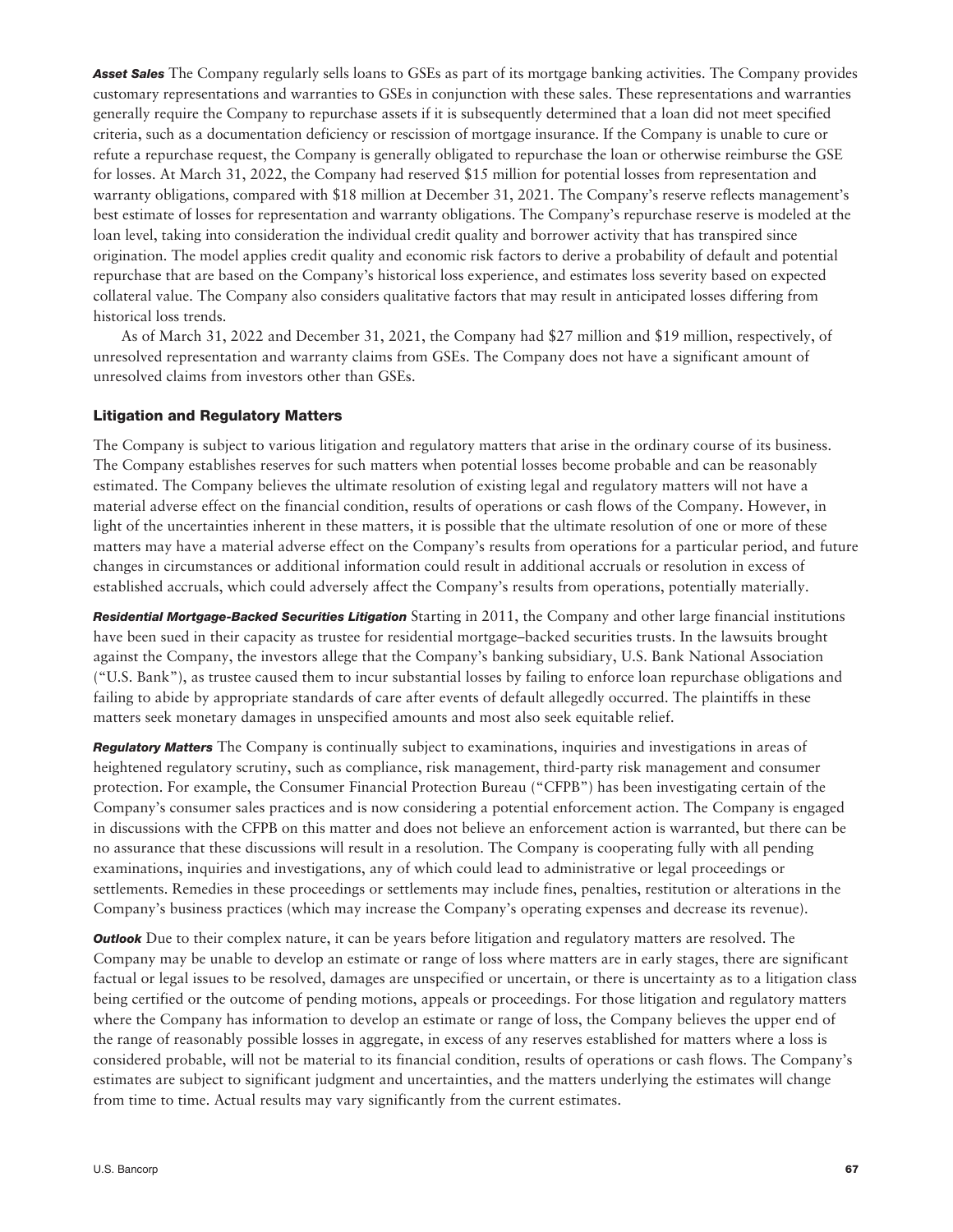## **Note 17 Business Segments**

Within the Company, financial performance is measured by major lines of business based on the products and services provided to customers through its distribution channels. These operating segments are components of the Company about which financial information is prepared and is evaluated regularly by management in deciding how to allocate resources and assess performance. The Company has five reportable operating segments:

**Corporate and Commercial Banking** Corporate and Commercial Banking offers lending, equipment finance and small-ticket leasing, depository services, treasury management, capital markets services, international trade services and other financial services to middle market, large corporate, commercial real estate, financial institution, non-profit and public sector clients.

**Consumer and Business Banking** Consumer and Business Banking delivers products and services through banking offices, telephone servicing and sales, on-line services, direct mail, ATM processing and mobile devices. It encompasses community banking, metropolitan banking and indirect lending, as well as mortgage banking.

**Wealth Management and Investment Services** Wealth Management and Investment Services provides private banking, financial advisory services, investment management, retail brokerage services, insurance, trust, custody and fund servicing through four businesses: Wealth Management, Global Corporate Trust & Custody, U.S. Bancorp Asset Management and Fund Services.

**Payment Services** Payment Services includes consumer and business credit cards, stored-value cards, debit cards, corporate, government and purchasing card services, consumer lines of credit and merchant processing.

**Treasury and Corporate Support** Treasury and Corporate Support includes the Company's investment portfolios, funding, capital management, interest rate risk management, income taxes not allocated to business segments, including most investments in tax-advantaged projects, and the residual aggregate of those expenses associated with corporate activities that are managed on a consolidated basis.

**Basis of Presentation** Business segment results are derived from the Company's business unit profitability reporting systems by specifically attributing managed balance sheet assets, deposits and other liabilities and their related income or expense. The allowance for credit losses and related provision expense are allocated to the business segments according to the volume and credit quality of the loan balances managed, but with the impact of changes in economic forecasts recorded in Treasury and Corporate Support. Goodwill and other intangible assets are assigned to the business segments based on the mix of business of an entity acquired by the Company. Within the Company, capital levels are evaluated and managed centrally; however, capital is allocated to the business segments to support evaluation of business performance. Business segments are allocated capital on a risk-adjusted basis considering economic and regulatory capital requirements. Generally, the determination of the amount of capital allocated to each business segment includes credit allocations following a Basel III regulatory framework. Interest income and expense is determined based on the assets and liabilities managed by the business segment. Because funding and asset/liability management is a central function, funds transfer-pricing methodologies are utilized to allocate a cost of funds used or credit for funds provided to all business segment assets and liabilities, respectively, using a matched funding concept. Also, each business unit is allocated the taxable-equivalent benefit of tax-exempt products. The residual effect on net interest income of asset/liability management activities is included in Treasury and Corporate Support. Noninterest income and expenses directly managed by each business segment, including fees, service charges, salaries and benefits, and other direct revenues and costs are accounted for within each segment's financial results in a manner similar to the consolidated financial statements. Occupancy costs are allocated based on utilization of facilities by the business segments. Generally, operating losses are charged to the business segment when the loss event is realized in a manner similar to a loan charge-off. Noninterest expenses incurred by centrally managed operations or business segments that directly support another business segment's operations are charged to the applicable business segment based on its utilization of those services, primarily measured by the volume of customer activities, number of employees or other relevant factors. These allocated expenses are reported as net shared services expense within noninterest expense. Certain activities that do not directly support the operations of the business segments or for which the business segments are not considered financially accountable in evaluating their performance are not charged to the business segments. The income or expenses associated with these corporate activities is reported within the Treasury and Corporate Support business segment. Income taxes are assessed to each business segment at a standard tax rate with the residual tax expense or benefit to arrive at the consolidated effective tax rate included in Treasury and Corporate Support.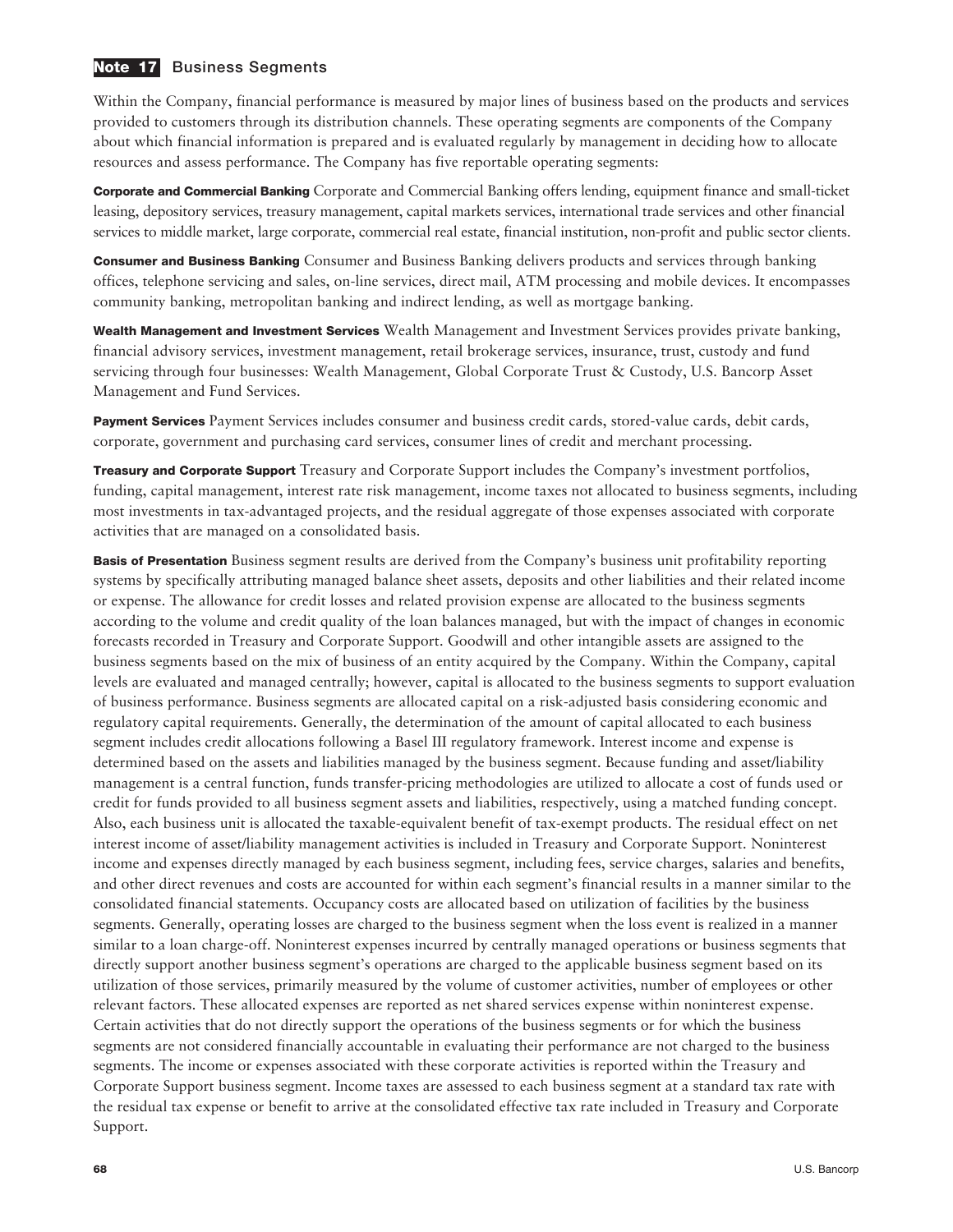Designations, assignments and allocations change from time to time as management systems are enhanced, methods of evaluating performance or product lines change or business segments are realigned to better respond to the Company's diverse customer base. During 2022, certain organization and methodology changes were made and, accordingly, 2021 results were restated and presented on a comparable basis.

#### Business segment results for the three months ended March 31 were as follows:

|                                                                                        |      | Corporate and Commercial                    | Banking       |                                             | Consumer and<br><b>Business Banking</b> |                                                 |               |                                                  | Wealth Management and<br><b>Investment Services</b> |               |                                          |
|----------------------------------------------------------------------------------------|------|---------------------------------------------|---------------|---------------------------------------------|-----------------------------------------|-------------------------------------------------|---------------|--------------------------------------------------|-----------------------------------------------------|---------------|------------------------------------------|
| (Dollars in Millions)                                                                  |      | 2022                                        |               | 2021                                        |                                         | 2022                                            |               | 2021                                             | 2022                                                |               | 2021                                     |
| <b>Condensed Income Statement</b><br>Net interest income (taxable-equivalent basis) \$ |      | 735<br>245                                  | $\mathcal{L}$ | 719<br>268                                  | R.                                      | 1.517<br>461                                    | $\mathbb S$   | 1.505<br>569                                     | \$<br>274<br>596                                    | \$            | 268<br>531                               |
|                                                                                        |      | 980<br>419                                  |               | 987<br>409                                  |                                         | 1.978<br>1.405                                  |               | 2.074<br>1,344                                   | 870<br>587                                          |               | 799<br>494                               |
| Income (loss) before provision and income taxes $\dots \dots \dots$                    |      | 561<br>3                                    |               | 578<br>(48)                                 |                                         | 573<br>49                                       |               | 730<br>(37)                                      | 283<br>8                                            |               | 305<br>5                                 |
| Income taxes and taxable-equivalent adjustment                                         |      | 558<br>140                                  |               | 626<br>157                                  |                                         | 524<br>131                                      |               | 767<br>192                                       | 275<br>69                                           |               | 300<br>75                                |
| Net (income) loss attributable to noncontrolling interests                             |      | 418<br>$\overline{\phantom{0}}$             |               | 469<br>$\equiv$                             |                                         | 393<br>$\overline{\phantom{0}}$                 |               | 575<br>$\equiv$                                  | 206                                                 |               | 225                                      |
| Net income (loss) attributable to U.S. Bancorp                                         | - \$ | 418                                         | $\mathcal{L}$ | 469                                         | $\mathbb{S}$                            | 393                                             | $\mathcal{L}$ | 575                                              | \$<br>206                                           | $\mathcal{L}$ | 225                                      |
| <b>Average Balance Sheet</b>                                                           |      | \$115,634<br>4.676<br>1.912<br>4<br>127,651 |               | \$101.927<br>4.321<br>1.647<br>5<br>114,069 |                                         | \$141.106<br>4.381<br>3,261<br>3.176<br>157.696 |               | \$141,719<br>10.177<br>3.475<br>2.493<br>164,131 | \$ 20,666<br>259<br>1.761<br>265<br>24,446          |               | \$16,846<br>279<br>1.619<br>42<br>20,120 |
|                                                                                        |      | 62.285<br>86,618                            |               | 56.281<br>71.377                            |                                         | 32.094<br>166.765                               |               | 32.861<br>151,406                                | 27,350<br>69.909                                    |               | 21.338<br>83.474                         |
|                                                                                        |      | 148.903                                     |               | 127.658                                     |                                         | 198.859                                         |               | 184,267                                          | 97,259                                              |               | 104,812                                  |
| Total U.S. Bancorp shareholders' equity                                                |      | 13.710                                      |               | 14.354                                      |                                         | 12.275                                          |               | 12.496                                           | 3.595                                               |               | 3.034                                    |

|                                                                                                                                        |   | Payment<br>Services                         |    |                                         | Treasury and<br>Corporate Support |                             |               |                             | Consolidated<br>Company                            |                                                   |
|----------------------------------------------------------------------------------------------------------------------------------------|---|---------------------------------------------|----|-----------------------------------------|-----------------------------------|-----------------------------|---------------|-----------------------------|----------------------------------------------------|---------------------------------------------------|
| (Dollars in Millions)                                                                                                                  |   | 2022                                        |    | 2021                                    |                                   | 2022                        |               | 2021                        | 2022                                               | 2021                                              |
| <b>Condensed Income Statement</b><br>Net interest income (taxable-equivalent basis)                                                    |   | 622<br>858 (a)                              | \$ | 629<br>785 (a)                          | \$                                | 52<br>236                   | \$.           | (32)<br>228                 | \$<br>3.200<br>$2,396$ (b)                         | \$<br>3.089<br>$2,381$ (b)                        |
|                                                                                                                                        |   | 1.480<br>854                                |    | 1.414<br>805                            |                                   | 288<br>237                  |               | 196<br>327                  | 5.596(c)<br>3.502                                  | 5,470(c)<br>3.379                                 |
| Income (loss) before provision and income taxes                                                                                        |   | 626<br>130                                  |    | 609<br>(41)                             |                                   | 51<br>(78)                  |               | (131)<br>(706)              | 2.094<br>112                                       | 2.091<br>(827)                                    |
| Income (loss) before income taxes $\ldots \ldots \ldots \ldots \ldots \ldots \ldots$<br>Income taxes and taxable-equivalent adjustment |   | 496<br>124                                  |    | 650<br>163                              |                                   | 129<br>(40)                 |               | 575<br>46                   | 1.982<br>424                                       | 2,918<br>633                                      |
| Net (income) loss attributable to noncontrolling interests                                                                             |   | 372<br>$\overline{\phantom{m}}$             |    | 487<br>$\equiv$                         |                                   | 169<br>(1)                  |               | 529<br>(5)                  | 1.558<br>(1)                                       | 2,285<br>(5)                                      |
| Net income (loss) attributable to U.S. Bancorp                                                                                         | S | 372                                         | Я. | 487                                     | $\mathcal{L}$                     | 168                         | $\mathcal{L}$ | 524                         | \$<br>1.557                                        | \$<br>2,280                                       |
| <b>Average Balance Sheet</b>                                                                                                           |   | \$31.740<br>1.023<br>3.325<br>464<br>38,540 |    | \$29,630<br>5<br>3.173<br>542<br>35,091 | $\mathbb{S}$                      | 3,820<br>206.532<br>229,069 | $\mathbb{R}$  | 3.867<br>188.940<br>215,323 | \$312,966<br>216.871<br>10.259<br>3.909<br>577.402 | \$293.989<br>203.722<br>9.914<br>3.082<br>548,734 |
| Noninterest-bearing deposits                                                                                                           |   | 3.673<br>160                                |    | 5.264<br>132                            |                                   | 2.561<br>2,761              |               | 2.608<br>1,623              | 127.963<br>326,213                                 | 118.352<br>308,012                                |
|                                                                                                                                        |   | 3.833                                       |    | 5.396                                   |                                   | 5.322                       |               | 4.231                       | 454.176                                            | 426.364                                           |
| Total U.S. Bancorp shareholders' equity                                                                                                |   | 8.019                                       |    | 7.658                                   |                                   | 15.867                      |               | 15.187                      | 53.466                                             | 52.729                                            |

*(a) Presented net of related rewards and rebate costs and certain partner payments of \$671 million and \$535 million for the three months ended March 31, 2022 and 2021, respectively.*

*(b) Includes revenue generated from certain contracts with customers of \$1.9 billion and \$1.7 billion for the three months ended March 31, 2022 and 2021, respectively.*

*(c) The Company, as a lessor, originates retail and commercial leases either directly to the consumer or indirectly through dealer networks. Under these arrangments, the Company recorded \$204 million and \$228 million of revenue for the three months ended March 31, 2022 and 2021, respectively, primarily consisting of interest income on sales-type and direct financing leases.*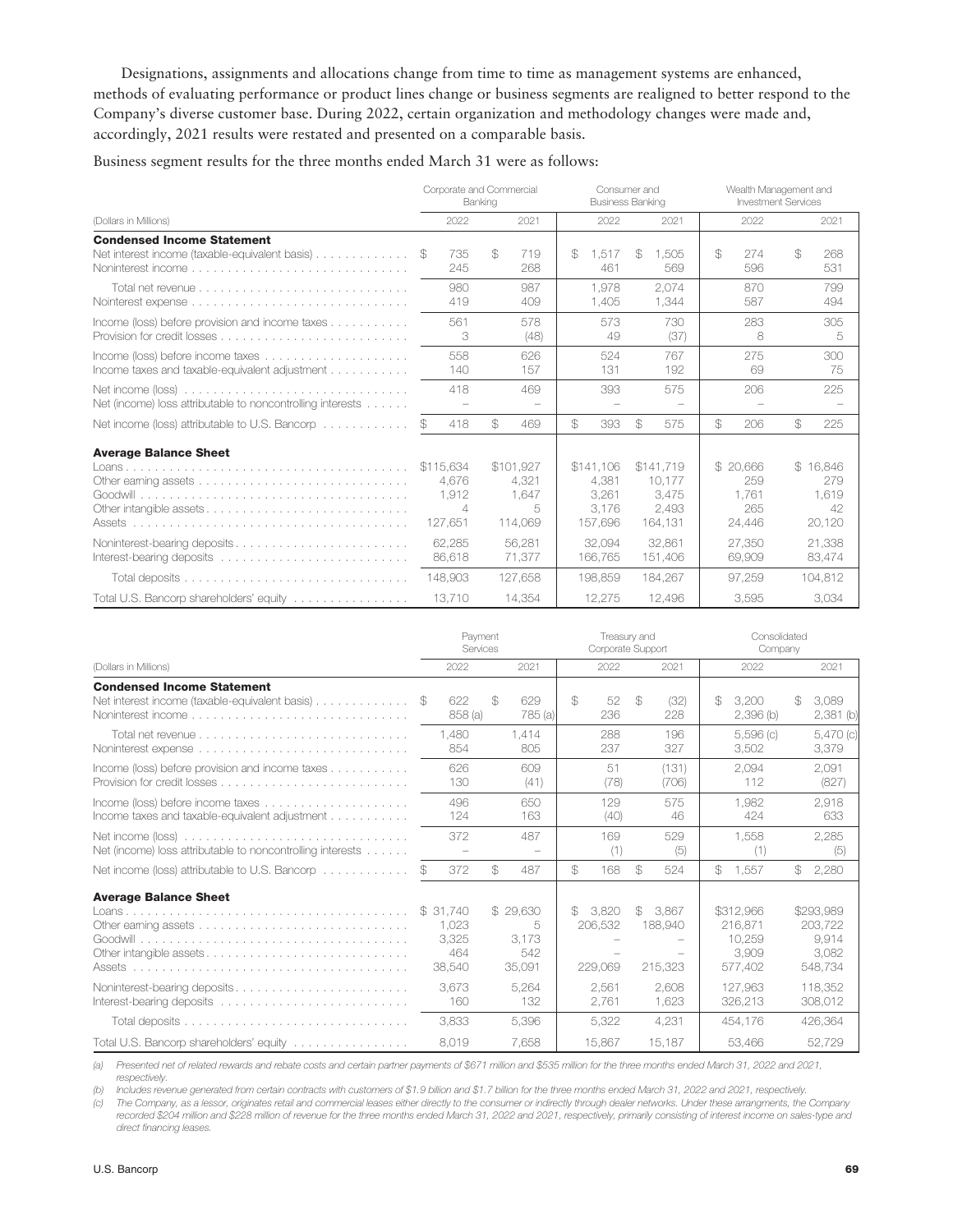## **Note 18 Subsequent Events**

The Company has evaluated the impact of events that have occurred subsequent to March 31, 2022 through the date the consolidated financial statements were filed with the United States Securities and Exchange Commission. Based on this evaluation, the Company has determined none of these events were required to be recognized or disclosed in the consolidated financial statements and related notes.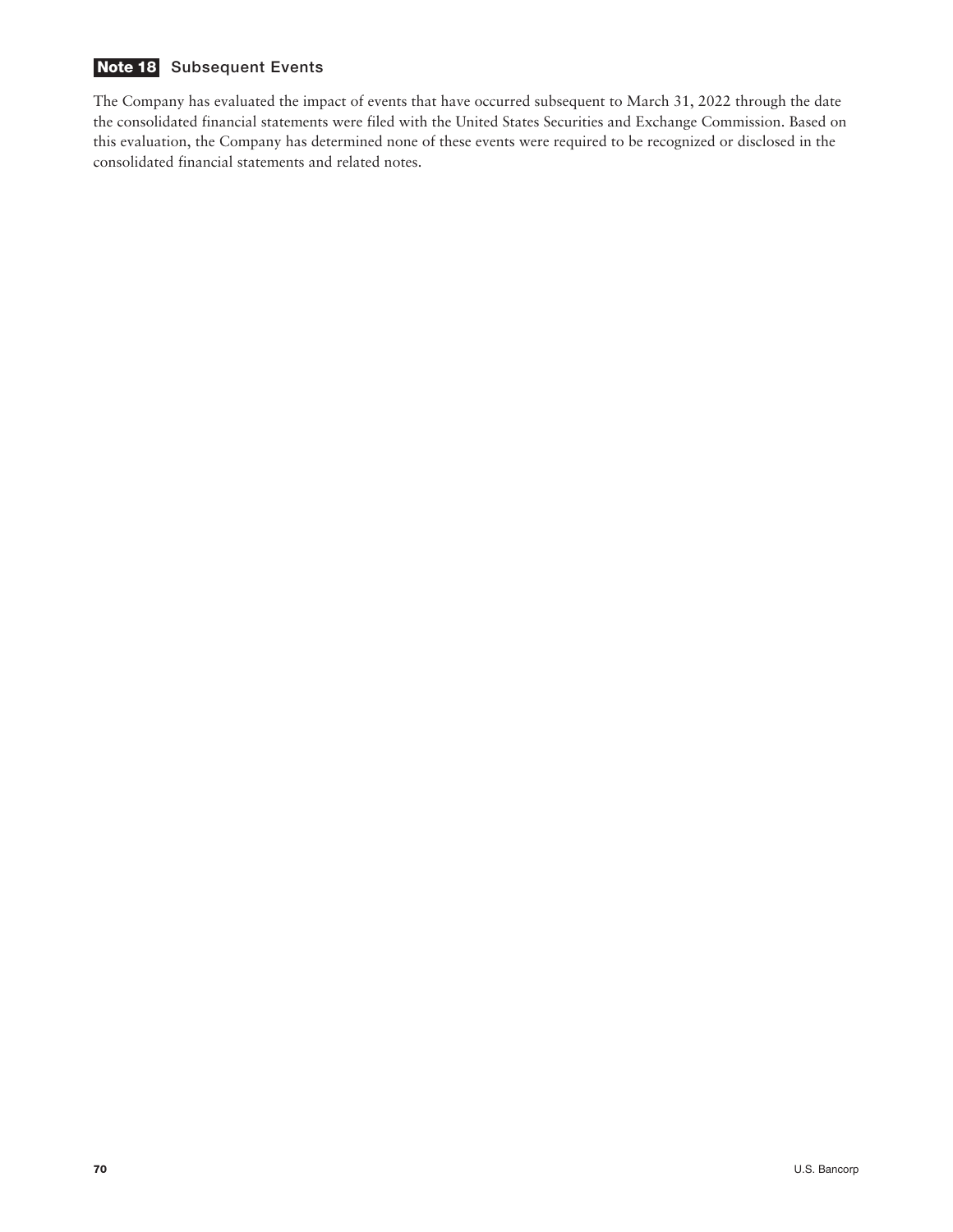# U.S. Bancorp

# Consolidated Daily Average Balance Sheet and Related Yields and Rates (a)

|                                                                                                             |                                                 | For the Three Months Ended March 31            |                                       |                                                 |                                     |                                       |                                 |  |
|-------------------------------------------------------------------------------------------------------------|-------------------------------------------------|------------------------------------------------|---------------------------------------|-------------------------------------------------|-------------------------------------|---------------------------------------|---------------------------------|--|
| (Dollars in Millions)<br>(Unaudited)                                                                        |                                                 | 2022                                           |                                       |                                                 | 2021                                |                                       |                                 |  |
|                                                                                                             | Average<br>Balances                             | Interest                                       | Yields and<br>Rates                   | Average<br>Balances                             | Interest                            | Yields and<br>Rates                   | % Change<br>Average<br>Balances |  |
| <b>Assets</b>                                                                                               |                                                 |                                                |                                       |                                                 |                                     |                                       |                                 |  |
| Investment securities<br>Loans held for sale                                                                | \$174,762<br>5,479                              | \$736<br>60                                    | 1.68%<br>4.40                         | \$145,520<br>10,032                             | $^{\circ}$<br>534<br>67             | 1.47%<br>2.69                         | 20.1%<br>(45.4)                 |  |
| Loans (b)<br>Commercial<br>Commercial real estate<br>Residential mortgages<br>Other retail                  | 112,822<br>39,084<br>77,449<br>21,842<br>61.769 | 629<br>295<br>612<br>562<br>509                | 2.26<br>3.06<br>3.17<br>10.44<br>3.34 | 102,091<br>38,786<br>75,201<br>21,144<br>56,767 | 673<br>305<br>645<br>578<br>532     | 2.67<br>3.19<br>3.44<br>11.08<br>3.80 | 10.5<br>.8<br>3.0<br>3.3<br>8.8 |  |
| Total loans<br>Interest-bearing deposits with banks                                                         | 312,966<br>29,851                               | 2,607<br>14                                    | 3.37<br>.19                           | 293,989<br>41,784                               | 2,733<br>9                          | 3.76<br>.08                           | 6.5<br>(28.6)                   |  |
| Other earning assets                                                                                        | 6,779                                           | 28                                             | 1.68                                  | 6,386                                           | 24                                  | 1.53                                  | 6.2                             |  |
| Total earning assets<br>Allowance for loan losses<br>Unrealized gain (loss) on investment                   | 529,837<br>(5,701)                              | 3,445                                          | 2.62                                  | 497,711<br>(7, 272)                             | 3,367                               | 2.73                                  | 6.5<br>21.6                     |  |
|                                                                                                             | (2,551)                                         |                                                |                                       | 1,838                                           |                                     |                                       |                                 |  |
|                                                                                                             | 55,817                                          |                                                |                                       | 56,457                                          |                                     |                                       | (1.1)                           |  |
| Total assets                                                                                                | \$577,402                                       |                                                |                                       | \$548,734                                       |                                     |                                       | 5.2                             |  |
| <b>Liabilities and Shareholders' Equity</b><br>Noninterest-bearing deposits                                 | \$127,963                                       |                                                |                                       | \$118,352                                       |                                     |                                       | 8.1%                            |  |
| Interest-bearing deposits<br>Interest checking<br>Money market savings<br>Savings accounts<br>Time deposits | 115,062<br>119,588<br>66.978<br>24,585          | 9<br>52<br>$\mathbf{2}$<br>17                  | .03<br>.18<br>.01<br>.28              | 97,385<br>124,825<br>58,848<br>26,954           | 6<br>50<br>$\overline{2}$<br>27     | .02<br>.16<br>.01<br>.41              | 18.2<br>(4.2)<br>13.8<br>(8.8)  |  |
| Total interest-bearing deposits                                                                             | 326,213                                         | 80                                             | .10                                   | 308,012                                         | 85                                  | .11                                   | 5.9                             |  |
| Short-term borrowings<br>Federal funds purchased<br>Securities sold under agreements to                     | 1,236                                           |                                                | .04                                   | 1,471                                           |                                     | .02                                   | (16.0)                          |  |
| repurchase<br>Commercial paper<br>Other short-term borrowings                                               | 1,895<br>6,473<br>9,434                         | $\mathbf{1}$<br>$\overline{\phantom{0}}$<br>20 | .03<br>.01<br>.21                     | 1,673<br>6,145<br>3,818                         | 1<br>$\overline{\phantom{0}}$<br>15 | .04<br>.40                            | 13.3<br>5.3                     |  |
| Total short-term borrowings                                                                                 | 19,038<br>32,972                                | 21<br>144                                      | .46<br>1.77                           | 13,107<br>39,463                                | 16<br>177                           | .51<br>1.81                           | 45.3<br>(16.4)                  |  |
| Total interest-bearing liabilities<br>Shareholders' equity                                                  | 378,223<br>17,282                               | 245                                            | .26                                   | 360,582<br>16,441                               | 278                                 | .31                                   | 4.9<br>5.1                      |  |
| Preferred equity<br>Common equity                                                                           | 6,619<br>46,847                                 |                                                |                                       | 6.213<br>46,516                                 |                                     |                                       | 6.5<br>.7                       |  |
| Total U.S. Bancorp shareholders'<br>Noncontrolling interests                                                | 53,466<br>468                                   |                                                |                                       | 52,729<br>630                                   |                                     |                                       | 1.4<br>(25.7)                   |  |
| Total equity                                                                                                | 53,934                                          |                                                |                                       | 53,359                                          |                                     |                                       | 1.1                             |  |
| Total liabilities and equity                                                                                | \$577,402                                       |                                                |                                       | \$548,734                                       |                                     |                                       | 5.2                             |  |
| Net interest income                                                                                         |                                                 | \$3,200                                        |                                       |                                                 | \$3,089                             |                                       |                                 |  |
| Gross interest margin                                                                                       |                                                 |                                                | 2.36%                                 |                                                 |                                     | 2.42%                                 |                                 |  |
| Gross interest margin without taxable-<br>equivalent increments                                             |                                                 |                                                | 2.34%                                 |                                                 |                                     | 2.40%                                 |                                 |  |
| <b>Percent of Earning Assets</b><br>Interest expense                                                        |                                                 |                                                | 2.62%<br>.18                          |                                                 |                                     | 2.73%<br>.23                          |                                 |  |
| Net interest margin                                                                                         |                                                 |                                                | 2.44%                                 |                                                 |                                     | 2.50%                                 |                                 |  |
| Net interest margin without taxable-<br>equivalent increments                                               |                                                 |                                                | 2.42%                                 |                                                 |                                     | 2.48%                                 |                                 |  |

*\* Not meaningful*

*(a) Interest and rates are presented on a fully taxable-equivalent basis based on a federal income tax rate of 21 percent.*

*(b) Interest income and rates on loans include loan fees. Nonaccrual loans are included in average loan balances.*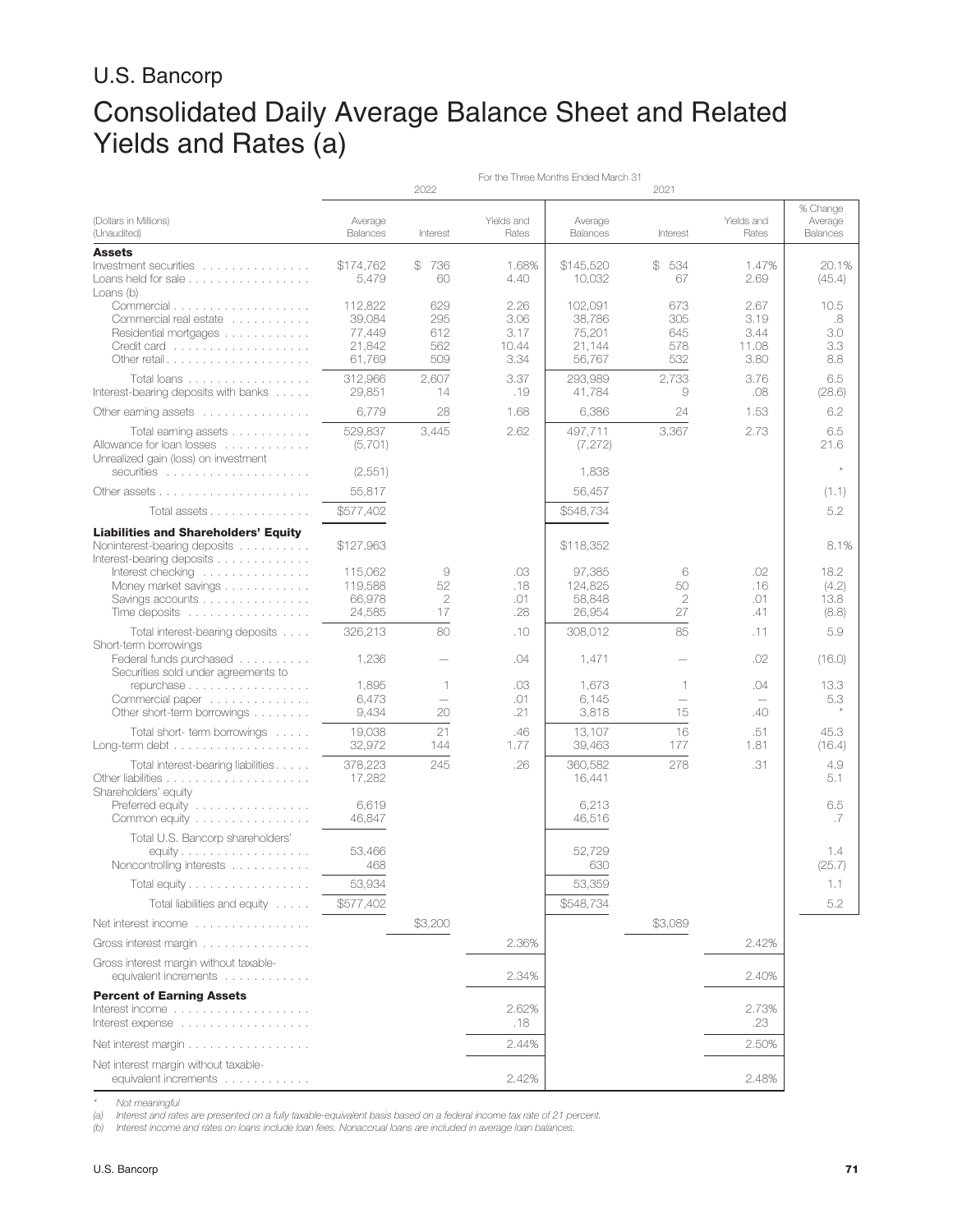# Part II — Other Information

**Item 1. Legal Proceedings** — See the information set forth in "Litigation and Regulatory Matters" in Note 16 in the Notes to Consolidated Financial Statements on page 67 of this Report, which is incorporated herein by reference.

**Item 1A. Risk Factors** — There are a number of factors that may adversely affect the Company's business, financial results or stock price. Refer to "Risk Factors" in the Company's Annual Report on Form 10-K for the year ended December 31, 2021, for discussion of these risks.

**Item 2. Unregistered Sales of Equity Securities and Use of Proceeds** — See the information set forth in the "Capital Management" section on page 26 of this Report for information regarding shares repurchased by the Company during the first quarter of 2022, which is incorporated herein by reference.

# **Item 6. Exhibits**

- 3.1 [Restated Certificate of Incorporation \(incorporated by reference to Exhibit 3.4 to the Company's](https://www.sec.gov/Archives/edgar/data/36104/000119312522111240/d308913dex34.htm) [Form 8-K filed on April 20, 2022\).](https://www.sec.gov/Archives/edgar/data/36104/000119312522111240/d308913dex34.htm)
- 3.2 [Amended and Restated Bylaws \(incorporated by reference to Exhibit 3.1 to the Company's Form 8-K](https://www.sec.gov/Archives/edgar/data/36104/000119312521122822/d171700dex31.htm) [filed on April 20, 2021\).](https://www.sec.gov/Archives/edgar/data/36104/000119312521122822/d171700dex31.htm)
- 31.1 [Certification of Chief Executive Officer pursuant to Rule 13a-14\(a\) under the Securities Exchange Act of](d306477dex311.htm) [1934.](d306477dex311.htm)
- 31.2 [Certification of Chief Financial Officer pursuant to Rule 13a-14\(a\) under the Securities Exchange Act of](d306477dex312.htm) [1934.](d306477dex312.htm)
- 32 [Certification of Chief Executive Officer and Chief Financial Officer pursuant to 18 U.S.C. section 1350](d306477dex32.htm) [as adopted pursuant to section 906 of the Sarbanes-Oxley Act of 2002.](d306477dex32.htm)
- 101 The following financial statements from the Company's Quarterly Report on Form 10-Q for the quarter ended March 31, 2022, formatted in Inline XBRL: (i) Consolidated Balance Sheet, (ii) Consolidated Statement of Income, (iii) Consolidated Statement of Comprehensive Income, (iv) Consolidated Statement of Shareholders' Equity, (v) Consolidated Statement of Cash Flows and (vi) Notes to Consolidated Financial Statements, tagged as blocks of text and including detailed tags.
- 104 Cover Page Interactive Data File (embedded within the Inline XBRL document and included in Exhibit 101).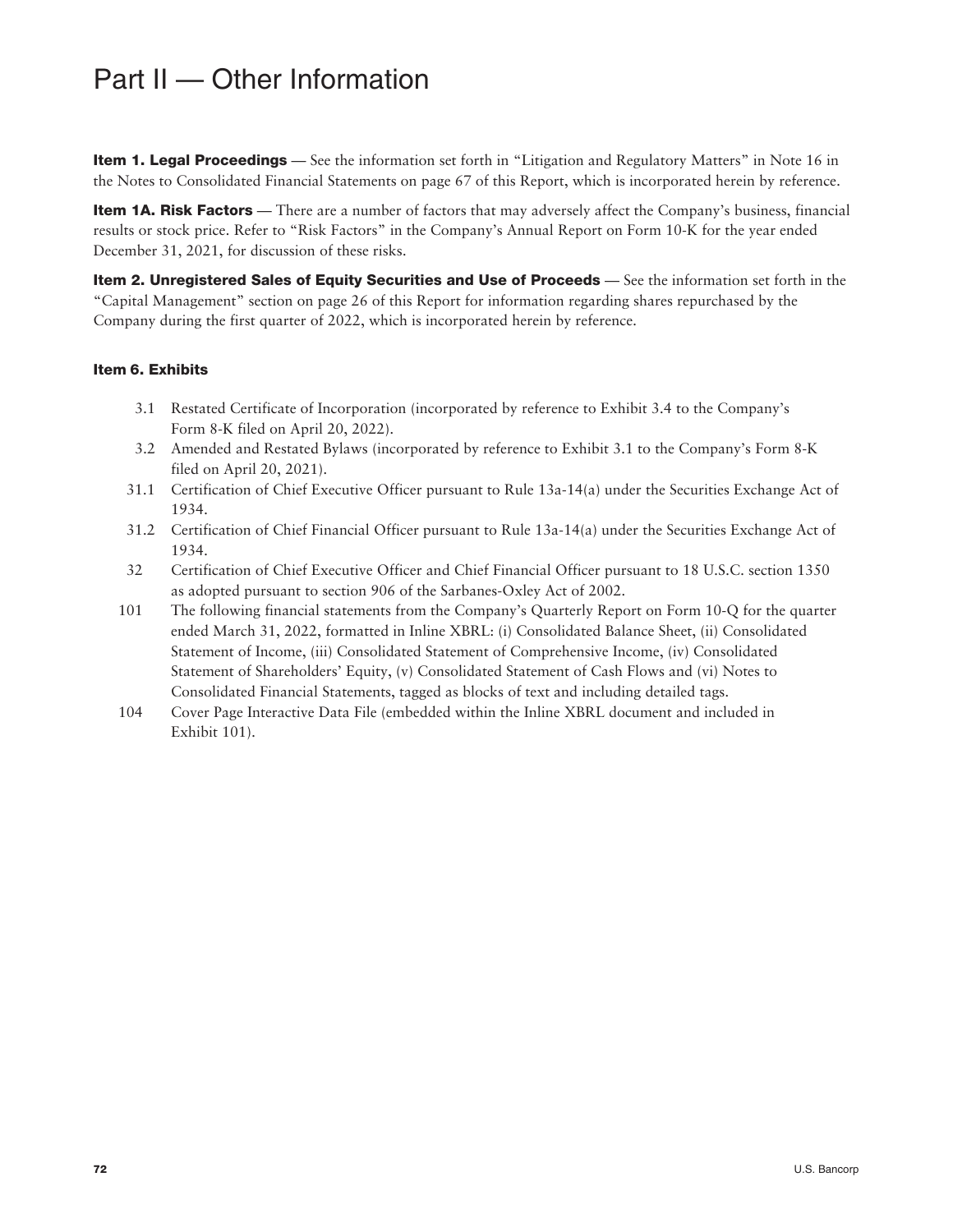# **SIGNATURE**

Pursuant to the requirements of the Securities Exchange Act of 1934, the Registrant has duly caused this report to be signed on its behalf by the undersigned, thereunto duly authorized.

#### U.S. BANCORP

By: /s/ LISA R. STARK

Lisa R. Stark Controller (Principal Accounting Officer and Duly Authorized Officer)

Dated: May 3, 2022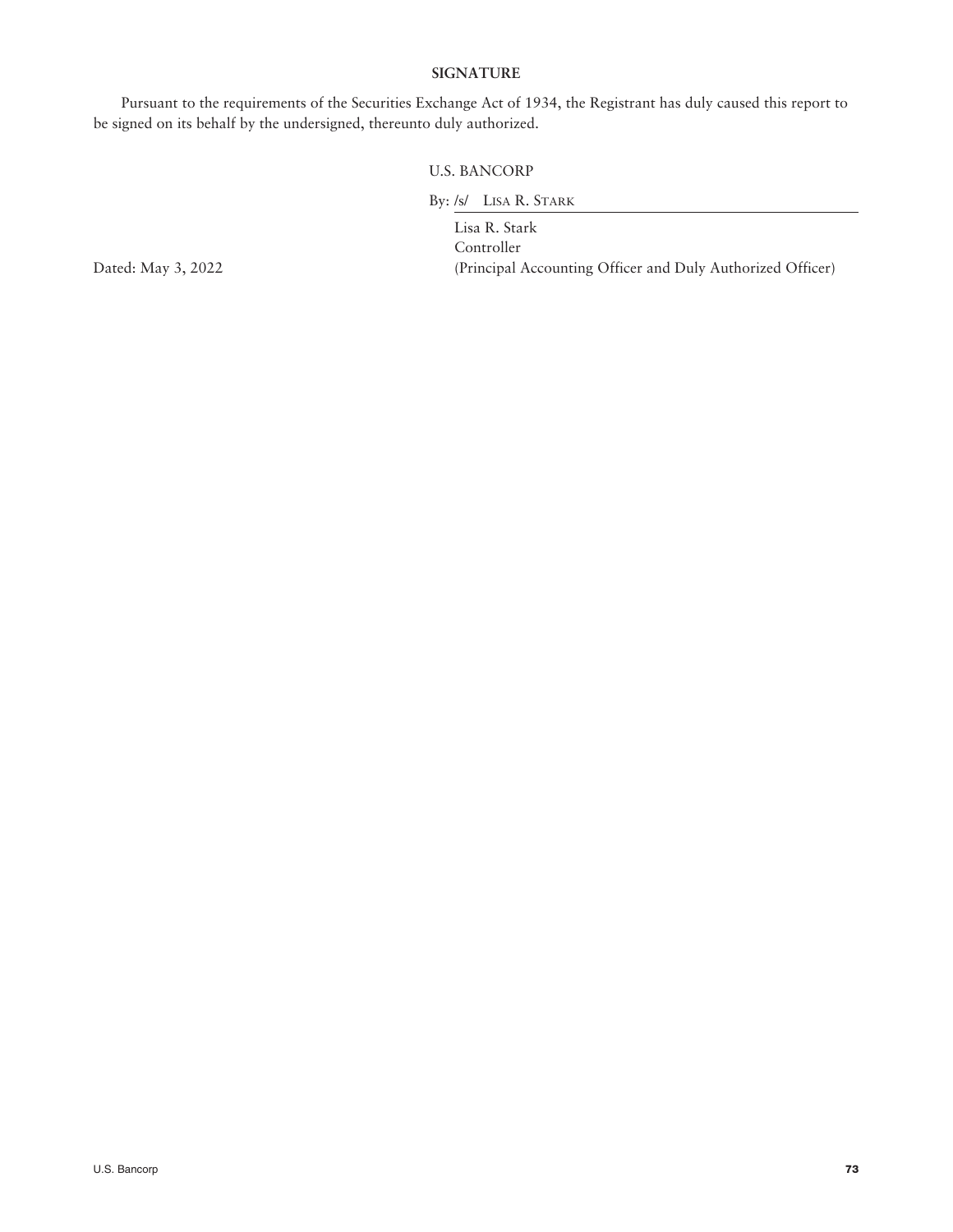### **EXHIBIT 31.1**

#### **CERTIFICATION PURSUANT TO RULE 13a-14(a) UNDER THE SECURITIES EXCHANGE ACT OF 1934**

- I, Andrew Cecere, certify that:
- (1) I have reviewed this Quarterly Report on Form 10-Q of U.S. Bancorp;
- (2) Based on my knowledge, this report does not contain any untrue statement of a material fact or omit to state a material fact necessary to make the statements made, in light of the circumstances under which such statements were made, not misleading with respect to the period covered by this report;
- (3) Based on my knowledge, the financial statements, and other financial information included in this report, fairly present in all material respects the financial condition, results of operations and cash flows of the registrant as of, and for, the periods presented in this report;
- (4) The registrant's other certifying officer and I are responsible for establishing and maintaining disclosure controls and procedures (as defined in Exchange Act Rules 13a-15(e) and 15d-15(e)) and internal control over financial reporting (as defined in Exchange Act Rules  $13a-15(f)$  and  $15d-15(f)$ ) for the registrant and have:
	- (a) designed such disclosure controls and procedures, or caused such disclosure controls and procedures to be designed under our supervision, to ensure that material information relating to the registrant, including its consolidated subsidiaries, is made known to us by others within those entities, particularly during the period in which this report is being prepared;
	- (b) designed such internal control over financial reporting, or caused such internal control over financial reporting to be designed under our supervision, to provide reasonable assurance regarding the reliability of financial reporting and the preparation of financial statements for external purposes in accordance with generally accepted accounting principles;
	- (c) evaluated the effectiveness of the registrant's disclosure controls and procedures and presented in this report our conclusions about the effectiveness of the disclosure controls and procedures, as of the end of the period covered by this report based on such evaluation; and
	- (d) disclosed in this report any change in the registrant's internal control over financial reporting that occurred during the registrant's most recent fiscal quarter (the registrant's fourth fiscal quarter in the case of an annual report) that has materially affected, or is reasonably likely to materially affect, the registrant's internal control over financial reporting; and
- (5) The registrant's other certifying officers and I have disclosed, based on our most recent evaluation of internal control over financial reporting, to the registrant's auditors and the audit committee of the registrant's board of directors (or persons performing the equivalent functions):
	- (a) all significant deficiencies and material weaknesses in the design or operation of internal control over financial reporting which are reasonably likely to adversely affect the registrant's ability to record, process, summarize and report financial information; and
	- (b) any fraud, whether or not material, that involves management or other employees who have a significant role in the registrant's internal control over financial reporting.

/S/ ANDREW CECERE

Andrew Cecere *Chief Executive Officer*

Dated: May 3, 2022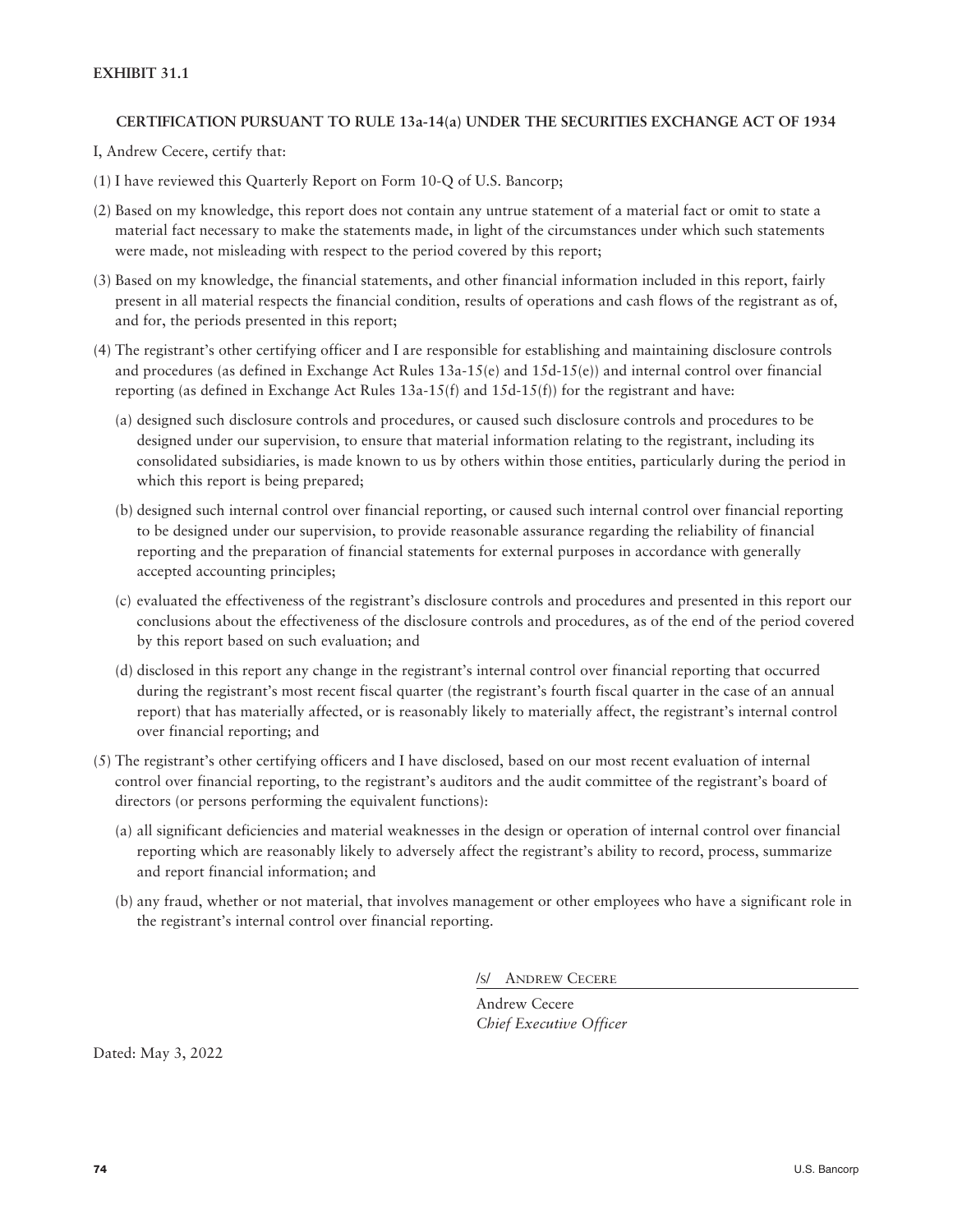### **EXHIBIT 31.2**

#### **CERTIFICATION PURSUANT TO RULE 13a-14(a) UNDER THE SECURITIES EXCHANGE ACT OF 1934**

- I, Terrance R. Dolan, certify that:
- (1) I have reviewed this Quarterly Report on Form 10-Q of U.S. Bancorp;
- (2) Based on my knowledge, this report does not contain any untrue statement of a material fact or omit to state a material fact necessary to make the statements made, in light of the circumstances under which such statements were made, not misleading with respect to the period covered by this report;
- (3) Based on my knowledge, the financial statements, and other financial information included in this report, fairly present in all material respects the financial condition, results of operations and cash flows of the registrant as of, and for, the periods presented in this report;
- (4) The registrant's other certifying officer and I are responsible for establishing and maintaining disclosure controls and procedures (as defined in Exchange Act Rules 13a-15(e) and 15d-15(e)) and internal control over financial reporting (as defined in Exchange Act Rules  $13a-15(f)$  and  $15d-15(f)$ ) for the registrant and have:
	- (a) designed such disclosure controls and procedures, or caused such disclosure controls and procedures to be designed under our supervision, to ensure that material information relating to the registrant, including its consolidated subsidiaries, is made known to us by others within those entities, particularly during the period in which this report is being prepared;
	- (b) designed such internal control over financial reporting, or caused such internal control over financial reporting to be designed under our supervision, to provide reasonable assurance regarding the reliability of financial reporting and the preparation of financial statements for external purposes in accordance with generally accepted accounting principles;
	- (c) evaluated the effectiveness of the registrant's disclosure controls and procedures and presented in this report our conclusions about the effectiveness of the disclosure controls and procedures, as of the end of the period covered by this report based on such evaluation; and
	- (d) disclosed in this report any change in the registrant's internal control over financial reporting that occurred during the registrant's most recent fiscal quarter (the registrant's fourth fiscal quarter in the case of an annual report) that has materially affected, or is reasonably likely to materially affect, the registrant's internal control over financial reporting; and
- (5) The registrant's other certifying officers and I have disclosed, based on our most recent evaluation of internal control over financial reporting, to the registrant's auditors and the audit committee of the registrant's board of directors (or persons performing the equivalent functions):
	- (a) all significant deficiencies and material weaknesses in the design or operation of internal control over financial reporting which are reasonably likely to adversely affect the registrant's ability to record, process, summarize and report financial information; and
	- (b) any fraud, whether or not material, that involves management or other employees who have a significant role in the registrant's internal control over financial reporting.

/s/ TERRANCE R. DOLAN

Terrance R. Dolan *Chief Financial Officer*

Dated: May 3, 2022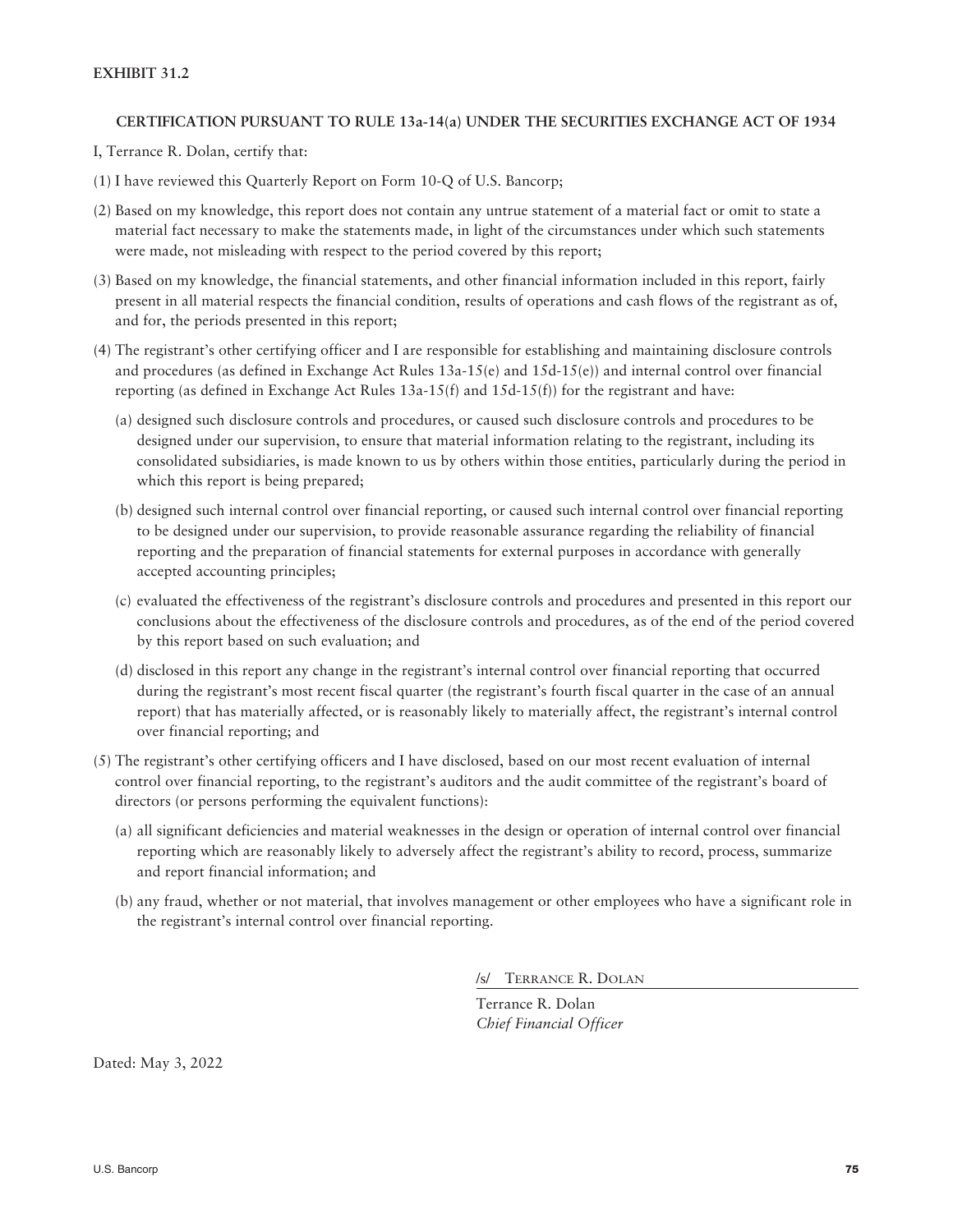# **CERTIFICATION PURSUANT TO 18 U.S.C. SECTION 1350, AS ADOPTED PURSUANT TO SECTION 906 OF THE SARBANES-OXLEY ACT OF 2002**

Pursuant to 18 U.S.C. Section 1350, as adopted pursuant to Section 906 of the Sarbanes-Oxley Act of 2002, the undersigned, Chief Executive Officer and Chief Financial Officer of U.S. Bancorp, a Delaware corporation (the "Company"), do hereby certify that:

- (1) The Quarterly Report on Form 10-Q for the quarter ended March 31, 2022 (the "Form 10-Q") of the Company fully complies with the requirements of Section 13(a) or 15(d) of the Securities Exchange Act of 1934; and
- (2) The information contained in the Form 10-Q fairly presents, in all material respects, the financial condition and results of operations of the Company.

Andrew Cecere *Chief Executive Officer*

Dated: May 3, 2022

/s/ ANDREW CECERE /s/ TERRANCE R. DOLAN

Terrance R. Dolan *Chief Financial Officer*